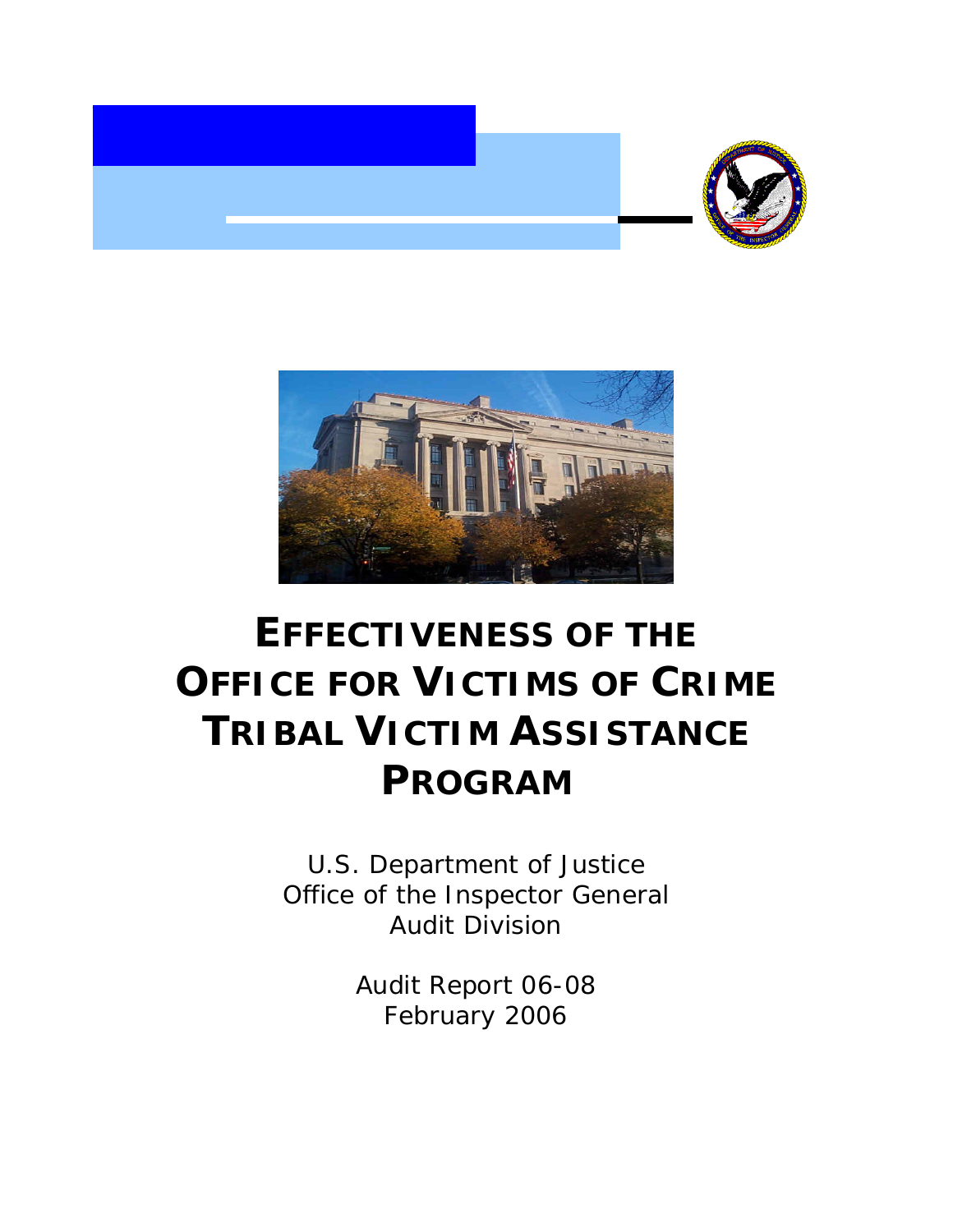# **AUDIT OF THE EFFECTIVENESS OF THE OFFICE FOR VICTIMS OF CRIME TRIBAL VICTIM ASSISTANCE PROGRAM**

# **EXECUTIVE SUMMARY**

According to the 2000 Census, 4.[1](#page-1-0) million people, $^1$  or 1.5 percent of the total population, identified themselves as American Indians or Alaska Natives (Native Americans).<sup>[2](#page-1-1)</sup> Despite the relatively small Native American population, a 2001 study conducted by the Bureau of Justice Statistics (BJS) indicated that Native Americans are more likely to be victims of rape or sexual assault, aggravated assault, and simple assault than people of any other race in the United States.<sup>[3](#page-1-2)</sup>

In 1988, the Office for Victims of Crime (OVC) created the Victim Assistance in Indian Country (VAIC) Discretionary Grant program to establish, expand, and improve victim assistance services in Native American communities governed by federal criminal jurisdiction. The VAIC program was designed to address the lack of victim assistance programs and bridge the gap between criminal justice agencies and service providers. Under the VAIC program, during Fiscal Years (FYs) 1999 through 2002, the OVC provided funding totaling \$5,466,995 directly to 40 Native American communities to help them establish reservation-based victim assistance programs. In FY 2003, the OVC expanded the VAIC program to all federally recognized tribes, regardless of criminal jurisdiction, and renamed it the Tribal Victim Assistance (TVA) program. During FYs 2003 and 2004, the OVC has awarded \$4,976,524 under the TVA program to 24 Native American communities throughout the United States.

Under the OVC tribal victim assistance program, applicants are required to plan and implement a 3-year program to improve the ability of Native American communities in providing direct services to crime victims. $4$ Tribal grantees are encouraged to demonstrate strategies that include

<span id="page-1-0"></span> $\begin{array}{c|c}\n\hline\n\end{array}$  $1$  This statistic includes 2.5 million individuals in the United States who identify themselves as Native American, and another 1.6 million who identify themselves as part Native American.

<span id="page-1-1"></span><sup>&</sup>lt;sup>2</sup> Throughout this report, the term "Native Americans" is used to indicate American Indians and Alaska Natives.

<sup>3</sup> BJS Special Report, *Violent Victimization and Race, 1993-98*, March 2001.

<span id="page-1-3"></span><span id="page-1-2"></span><sup>&</sup>lt;sup>4</sup> Throughout this report, the phrase "OVC tribal victim assistance program" is used to refer to both the former VAIC and current TVA programs.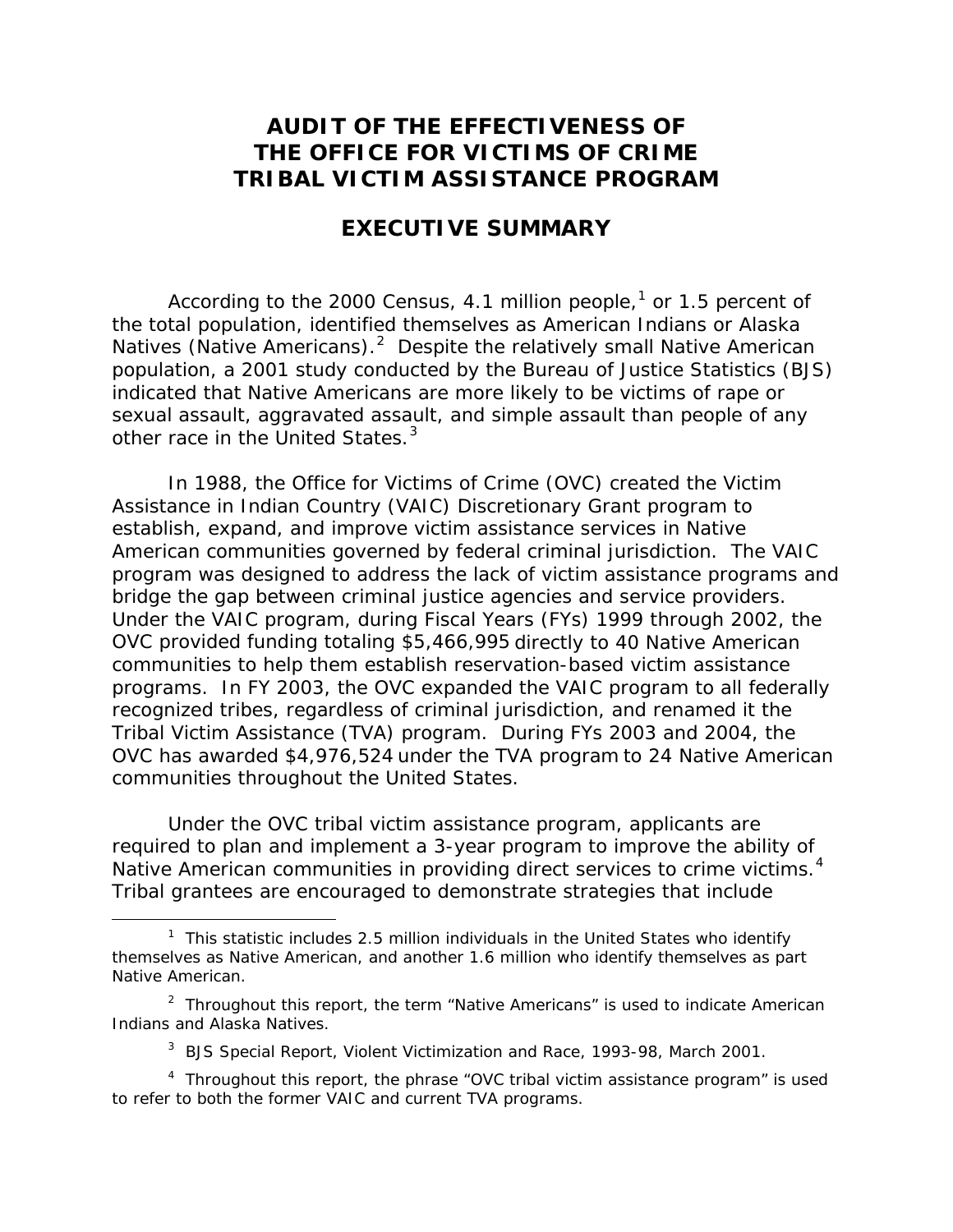collaboration with appropriate local and federal agencies involved in assisting victims. Specifically, collaboration with the following agencies is deemed essential under the OVC tribal victim assistance program: (1) the U.S. Attorneys' Offices (USAO); (2) the Federal Bureau of Investigation (FBI); (3) state, local, and tribal criminal justice agencies; (4) Indian Health Services; (5) child protective services; and (6) other appropriate tribal and non-tribal agencies.

# **Audit Objective**

The Department of Justice (DOJ) Office of the Inspector General (OIG) previously conducted an audit on the *Administration of Department of Justice Grants Awarded to Native American and Alaska Native Tribal Governments,* Report No. 05-18, March 2005. The prior audit found significant issues with the adequacy of grant monitoring, which is an essential management tool that ensures grant programs are implemented, objectives are achieved, and tribal grantees have expended funds properly. Additionally, the report noted that the granting agencies did not ensure that tribal grantees submitted the necessary information to assess grant implementation or to achieve the grant program objectives. Further, there was no consistency in the information provided in the required progress reports that were submitted.

As a result, we initiated the current audit as a follow-up to evaluate the effectiveness of the OVC tribal victim assistance grant program. The objective of our audit was to obtain grant performance information directly from tribal grantees and to evaluate whether the grants were fully implemented and the program objectives were achieved.

# **Summary of Findings and Recommendations**

Based on our review, we found a wide range in the effectiveness of the four individual grantee tribal victim assistance programs. This range resulted, in part, because the OVC did not incorporate adequate strategic planning into its victim assistance program, which was necessary to implement effective performance-based management.

#### *Office for Victims of Crime*

We found that the OVC did not establish any long-term or annual program goals for its tribal victim assistance program by which program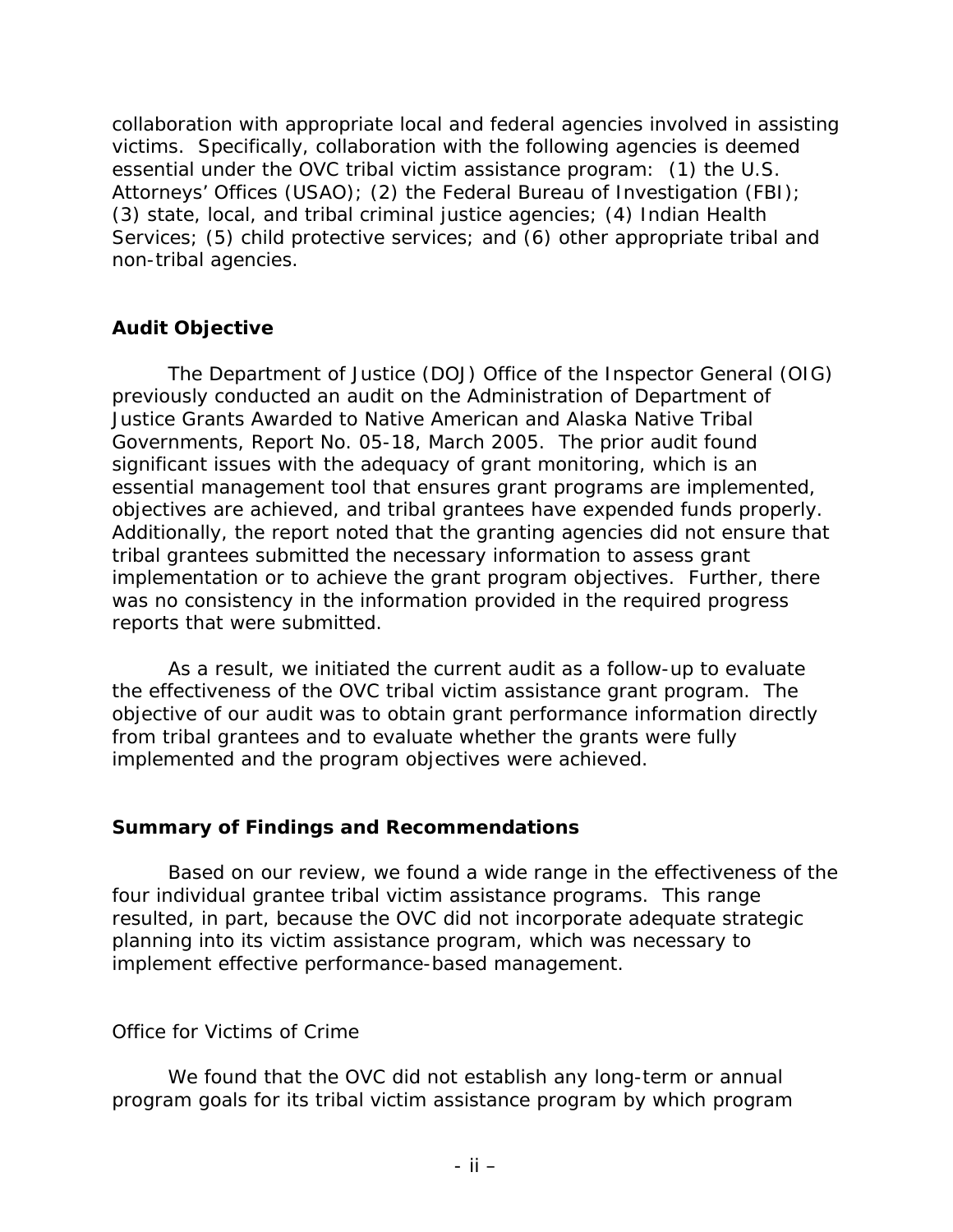effectiveness could be measured. In addition, the OVC was not required to provide performance information with its budget requests for the tribal victim assistance program; as a result, program funding decisions were not tied to program effectiveness.

We also found that the OVC did not conduct any evaluations to determine the effectiveness of its tribal victim assistance program. However, in FY 2001 the OVC did provide approximately \$25,000 in funding to the National Institute of Justice (NIJ) to conduct assessments of four tribal victim assistance grant recipients to determine whether or not the tribal grantee programs could be evaluated. The OVC also provided the NIJ with an additional \$425,200 to evaluate the effectiveness of two 2003 TVA grantees with awards totaling \$197,689. $^5$  $^5$  The NIJ awarded a grant to conduct this evaluation to the American Indian Development Associates, Inc. in September 2005. The evaluation will take place over a 2-year period and should be completed by December 2007.

We discussed our concerns with OVC and NIJ officials about spending \$425,200 to evaluate two individual grant programs totaling less than \$200,000. The officials stated that although the evaluations cannot be used to determine the effectiveness of the OVC tribal victim assistance program as a whole, they expect that the findings will produce lessons learned for similar tribal programs.

We also found that OVC program officials and tribal grantees were not held accountable for performance results. There was no guidance from the OVC on collecting performance information, nor was there consistency or comparability among tribal grantees in how the data was reported. Performance information also was not used to evaluate the effectiveness of the OVC tribal victim assistance program as a whole or the effectiveness of individual grantee tribal victim assistance programs. As a result, we were unable to compile information from tribal grantee progress reports to generate statistical information on the program results for the OVC tribal victim assistance program as a whole. Instead, we attempted to evaluate the effectiveness of individual grantee tribal victim assistance programs, as discussed in the following sections of this report.

<span id="page-3-0"></span> $\frac{1}{5}$  $5$  According to OVC officials the evaluations will cover the entire 3-year award period, which would include grant funds totaling \$554,531, rather than the \$197,689 for FY 2003 that was specifically identified in the grant solicitation.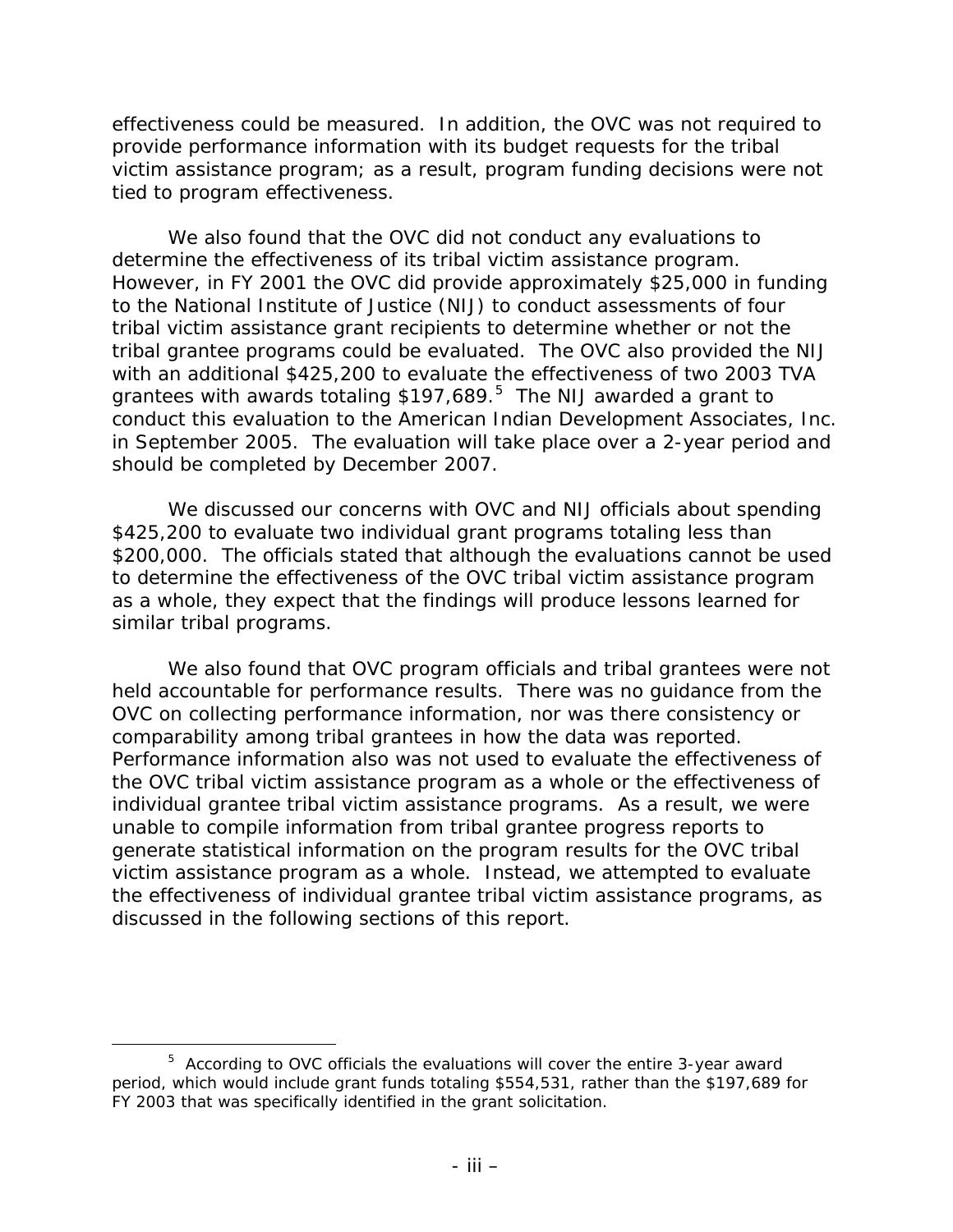We selected four tribal grantees who received victim assistance funding and for which financial audits were conducted previously as part of our prior audit.<sup>[6](#page-4-0)</sup> Those four tribal grantees were:

- Sault Ste. Marie Tribe of Chippewa Indians, Sault Ste. Marie, Michigan
- Oglala Sioux Tribe, Pine Ridge, South Dakota
- Mississippi Band of Choctaw Indians, Philadelphia, Mississippi
- Lummi Indian Nation, Bellingham, Washington

#### *Sault Ste. Marie Tribe of Chippewa Indians*

The Sault Ste. Marie Tribe effectively implemented a comprehensive victim assistance program that bridged the gap between the criminal justice system and victims. We found that:

- the tribe generally achieved the objectives of its tribal victim assistance grant, which were consistent with the overall goal of the OVC tribal victim assistance program;
- the number of victims served increased by 30 percent during the first year of the grant (1999) and by 86 percent over the life of the entire grant (1999 through 2002);
- the program was considered effective by victims, and by tribal and federal collaborating agencies in meeting both short- and long-term victim needs; and
- the program was sustained after the OVC grant funding expired.

#### *Oglala Sioux Tribe*

The Oglala Sioux Tribe did not effectively implement a comprehensive victim assistance program that bridged the gap between the criminal justice system and victims. We found that:

• the tribe did not accurately report performance information in its progress reports;

<span id="page-4-0"></span> <sup>6</sup>  $6$  See Appendix III for a summary of the financial audits previously conducted for each of the four grantees selected for this audit.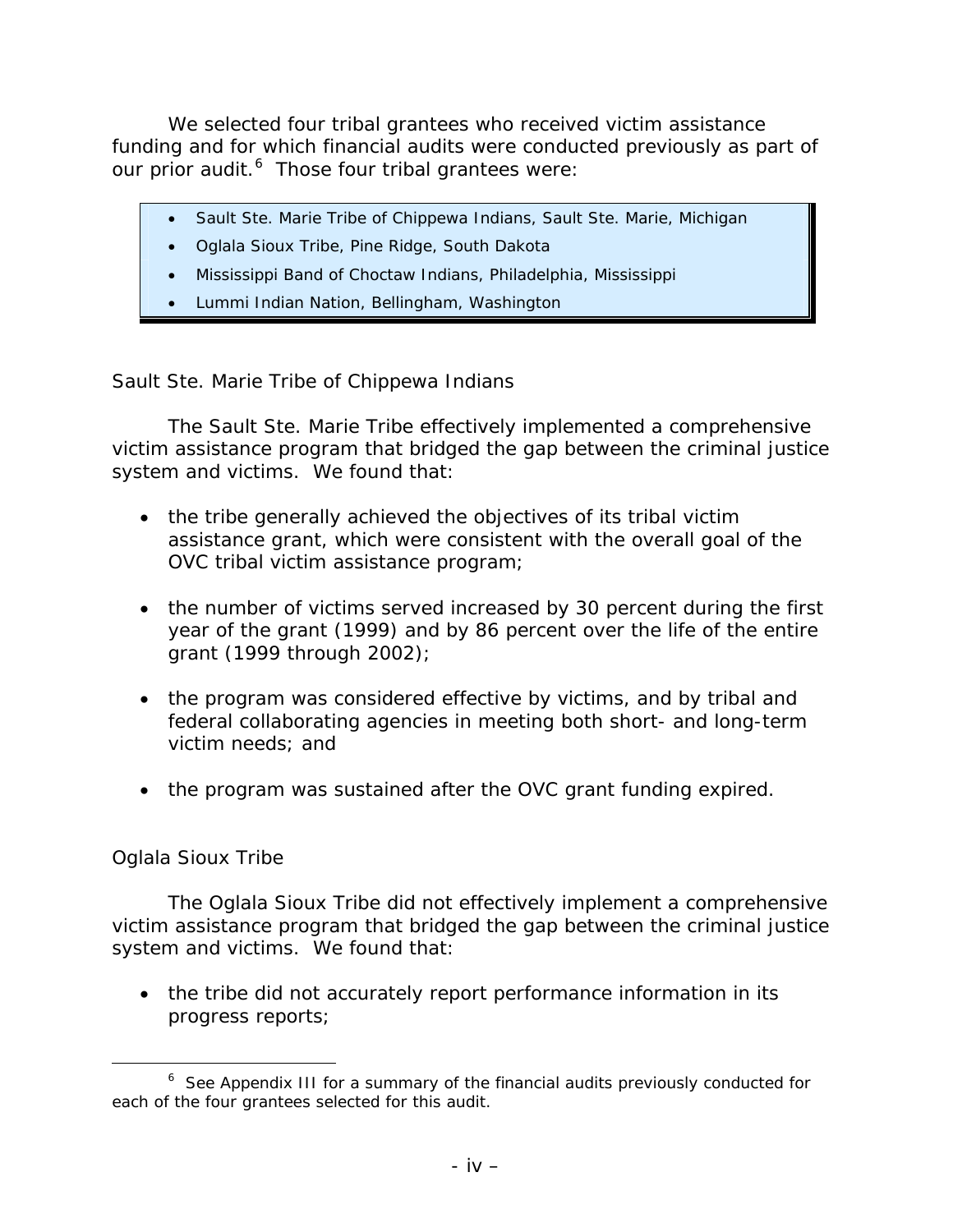- the program did not demonstrate an increase in the number of victims served during the period reviewed (2001 through 2004);
- the program was never fully implemented due to frequent changes in program management;
- the program was not considered effective by tribal collaborating agencies; and
- the tribe did not establish a plan to sustain the program after the OVC grant funding expired.

# *Mississippi Band of Choctaw Indians*

The Mississippi Band of Choctaw Indians did not effectively implement a comprehensive victim assistance program that bridged the gap between the criminal justice system and victims. We found that:

- the tribe only partially achieved the grant objectives outlined for its victim assistance grant;
- the tribe did not include all required performance data in its progress reports, and did not accurately report the performance information that was included;
- the program focused solely on victims of non-major domestic crimes, of which the majority of victims contacted declined services;
- the tribe did not maintain data on the number of victims served; instead it reported on the number of police reports reviewed, which does not provide an adequate basis for measuring effectiveness;
- the number of police reports reviewed decreased by 4 percent from 2000 to 2004;
- the program was generally considered effective in meeting the specific needs of victims of non-major domestic crimes by the victims who requested services and the tribal collaborating agencies; however, the program was considered to be limited; and
- the tribe did not establish a plan to sustain its victim assistance program when the victim assistance grant funding expired.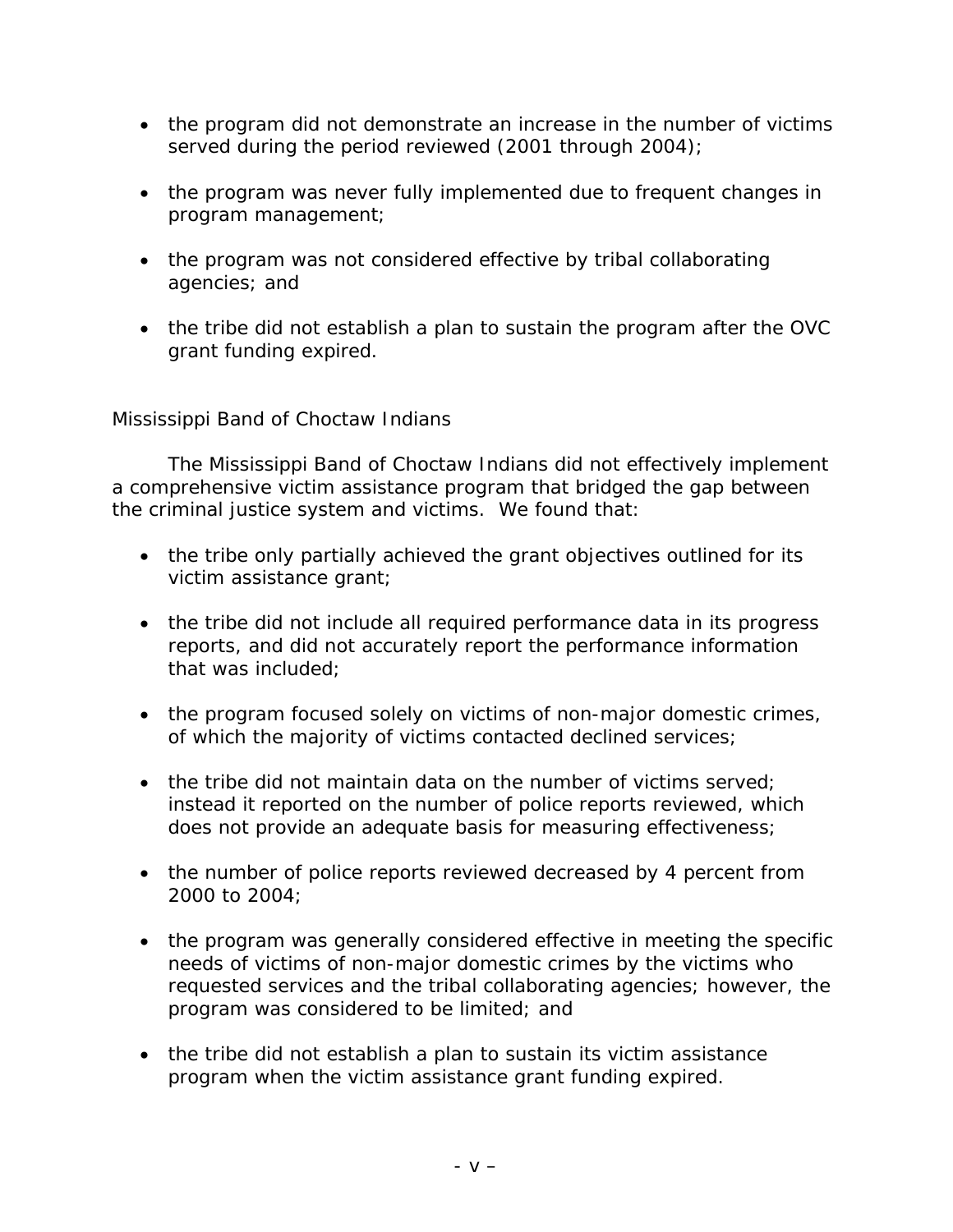#### *Lummi Indian Nation*

The Lummi Indian Nation effectively implemented a comprehensive victim assistance program that bridged the gap between the criminal justice system and victims. We found that:

- the tribe generally achieved its tribal victim assistance grant objectives, which were consistent with the overall goal of the OVC tribal victim assistance program;
- the tribe accurately reported performance information in its progress reports;
- the number of victims served increased by 51 percent during the first year of the grant program (1999) and by 716 percent over the life of the entire program (1999 through 2004);
- the program was considered effective by the victims, and by tribal and federal collaborating agencies in meeting both short- and long-term victim needs; and
- the tribe did not establish a plan to sustain its victim assistance program when the victim assistance grant funding expired.

#### *Overall Summary and Conclusion*

Based on our review, we found a wide range in the effectiveness of the four individual grantee tribal victim assistance programs. Specifically, we found that the Sault Ste. Marie Tribe and the Lummi Indian Nation effectively implemented comprehensive victim assistance programs that bridged the gap between the criminal justice system and victims. Conversely, the Oglala Sioux Tribe and the Mississippi Band of Choctaw Indians did not effectively implement comprehensive victim assistance programs, as shown in Table 1.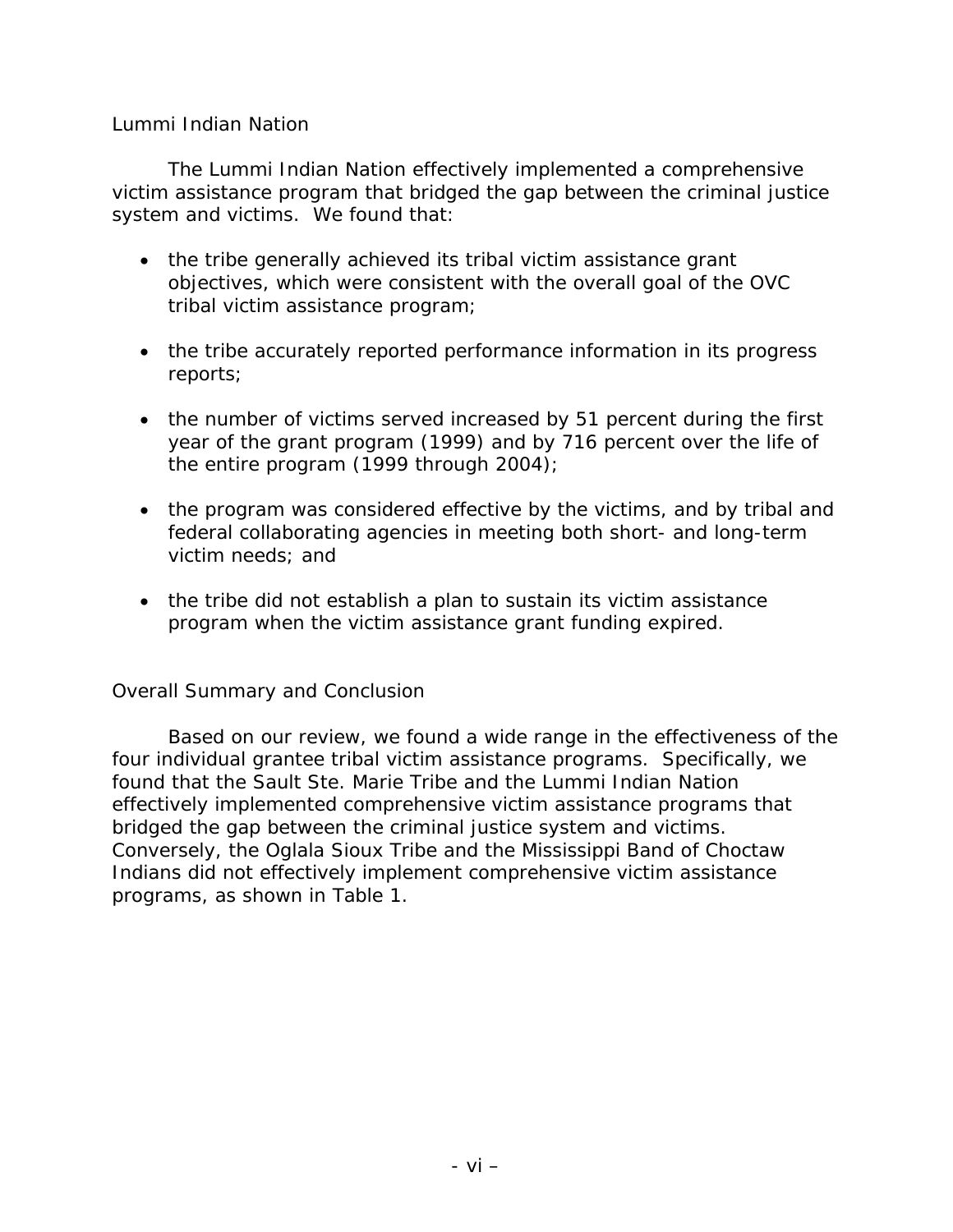|                                                                | <b>SAULT STE.</b><br><b>MARIE TRIBE</b> | <b>OGLALA</b><br><b>SIOUX TRIBE</b> | <b>MISSISSIPPI</b><br><b>BAND OF</b><br><b>CHOCTAW</b> | LUMMI<br><b>INDIAN</b><br><b>NATION</b> |
|----------------------------------------------------------------|-----------------------------------------|-------------------------------------|--------------------------------------------------------|-----------------------------------------|
| • Achieved grant<br>objectives                                 | <b>Yes</b>                              | <b>Yes</b>                          | Partially                                              | <b>Yes</b>                              |
| • Services available to<br>all victims of crime                | Yes                                     | <b>Yes</b>                          | <b>No</b>                                              | <b>Yes</b>                              |
| • Accurately reported<br>performance measures                  | No                                      | No                                  | No                                                     | <b>Yes</b>                              |
| • Increased the number<br>of victims served <sup>7</sup>       | Yes                                     | No                                  | No                                                     | <b>Yes</b>                              |
| • Considered effective by<br>victims                           | Yes                                     | <b>Yes</b>                          | Yes                                                    | <b>Yes</b>                              |
| • Considered effective by<br>tribal collaborating<br>agencies  | Yes                                     | No                                  | Partially                                              | <b>Yes</b>                              |
| • Considered effective by<br>federal collaborating<br>agencies | Yes                                     | Yes                                 | $N/A^8$                                                | Yes                                     |
| • Established a plan to<br>sustain the program                 | Yes                                     | <b>No</b>                           | <b>No</b>                                              | <b>No</b>                               |
| <b>OVERALL PROGRAM</b><br><b>ASSESSMENT</b>                    | <b>EFFECTIVE</b>                        | <b>NOT</b><br><b>EFFECTIVE</b>      | <b>NOT</b><br><b>EFFECTIVE</b>                         | <b>EFFECTIVE</b>                        |

#### **TABLE 1. ANALYSIS OF EFFECTIVENESS MEASURES**

Generally, we found that the tribes who implemented a successful tribal victim assistance program effectively coordinated with tribal, state, and federal criminal justice agencies and social service providers. Additionally, these programs provided services to tribal victims of all crimes, rather than focusing on a specific type of crime. Tribes that did not implement a successful tribal victim assistance program: (1) did not have consistent program leadership; (2) did not coordinate effectively with tribal, state, and federal criminal justice agencies and social service providers; and (3) focused on victims of specific crimes rather than providing services to all victims of crime.

<span id="page-7-0"></span> <sup>7</sup>  $\frac{7}{1}$  This statistic does not include an evaluation of the total number of crimes reported during the period.

<span id="page-7-1"></span><sup>&</sup>lt;sup>8</sup> The FBI and USAO were unable to provide feedback on the tribe's victim assistance program because these agencies are only responsible for major crimes committed on tribal lands, while the tribe's program focuses on victims of non-major domestic crimes.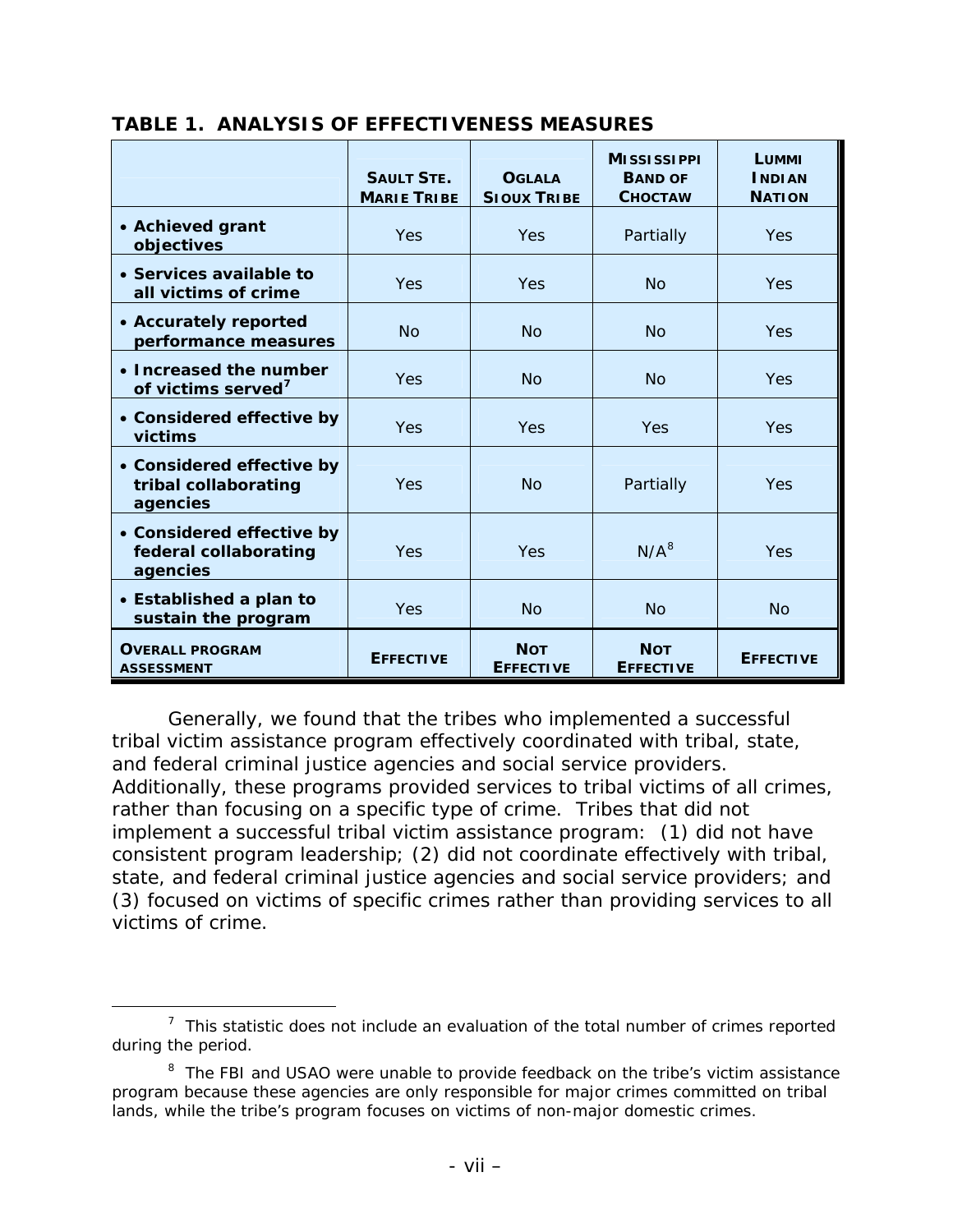Our audit identified several concerns that we consider impairments to the effectiveness of the OVC tribal victim assistance program as a whole, as well as victim assistance programs implemented by individual tribal grantees. Specifically, we found that:

- the OVC tribal victim assistance program structure and design did not incorporate any strategic planning, which was essential for management to adequately evaluate program effectiveness,
- the OVC did not use performance information reported by tribal grantees to manage and improve performance of the tribal victim assistance program, and
- the OVC could not demonstrate program results because required progress reports were not always submitted and tribal grantees did not include all required performance measures in their progress reports.

As a result, we made seven recommendations in this report that focus on specific steps the OVC should take to incorporate adequate strategic planning into its tribal victim assistance program. Specifically, our recommendations seek to ensure that:

- long-term and annual performance goals are established to measure program results and resource allocation decisions reflect program effectiveness;
- progress reports contain all required performance measures and performance data is comparable among tribal grantees; and
- performance measure information reported by tribal grantees is used to report on the effectiveness of the OVC tribal victim assistance program as a whole, and to evaluate the effectiveness of individual grantee tribal victim assistance programs.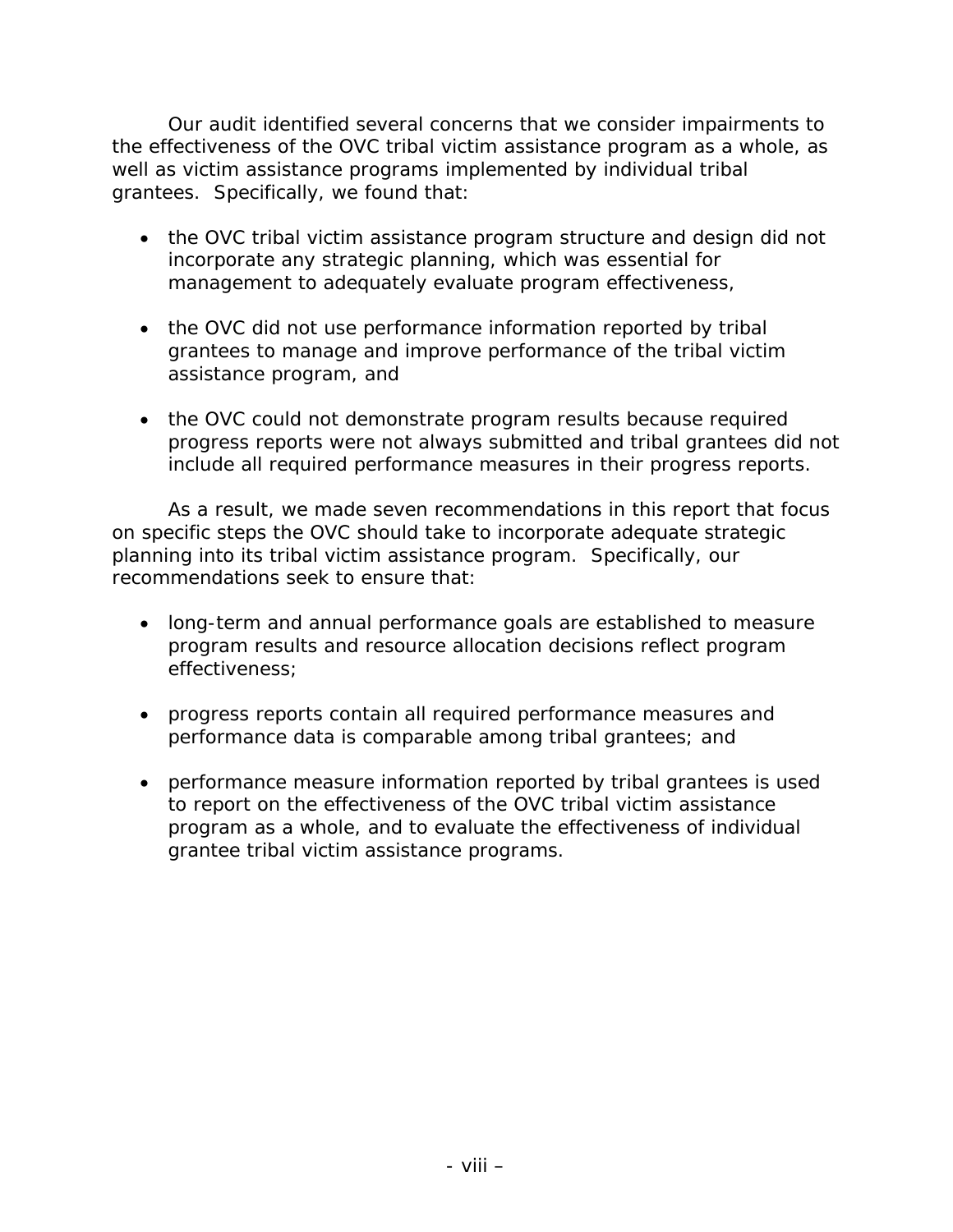# **AUDIT OF THE EFFECTIVENESS OF THE OFFICE FOR VICTIMS OF CRIME TRIBAL VICTIM ASSISTANCE PROGRAM**

# **TABLE OF CONTENTS**

| Performance Measures Under the Victim Assistance Programs 6                                                                  |  |
|------------------------------------------------------------------------------------------------------------------------------|--|
|                                                                                                                              |  |
|                                                                                                                              |  |
|                                                                                                                              |  |
| $\mathbf{L}$                                                                                                                 |  |
|                                                                                                                              |  |
| II. SAULT STE. MARIE TRIBE OF CHIPPEWA INDIANS 22                                                                            |  |
| Statistical Data Supporting Program Performance 25<br>Collaborating with Criminal Justice Agencies and Service Providers  29 |  |
|                                                                                                                              |  |
| Statistical Data Supporting Program Performance 36<br>Collaborating with Criminal Justice Agencies and Service Providers  38 |  |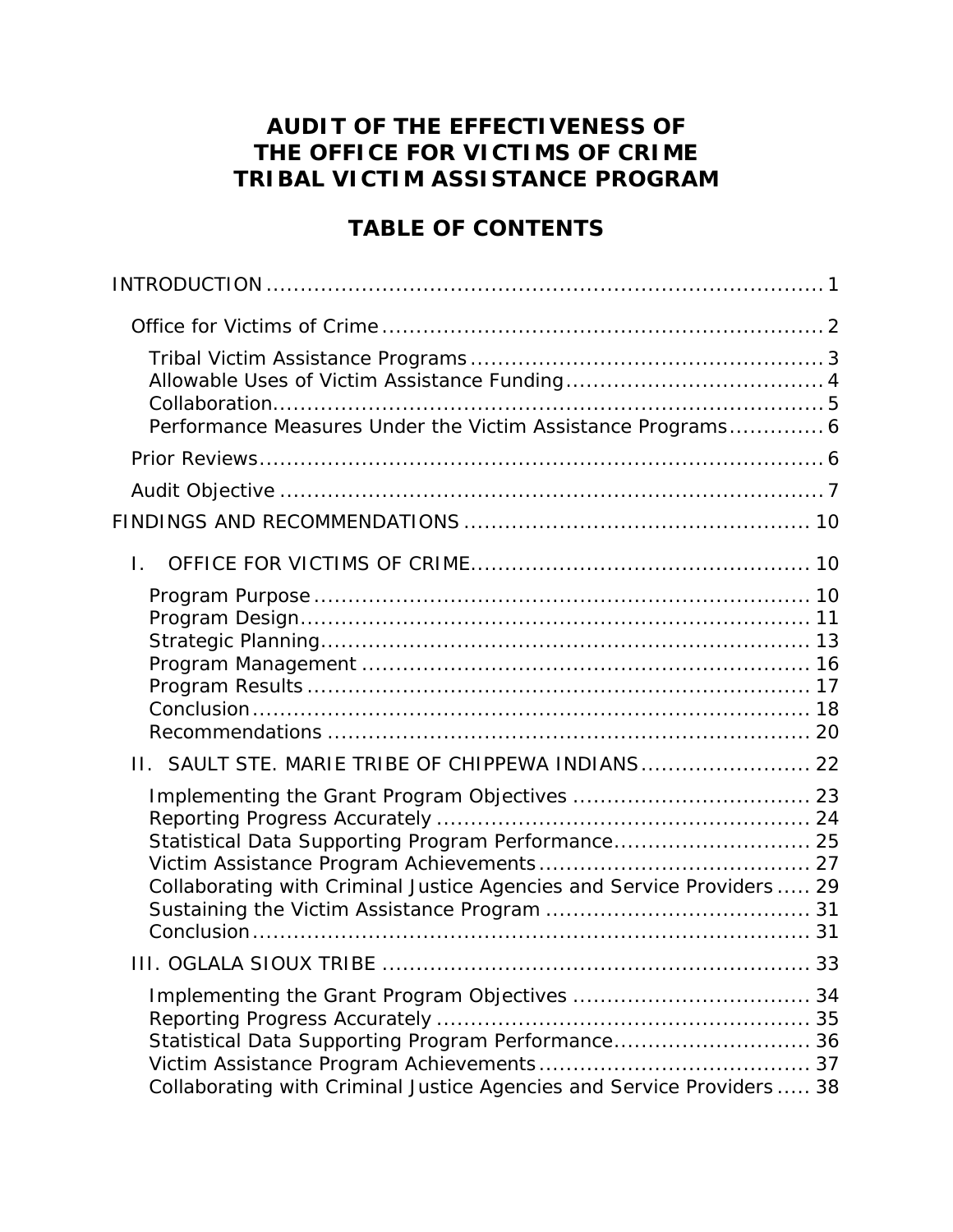| IV. MISSISSIPPI BAND OF CHOCTAW INDIANS  42                                                                                  |
|------------------------------------------------------------------------------------------------------------------------------|
| Statistical Data Supporting Program Performance 48<br>Collaborating with Criminal Justice Agencies and Service Providers  50 |
|                                                                                                                              |
| Statistical Data Supporting Program Performance 58<br>Collaborating with Criminal Justice Agencies and Service Providers  61 |
|                                                                                                                              |
| Factors Impacting Grantee Program Effectiveness  68                                                                          |
|                                                                                                                              |
|                                                                                                                              |
|                                                                                                                              |
| STATEMENT ON COMPLIANCE WITH LAWS AND REGULATIONS  74                                                                        |
| APPENDIX I - CRIMINAL JURISDICTION IN INDIAN COUNTRY 75                                                                      |
| APPENDIX II - OBJECTIVES, SCOPE, AND METHODOLOGY  78                                                                         |
| APPENDIX III - SUMMARY OF FINANCIAL AUDITS PREVIOUSLY<br>CONDUCTED BY THE OIG OF OJP GRANTS AWARDED TO TRIBAL                |
| APPENDIX IV - OVC RESPONSE TO THE DRAFT REPORT 87                                                                            |
| APPENDIX V - ANALYSIS AND SUMMARY OF ACTIONS NECESSARY TO                                                                    |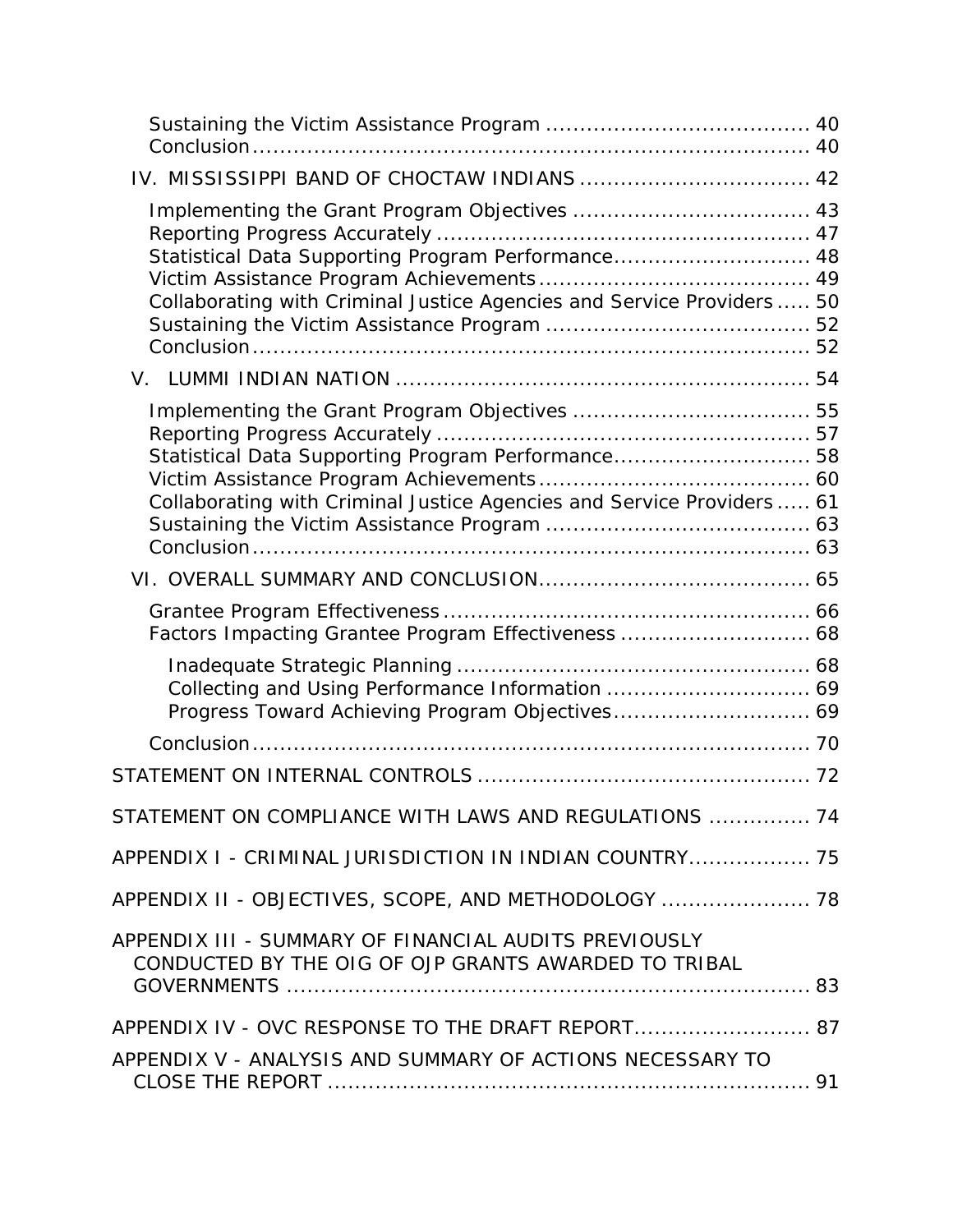# **INTRODUCTION**

<span id="page-11-0"></span>According to the 2000 Census, 4.1 million people,  $9$  or 1.5 percent of the total population, identified themselves as American Indians or Alaska Natives (Native Americans).[1](#page-11-2)0 Despite the relatively small Native American population, a 2001 study conducted by the Bureau of Justice Statistics (BJS) indicated that Native Americans are more likely to be victims of rape or sexual assault, aggravated assault, and simple assault than people of any other race in the United States.[1](#page-11-3)1 Another study conducted by the BJS indicated that  $12$  $12$ 

- Native Americans experienced per capita rates of violence that are more than twice those of the United States' resident population.
- On average, Native Americans experienced an estimated 1 violent crime for every 10 residents age 12 or older.
- The violent crime rate in every age group below 35 was significantly higher for Native Americans than for all persons.
- Among Native Americans age 25 to 34, the rates of violent crime victimization were more than 2.5 times the rates for all persons the same age.
- Rates of violent victimization for both males and females were higher for Native Americans than for all other races included in the study.
- The rate of violent victimization among Native American women was more than double that among all women.

Additionally, a study funded by the Office for Victims of Crime (OVC) found that in order to effectively address criminal justice issues and services for victims of crime in Indian Country, it is vital that productive efforts are

<span id="page-11-1"></span> <sup>9</sup>  $9$  This statistic includes 2.5 million individuals in the United States who identify themselves as Native American, and another 1.6 million who identify themselves as part Native American.

<span id="page-11-2"></span> $10$  Throughout this report, the term "Native Americans" is used to indicate American Indians and Alaska Natives.

<sup>11</sup> BJS Special Report, *Violent Victimization and Race, 1993-98*, March 2001.

<span id="page-11-4"></span><span id="page-11-3"></span><sup>12</sup> BJS, *American Indians and Crime: A BJS Statistical Profile, 1992-2002,* December 2004.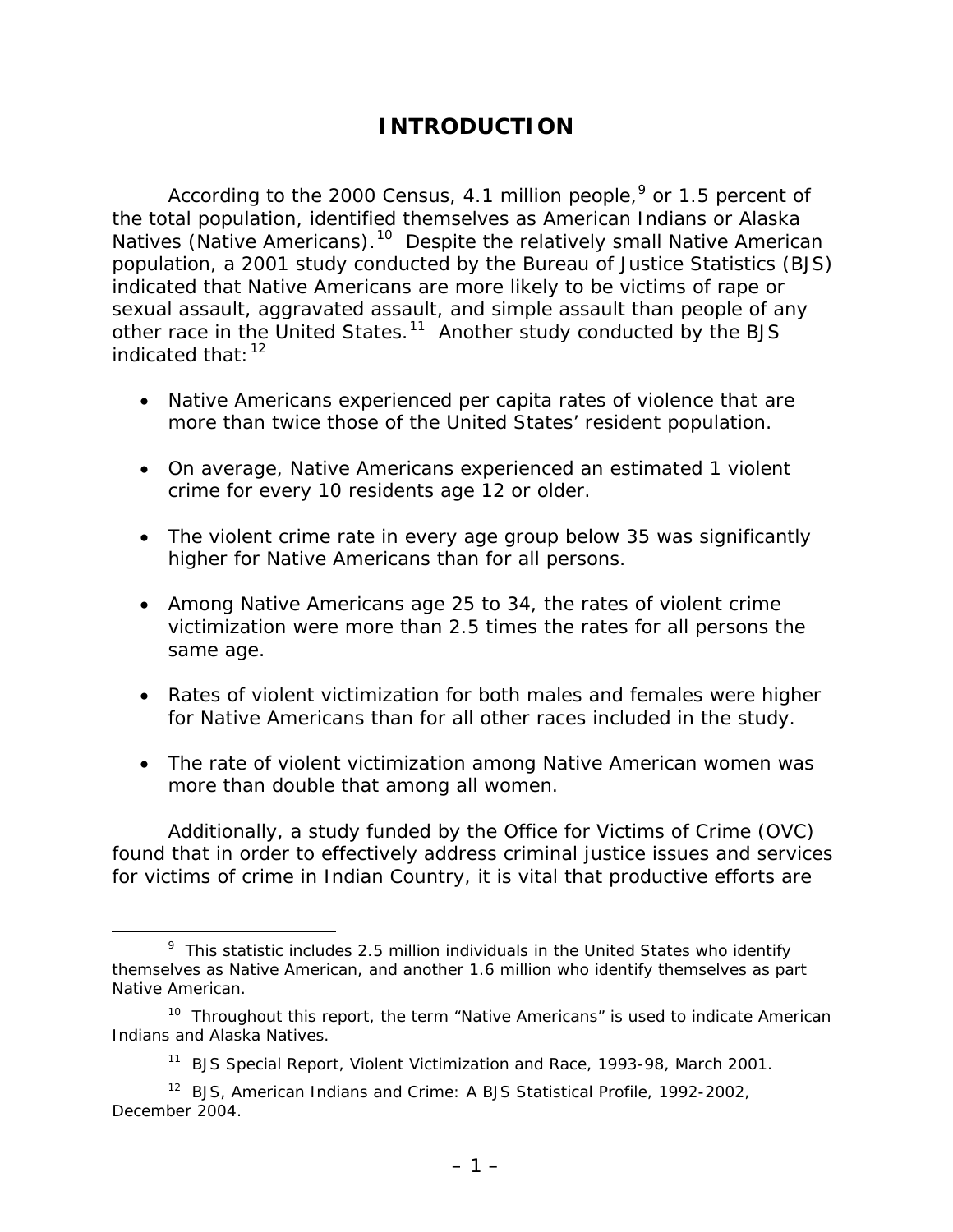<span id="page-12-0"></span>made to improve the relationship between Indian Nations, and the federal and state governments.

The study found that there are a wide range of concerns that significantly impact the federal government's ability to effectively address the needs of victims of crime in Indian Country.<sup>[13](#page-12-1)</sup> Specifically, the study found that:

- The crime rates, especially the violent and juvenile crime rates, have increased in Indian Country while crime rates have declined nationwide.
- There are numerous jurisdictional complexities and limitations in Indian Country that present overwhelming difficulties in any effort to improve the relationship between tribal governments and the federal government. As a result, the confusing jurisdiction among tribal, federal, and state governments has resulted in jurisdictional gaps and disputes.[1](#page-12-2)4 The difficulty of determining jurisdiction and provisions for concurrent jurisdiction of certain cases, can cause conflict and confusion for law enforcement, prosecution, courts, service providers, and crime victims in Indian Country.
- There is a lack of understanding and contact by the federal government with tribal criminal justice systems, including tribal court systems.
- Tribal justice systems are inadequately funded and the lack of adequate funding impairs their operation.
- The lack of facilities and resources available to most criminal justice systems is complicated by the isolated, rural location of most Indian reservations.

#### **Office for Victims of Crime**

In an effort to address the needs of crime victims, including those in Native American communities, Congress established the OVC in 1988

<span id="page-12-1"></span> <sup>13</sup> The Center on Child Abuse and Neglect, *Improving the Relationship between Indian Nations, the Federal Government, and State Governments: Developing and Implementing Cooperative Agreements or Memorandums of Understanding*, March 2000.

<span id="page-12-2"></span><sup>&</sup>lt;sup>14</sup> See Appendix I of this report for an analysis of criminal jurisdiction in Indian Country.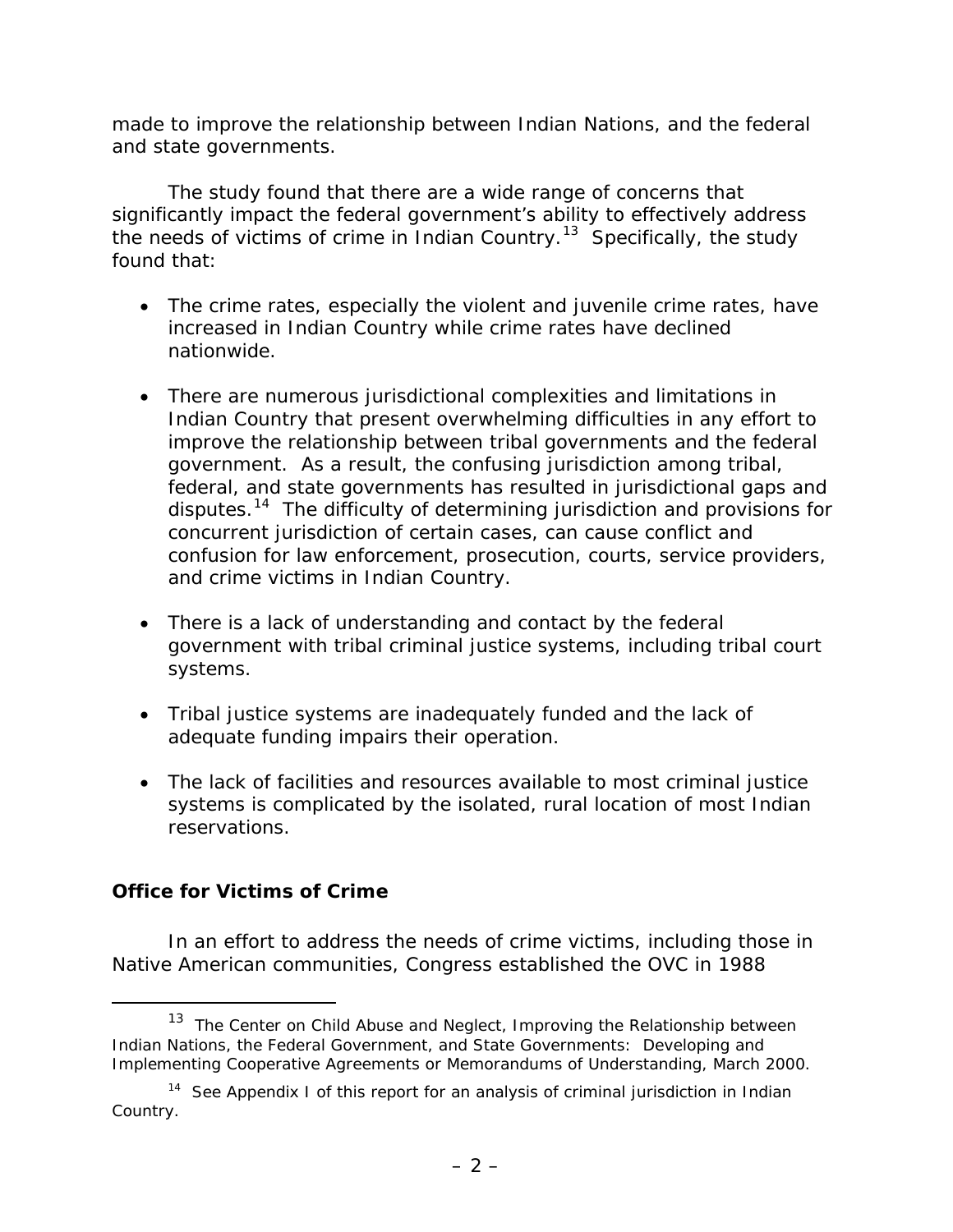<span id="page-13-0"></span>through an amendment to the Victims of Crime Act (VOCA) of 1984. Upon its creation, the OVC became the primary agency within the Department of Justice (DOJ) responsible for enhancing the nation's capacity to assist crime victims and provide leadership in changing attitudes, policies, and practices to promote justice, and healing for all crime victims. To accomplish its mission, the OVC:

- provides funding for direct services to crime victims;
- provides training programs that reach diverse professionals nationally and internationally;
- sponsors demonstration projects and programs that have national impact;
- publishes and disseminates materials that highlight promising practices that can be replicated for the effective treatment of crime victims;
- offers technical assistance to governments, private sector programs, and others; and
- develops policy and establishes public awareness initiatives.

Funding for the OVC's programs is provided from the [Crime Victims](http://www.ojp.usdoj.gov/ovc/publications/factshts/vocacvf/welcome.html)  [Fund,](http://www.ojp.usdoj.gov/ovc/publications/factshts/vocacvf/welcome.html) which was established by VOCA to support victim services and training for advocates and professionals. Fund dollars are derived from criminal fines, forfeited bail bonds, penalties, and special assessments from offenders convicted of federal crimes, and are collected by the federal courts, U.S. Attorneys' Offices, and the Federal Bureau of Prisons. During Fiscal Years (FYs) 2000 through 2004, funding provided by the Crime Victims Fund totaled \$2.91 billion.

#### *Tribal Victim Assistance Programs*

In 1988, the OVC created the Victim Assistance in Indian County (VAIC) Discretionary Grant Program to establish, expand, and improve victim assistance services in Native American communities governed by federal criminal jurisdiction. The VAIC program was designed to address the lack of victim assistance programs and bridge the gap between criminal justice agencies and service providers. Under the VAIC program, during FYs 1999 through 2002, the OVC provided funding totaling \$5,466,995 directly to 40 Native American communities to help them establish reservation-based victim assistance programs. In FY 2003, the OVC expanded the VAIC program to all federally recognized tribes, regardless of criminal jurisdiction, and renamed it the Tribal Victim Assistance (TVA) program. During FYs 2003 and 2004, the OVC has awarded \$4,976,524 under the TVA program to 24 Native American communities throughout the United States.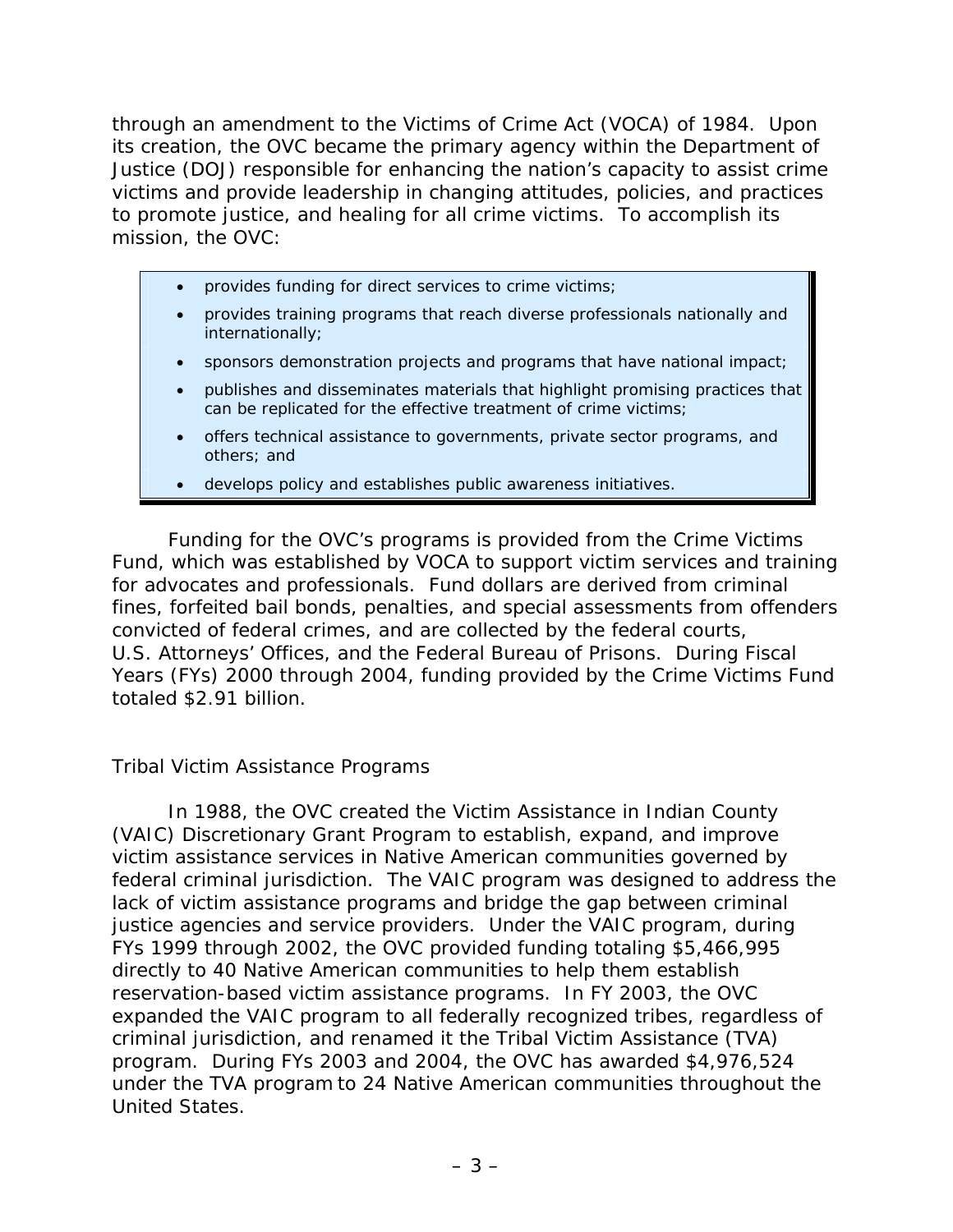#### <span id="page-14-0"></span>*Allowable Uses of Victim Assistance Funding*

Under the OVC tribal victim assistance program, applicants are required to plan and implement a 3-year program to improve the ability of Native American communities to provide direct services to crime victims.<sup>[1](#page-14-1)5</sup> Generally, services provided under the OVC tribal victim assistance program include, but are not limited to the following:

- Services that immediately respond to the emotional and physical needs (excluding medical care) of crime victims, such as intervention; accompaniment to hospitals for medical examinations; hotline counseling; emergency food, clothing, transportation, and shelter; emergency legal assistance; and other emergency services that are intended to restore victims' sense of dignity and self-esteem.
- Mental health assistance, such as counseling, group treatment, support groups, and therapy.
- Advocacy on behalf of crime victims, including accompaniment to criminal justice offices and court, transportation to court, child care to enable a victim to attend court, restitution advocacy, and assistance with victim impact statements.
- Services that offer an immediate measure of safety to crime victims, such as boarding up broken windows and replacing or repairing locks.
- Forensic medical examinations for sexual assault victims to the extent that other funding sources are not available.
- Costs necessary and essential for providing direct services to victims, such as pro-rated costs for rent, telephone service, transportation costs, and local travel expenses for direct service providers.
- Costs directly related to providing direct services through staff, including salaries and fringe benefits.
- Training for law enforcement personnel in the delivery of services to crime victims.
- Promoting coordinated efforts within the community to aid crime victims.

<span id="page-14-1"></span> $15$  Throughout this report, the phrase "OVC tribal victim assistance program" is used to refer to both the former VAIC and current TVA programs.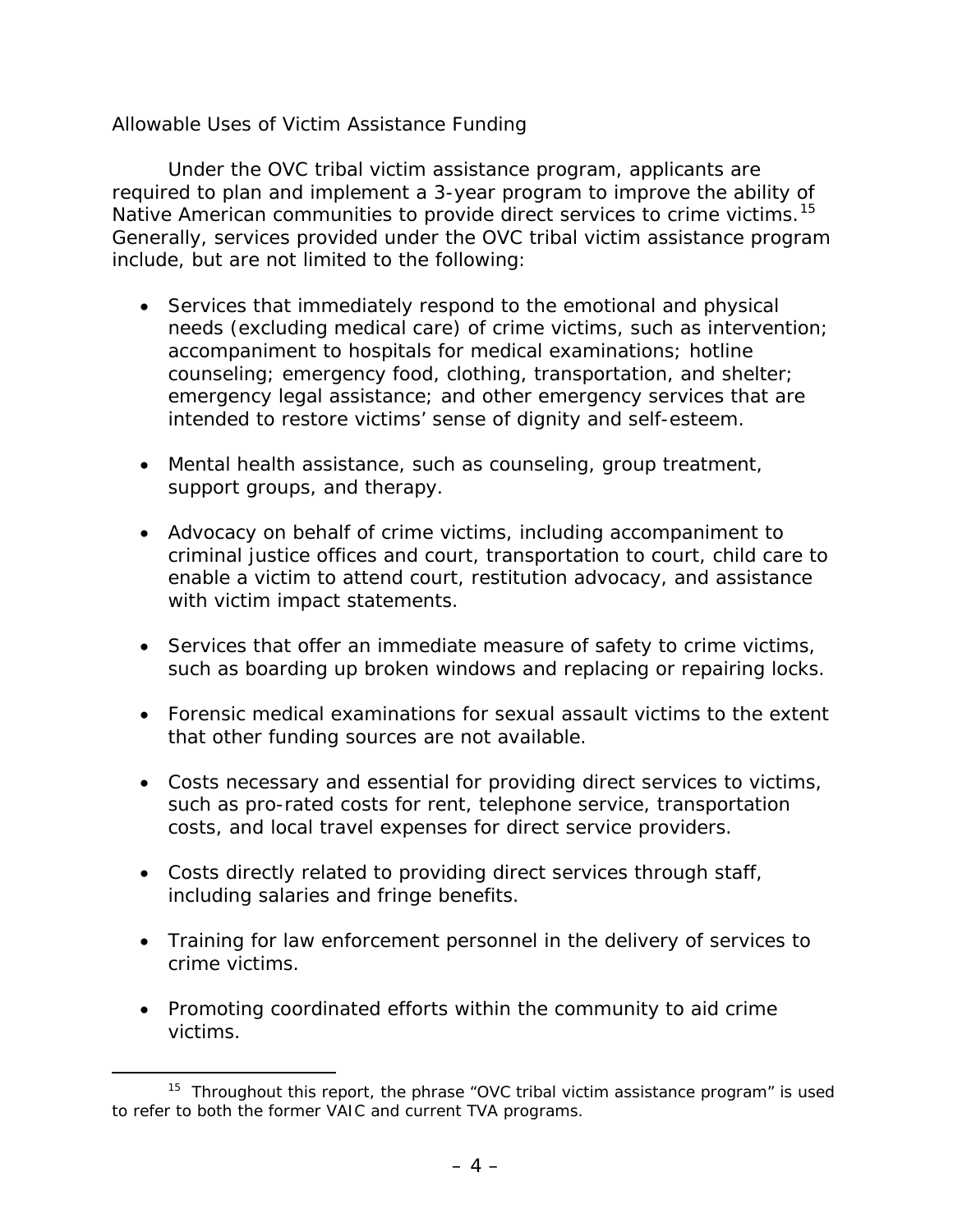- <span id="page-15-0"></span>• Assistance for those seeking crime victim compensation benefits.
- Preparation, publication, and distribution of material that explains services offered to crime victims.

The following services, activities, and costs are not generally considered direct crime-victim services, but are often considered a necessary and essential activity to ensure that quality direct services are provided. These costs may be considered for coverage under the OVC tribal victim assistance program, provided that direct services to crime victims cannot be offered without support for these expenses; the tribal grantee has no other source of support for them; and only limited amounts of program funds will be used for these purposes, including the following:

- skills training for staff;
- equipment and furniture;
- contracts for professional services;
- operating costs, such as supplies, printing, postage, and brochures that describe available services, books, and other victim-related materials;
- supervision of direct service providers, such as volunteer coordinators;
- repair and replacement of essential items;
- presentations made in schools, community centers, or other public forums designed to identify crime victims and to provide or refer them to needed services; and
- vehicle leasing.

# *Collaboration*

Tribal grantees are encouraged to demonstrate strategies that include collaboration with appropriate local and federal agencies involved in assisting victims. Specifically, collaboration with the following agencies is deemed essential under the OVC tribal victim assistance program: (1) the U.S. Attorneys' Offices (USAO); (2) the Federal Bureau of Investigation (FBI); (3) state, local, and tribal criminal justice agencies; (4) Indian Health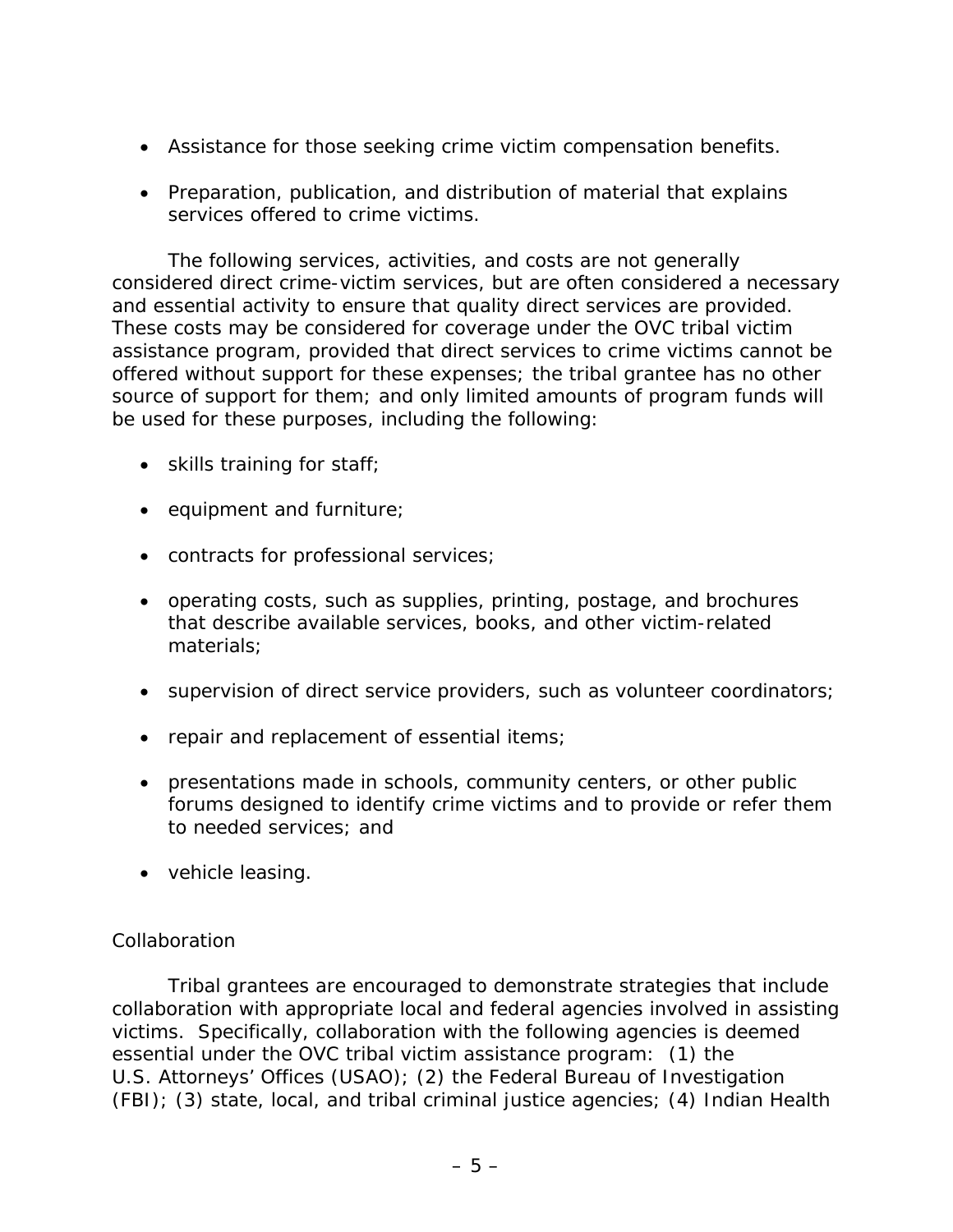<span id="page-16-0"></span>Services; (5) child protective services; and (6) other appropriate tribal and non-tribal agencies.

# *Performance Measures Under the Victim Assistance Programs*

To ensure compliance with the *Government Performance and Results Act (GPRA), Public Law 103-62*, grantees are required to collect and report data that measures the results of the programs implemented under the OVC tribal victim assistance program. To ensure accountability under GPRA, the OVC requires the following performance measures to be reported in the semi-annual Categorical Assistance Progress Reports (progress reports) for its tribal victim assistance program:

- number of victims served and type of victimization,
- number of staff supported by grant funds,
- number of volunteer hours,
- number of publications produced,
- number of training workshops for law enforcement,
- type of services provided, and
- progress on goals and objectives identified by the program,

In the 2005 TVA solicitation, the performance measures were changed to:

- percent of increase in the number of victim services provided,
- percent of increase in the number of victim services training workshops provided, and
- percent of increase in the number of victim compensation claims submitted.

# **Prior Reviews**

The Office of the Inspector General (OIG) previously conducted an audit on the *Administration of Department of Justice Grants Awarded to*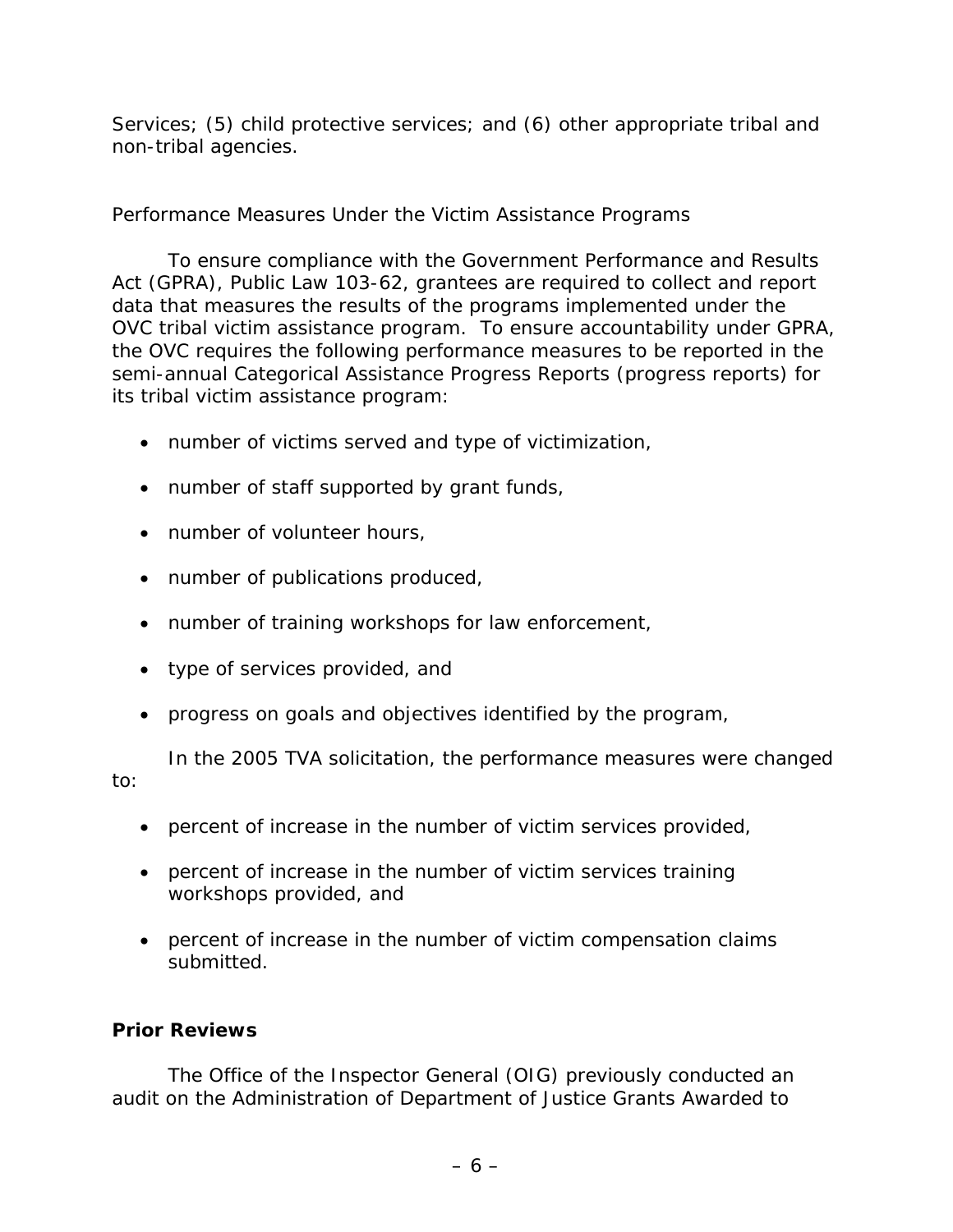<span id="page-17-0"></span>*Native American and Alaska Native Tribal Governments,* Report No. 05-18, March 2005. The prior audit found significant issues with the adequacy of grant monitoring, which is an essential management tool that ensures grant programs are implemented, objectives are achieved, and tribal grantees have expended funds properly. Additionally, the report noted that the granting agencies did not ensure that tribal grantees submitted the necessary information to assess grant implementation or to achieve the grant program objectives. Further, there was no consistency in the information provided in the required progress reports that were submitted. Specifically:

- For the majority of the grants reviewed, one or more required financial and progress reports, which contain the minimum information necessary to determine whether grant programs were implemented and grant objectives were achieved (especially final reports), were not submitted or were not submitted in a timely manner.
- A review of the obligation and utilization of grant funds found that the tribal-specific grant programs were not always fully implemented in a timely manner, an indication that grant objectives were not achieved, and that the current programs were not fully effective in meeting the criminal justice needs of tribal governments.

These findings are consistent indications that the OVC and other granting agencies were not effectively monitoring and administering the DOJ grants awarded to tribal governments. Additionally, the DOJ had no assurances that the objectives of its tribal-specific grant programs were being met or that expenditures of grant funds were in accordance with applicable laws, regulations, guidelines, and terms and conditions of the grants.

# **Audit Objective**

The DOJ OIG conducted the current audit to evaluate the effectiveness of the OVC tribal victim assistance grant program. The objective of our audit was to obtain grant performance information directly from tribal grantees and to evaluate whether grant programs were fully implemented and program objectives were achieved.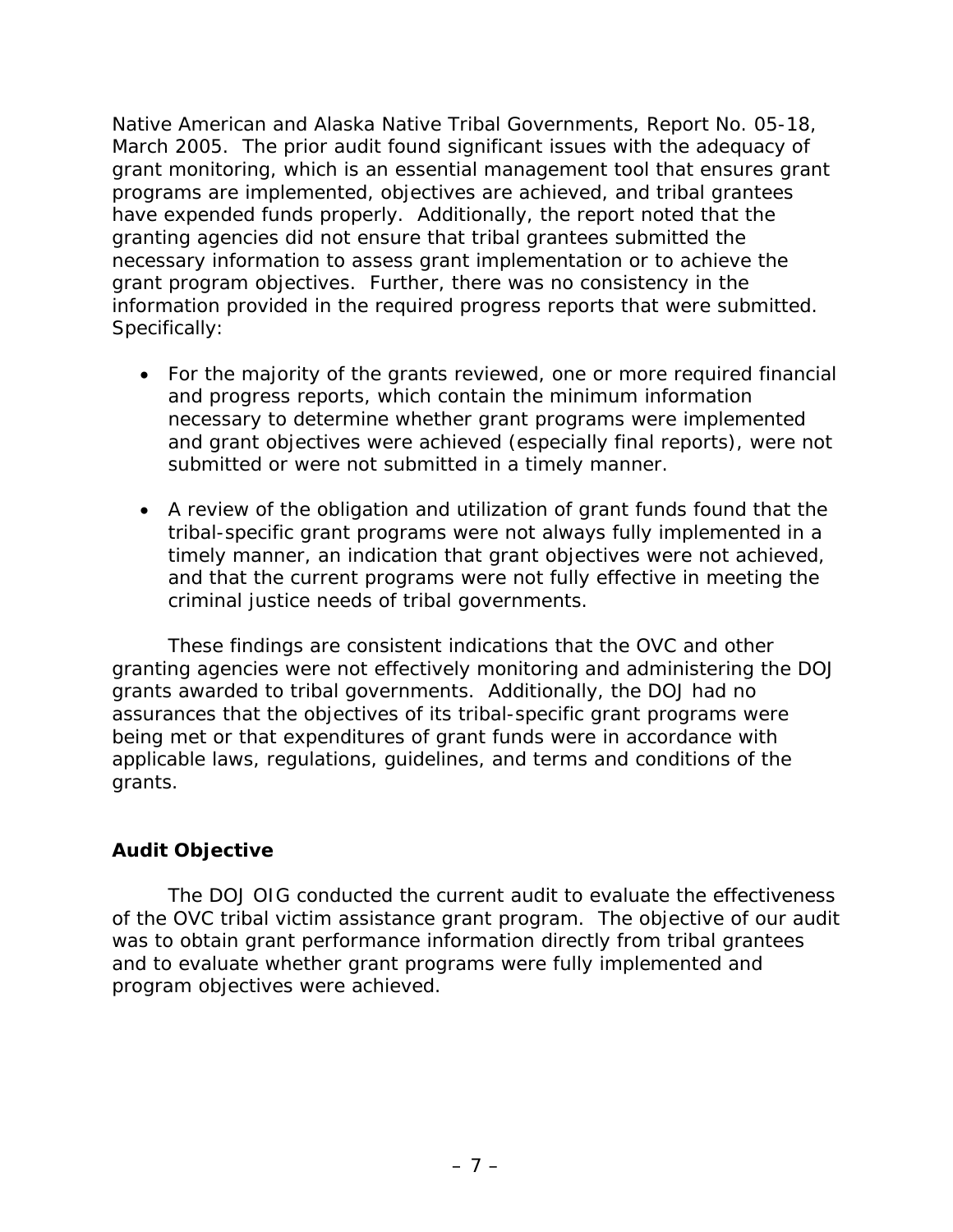According to the DOJ Strategic Plan, implementing an effective program planning and implementation cycle is essential to performance-based management. An effective cycle involves: (1) setting long-term performance goals and objectives; (2) translating long-term performance goals into budgets and program plans; and (3) implementing programs, monitoring program performance, and evaluating program results, as shown in Figure 1.



# **FIGURE 1. STRATEGIC PLANNING CYCLE**

Source: DOJ Strategic Plan, Fiscal Years 2003-2008

Grant program effectiveness starts with overall program structure and design, incorporating adequate oversight and evaluation. We reviewed OVC documents and interviewed program officials to determine whether the OVC tribal victim assistance program had a well-defined purpose intended to support a specific problem; and was designed to fill a unique role or unnecessarily duplicated, overlapped, or competed with other federal or non-federal programs.

For grant programs to encompass effective strategic planning, they must have:

- long-term performance measures that guide program management and budgeting, and promote results and accountability;
- a limited number of annual performance measures that directly support desired long-term goals;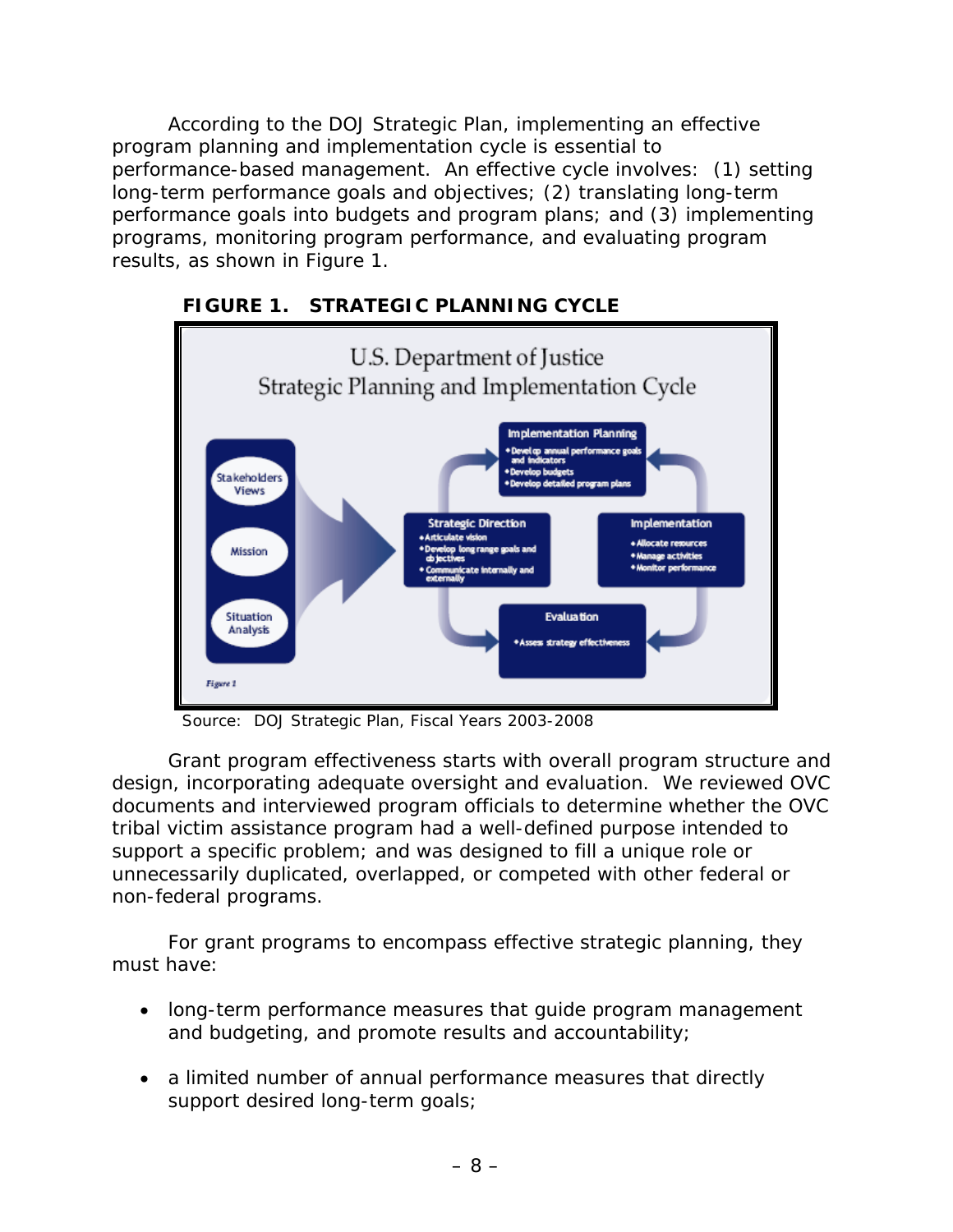- challenging but realistic quantified targets that are established to evaluate annual performance measures;
- performance data and program evaluations that are used to evaluate program effectiveness;
- integrated performance-planning and budget-planning processes, so that resource-allocation decisions reflect the desired performance; and
- clear results, despite the effects of funding and other policy changes.

Finally, to determine if performance information was used to manage the OVC tribal victim assistance program and improve performance, we determined whether the OVC: (1) used the reported data to inform program management, make resource decisions, and evaluate program performance; (2) held its program managers and tribal grantees accountable; (3) administered funds efficiently and obligated them in accordance with planned schedules; (4) implemented adequate oversight practices that provided sufficient knowledge of tribal grantee activities; and (5) collected tribal grantee performance data on an annual basis.

The details of the results of our audit are contained in the Findings and Recommendations section of this report. Additional information related to our audit objectives, scope, and methodology appears in Appendix II.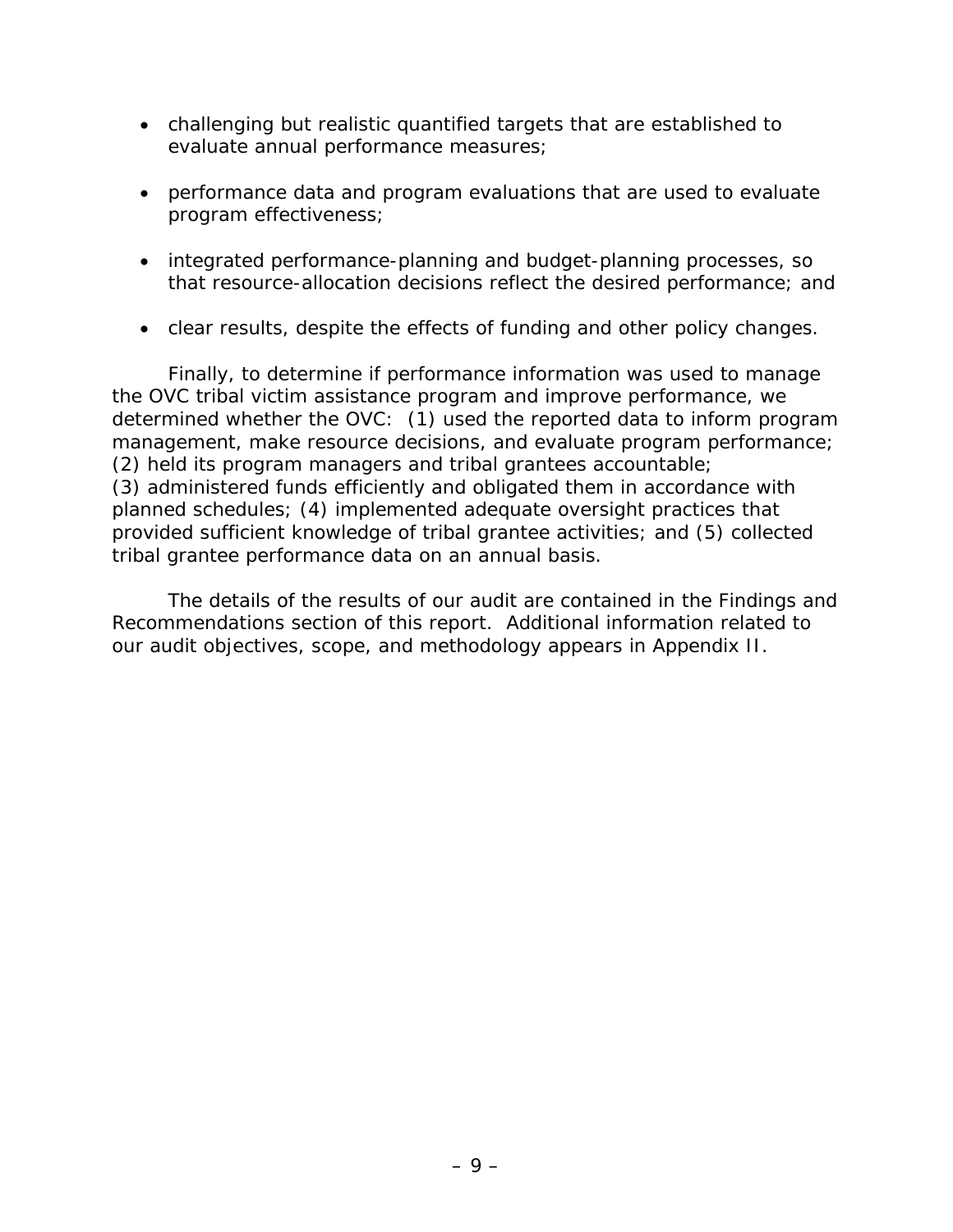# **FINDINGS AND RECOMMENDATIONS**

### <span id="page-20-0"></span>**I. OFFICE FOR VICTIMS OF CRIME**

We found that the OVC did not incorporate adequate strategic planning into its tribal victim assistance program, which was necessary to implement effective performance-based management. Specifically, the OVC did not establish long-term or annual performance goals, nor tie program funding decisions to program effectiveness. The OVC also did not conduct any evaluations to determine the effectiveness of its tribal victim assistance program. However, in FY 2001 the OVC did provide approximately \$25,000 in funding to the National Institute of Justice (NIJ) to conduct assessments of four tribal victim assistance grant recipients to determine whether or not the tribal grantee programs could be evaluated. The OVC also provided the NIJ with an additional \$425,200 to evaluate the effectiveness of two 2003 TVA grantees with awards totaling \$197,689.<sup>[16](#page-20-1)</sup> The NIJ awarded a grant to conduct this evaluation to the American Indian Development Associates, Inc. in September 2005. Additionally, we found that the OVC did not use performance information reported by tribal grantees to: (1) manage its tribal victim assistance program and improve performance, (2) report on the tribal victim assistance program as a whole, and (3) evaluate the effectiveness of victim assistance programs implemented by individual tribal grantees. Finally, the OVC did not ensure that progress reports were submitted. There also was no guidance on collecting performance information, nor was there consistency or comparability among tribal grantees in performance information that was reported. As a result, the OVC could not adequately demonstrate progress in achieving its tribal victim assistance program objectives.

#### **Program Purpose**

 We evaluated the OVC tribal victim assistance program to determine whether the program had a well-defined purpose intended to support a specific problem. The OVC tribal victim assistance program was designed to

<span id="page-20-1"></span><sup>&</sup>lt;sup>16</sup> According to OVC officials the evaluations will cover the entire 3-year award period, which would include grant funds totaling \$554,531, rather than the \$197,689 for FY 2003 that was specifically identified in the grant solicitation.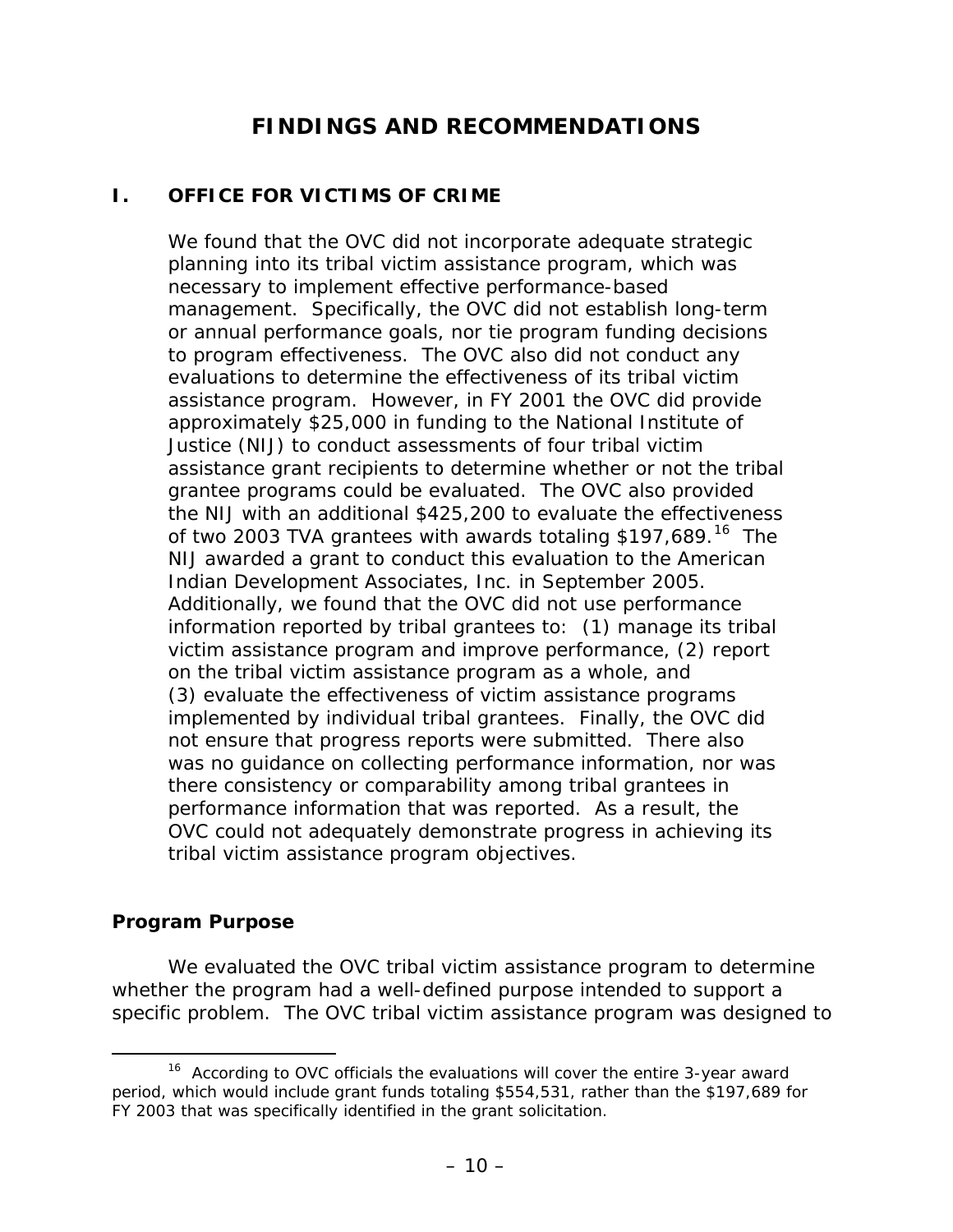<span id="page-21-0"></span>support the lack of victim assistance programs "on reservations" and in remote parts of Indian Country, where violence is higher than for any other ethnic group. In other words, the purpose of the OVC tribal victim assistance program was to bridge the gap between criminal justice agencies and service providers.

Tribal grantees generally address long-term victim services through referrals to appropriate local tribal and non-tribal agencies, including Indian Health Services, child protective services, mental health clinics, and hospitals.

As stated in the Introduction Section of this report, services that are provided under the OVC tribal victim assistance program include 11 general purpose areas. However, in our review of the OVC tribal victim assistance program, we found that because of limited funding, grant objectives generally concentrated on providing short-term services that immediately fell into two categories: (1) responding to the emotional and physical needs (excluding medical care) of crime victims; and (2) advocating on behalf of crime victims, which included transporting and accompanying crime victims to criminal justice offices and courts.

In order to effectively address short-term victim needs and provide advocacy on behalf of crime victims, collaboration with the following agencies is essential under the OVC tribal victim assistance program: (1) the USAOs, (2) the FBI, (3) state, local, and tribal criminal justice agencies, (4) Indian Health Services, (5) child protective services, and (6) other appropriate tribal and non-tribal agencies. As a result, we focused our audit on the effectiveness of the OVC tribal victim assistance program in meeting immediate victim needs, providing advocacy on behalf of crime victims, and collaborating with tribal and non-tribal law enforcement agencies, courts, and service providers.

#### **Program Design**

The OVC tribal victim assistance program was designed to address multiple types of victimization. However, we found that there are currently similar programs that appear to address specific types of victimization that might be duplicated under the OVC tribal victim assistance program. These programs include:

• STOP Violence Against Indian Women Discretionary Grant Program – Intended to develop and strengthen tribal law enforcement and prosecution efforts to combat violence against Native American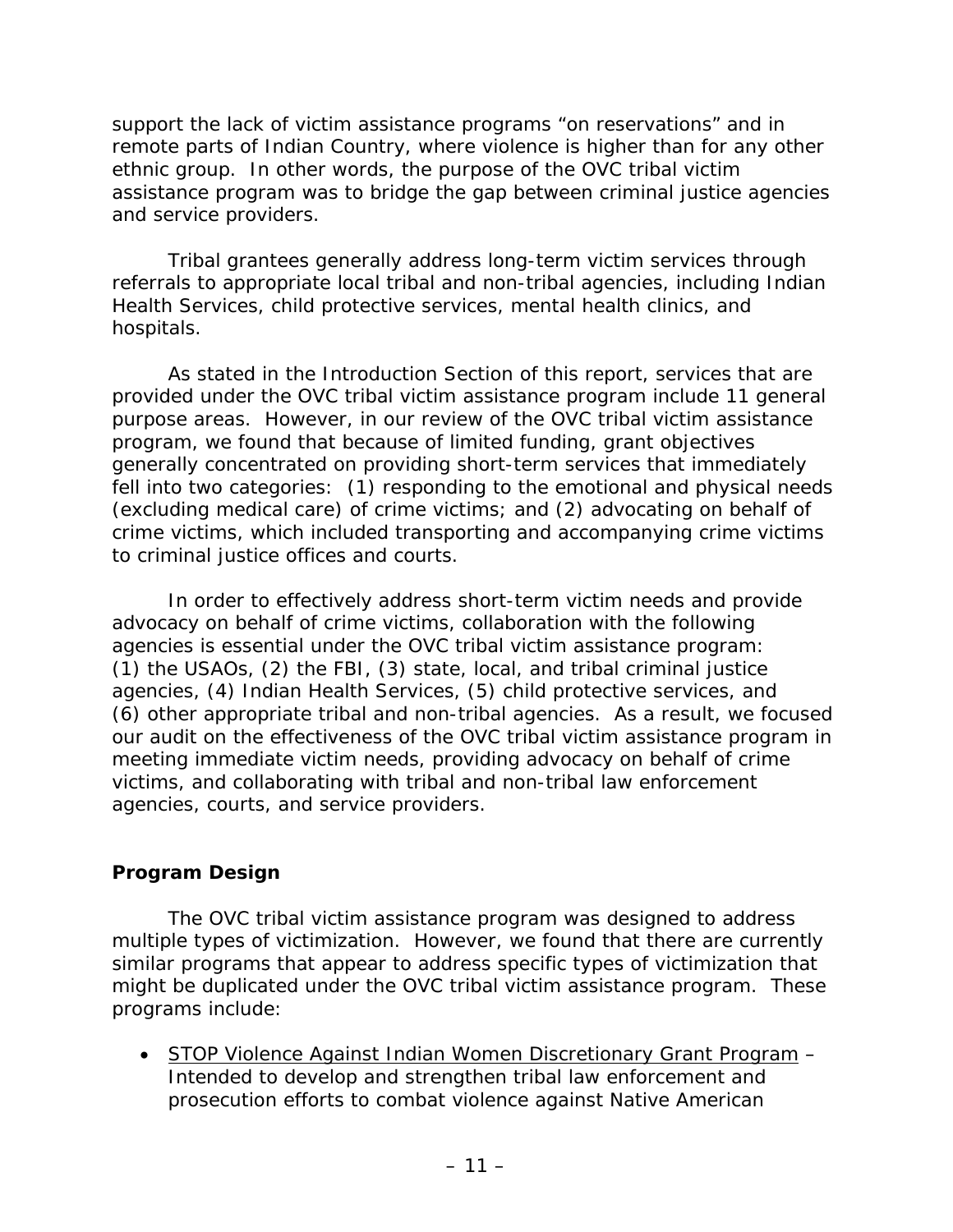Women and to develop and enhance services for victims of such crimes.

- Grants to Encourage Arrest Policies and Enforcement of Protection Orders Program – Designed to encourage state, local, and tribal courts to treat domestic violence as a serious violation of criminal law. The program requires the coordinated involvement of the entire criminal justice system, and at least 5 percent of its funding must be available as grants to tribal governments.
- Rural Domestic Violence and Child Victimization Enforcement Grant Program – Designed to enhance services available to rural victims and children by encouraging community involvement in developing a coordinated response to domestic violence, dating violence, and child abuse. Eligible applicants include tribal governments in rural and non-rural states. At least 5 percent of the funding for this program must be available as grants to tribal governments.
- Legal Assistance for Victims Grant Program Designed to strengthen legal assistance programs for victims of domestic violence, sexual assault, and stalking. Five percent of the funding for this program is set aside as grants for programs that assist victims of domestic violence, sexual assault, and stalking, on lands within the jurisdiction of tribal governments.
- Safe Havens: Supervised Visitation and Safe Exchange Grant Program – Designed to help create safe places for visitation with and exchange of children in cases of domestic violence, child abuse, sexual assault, or stalking. At least 5 percent of the funding for this program is available as grants to tribal governments.
- Children's Justice Act Partnerships for Indian Communities Program – Designed to help tribal justice systems address serious child abuse cases. The program develops specialized services and procedures to address the victim needs of Native American children, and strategies to handle cases of child sexual assault.

As shown in Table 1, during FYs 2000 through 2004, the Office of Justice Programs (OJP) and the Office on Violence Against Women (OVW) awarded grants totaling \$77.16 million to Native American communities, for the programs listed above.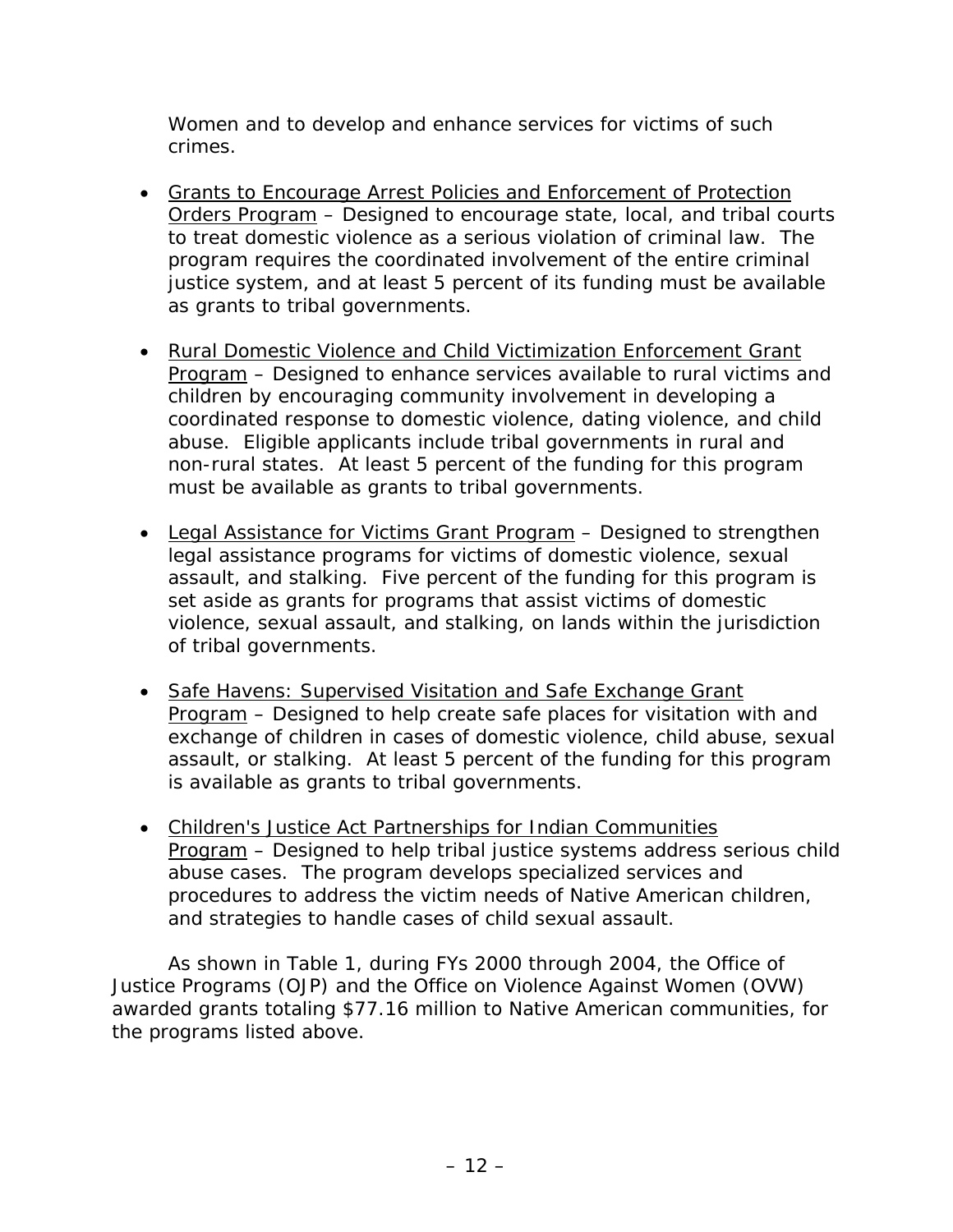|                                                                                                                          | <b>FY 2000</b> | <b>FY 2001</b> | <b>FY 2002</b> | <b>FY 2003</b> | <b>FY 2004</b> | <b>TOTAL</b> |
|--------------------------------------------------------------------------------------------------------------------------|----------------|----------------|----------------|----------------|----------------|--------------|
| <b>STOP Violence Against</b><br><b>Indian Women</b><br><b>Discretionary Grant</b><br>Program                             | \$5.92         | \$7.65         | \$4.84         | \$6.90         | \$5.36         | \$30.67      |
| <b>Grants to Encourage</b><br><b>Arrest Policies and</b><br><b>Enforcement of</b><br><b>Protection Orders</b><br>Program | \$1.06         | \$1.48         | \$3.34         | \$4.87         | \$3.15         | \$13.90      |
| <b>Rural Domestic Violence</b><br>and Child Victimization<br><b>Enforcement Grant</b><br>Program                         | \$1.50         | \$3.70         | \$4.85         | \$3.95         | \$4.10         | \$18.10      |
| <b>Legal Assistance for</b><br><b>Victims Grant Program</b>                                                              | \$0.22         | \$1.48         | \$0.92         | \$1.99         | \$2.10         | \$6.71       |
| <b>Safe Havens: Supervised</b><br><b>Visitation and Safe</b><br><b>Exchange Grant</b><br>Program                         |                |                | \$0.24         | \$0.38         | \$0.67         | \$1.29       |
| <b>Children's Justice Act</b><br><b>Partnerships for Indian</b><br><b>Communities Program</b>                            | \$0.56         | \$1.22         | \$1.44         | \$1.56         | \$1.71         | \$6.49       |
| <b>TOTAL</b>                                                                                                             | \$9.26         | \$15.53        | \$15.63        | \$19.65        | \$17.09        | \$77.16      |

<span id="page-23-0"></span>**TABLE 1. TRIBAL FUNDING AWARDED** (Dollars in Millions)

Source: The Office of Justice Programs

An OVC official stated that they reviewed the tribal victim assistance program grant applications to determine whether the focus of the program addressed crimes not covered by other programs. The official also stated that they would not fund programs that only addressed domestic violence or child abuse, since there was funding available through other sources for these types of victimization. However, as shown in Finding IV, we found that the OVC funded the Mississippi Band of Choctaw Indians victim assistance program, which focused on victims of non-major domestic crimes.

# **Strategic Planning**

We evaluated the OVC tribal victim assistance program structure and design to determine whether the programs incorporate adequate strategic planning, which is essential in evaluating program effectiveness. We found that the OVC tribal victim assistance program structure and design does not incorporate any strategic planning. Specifically:

• Programs should have specific long-term performance goals that focus on outcomes and meaningfully reflect the purpose of the programs.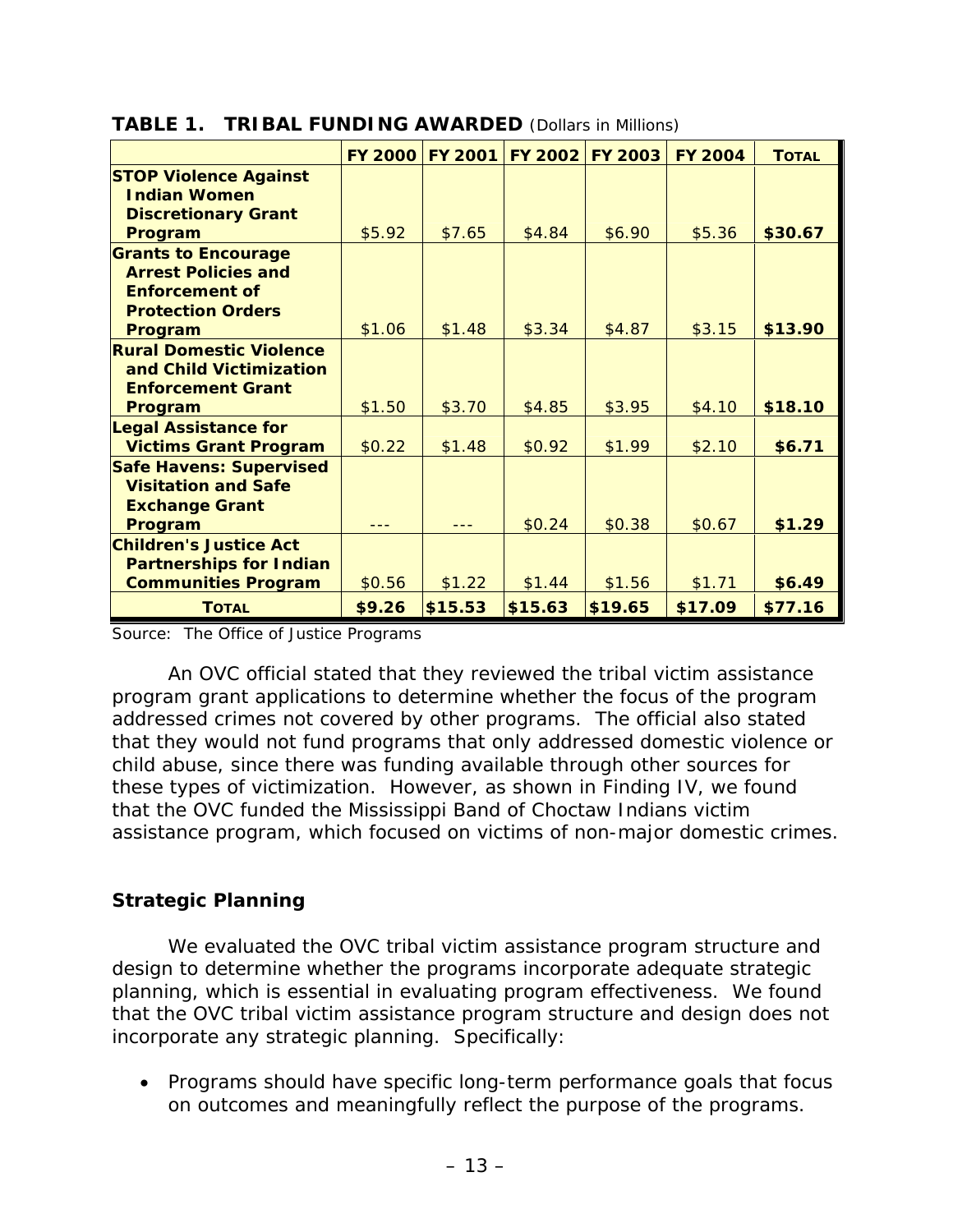We found that no long-term performance goals were established for the OVC tribal victim assistance program.

- Programs should have annual performance goals that demonstrate progress toward achieving long-term goals. Annual performance goals enable program management to detect deficiencies in program performance and develop corrective actions in a timely manner. We found that no annual performance goals were established for the OVC tribal victim assistance program.
- Budget requests are tied to the accomplishment of annual and long-term performance goals. It is also essential that program performance and budget planning processes are integrated so that resource-allocation decisions reflect program effectiveness. We found that the OVC was not required by OJP to provide performance information with budget requests for its tribal victim assistance program. Additionally, since annual and long-term performance goals were not established, funding could not be tied to program effectiveness.

Since no long-term or annual performance goals were established for the OVC tribal victim assistance program and performance information was not reported or tied to budget requests, we reviewed the program to determine whether evaluations were conducted on a regular basis.

We found that the OVC did not conduct any evaluations to determine the effectiveness of its tribal victim assistance program. However, in FY 2001 the OVC did provide approximately \$25,000 in funding to the NIJ to conduct assessments of four tribal victim assistance grant recipients to determine whether or not the tribal grantee programs could be evaluated. The assessment reports were issued in July 2004, and recommended that three of the four individual grantee tribal victim assistance programs be evaluated. It was also suggested that the fourth program might be a good candidate for an evaluation. The programs are listed below.

- Choctaw Nation of Oklahoma Victim Assistance Program The report recommended that since this program is new, an evaluation could provide valuable lessons for tribes wishing to establish victim assistance programs.
- Lummi Nation Victims of Crime Program The report recommended that since this program is well-established, widely known, highly regarded, and well-positioned because of its automated database on clients and services, an evaluation could prove useful.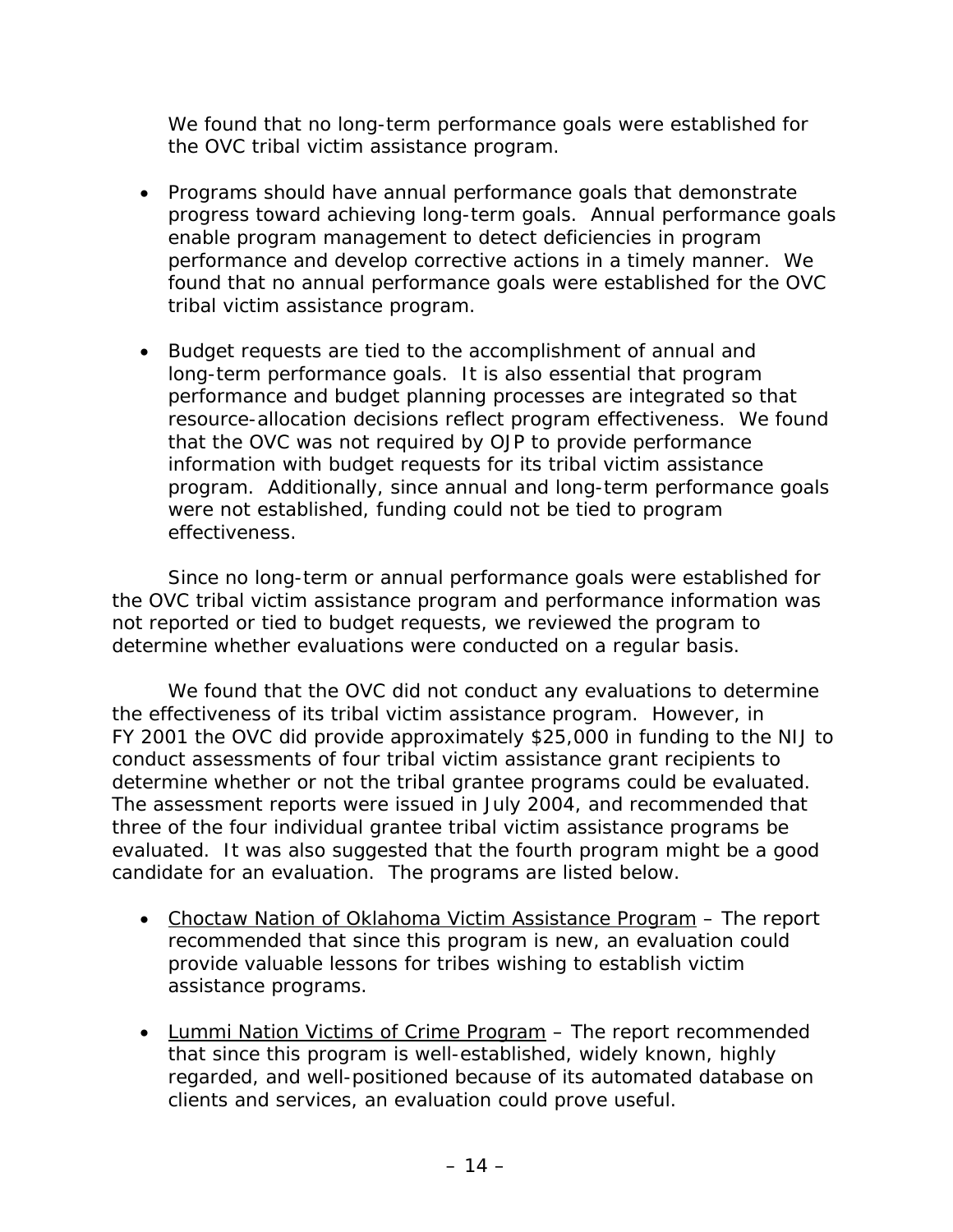- Turtle Mountain Band of Chippewas Victims of Crime Assistance Program – The report recommended that since this program is well-established and highly regarded, it could serve as a model for other tribes wishing to implement victim service programs.
- Passamaquoddy at Pleasant Point Victim Outreach Advocate Program – The report recommended that this program might be a good candidate for evaluation, because it is in its initial stages, a natural comparison group exists, the project is well-designed, and law enforcement and court electronic data systems appear to be sophisticated. However, the report also found that an evaluation may be difficult, because the small number of people living in the service area make it hard to obtain enough statistical data to detect differences between treatment and comparison groups, and because, individuals move back and forth between the Pleasant Point and Indian Township reservations.

The OVC also provided the NIJ with an additional \$425,200 to evaluate the effectiveness of two 2003 TVA grants awarded to the Lummi Indian Nation and the Passamaquoddy Tribe at Pleasant Point. The two grants to be evaluated, which were funded in the amount of \$197,689, were awarded for the period September [1](#page-25-0), 2003, through August 31, 2004.<sup>17</sup> The evaluation will take place over a 2-year period and should be completed by December 2007. According to the solicitation, evaluations of these two programs will inform and enhance knowledge in the development and implementation of victim services in Native American communities. Specifically, the information gathered from the evaluation will be used by the OVC to report on the progress of the tribal victim assistance program and the delivery of services to victims in Native American communities. It will also be used to inform tribal, state, and federal leaders, and government funding agencies on the delivery of victims' services to multiple sites in Indian Country.

In our judgment, expending \$425,200 to evaluate grant programs with funding totaling less than \$200,000 may not be the most effective use of limited victim assistance resources. We discussed this issue with OVC and NIJ officials, who stated that although the evaluations cannot be used to determine the effectiveness of the OVC tribal victim assistance program as a

<span id="page-25-0"></span> $17$  According to OVC officials the evaluations will cover the entire 3-year award period, which would include grant funds totaling \$554,531, rather than the \$197,689 for FY 2003 that was specifically identified in the grant solicitation.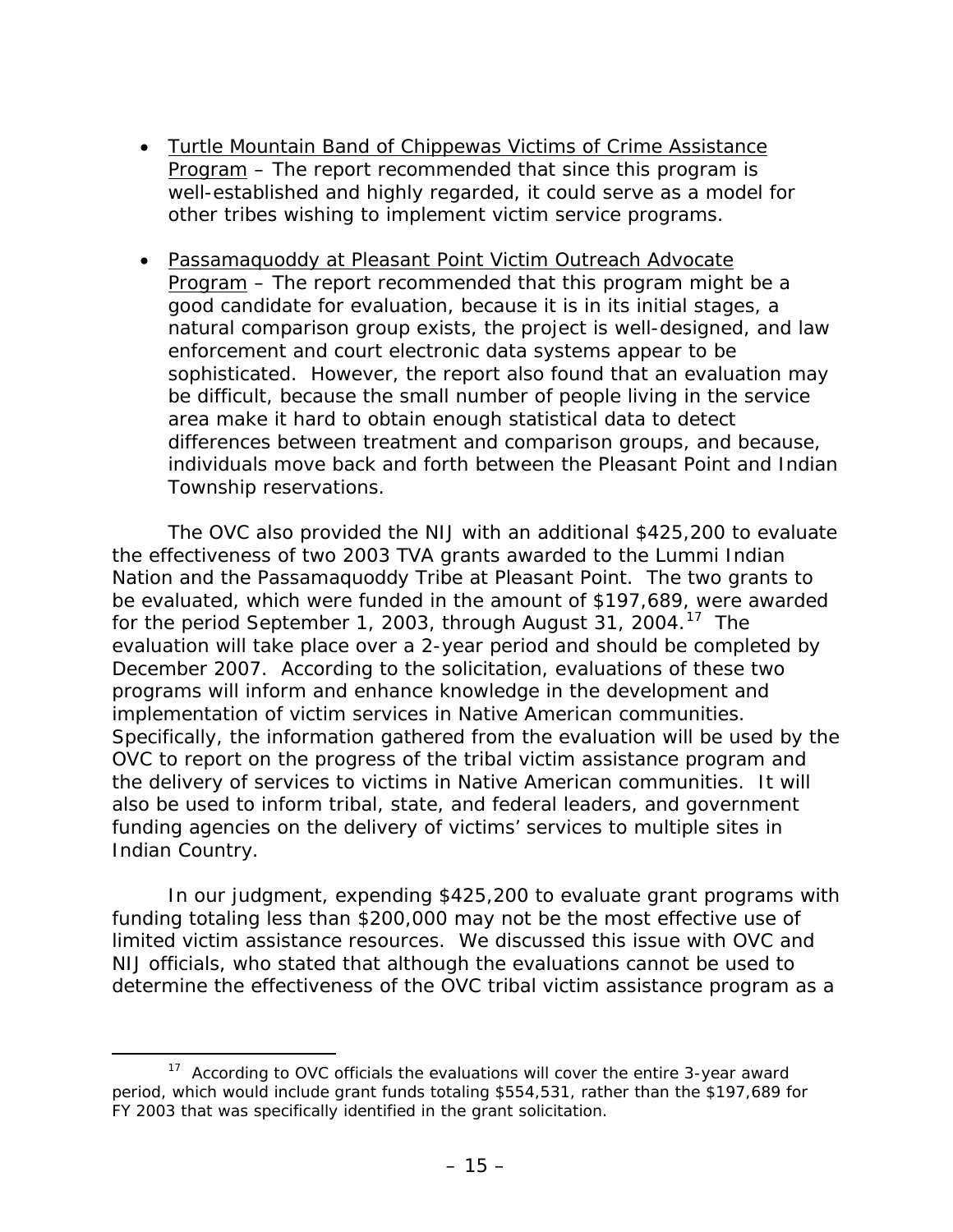<span id="page-26-0"></span>whole, they expect that the findings will produce lessons learned for similar tribal programs.

# **Program Management**

We evaluated the OVC tribal victim assistance program to determine whether performance information was used to manage the program and improve performance. In order to evaluate the adequacy of program management, we reviewed the OVC tribal victim assistance program to determine whether:

- program officials regularly collected timely and credible performance information from tribal grantees receiving victim assistance funding;
- program officials used performance information reported by tribal grantees to manage the program and improve performance;
- program officials were held accountable for performance results;
- funds were obligated in a timely manner and spent for intended purposes;
- grant applications were reviewed based on clear criteria and awards were made based on results of a peer review process;
- program officials had oversight practices that provided sufficient knowledge of program activities; and
- program officials collected performance data on an annual basis.

As stated previously in the Introduction section of this report, the OVC required tribal grantees receiving tribal victim assistance funding to include information on performance measures in their progress reports. However, we found that the OVC did not provide any guidance to tribal grantees on collecting and reporting performance information. The OVC also did not provide tribal grantees with definitions of the terms used in the required performance measures, such as what constitutes a victimization, service, publication, or training workshop. Additionally, the OVC did not provide any guidance on tabulating performance information. For example, if a victim received crisis counseling on 10 separate occasions, the OVC did not provide guidance as to whether the tribal grantee should report 1 service to the victim, or 10. During our audit, we found instances where one grantee reported one service per victim in some periods, and the number of times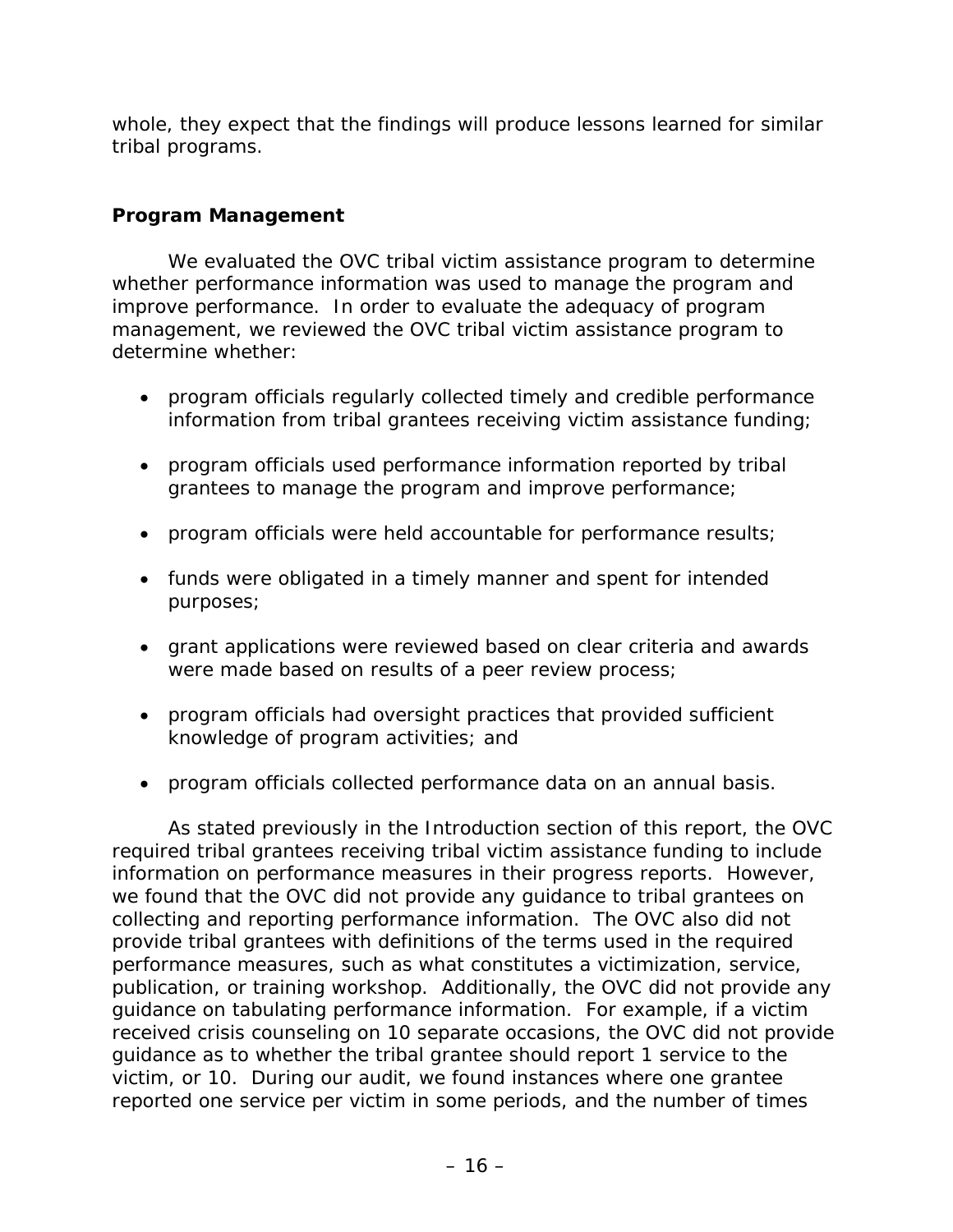<span id="page-27-0"></span>the same service was provided in other periods. As a result of the OVC's failure to provide guidance to tribal grantees on collecting and reporting performance information, there was no consistency among tribal grantees' reporting. Therefore, the reported performance information was not comparable between tribal grantees.

Additionally, we also found that despite the fact that tribal grantees were required to include performance information in their progress reports, the OVC did not use the reported information to manage its tribal victim assistance program or improve performance. Specifically:

- The OVC did not summarize the performance information reported by tribal grantees in order to report on its tribal victim assistance program as a whole; and
- The performance information reported by tribal grantees was not used to evaluate the effectiveness of the individual grantee tribal victim assistance programs.

# **Program Results**

We evaluated the OVC tribal victim assistance program to determine whether the OVC demonstrated progress in achieving the overall program objectives. Although the OVC did not provide any guidance on collecting and reporting performance information, we attempted to use statistical data from the tribal grantee progress reports to assess the effectiveness of the OVC tribal victim assistance program as a whole for the required performance measures.

We reviewed the progress reports submitted by each of the 25 tribal grantees awarded 2003 victim assistance grants for the periods ending December 31, 2003; June 30, 2004; and December 31, 2004. Based on the results of our review, we found that the performance data contained in the submitted progress reports could not be used to generate statistical information on the effectiveness of the OVC tribal victim assistance program as a whole. Specifically, we found that:

- Only 68 percent (17 of 25) of tribal grantees submitted all 3 progress reports.
- Only 8 percent (2 of 25) of tribal grantees reported on all 6 performance measures for the period ending December 31, 2003.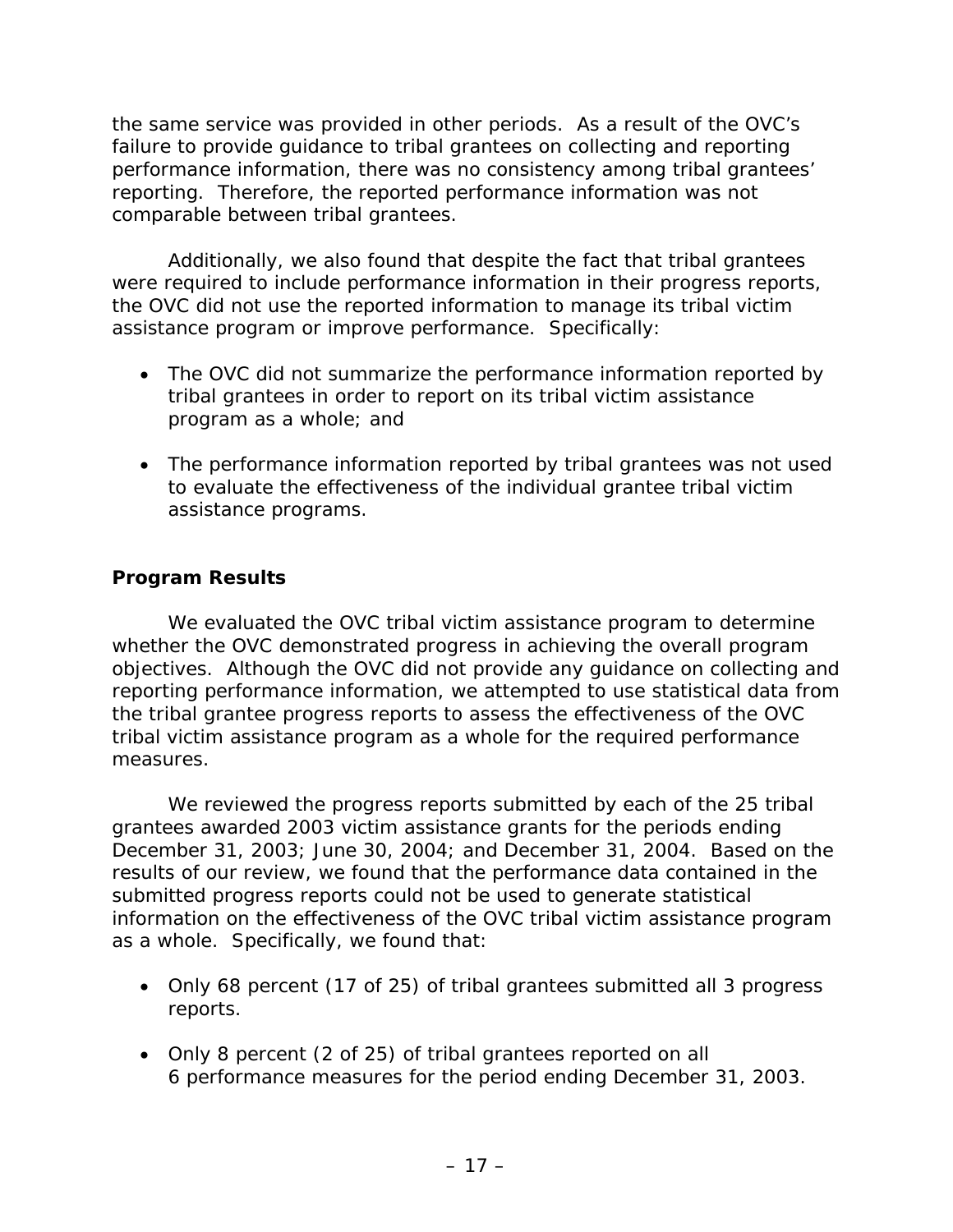- <span id="page-28-0"></span>• Only 24 percent (6 of 25) of tribal grantees reported on all 6 performance measures for the period ending June 30, 2004.
- Only 28 percent (7 of 25) of tribal grantees reported on all 6 performance measures for the period ending December 31, 2004.

Based on our review, it does not appear that the OVC ensured that progress reports contained the required information on performance measures when the reports were submitted. We also found that there was no consistency among tribal grantees in how performance information was reported. For example, for the performance measure on the number of publications produced, we found that some tribal grantees reported the number of new publications developed during the period, while others reported the number of copies of the same publication generated during the period. As a result, the number of publications produced, ranged from 1 to 26 for those tribal grantees reporting on the number of new publications, and 100 to 2,500 for tribal grantees reporting on the number of copies of the same publication. In another example, we found that for the performance measure on the number of volunteer hours, one grantee included staff time in excess of a normal work day as volunteer hours. As stated previously, we also found instances where one grantee reported one service per victim in some periods, and the number of times the same service was provided in other periods.

We believe that the OVC needs to establish a standardized progress report that captures required performance measure information and includes guidance to tribal grantees on collecting and reporting the information. This information should include definitions of terms used in the required performance measures, such as what constitutes a victimization, service, publication, or training workshop, and also should include guidance on tabulating performance information. Additionally, the OVC needs to ensure that required progress reports are submitted with all required performance measure data.

#### **Conclusion**

 We found that the OVC did not incorporate adequate strategic planning into its tribal victim assistance program, which was necessary to implement effective performance-based management. The OVC also did not establish any long-term or annual program goals for its tribal victim assistance program by which program effectiveness is measured. In addition, the OVC was not required to provide performance information with its budget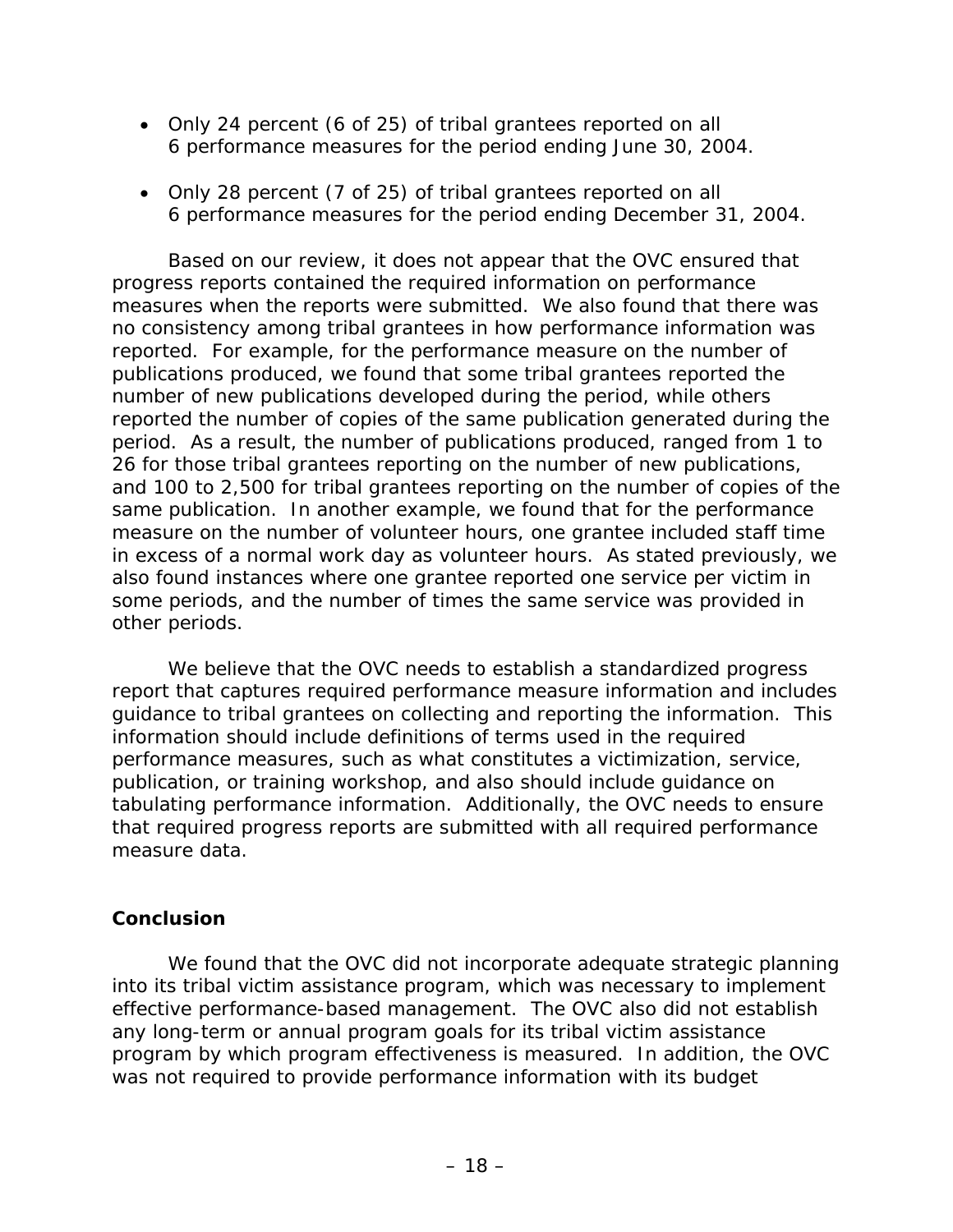requests for the tribal victim assistance program; as a result, program funding decisions were not tied to program effectiveness.

At the time of our audit, the OVC had not conducted any evaluations to determine the effectiveness of its tribal victim assistance program. However, in FY 2001 the OVC did provide approximately \$25,000 in funding to the NIJ to conduct assessments of four tribal victim assistance grant recipients to determine whether or not the tribal grantee programs could be evaluated. The OVC also provided the NIJ with an additional \$425,200 to evaluate the effectiveness of two 2003 TVA grantees with awards totaling \$197,689. The NIJ awarded a grant to conduct this evaluation to the American Indian Development Associates, Inc. in September 2005.

We discussed our concerns related to expending \$425,200 to evaluate two individual grantee tribal victim assistance programs with funding totaling less than \$200,000 with OVC and NIJ officials. The officials stated that although the evaluations cannot be used to determine the effectiveness of the OVC tribal victim assistance program as a whole, they expect that the findings will produce lessons learned for similar tribal programs.

Finally, we attempted to review progress reports submitted by each of the 25 tribal grantees awarded 2003 victim assistance grants to determine whether the OVC tribal victim assistance program demonstrated progress in achieving its objectives. We found that OVC program officials and tribal grantees were not held accountable for performance results. Reported performance information was not used to evaluate the effectiveness of the OVC tribal victim assistance program as a whole or the effectiveness of individual grantee tribal victim assistance programs. Additionally, as a result of the OVC's failure to provide guidance to tribal grantees on collecting and reporting performance information, there was no consistency in how performance information was reported, and the information reported was not comparable between tribal grantees. As a result, we were unable to compile information from progress reports that generated statistical information on the program results for the OVC tribal victim assistance program as a whole. Instead, we attempted to evaluate the effectiveness of individual grantee tribal victim assistance programs as discussed in the following sections of this report.

We selected the four tribal grantees, who received victim assistance funding, for which financial audits had been conducted previously as part of our audit on the *Administration of Department of Justice Grants Awarded to Native American and Alaska Native Tribal Governments,* Report No. 05-18,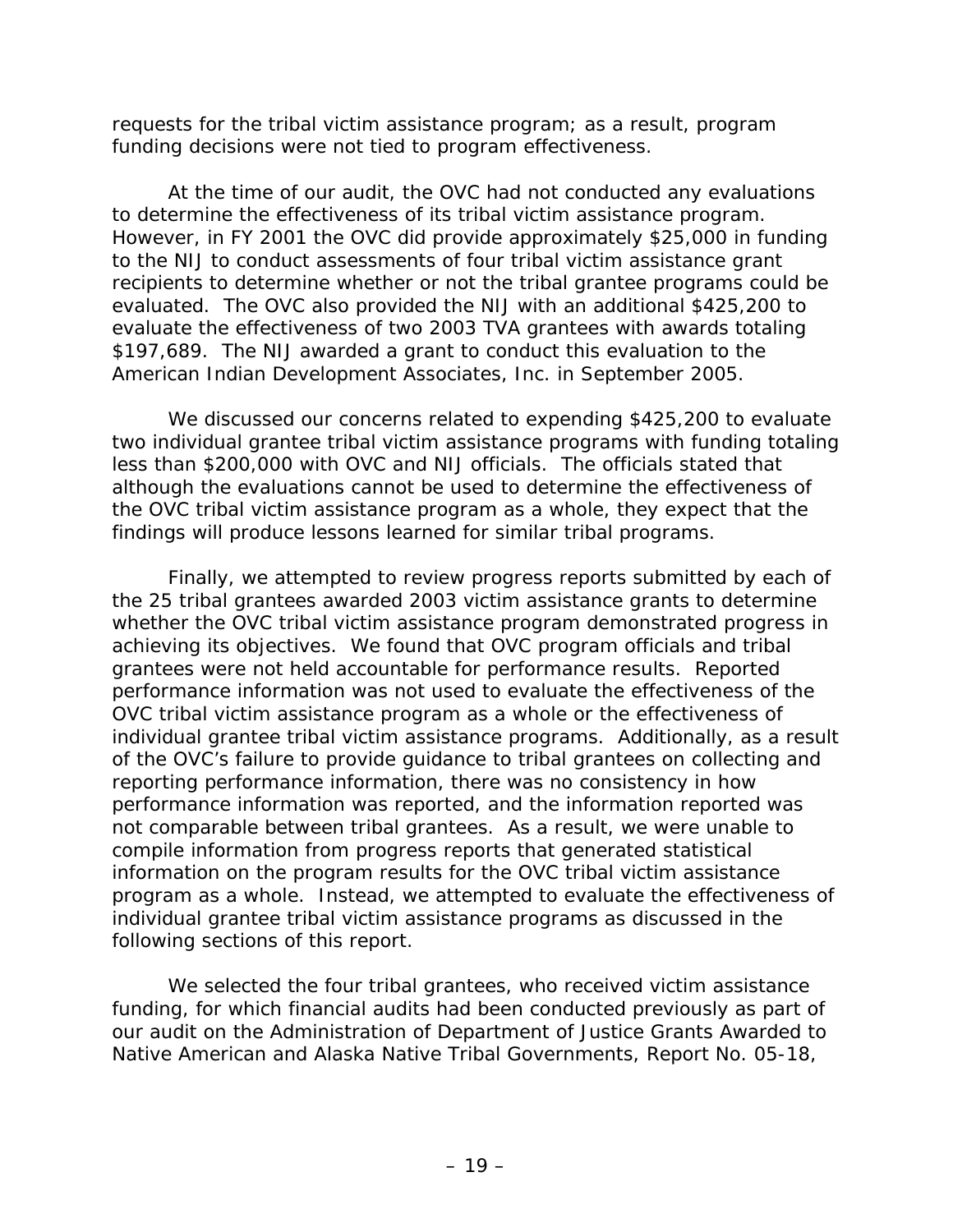<span id="page-30-0"></span>March 2005.<sup>[1](#page-30-1)8</sup> Those tribal grantees, discussed in separate findings later in this report, included the:

- Sault Ste. Marie Tribe of Chippewa Indians, Sault Ste. Marie, Michigan, Finding II
- Oglala Sioux Tribe, Pine Ridge, South Dakota, Finding III
- Mississippi Band of Choctaw Indians, Philadelphia, Mississippi, Finding IV
- Lummi Indian Nation, Bellingham, Washington, Finding V

In order to evaluate the effectiveness of the victim assistance programs implemented by the four individual tribal grantees, we determined whether each tribal grantee:

- implemented the objectives of its victim assistance grant;
- accurately reported grant activities in its progress reports;
- maintained statistical data supporting program performance;
- documented any program accomplishments;
- collaborated effectively with criminal justice agencies and service providers; and
- developed plans to sustain the victim assistance program upon the expiration of grant funding.<sup>[19](#page-30-2)</sup>

# **Recommendations**

We recommend that the OVC:

- 1. Establish long-term and annual performance goals for its tribal victim assistance program.
- 2. Ensure that resource-allocation decisions reflect program effectiveness.

<span id="page-30-1"></span><sup>&</sup>lt;sup>18</sup> See Appendix III for a summary of the financial audits previously conducted for each of the four grantees selected for this audit.

<span id="page-30-2"></span> $19$  Additional information related to our audit objectives, scope, and methodology appears in Appendix II.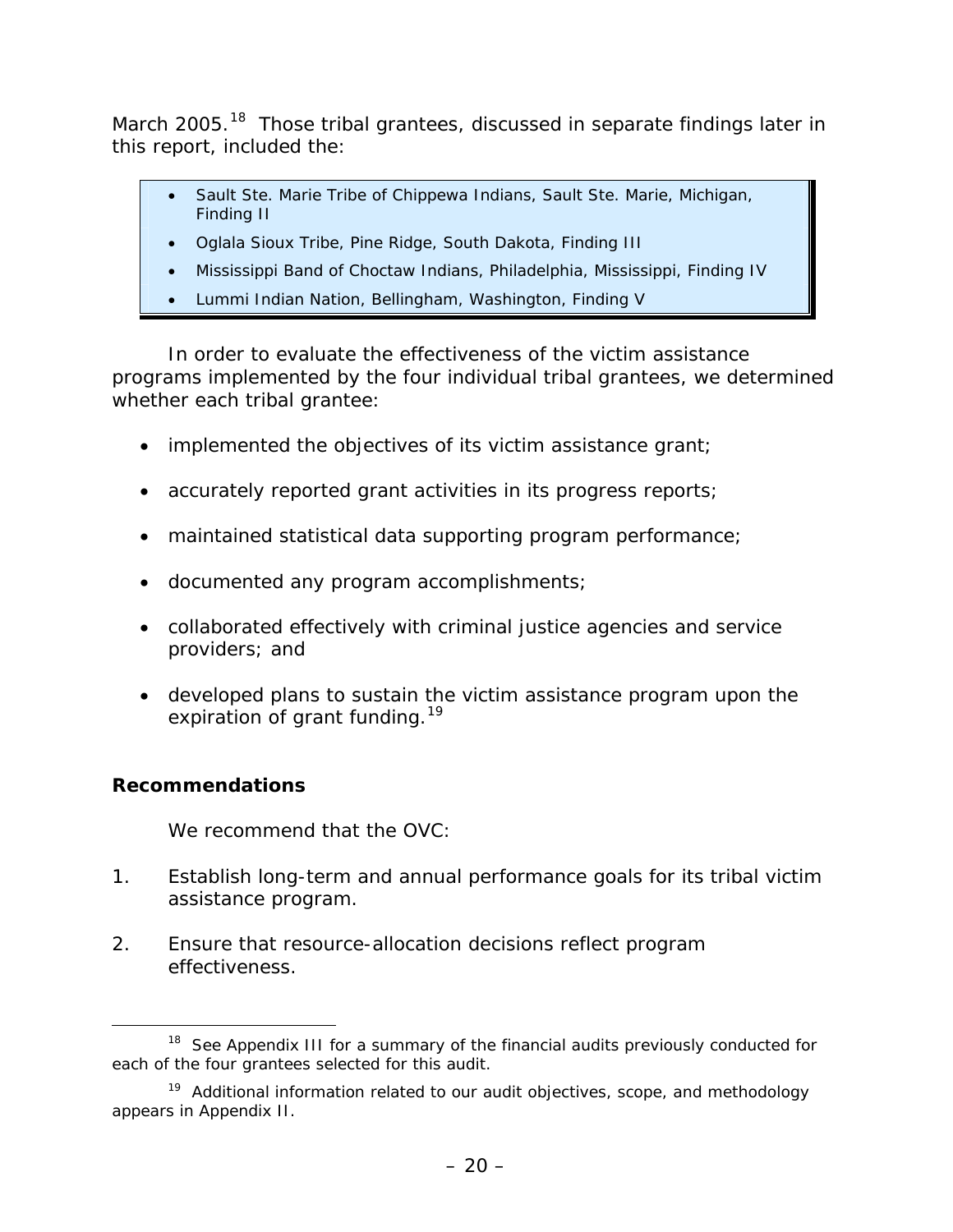- 3. Provide tribal grantees with definitions of terms used for the required performance measures and guidance on tabulating the performance information reported.
- 4. Establish a standardized progress report that captures required performance measure information.
- 5. Ensure that progress reports include required performance measure data.
- 6. Summarize the performance information reported by tribal grantees to report on the effectiveness of its tribal victim assistance program as a whole.
- 7. Utilize the performance information reported by tribal grantees to evaluate the effectiveness of individual grantee tribal victim assistance programs, and to follow up with tribal grantees demonstrating poor program performance.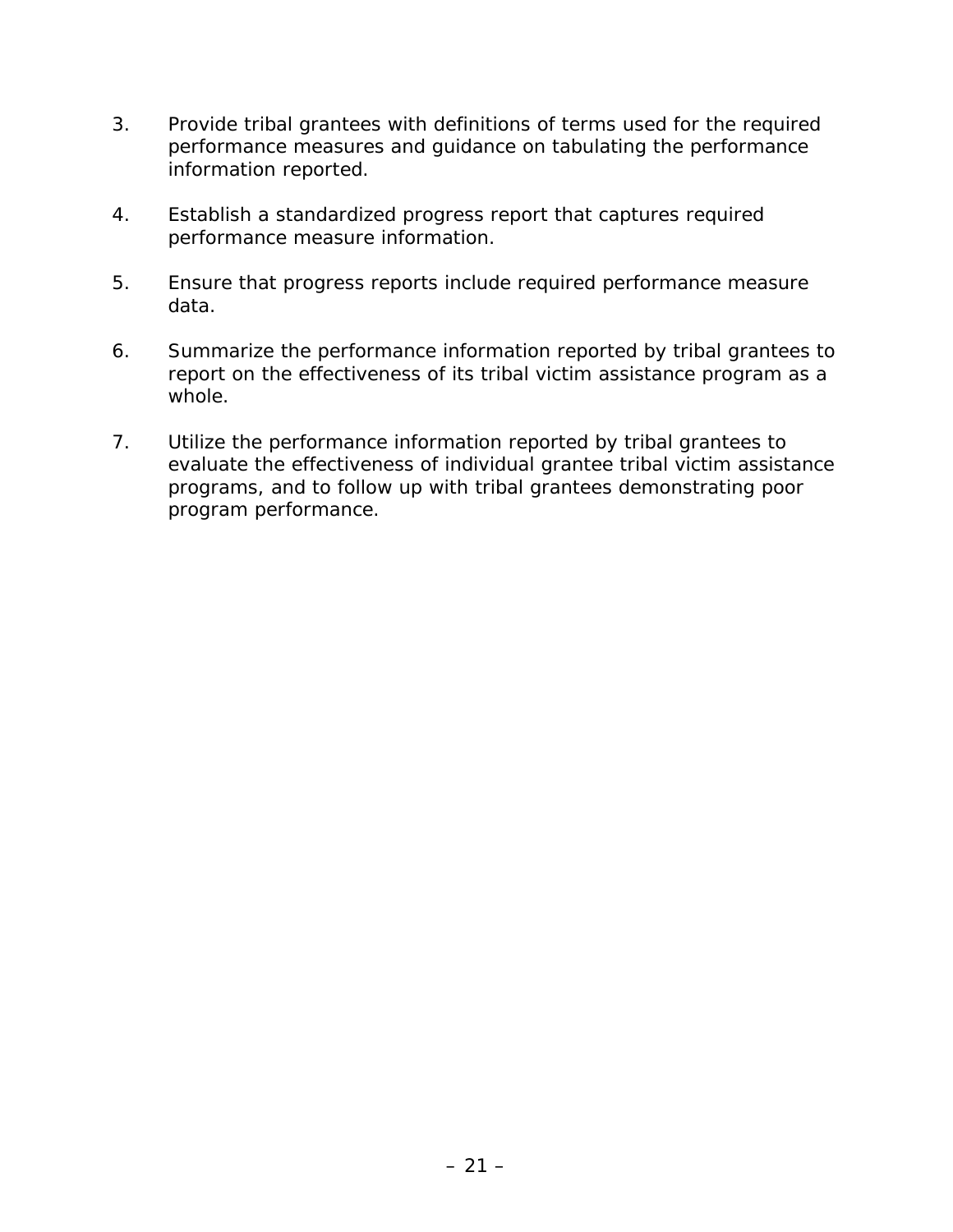#### <span id="page-32-0"></span>**II. SAULT STE. MARIE TRIBE OF CHIPPEWA INDIANS**

The Sault Ste. Marie Tribe of Chippewa Indians effectively implemented a comprehensive victim assistance program that bridged the gap between the criminal justice system and victims. Specifically, we found that the tribe: (1) effectively accomplished the goals outlined for its victim assistance grant, (2) increased the number of victims served by 30 percent during the first year of the grant and 86 percent over the life of the grant, and (3) provided a wide variety of comprehensive services to victims. Based on questionnaires provided to victims, we found that they believed that the tribe's victim assistance program was effective in meeting their needs. Additionally, based on interviews and questionnaires with representatives from collaborating agencies, we found that they also believed that the victim assistance program was effective in meeting victims' needs. Although we found that the victim assistance program implemented by the Sault Ste. Marie Tribe was effective, we noted that the statistical data in the progress reports included all grant programs administered by the tribe's Victim Advocacy Center and was not reported accurately.

The Sault Ste. Marie Tribe of Chippewa Indians is a federally recognized Indian tribe located near the city of Sault Ste. Marie, Michigan, near the Canadian border. The tribe has more than 29,000 enrolled members, most of whom live off the reservation in the recognized tribal service area, which covers approximately 1,265 acres throughout seven counties of the eastern Upper Peninsula of Michigan.

The Sault Ste. Marie Tribe indicated in its grant application that the majority of crimes occurring within tribal lands included domestic violence, sexual offenses, and child abuse. The majority of cases addressed by the tribe's victim assistance program are related to domestic violence, child physical abuse, and child sexual abuse. The tribe proposed to strengthen services to victims of crime by hiring a victim services coordinator to assist victim advocates in providing comprehensive services through its Victim Advocacy Center. The application also stated that the additional position was necessary because the Victim Advocacy Center was unable to provide the best possible assistance to victims due to the wide service area covered. For example, it is a 6-hour round trip between Sault Ste. Marie and Marquette, Michigan, where the nearest USAO and FBI offices are located.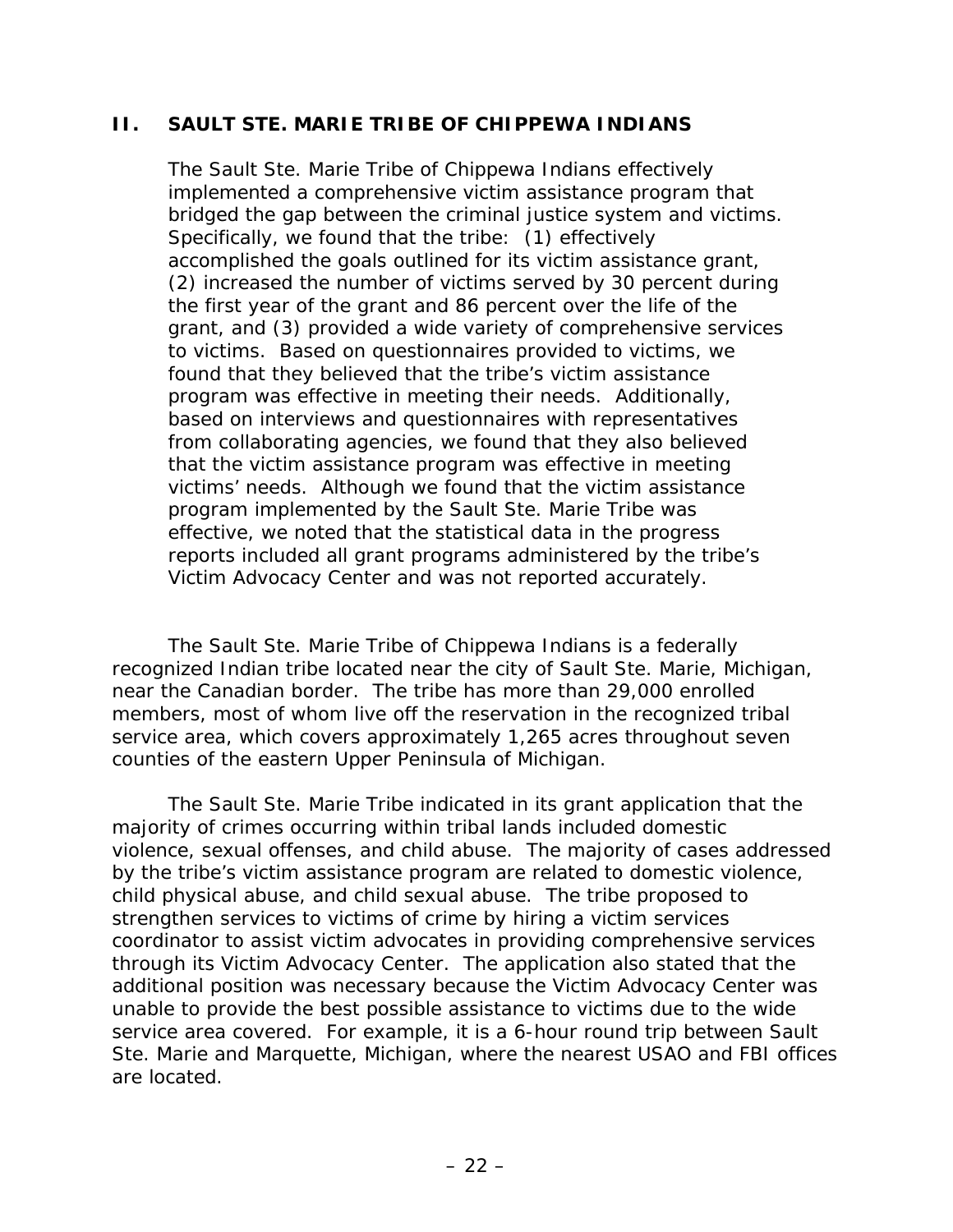<span id="page-33-0"></span>As shown in Table 2, the Sault Ste. Marie Tribe was awarded a victim assistance grant, including three supplemental awards, totaling \$184,004.

| <b>INDIANS</b> |                                   |                               |                                 |
|----------------|-----------------------------------|-------------------------------|---------------------------------|
| <b>GRANT</b>   | <b>AWARD START</b><br><b>DATE</b> | <b>AWARD</b><br><b>AMOUNT</b> | <b>AWARD END</b><br><b>DATE</b> |
| 1999VRGX0006   | 04/01/99                          | \$46,001                      | 03/31/00                        |
| Supplement 1   | 04/01/99                          | \$46,001                      | 03/31/01                        |
| Supplement 2   | 04/01/99                          | \$46,001                      | 03/31/02                        |
| Supplement 3   | 04/01/99                          | \$46,001                      | 09/30/03                        |
| Total          |                                   | \$184,004                     |                                 |

# **TABLE 2. VICTIM ASSISTANCE GRANTS AWARDED TO THE SAULT STE. MARIE TRIBE OF CHIPPEWA**

Source: Office of Justice Programs

# **Implementing the Grant Program Objectives**

In its original grant application and award documentation, the Sault Ste. Marie Tribe established program objectives and measures to track progress, which were consistent with the overall goal of the OVC tribal victim assistance program, as shown in Table 3.

|  |  |  | <b>TABLE 3. PROGRAM OBJECTIVES AND MEASURES</b> |
|--|--|--|-------------------------------------------------|
|--|--|--|-------------------------------------------------|

| <b>PROGRAM OBJECTIVE</b>                                                                                                                                         | <b>MEASURE</b>                                                                                                                                            |  |  |
|------------------------------------------------------------------------------------------------------------------------------------------------------------------|-----------------------------------------------------------------------------------------------------------------------------------------------------------|--|--|
| Hire a full-time victim services<br>coordinator to enhance the prosecution<br>of crimes and increase the provision of<br>services to victims and their families. | The number of victims that received<br>$\bullet$<br>services.                                                                                             |  |  |
| Establish a 24-hour crisis hotline to<br>provide immediate assistance to victims<br>of crime.                                                                    | The number of victims that received<br>$\bullet$<br>services.                                                                                             |  |  |
| Provide comprehensive services to<br>victims.                                                                                                                    | The number of referrals to service<br>$\bullet$<br>agencies provided to victims and the<br>number of victims that were assisted<br>in obtaining services. |  |  |
| Increase the number of victims receiving<br>services.                                                                                                            | The number of referrals received.<br>$\bullet$                                                                                                            |  |  |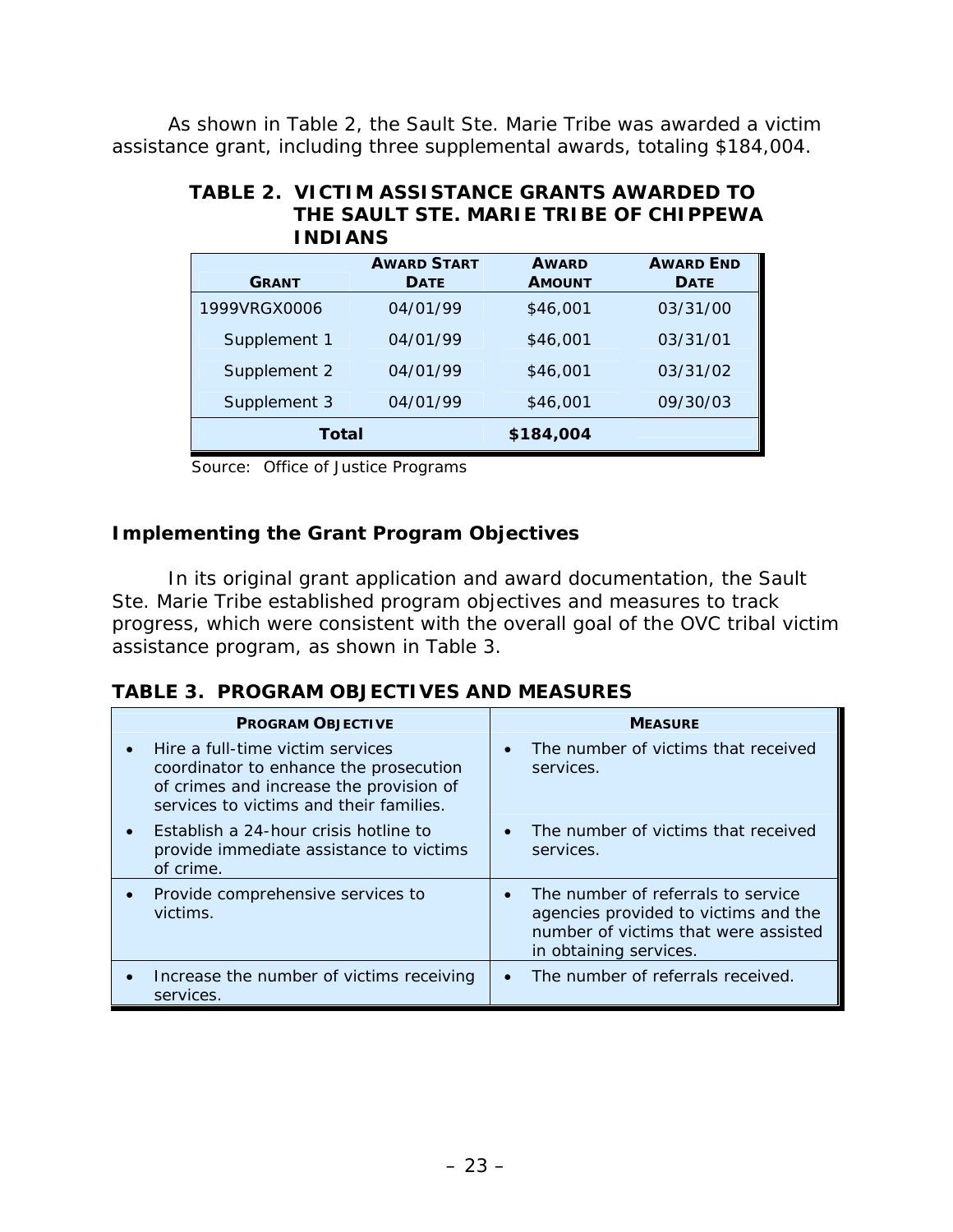<span id="page-34-0"></span>

| <b>PROGRAM OBJECTIVE</b>                                                                          | <b>MEASURE</b>                                                                                                                                                                                                 |
|---------------------------------------------------------------------------------------------------|----------------------------------------------------------------------------------------------------------------------------------------------------------------------------------------------------------------|
| Reduce the barriers that prevent victims<br>from cooperating with the criminal<br>justice system. | The number of victims that were<br>$\bullet$<br>assisted with: (1) filing a complaint,<br>(2) being informed of court<br>processing, and (3) preparing victim<br>rights forms and victim impact<br>statements. |

Source: Grant application for Grant No. 1999VRGX0006

We found that with the exception of hiring a victim advocate within 1 month of the grant start date, timelines had not been established for achieving grant objectives. However, the Sault Ste. Marie Tribe generally accomplished the goals and objectives outlined for its victim assistance grant.

We were unable to determine whether the Sault Ste. Marie Tribe was successful in increasing the services provided to crime victims. During the grant period, the tribe made several changes in the way that it collected and reported data related to the number of services provided to victims. As a result, the data was not comparable between reporting periods. Additional information related to statistical data is discussed later in this section of the report.

#### **Reporting Progress Accurately**

We found that the Sault Ste. Marie Tribe generally submitted required progress reports with the required information. However, the final progress report was not submitted, as shown in Table 4.

| <b>REPORT PERIOD</b>  | <b>REPORT DUE</b><br><b>DATE</b> | <b>DATE REPORT</b><br><b>SUBMITTED</b> | <b>DAYS LATE</b> |
|-----------------------|----------------------------------|----------------------------------------|------------------|
| $04/01/99 - 06/30/99$ | 07/30/99                         | Not Dated                              |                  |
| $07/01/99 - 12/31/99$ | 01/30/00                         | Not Dated                              |                  |
| $01/01/00 - 06/30/00$ | 07/30/00                         | 07/26/00                               |                  |
| $07/01/00 - 12/31/00$ | 01/30/01                         | 01/26/01                               |                  |
| $01/01/01 - 06/30/01$ | 07/30/01                         | 07/23/01                               |                  |
| $07/01/01 - 12/31/01$ | 01/30/02                         | 01/18/02                               |                  |
| $01/01/02 - 06/30/02$ | 07/30/02                         | 07/16/02                               |                  |
| $07/01/02 - 12/31/02$ | 01/30/03                         | 01/30/03                               |                  |

**TABLE 4. ANALYSIS OF PROGRESS REPORTS**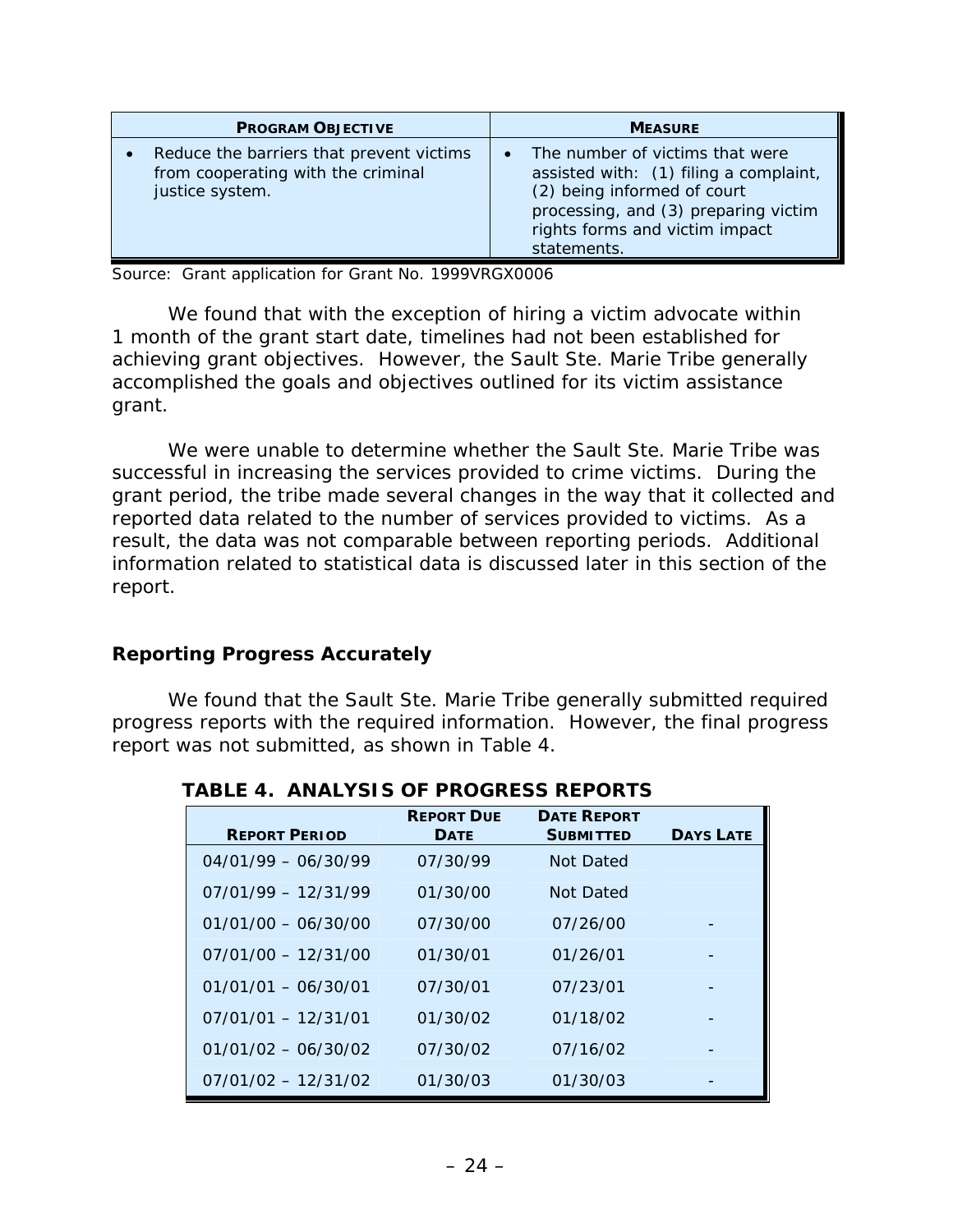<span id="page-35-0"></span>

| <b>REPORT PERIOD</b>  | <b>REPORT DUE</b><br><b>DATE</b> | <b>DATE REPORT</b><br><b>SUBMITTED</b> | <b>DAYS LATE</b> |
|-----------------------|----------------------------------|----------------------------------------|------------------|
| $01/01/03 - 06/30/03$ | 07/30/03                         | 07/22/03                               |                  |
| $07/01/03 - 09/30/03$ | 01/28/04                         | Not Submitted                          |                  |

Source: The Office of Justice Programs

Additionally, we found that progress reports did not accurately reflect the Sault Ste. Marie Tribe's victim assistance grant program activity. The statistical information reported in the progress reports submitted to the OVC could not be verified to source documentation. Tribal grantee officials could not provide an explanation as to why the statistical information maintained by the program did not match what was reported.

# **Statistical Data Supporting Program Performance**

The statistics reported for the Sault Ste. Marie Tribe's victim assistance program included data for all grant programs administered by the tribe's Victim Advocacy Center. During FYs 2000 through 2004, the tribe also received \$3,762,529 in awards through the following DOJ grant programs, which include a component of victim assistance: <sup>[20](#page-35-1)</sup>

- STOP Violence Against Indian Women Discretionary Grant Program;
- Rural Domestic Violence and Child Victimization Enforcement Grant Program;
- Legal Assistance for Victims Grant Program;
- Grants to Encourage Arrest Policies and Enforcement of Protection Orders Program; and the
- Children's Justice Act Partnerships for Indian Communities Program.

Tribal grantee officials stated that it was not possible to separate out statistics for a particular grant. Officials also stated that they did not receive any guidance from the OVC on collecting and reporting performance information, including definitions of terms used in the required performance measures, such as what constitutes a victimization, service, publication, or training. They also did not receive guidance on tabulating the performance information. For example, if a victim received crisis counseling on

<span id="page-35-1"></span> $20$  See Finding I of this report for a description of the other DOJ grant programs awarded to the Sault Ste. Marie Tribe.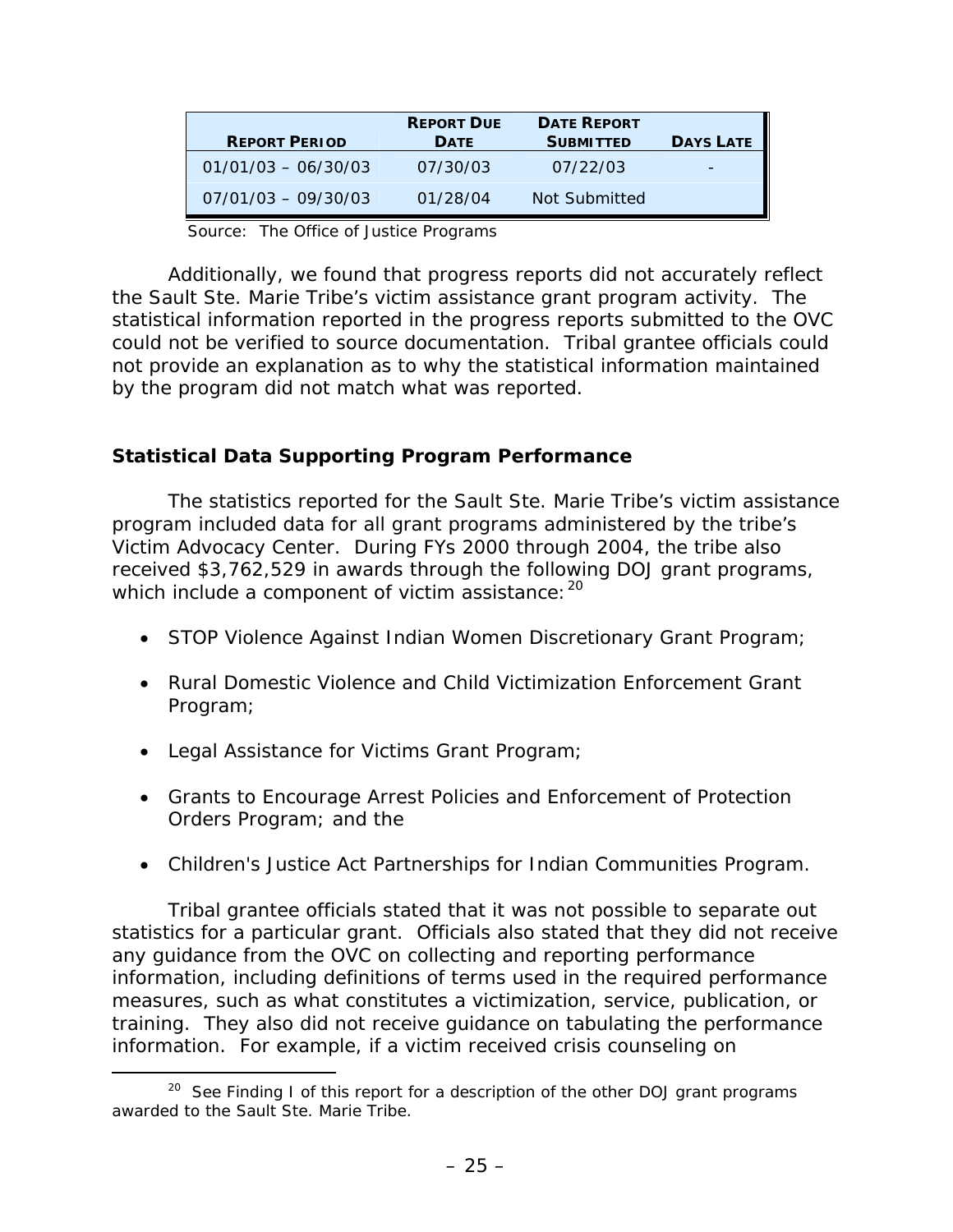10 separate occasions, the OVC did not provide guidance as to whether the tribal grantee should report 1 service provided or 10. During the grant period, the tribe reported both one service per victim and the number of times the same services were provided to a victim depending on the requirements of other grants. As a result, the number of services provided was not comparable between reporting periods.

Although statistical data was not reported accurately, the Sault Ste. Marie Tribe did maintain data related to the number of victims served. As a result, we were able to generate statistical information on that requirement and used our data to assess the effectiveness of its victim assistance program.

The Sault Ste. Marie Tribe received its victim assistance grant in 1999; therefore, we used 1998 statistical data as the baseline for the grant. We found that the number of victims served increased each year of the grant program, indicating that the tribe implemented an effective victim assistance grant program.

#### **CHART 1. NUMBER OF VICTIMS SERVED THROUGH THE SAULT STE. MARIE TRIBE OF CHIPPEWA INDIANS' VICTIM ASSISTANCE PROGRAM**



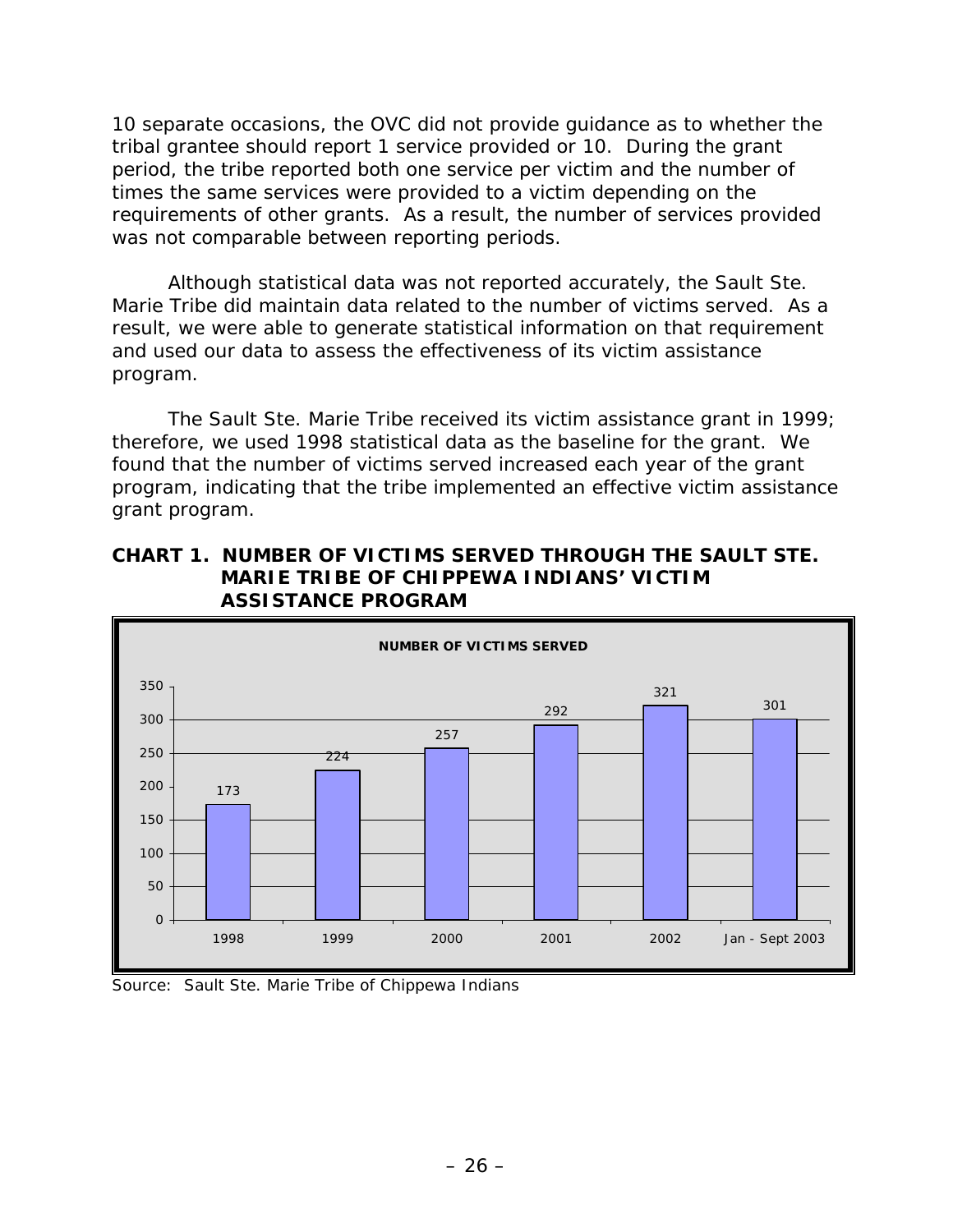As shown in Chart 1, the number of victims served increased by 30 percent, from 173 to [2](#page-37-0)24, during the first year of the grant  $(1999)$ .<sup>21</sup> Additionally, the number of victims served increased by 86 percent, from 173 to 321, between the year prior to the grant (1998) and the last full year of the grant (2002). Because the program ended in September 2003, we did not have a full year of data for 2003 to include in our analysis. However, based on the number of victims served during the first 9 months of 2003, we projected that the Sault Ste. Marie Tribe could have provided services to as many as 401 [(301 divided by 9 months) multiplied by 12 months] victims in 2003.

## **Victim Assistance Program Achievements**

We selected a sample of case files that the Sault Ste. Marie Tribe maintained to document services provided to crime victims. We found that the tribe provided a wide variety of comprehensive services that bridged the gap between the criminal justice system and victims. Specifically, during our review of case files, we identified the following services provided:

- Crisis Counseling Short-term crisis counseling was designed to lessen the impact of victimization. Victim advocates provided in-person crisis counseling to crime victims and also assessed their needs.
- Criminal Justice Support These services were designed to support victims during the criminal justice process. Victim advocates referred victims to law enforcement agencies and assisted victims in reporting crimes. Victim advocates also accompanied victims to court hearings, notified them of tribal court dates, informed them of their rights, and provided assistance to them in preparing a victim impact statement.
- Case Status Victim advocates provided victims with information regarding the status of any criminal case against an accused offender.
- Information and Referrals Victim advocates provided victims with information and referrals to service agencies that furnished counseling, health care, housing, food, clothing, substance abuse, and financial assistance.

<span id="page-37-0"></span> $21$  It should be noted that these statistics include the number of victims served for all grant programs administered by the Sault Ste. Marie Victim Advocacy Center. However, the increase in the number of victims served can be tied to the hiring of an additional advocate. In our judgment, the increase is related to the victim assistance grant.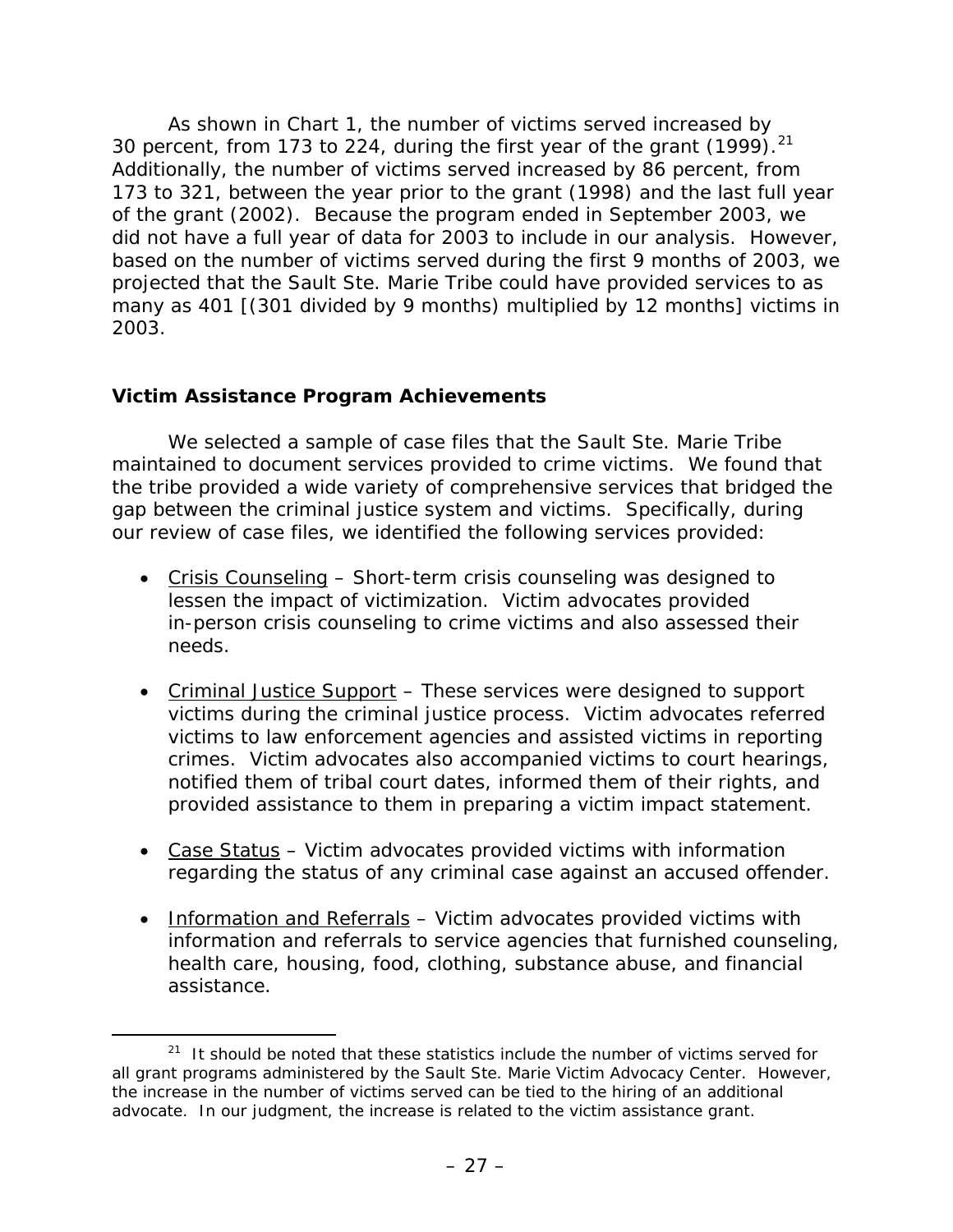- Transportation to Referrals Sources Victim advocates provided transportation to and from law enforcement agencies, court hearings, and service providers. It should be noted that the FBI and the USAO local offices are located 3 hours away from Sault Ste. Marie, and the federal court is located 5 hours away.
- Assistance with Personal Protection Orders Victim advocates provided victims with assistance in completing the necessary paperwork to obtain a personal protection order.

In addition, Sault Ste. Marie tribal officials provided the following services that were not documented in the case files included in our sample:

- Assistance in Filing a Crime Victim Compensation Application Victim advocates provided victims with assistance in completing compensation applications.<sup>[2](#page-38-0)2</sup>
- Safety Planning Victim advocates provided victims with assistance in developing a personal safety plan.
- Legal Aid Services  $-$  A legal aid attorney was available to provide assistance to victims of domestic violence, sexual assault, and stalking. Legal aid assistance had to be directly related to the victimization.
- Women's Talking Circle Victim advocates facilitated a weekly domestic violence educational support group.
- Keeping Kids Safe Victim advocates provided support services to children who witnessed acts of violence.
- Custody Exchange Services Victim advocates provided assistance to parents when changing custody and regarding visitation when a personal protection order was in place or there was a history of violence. Under Custody Exchange Services, parents had to agree to meet with a victim advocate in order to complete necessary paperwork before this service could be provided.
- Men's Education Group Victim advocates provided a 26-week curriculum designed to hold men accountable for their actions in abusive relationships.

<span id="page-38-0"></span> $22$  The crime victim compensation application is a state program that may provide assistance with crime-related costs, such as medical bills and counseling.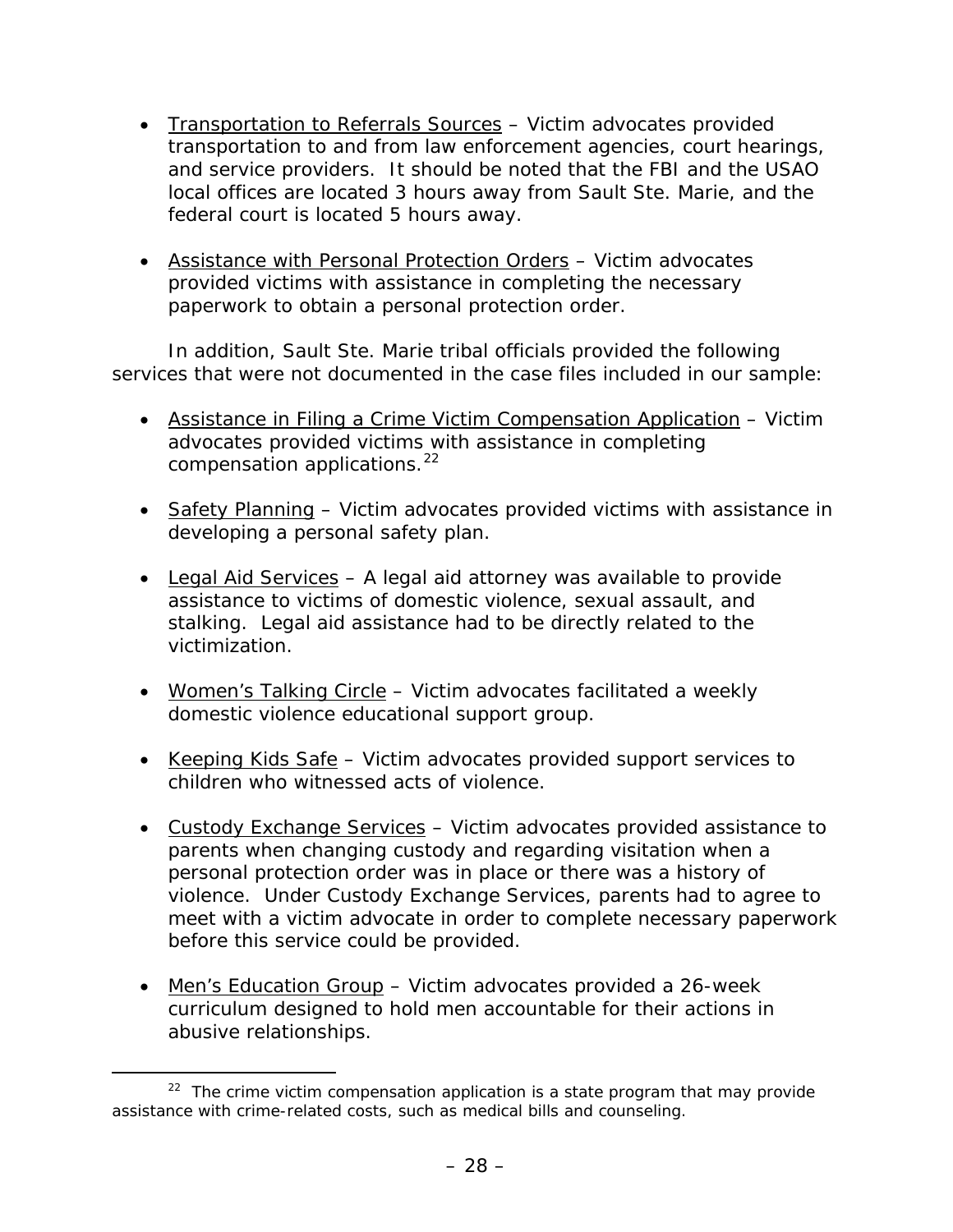• Women's Lodge – The Victim Advocacy Center offered a residential shelter to abused women and children who needed a safe place to stay, because they were the victims of domestic violence, sexual assault, or stalking.

We provided questionnaires to six victims who received services from the Sault Ste. Marie Tribe's Victim Advocacy Center, and who indicated a willingness to be contacted. They were asked to identify what services were received and whether or not the services were effective in meeting their needs. Based on the six responses, victims were generally satisfied with the services provided and felt that they were effective in meeting their needs. Services identified by victims included: (1) crisis counseling, (2) transportation, (3) advocacy, (4) support through the Women's Talking Circle, (5) temporary housing, (6) food, and (7) legal services.

Based on our review of the services provided to victims and the responses to the recipient questionnaires, the Sault Ste. Marie Tribe's victim assistance program is effectively providing needed services to crime victims.

#### **Collaborating with Criminal Justice Agencies and Service Providers**

According to Sault Ste. Marie tribal officials, the victim assistance program collaborated with many different agencies, both within and outside the tribal community. These agencies included, but were not limited to those listed in the following chart:

| <b>COLLABORATING AGENCIES IDENTIFIED BY THE TRIBAL GRANTEE</b> |                                                             |  |  |  |  |  |
|----------------------------------------------------------------|-------------------------------------------------------------|--|--|--|--|--|
| Federal Bureau of Investigation<br>$\bullet$                   | Northern Michigan Legal Services<br>$\bullet$               |  |  |  |  |  |
| U.S. Attorneys' Office                                         | Sault Ste. Marie Housing Authority<br>$\bullet$             |  |  |  |  |  |
| State, county, and tribal law<br>enforcement                   | Michigan tribal victim assistance<br>$\bullet$<br>coalition |  |  |  |  |  |
| Tribal health service organizations<br>$\bullet$               | State VOCA program<br>$\bullet$                             |  |  |  |  |  |
| Tribal mental health services                                  | Diane Peppler Resource Center<br>$\bullet$                  |  |  |  |  |  |
| Tribal social services                                         | <b>United Way</b><br>$\bullet$                              |  |  |  |  |  |

Source: Sault Ste. Marie Tribe

During the audit, we conducted interviews with representatives from tribal law enforcement, the tribal prosecutor's office, the tribal court, and tribal social services. From these interviews, we determined that each of the collaborating agencies believed that the Sault Ste. Marie Tribe's victim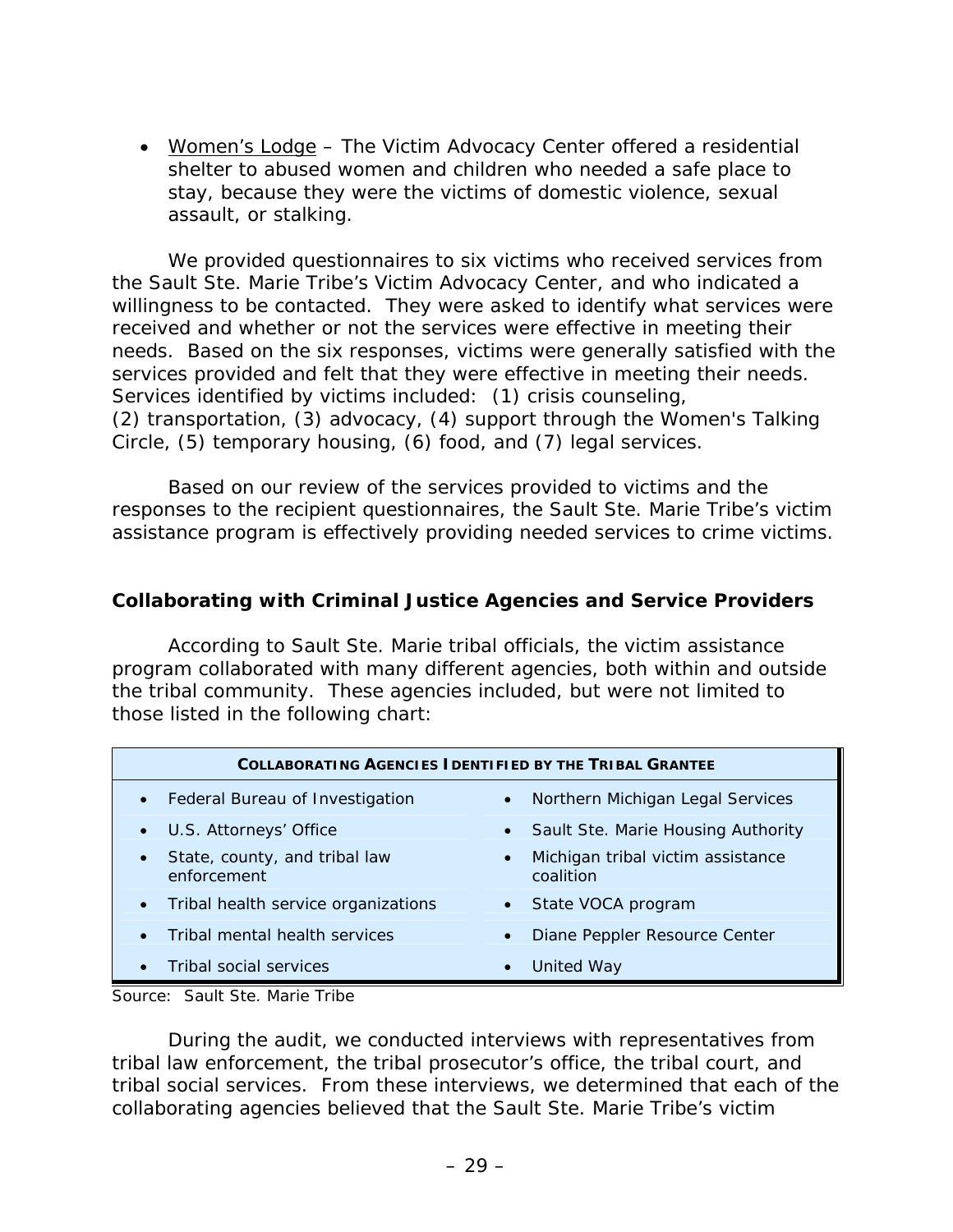assistance program was effective in meeting victims' needs. Specifically, representatives from the tribal collaborating agencies made the following statements:

- The Victim Advocacy Center and the victim advocates have an outstanding relationship in the community and provide much-needed support in areas not addressed by other departments, such as crisis counseling, support, transportation, etc.
- The victim advocates are very effective in working in the different venues of the tribal justice system, such as tribal law enforcement, the tribal prosecutor's office, and the tribal court. Many times, these departments are solely focused on their unique role in the tribal justice system. Victim advocates are the mortar of the tribal justice system, filling in the gaps and helping coordinate the various pieces of the justice system.
- The Victim Advocacy Center has been extremely effective in meeting short- and long-term victim service needs, and victim advocates are very persistent in getting tribal law enforcement to pursue cases of alleged victimization.
- The Victim Advocacy Center has provided members of the Sault Ste. Marie Tribe of Chippewa Indians with strong victim advocacy that would not otherwise have been provided.

Additionally, we provided questionnaires to representatives from the FBI and USAO. From these questionnaires, we determined that both agencies believed that the Sault Ste. Marie Tribe's victim assistance program was effective in meeting victims' needs. Representatives from the FBI and USAO made the following statements about the tribe's victim assistance program.

- We have a good working relationship with the tribe, especially in the area of victim services. Among other things, the tribe has created a multi-disciplinary team to address child sexual assault issues. That team meets regularly in Sault Ste. Marie.
- The tribe has effectively hired and trained sufficient staff members to ensure that the short-term needs of crime victims are appropriately addressed in the tribe's various locations throughout the Upper Peninsula. This has, in turn, produced a positive impact on the success of our prosecutions.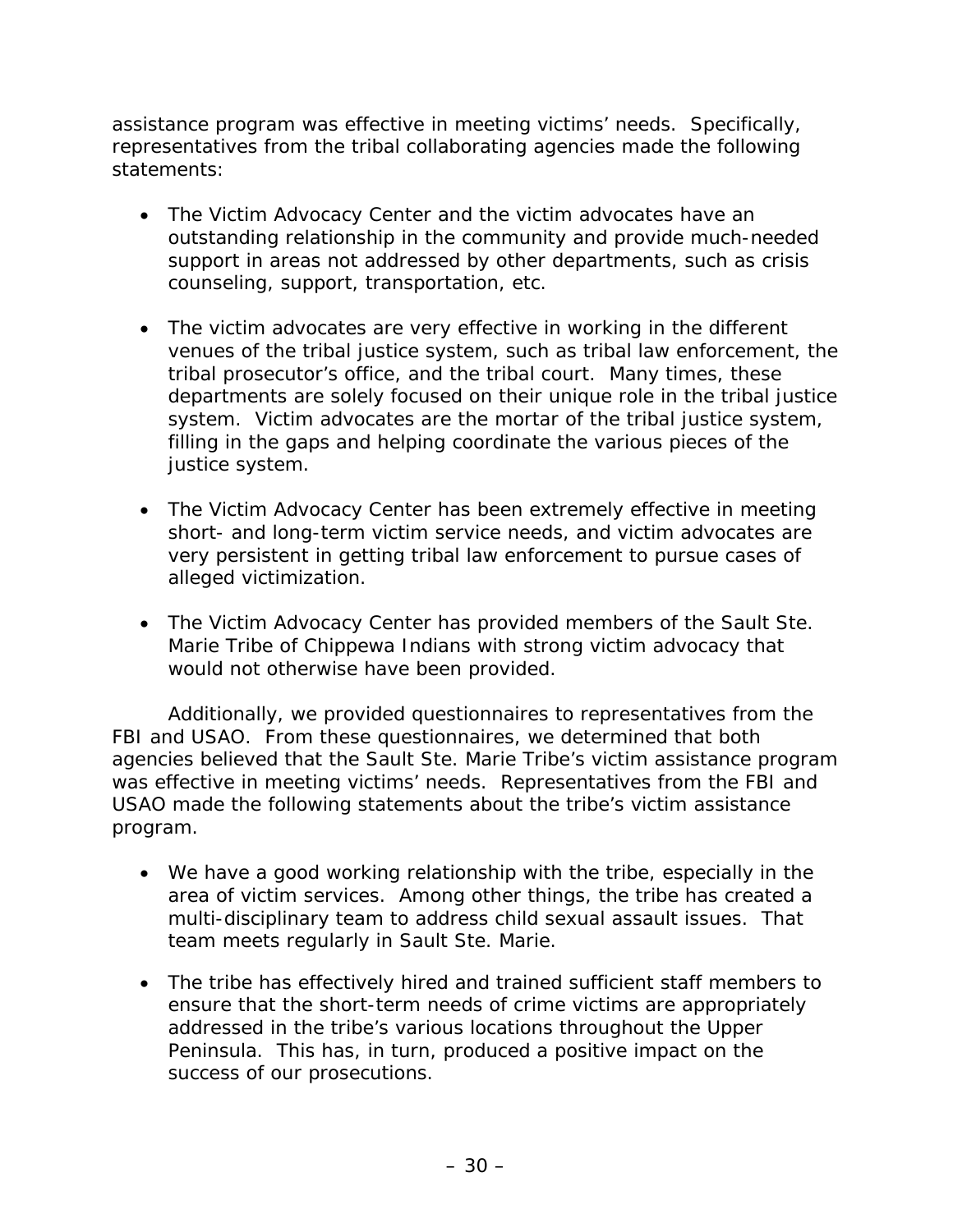- In our opinion, the grant program is currently meeting both the short- and long-term victim services needs of the Sault Ste. Marie Tribe of Chippewa Indians.
- The Victim Assistance Program has been very helpful in transporting victims in a variety of FBI cases. It has furthered counseling and recovery efforts for several victims and has been true victim advocates in every sense.

Based on the responses to our interviews with representatives from tribal law enforcement, the tribal prosecutor's office, the tribal court, and tribal social services, and questionnaires with collaborating agencies, we found that the Sault Ste. Marie Tribe's victim assistance program was effective in meeting both short- and long-term victim needs. The collaborating agencies agreed that the victim assistance program provided much-needed victim services that were not available through other sources.

# **Sustaining the Victim Assistance Program**

The OVC tribal victim assistance funding received by the Sault Ste. Marie Tribe expired on September 30, 2003. Although it had been over one year since the funding had expired, we found that the tribe sustained its victim assistance program. The tribe also reclassified a position authorized under the state VOCA program and used that funding to continue the position originally funded under its victim assistance grant.

# **Conclusion**

Based on the results of our review, the Sault Ste. Marie Tribe effectively implemented a comprehensive victim assistance program that bridged the gap between the criminal justice system and victims. We found that:

- the tribe generally achieved the objectives of its tribal victim assistance grant, which were consistent with the overall goal of the OVC tribal victim assistance program;
- the number of victims served increased by 30 percent during the first year of the grant and by 86 percent over the life of the entire grant;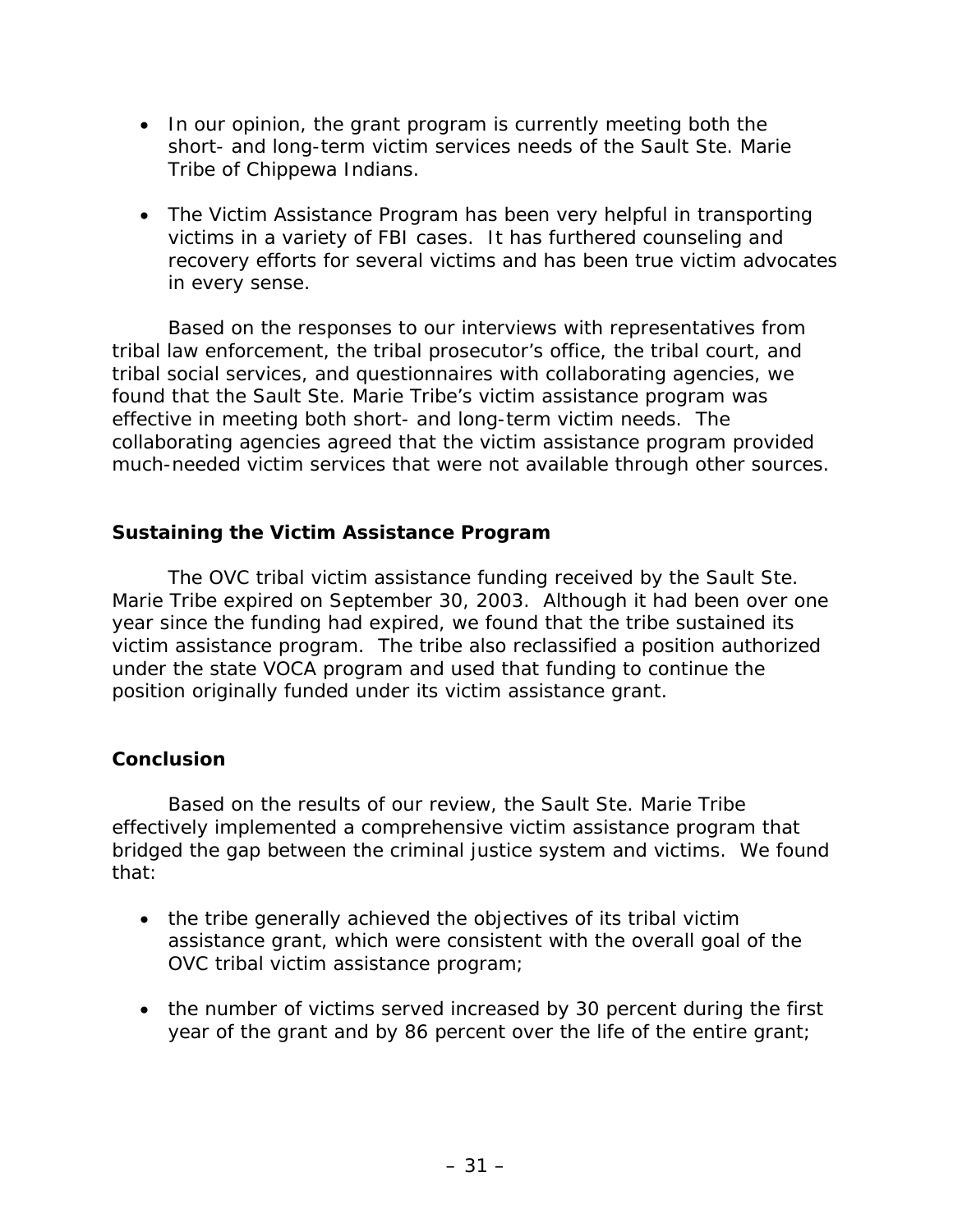- the program was considered effective by victims, and by tribal and federal collaborating agencies in meeting both short- and long-term victim needs; and
- the program was sustained after the OVC grant funding expired.

Although we found that the victim assistance program implemented by the Sault Ste. Marie Tribe was effective, we noted that the statistical data in the progress reports included all grant programs administered by the tribe's Victim Advocacy Center and was not reported accurately.

In addition, we found that the Sault Ste. Marie Tribe did not receive any guidance from the OVC on collecting and reporting performance information, including definitions of terms used in the required performance measures, such as what constitutes a victimization, service, publication, or training. The tribe also did not receive guidance on tabulating the performance information. As a result, the performance data was generally not comparable between reporting periods.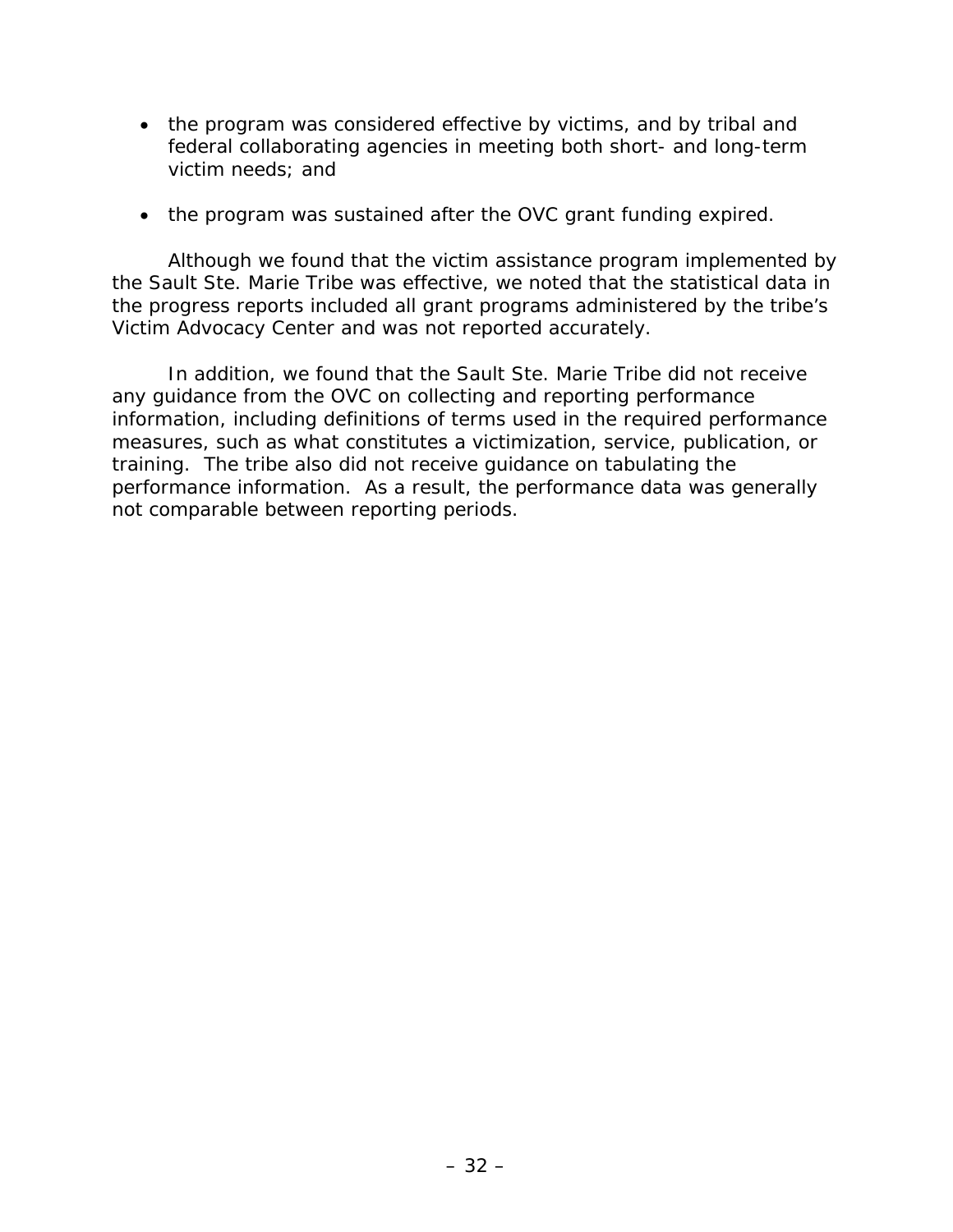#### **III. OGLALA SIOUX TRIBE**

The Oglala Sioux Tribe did not effectively implement a comprehensive victim assistance program that bridged the gap between the criminal justice system and victims. Specifically, we found that the Oglala Sioux Tribe: (1) did not accurately report performance information in its progress reports, (2) did not increase the number of victims served, (3) never fully implemented its tribal victim assistance program because of frequent changes in program management, and (4) did not establish a plan to sustain its victim assistance program when the OVC victim assistance grant funding expired. However, we noted that the grant program objectives were generally achieved and based on the questionnaires provided to victims, they believed that Oglala Sioux Tribe's victim assistance program was effective in meeting their specific needs.

The Oglala Sioux Tribe is a federally recognized Indian tribe situated in southwestern South Dakota on the Nebraska state line about 50 miles east of the Wyoming border. The Pine Ridge reservation is home to approximately 40,000 tribal members and covers approximately 2.8 million acres of grassy plains and badlands. The reservation includes Shannon and Bennett counties, which have been identified as the two poorest counties in the United States, with an average per capita income of \$6,285 and \$10,106, respectively.

According to Oglala Sioux Tribe officials, the types of crimes occurring within the boundaries of the Pine Ridge reservation included: murder; sexual assault; child sexual assault; gang violence; elder abuse; burglary; driving while impaired (DWI) and driving under the influence (DUI); and vandalism. However, the majority of cases addressed by the Oglala Sioux Tribe's victim assistance program were related to victims of domestic violence, assault, and elder abuse.<sup>[2](#page-43-0)3</sup>

 As shown in Table 5, the Oglala Sioux Tribe received two victim assistance grants, including a supplemental award, totaling \$532,714.

<span id="page-43-0"></span><sup>&</sup>lt;sup>23</sup> The Oglala Sioux Tribe did not track cases by the type of victimization until 2003.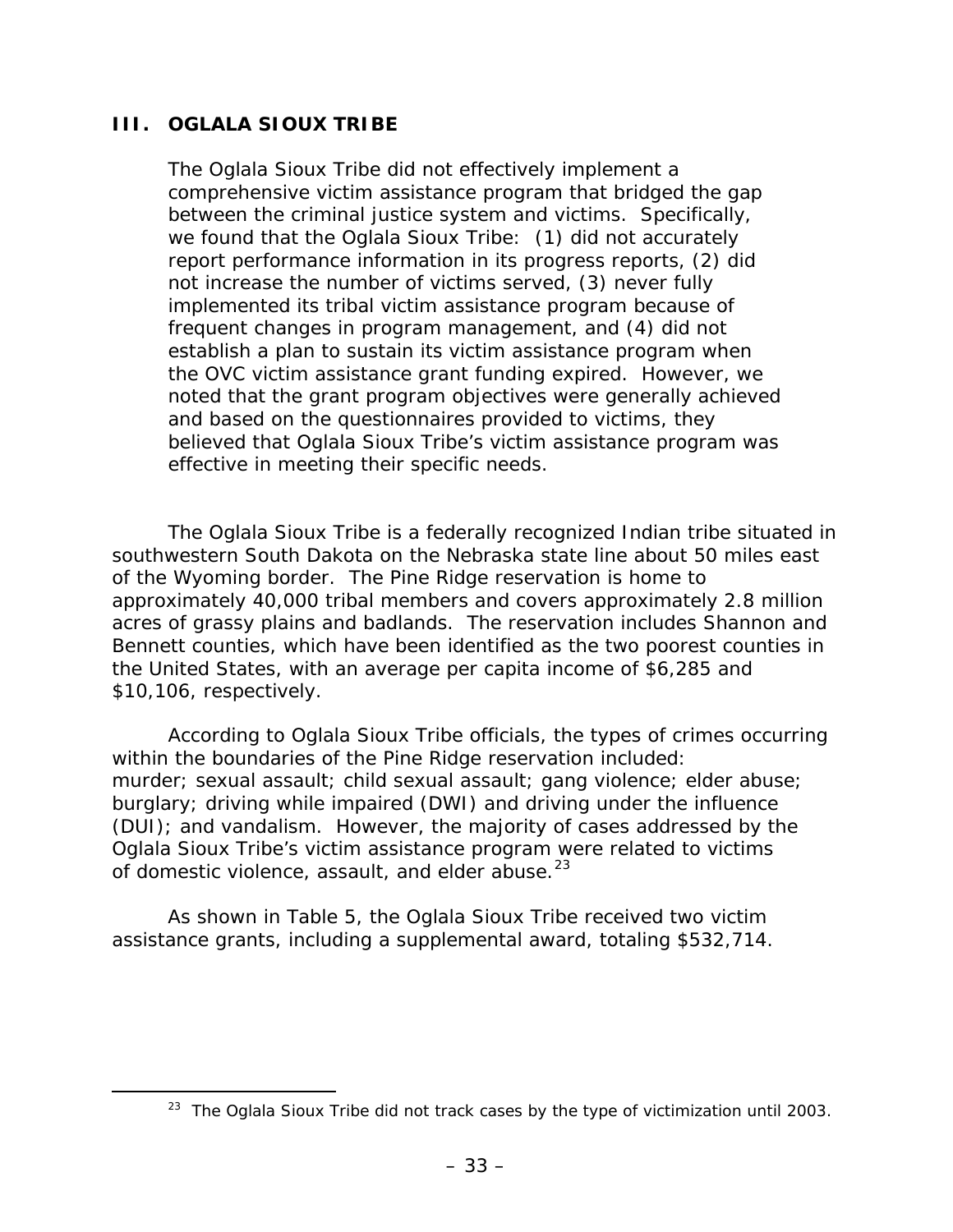| /\\\/\\\DLD   \D    L \D\L/\L/\\DI\DV/\   \ DL |                                   |                               |                                 |  |  |  |  |
|------------------------------------------------|-----------------------------------|-------------------------------|---------------------------------|--|--|--|--|
| <b>GRANT</b>                                   | <b>AWARD START</b><br><b>DATE</b> | <b>AWARD</b><br><b>AMOUNT</b> | <b>AWARD END</b><br><b>DATE</b> |  |  |  |  |
| 2002VRGX0011                                   | 09/01/02                          | \$148,714                     | 08/31/03                        |  |  |  |  |
| 2003VRGX0012                                   | 09/01/03                          | \$192,000                     | 08/31/04                        |  |  |  |  |
| Supplement 1                                   | 09/01/03                          | \$192,000                     | 08/31/05                        |  |  |  |  |
| Total                                          |                                   | \$532,714                     |                                 |  |  |  |  |

#### **TABLE 5. VICTIM ASSISTANCE PROGRAM GRANTS AWARDED TO THE OGLALA SIOUX TRIBE**

Source: Office of Justice Programs

#### **Implementing the Grant Program Objectives**

Based on the Oglala Sioux Tribe's grant application and award documentation, we identified the following objectives for Grant No. 2002VRGX0011, which we determined were consistent with the overall goal of the OVC tribal victim assistance program.

- Assist family members of fatal DWI and DUI crashes in completing crime victim compensation applications and provide financial assistance for funeral expenses.
- Provide transportation to safe areas for victims of violent crime and child abuse.
- Hire victim advocates to focus on victims of gang violence.

Under Grant No. 2003VRGX0012, we identified five additional objectives, which we also determined were consistent with the overall goal of the OVC tribal victim assistance program. They were to:

- provide counseling;
- provide information and referrals;
- provide emergency services;
- accompany victims to court; and
- assist victims in obtaining victim compensation.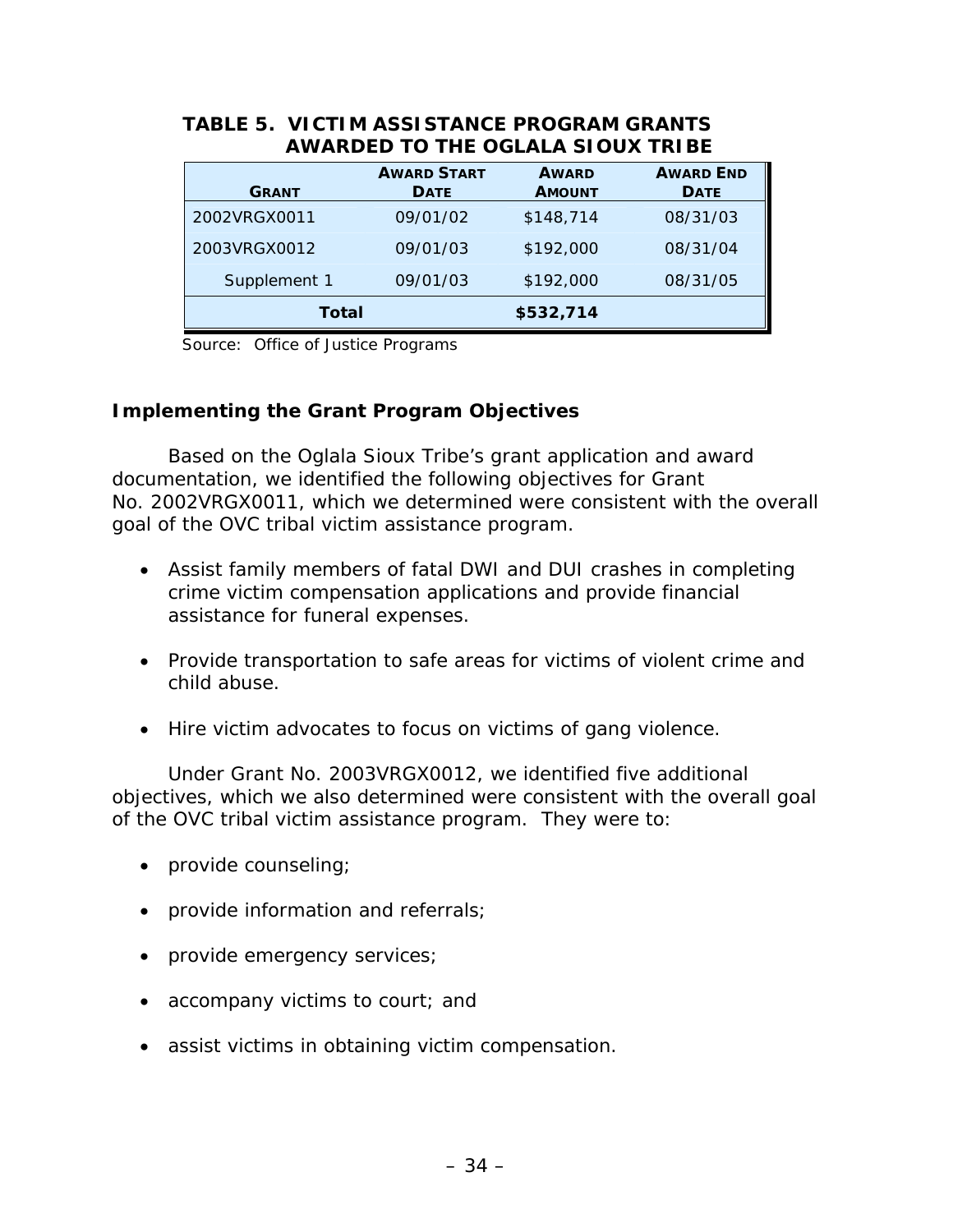We found that timelines and measures were not established for achieving grant objectives. Tribal grantee officials stated that it was difficult to establish timelines because of the crisis-oriented nature of the victim assistance program. Officials stated that although timelines were not established, the program was constantly striving to establish and re-establish working relationships with the tribal police, the tribal prosecutor's office, and social services, to expand and improve the services provided to crime victims throughout the reservation.

Despite the fact that measures and timelines had not been established, we found that the Oglala Sioux Tribe generally accomplished the objectives outlined for its victim assistance grant. However, at the time of our review, none of the hired advocates focused specifically on gang violence. Rather, each advocate provided services to all victims of violent crimes.

## **Reporting Progress Accurately**

We found that the Oglala Sioux Tribe generally submitted required progress reports with the required information. However, the final progress report for Grant No. 2002VRGX0011 was not submitted, as shown in Table 6.

| <b>REPORT PERIOD</b>   | <b>REPORT DUE</b><br><b>DATE</b> | <b>DATE REPORT</b><br><b>SUBMITTED</b> | <b>DAYS LATE</b> |
|------------------------|----------------------------------|----------------------------------------|------------------|
| Grant No. 2002VRGX0011 |                                  |                                        |                  |
|                        |                                  |                                        |                  |
| $07/01/02 - 12/31/02$  | 01/30/03                         | 02/26/03                               | 27               |
| $01/01/03 - 06/30/03$  | 07/30/03                         | 07/15/03                               |                  |
| $07/01/03 - 08/31/03$  | 12/29/03                         | Not Submitted                          |                  |
| Grant No. 2003VRGX0012 |                                  |                                        |                  |
| $07/01/03 - 12/31/03$  | 01/30/04                         | Not Dated                              |                  |
| $01/01/04 - 06/30/04$  | 07/30/04                         | Not Dated                              |                  |
| $07/01/04 - 12/31/04$  | 01/30/05                         | Not Dated                              |                  |

#### **TABLE 6. PROGRESS REPORTS SUBMITTED FOR GRANT NOS. 2002VRGX0011 AND 2003VRGX0012 AWARDED TO THE OGLALA SIOUX TRIBE**

Source: Office of Justice Programs

Additionally, we found that progress reports did not accurately reflect victim assistance grant program activity. The statistical information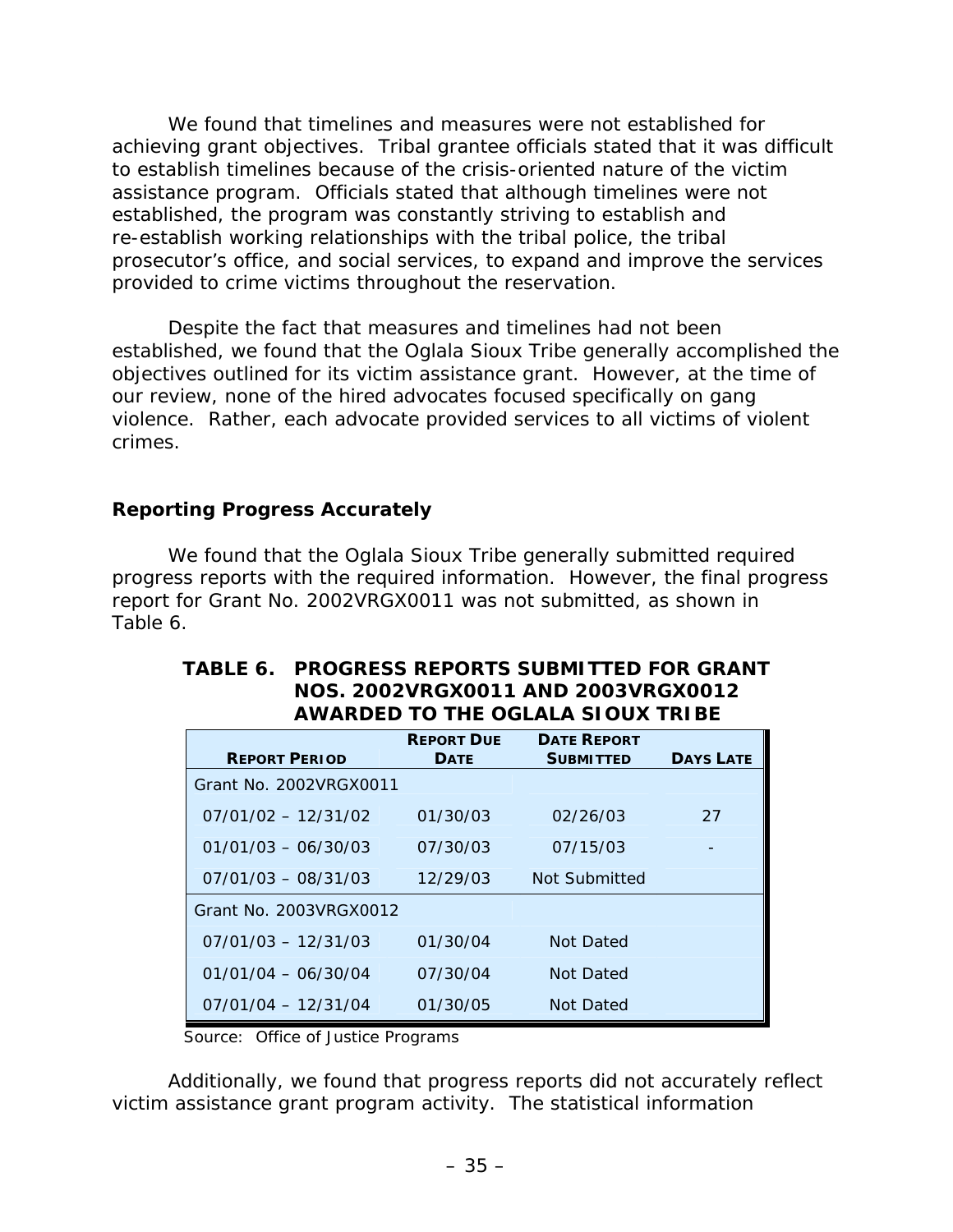reported in the progress reports submitted to the OVC could not be verified to source information. Tribal grantee officials could not provide an explanation as to why the statistical information did not match what was reported.

## **Statistical Data Supporting Program Performance**

Although statistical data was not reported accurately, the Oglala Sioux Tribe did maintain data related to the number of victims served. As a result, we were able to generate statistical information and use the data to assess the effectiveness of its victim assistance program.

The tribe received its victim assistance grant in 2002; therefore, we used 2001 statistical data as the baseline for the grant. We found that the number of victims served did not increase as a result of the OVC tribal victim assistance funding.



## **CHART 2. NUMBER OF VICTIMS SERVED THROUGH THE OGLALA SIOUX TRIBES' VICTIM ASSISTANCE PROGRAM**

As shown in Chart 2 (excluding 2002), the number of victims served remained relatively constant between 2001 and 2004, only increasing by 6 percent between the year prior to the grant (2001) and the last full year of the grant (2004). We also found that the significant increase in the number of victims served during 2002 did not accurately reflect program activity and the number of victims served decreased between 2001 and 2003. As a

Source: Oglala Sioux Tribe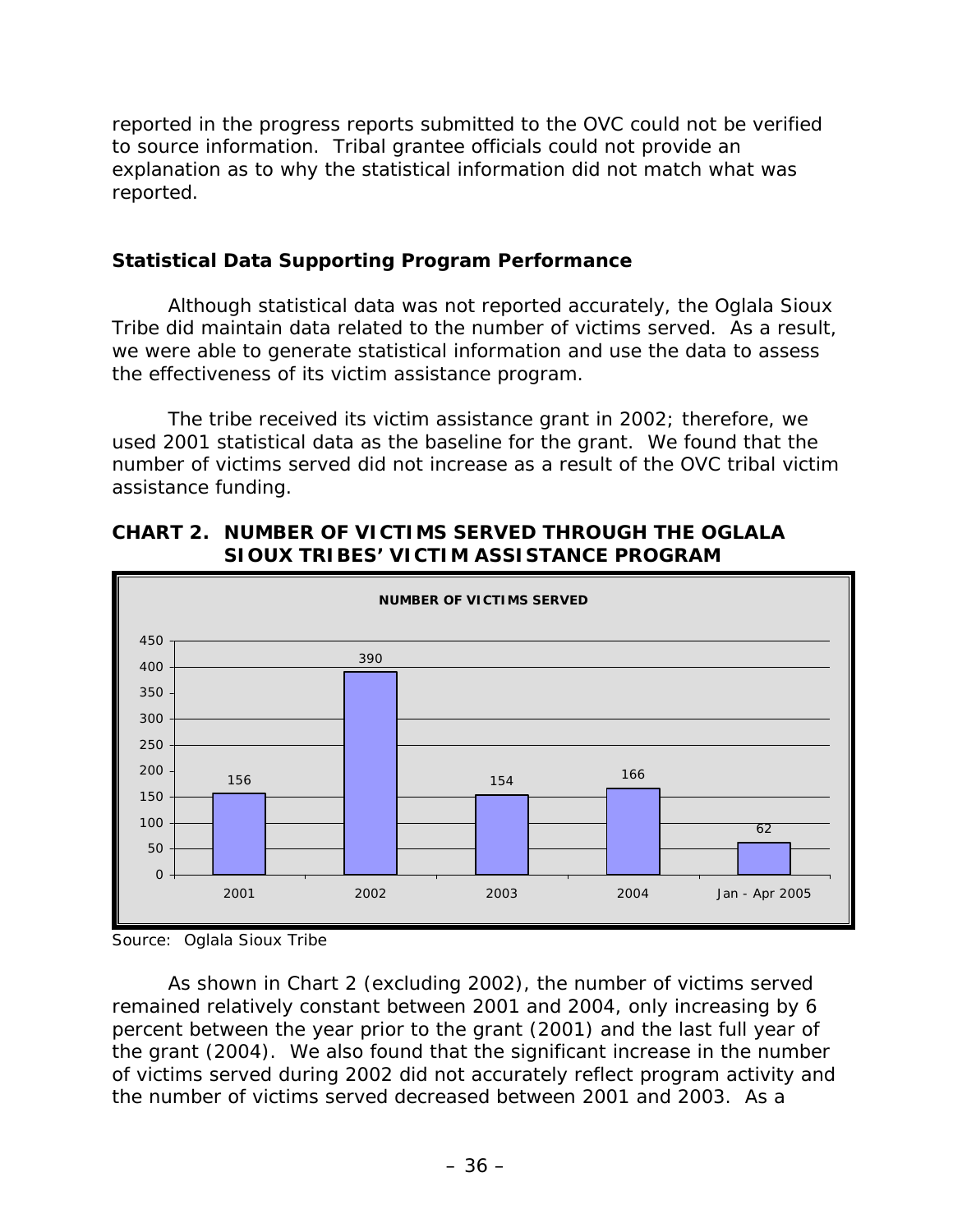result, based on the number of victims served, the Oglala Sioux Tribe did not effectively achieve the objectives of its victim assistance grant. The current program director has only been in place since December 2004, and was unable to comment on program operations prior to that time. However, she stated that the tribe's victim assistance program is constantly working to reestablish relationships with the different "players," such as Cangleska, Inc., the tribal police, the tribal prosecutor's office, and social services.  $24$  $24$ 

As stated previously, the significant increase in the number of victims served during 2002 did not accurately reflect program activity. That data was based on the number of police reports received by the victim assistance program rather than the number of victims served. Tribal grantee officials stated that the program director at that time created a victim file for each police report received regardless of whether or not services were provided. We reviewed a sample of victim files for 2002, and found that generally, they only contained a police report with no mention of any services provided.

## **Victim Assistance Program Achievements**

We selected a sample of case files that the Oglala Sioux Tribe maintained to document the services provided to crime victims. We found that the tribe's victim assistance program provided a wide variety of comprehensive services to victims that bridged the gap between the criminal justice system and victims. Specifically, during our review of case files, we identified the following services provided to victims:

- Personal Advocacy Short-term crisis counseling was designed to lessen the impact of victimization. Victim advocates provided in-person crisis counseling to crime victims, assessed victims' needs, and provided emergency food and clothing to those victims in extreme crisis.
- Assistance in Filing a Crime Victim Compensation Application Victim advocates provided assistance in completing crime victim compensation applications.
- Information and Referrals Victim advocates provided victims with information and referrals to Cangleska, Inc.

<span id="page-47-0"></span> $24$  Cangleska, Inc., is a private, non-profit, tribally charted organization on the Pine Ridge Reservation that provides comprehensive domestic violence prevention and intervention programs designed to provide advocacy to women who were battered and their children, and to hold offenders accountable.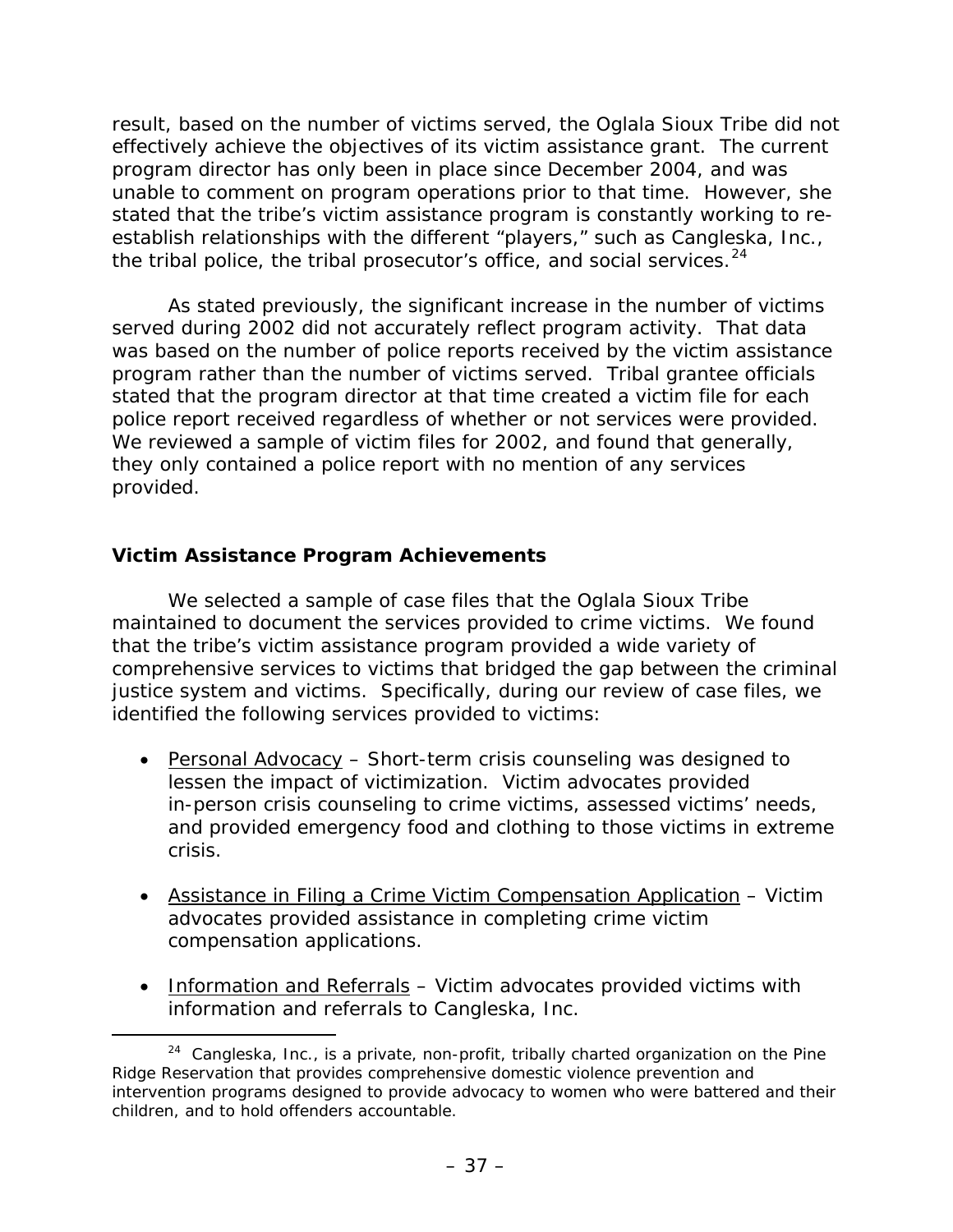- Criminal Justice Support These services were designed to support victims during the criminal justice process. Victim advocates referred victims to law enforcement agencies, assisted victims in reporting crimes, and accompanied them to court hearings.
- Assistance with Personal Protection Orders Victim advocates provided assistance to victims in completing the necessary paperwork to obtain a personal protection order.
- Transportation Victim advocates provided transportation to and from law enforcement agencies, court hearings, and service providers.

We provided questionnaires to six victims, who received services from the Oglala Sioux Tribe's victim assistance program, and who indicated a willingness to be contacted. We asked them to identify what services were received and whether or not they were effective in meeting victims' needs. Based on the six responses, victims were generally satisfied with the services provided and felt that they were effective in meeting their needs. The services identified by the victims included: (1) transportation to court hearings, (2) support during court hearings, (3) personal advocacy, (4) assistance paying utility bills, and (5) provision of food and other necessities.

Based on our review of the services provided to victims and the responses to the recipient questionnaires, the Oglala Sioux Tribe's victim assistance program is providing needed services to crime victims. However, the number of victims served did not increase as a result of the grant program.

#### **Collaborating with Criminal Justice Agencies and Service Providers**

According to the Oglala Sioux Tribe officials, the victim assistance program strived to re-establish working relationships with many different agencies, both within and outside the tribal community. These agencies included, but were not limited to those listed in the chart on the following page: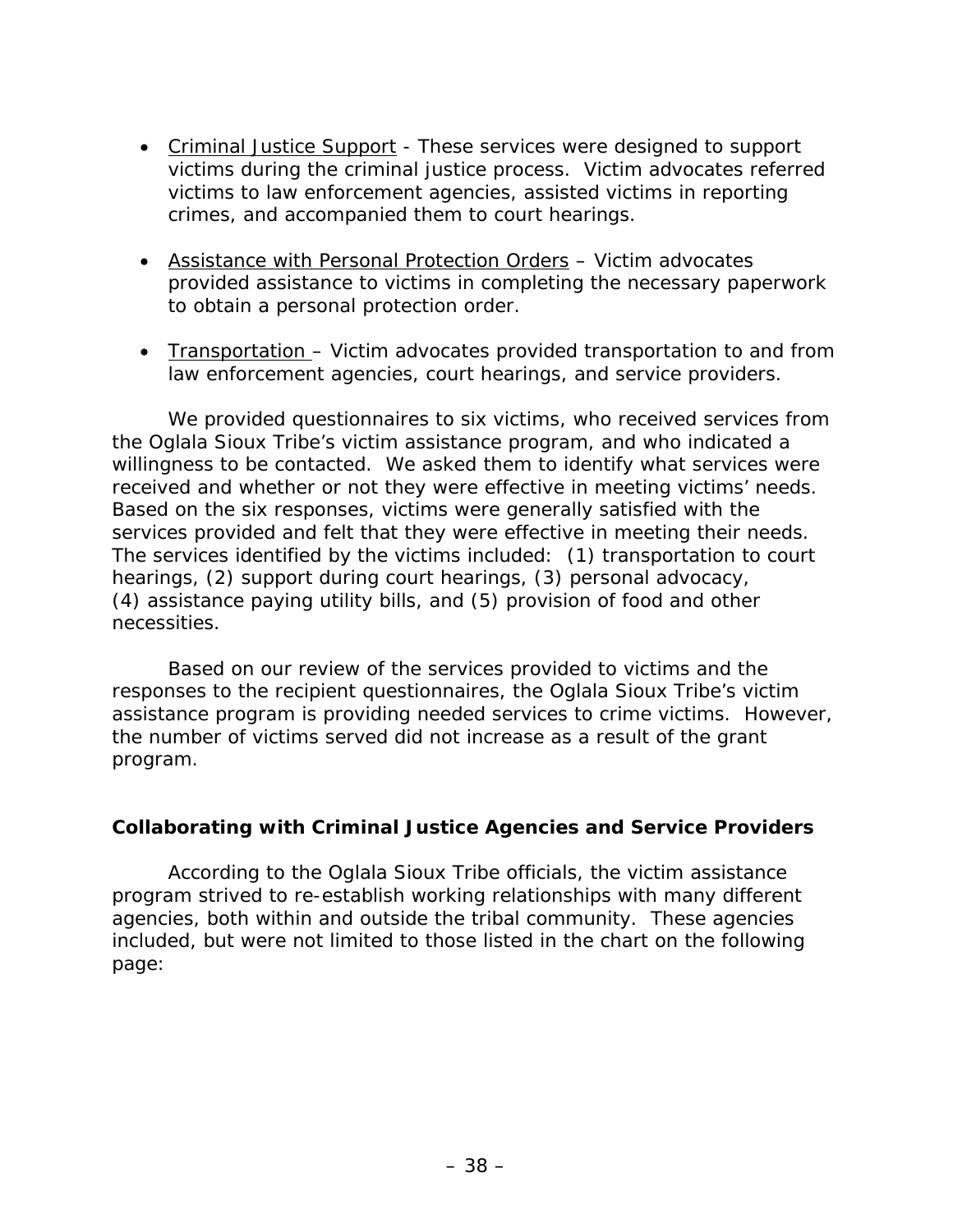#### **COLLABORATING AGENCIES IDENTIFIED BY THE TRIBAL GRANTEE**

- 
- U.S. Attorneys' Office Cangleska, Inc.
- Oglala Sioux Tribe Public Safety Casey Family Program
- Oglala Sioux Tribe Court System

#### Source: Oglala Sioux Tribe

We conducted interviews with representatives from tribal law enforcement, the tribal attorney's office, and Cangleska, Inc. From these interviews, we determined that each of the collaborating agencies believed that the Oglala Sioux Tribe's victim assistance program was not effective in meeting victims' needs. Specifically, representatives from the tribal collaborating agencies made the following statements:

- The interaction with the victim assistance program has never been consistent because of changing directors.
- I worked for the public safety for 2 years and was unaware of the tribal victim assistance program until 1 year ago, when a public safety officer was involved in a domestic violence event, and went through the tribal victim assistance program. The interaction between public safety and the victim assistance program is minimal.

Additionally, we provided questionnaires to representatives from the FBI and USAO with whom officials from the Oglala Sioux Tribe victim assistance program collaborated. From these questionnaires, we determined that both agencies believed that the tribe's victim assistance program was effective in meeting victims' needs. Representatives from the FBI and USAO made the following statements about the Oglala Sioux Tribe's victim assistance program:

- The Victim Assistance in Indian Country program worked with victims before trial; and on trial day. They picked up the victims and brought them to trial, stayed and supported them in the evening and brought them back the next day.
- The Oglala Sioux Tribe victim assistance program is willing to provide whatever type of transportation assistance the victim may need. I value the assistance I receive from their office.

Based on the responses to our interviews with representatives from tribal law enforcement, the tribal attorney's office, and Cangleska, Inc., and

- Federal Bureau of Investigation Court Appointed Special Advocates
	-
	-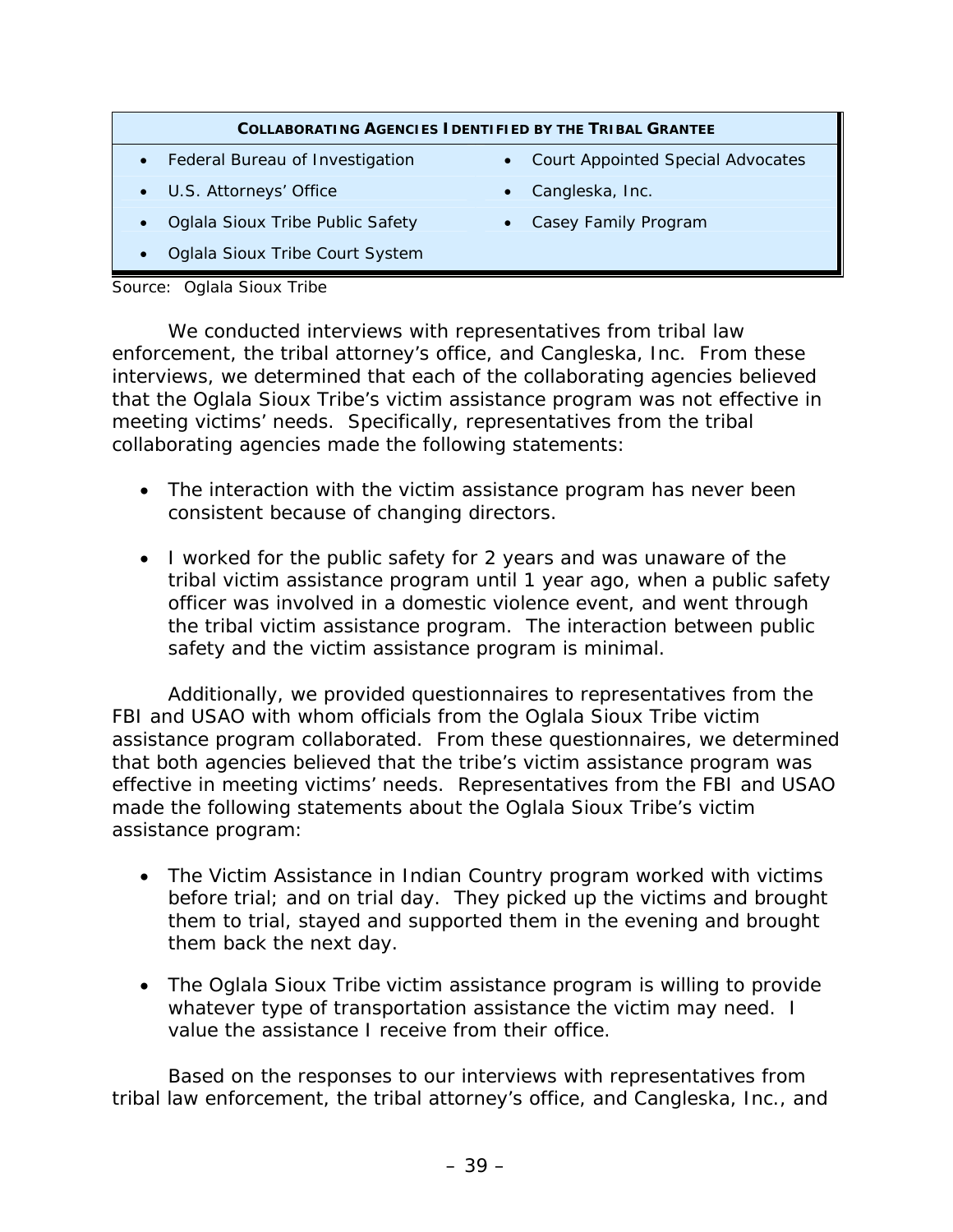questionnaires with collaborating agencies, we found that the Oglala Sioux Tribe's victim assistance program was somewhat effective in meeting victim needs. The FBI and USAO agreed that the victim assistance program provided much-needed victim services. However, the tribal collaborating agencies also believed that because of the constant change in program leadership, the tribe's victim assistance program was not effective in bridging the gap between the criminal justice system and the service providers.

# **Sustaining the Victim Assistance Program**

According to its initial application, the Oglala Sioux Tribe proposed several plans to sustain its victim assistance program, including:

- fining all tribal members who were found guilty of a crime;
- applying for additional grants; and
- withdrawing a fee from each employee's biweekly salary.

At the time of our review, the tribe had not implemented any of the proposed plans listed above. Tribal grantee officials stated that they were currently trying to identify other long-term grants to sustain their victim assistance program when the OVC tribal victim assistance program funding expired.

# **Conclusion**

Based on the results of our review, the Oglala Sioux Tribe did not effectively implement a comprehensive victim assistance program that bridged the gap between the criminal justice system and victims. We found that:

- the tribe did not accurately report performance information in its progress reports;
- the program did not demonstrate an increase in the number of victims served;
- the program was never fully implemented due to frequent changes in program management;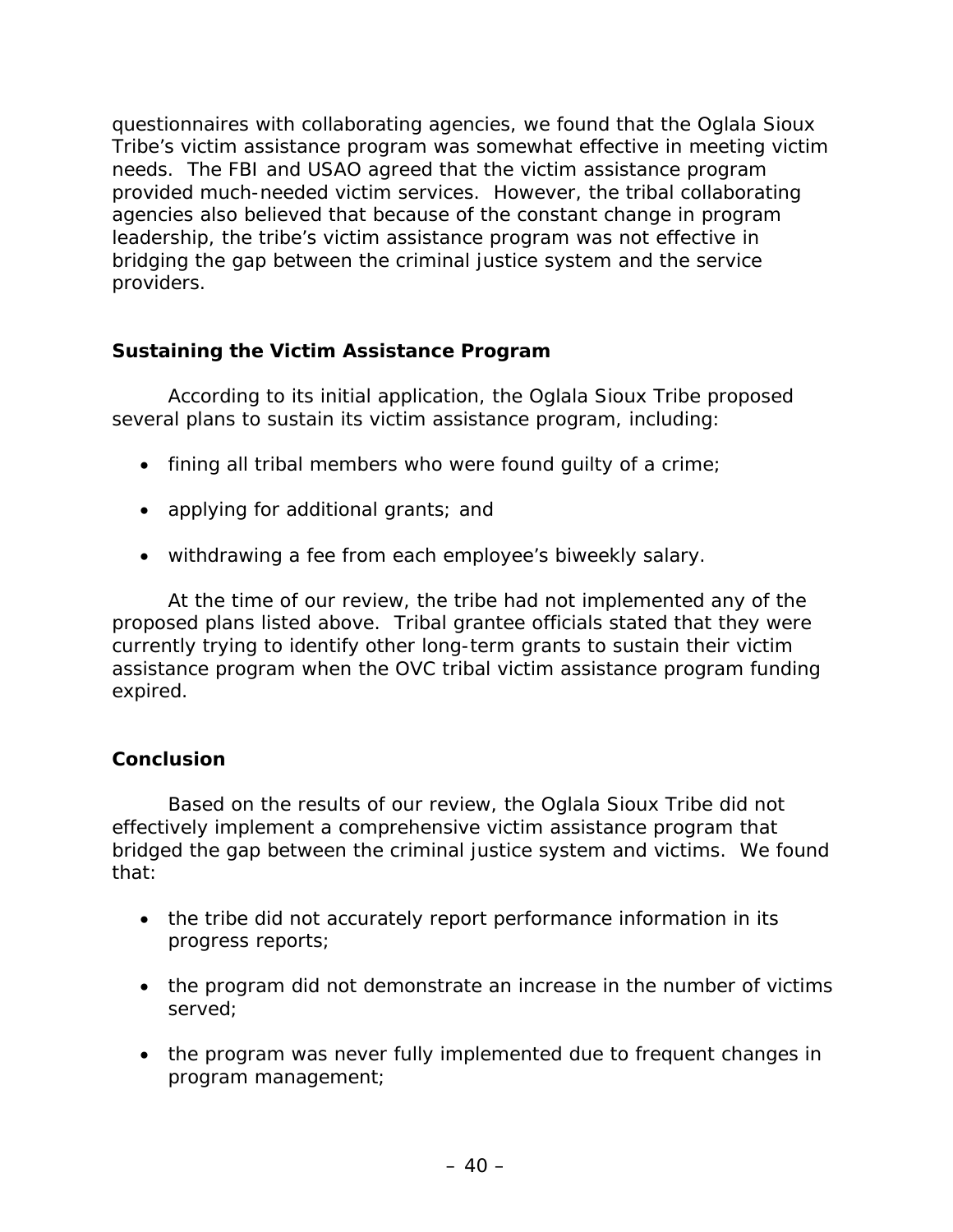- the program was not considered effective by tribal collaborating agencies; and
- the tribe did not establish a plan to sustain the program after the OVC grant funding expired.

Although we found that the victim assistance program implemented by the Oglala Sioux Tribe was generally not effective, we noted that the grant program objectives were generally achieved. Based on the questionnaires provided to victims, we found that they believed that the tribe's victim assistance program was effective in meeting their specific needs.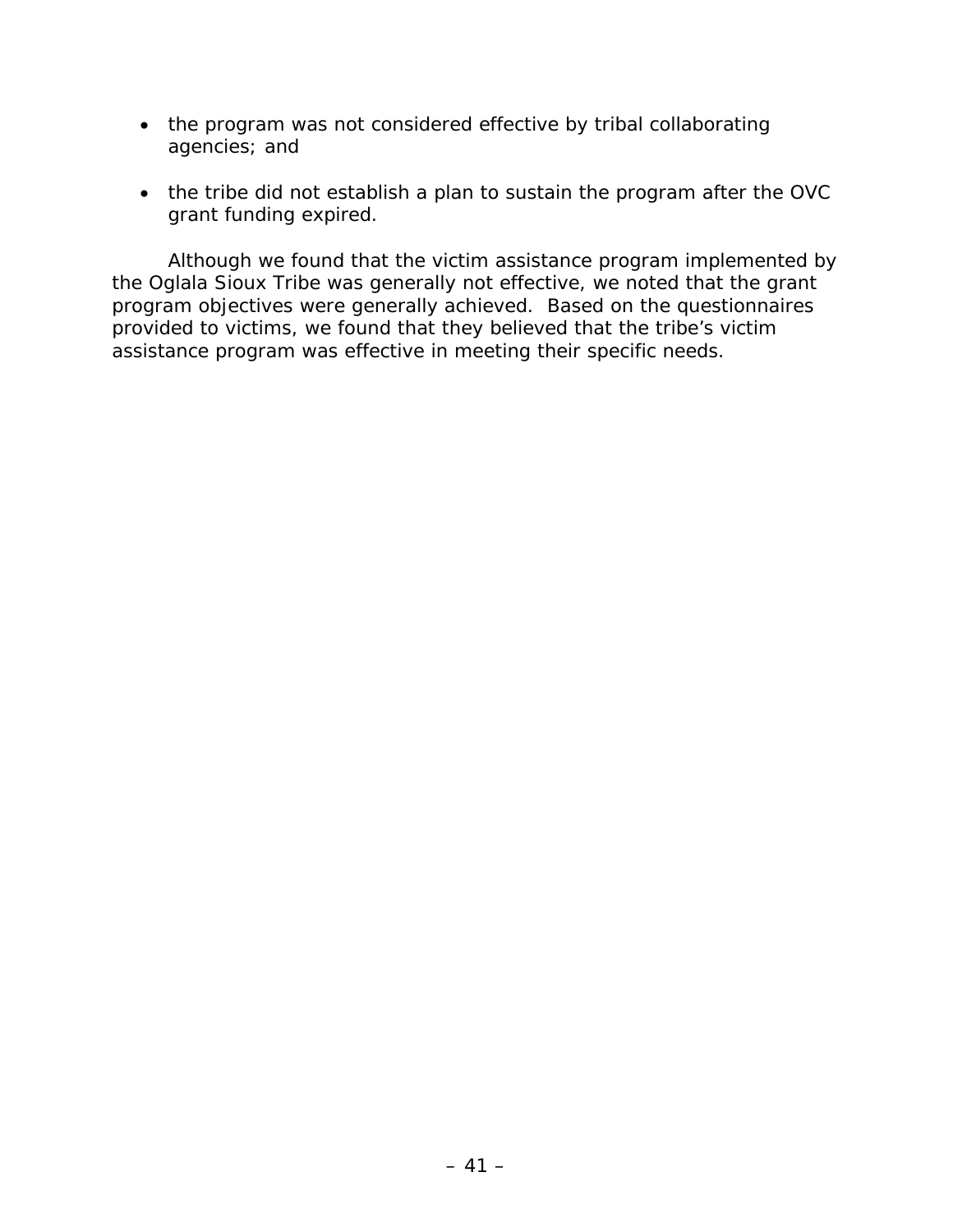#### **IV. MISSISSIPPI BAND OF CHOCTAW INDIANS**

The Mississippi Band of Choctaw Indians did not effectively implement a comprehensive victim assistance program that bridged the gap between the criminal justice system and victims. Specifically, we found that the Mississippi Band of Choctaw Indians: (1) only partially achieved the grant objectives outlined for its victim assistance grant; (2) did not include the allrequired performance data in its progress reports, and did not accurately report the performance information that was included; (3) focused solely on victims of non-major domestic crimes, of which the majority of victims contacted declined services; (4) did not maintain data on the number of victims served; (5) reviewed 4 percent fewer police reports in 2004, than in 2000, and (6) did not establish a plan to sustain their victim assistance program after the OVC victim assistance grant funding expired. Based on interviews and questionnaires with representatives from collaborating agencies, we found that the collaborating agencies believed that the Mississippi Band of Choctaw Indians victim assistance program was effective, though limited, in meeting victims' needs. Based on questionnaires provided to victims, we also noted that victims who accepted services, believed that the program was effective in meeting their specific needs.

The Mississippi Band of Choctaw Indians is a federally recognized Indian Tribe located near the city of Philadelphia, Mississippi. The tribe has more than 8,100 enrolled members, with 6,500 living on or near the reservation. The Choctaw Reservation consists of eight scattered, isolated, rural communities in east central Mississippi.

The Mississippi Band of Choctaw Indians indicated in its grant application that many of the Choctaw people live in homes characterized by substance abuse, verbal and physical aggression, sexual abuse, mental illness, poor marital relations, and poor discipline habits. The application further stated that social problems of this nature inevitably manifest into a great deal of criminal activity, with domestic violence being one of the most common crimes committed.

As shown in Table 7, the Mississippi Band of Choctaw Indians received two victim assistance grants, including three supplemental awards, totaling \$293,050.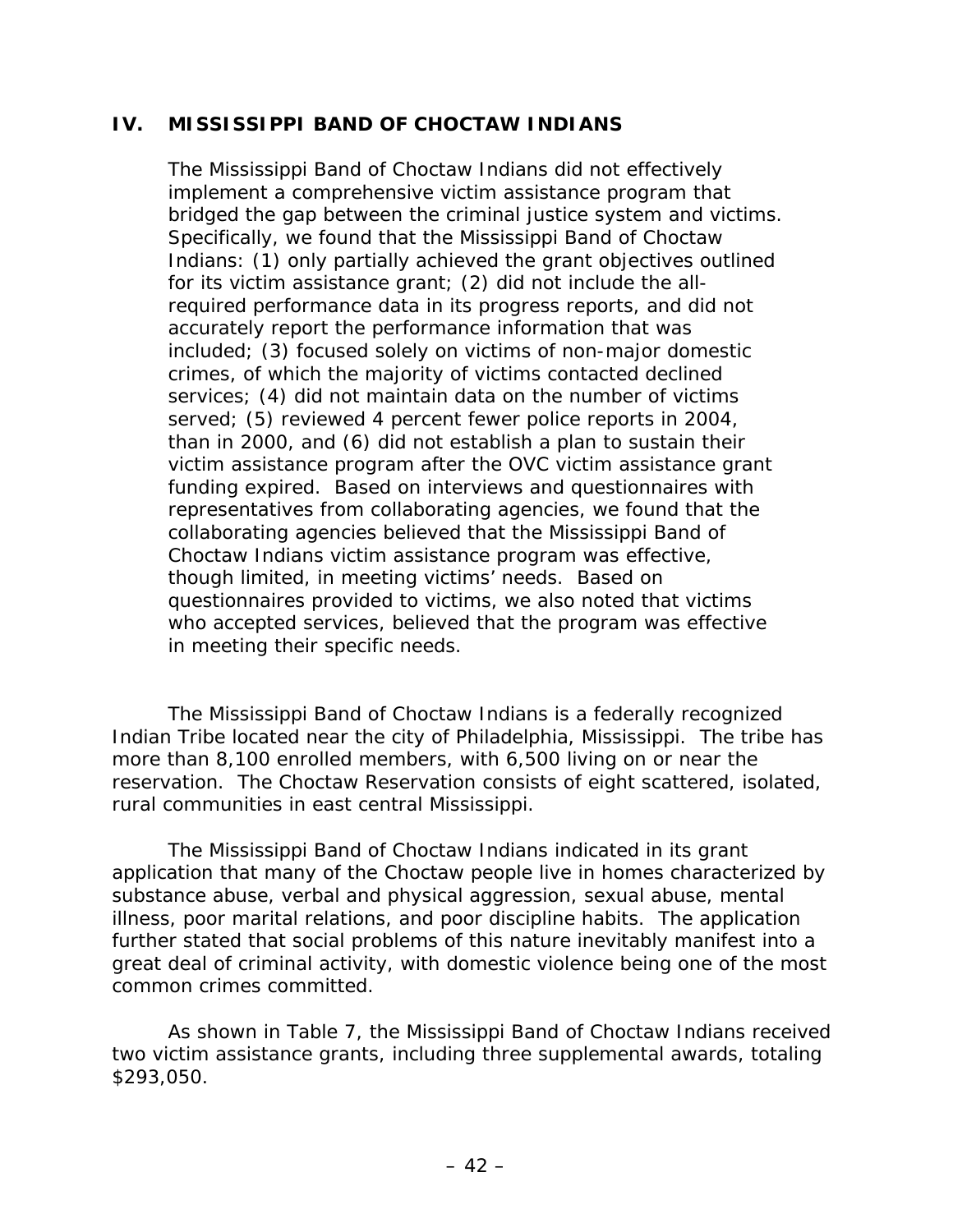| <b>GRANT</b> | <b>AWARD START</b><br><b>DATE</b> | <b>AWARD</b><br><b>AMOUNT</b> | <b>AWARD END</b><br><b>DATE</b> |
|--------------|-----------------------------------|-------------------------------|---------------------------------|
| 1999VRGX0011 | 08/01/99                          | \$55,633                      | 07/31/00                        |
| Supplement 1 | 08/01/99                          | \$55,633                      | 10/31/02                        |
| Supplement 2 | 08/01/99                          | \$55,633                      | 10/31/03                        |
| 2003VRGX0003 | 09/01/03                          | \$63,076                      | 08/31/04                        |
| Supplement 1 | 09/01/03                          | \$63,075                      | 08/31/05                        |
| <b>Total</b> |                                   | \$293,050                     |                                 |

# **TABLE 7. VICTIM ASSISTANCE PROGRAM GRANTS**

Source: Office of Justice Programs

#### **Implementing the Grant Program Objectives**

According to the grant applications of the Mississippi Band of Choctaw Indians, the goal of the victim assistance program was to offer a full-service program to victims of any crime, with particular emphasis on the safety, health, and autonomy of domestic violence, and sexual assault victims and their dependents. Tribal grantee officials stated the victim assistance program originally focused on providing assistance to tribal victims of all types of crimes. However, tribal law enforcement officials felt it would be better if they, rather than the program, addressed the needs of victims of violent crime so that the victim assistance program would not interfere with any on-going investigations. As a result, the tribe's program currently focuses on victims of non-major domestic crimes. We believe this is not the most effective use of limited OVC tribal victim assistance funding because domestic violence funding is available through other DOJ programs, such as STOP Violence Against Indian Women Discretionary Grant Program.

We determined from the Mississippi Band of Choctaw Indians' application and award documentation for Grant No. 1999VRGX0011, that the objectives of its initial victim assistance grant were to:

- Develop an accurate data system to accumulate statistical data about victims and victim services in the Choctaw community, providing a baseline indicator for services and progress made in assisting victims.
- Develop and implement community outreach services, such as counseling, advocate services, and assistance to victims, to each tribal community at least once per month.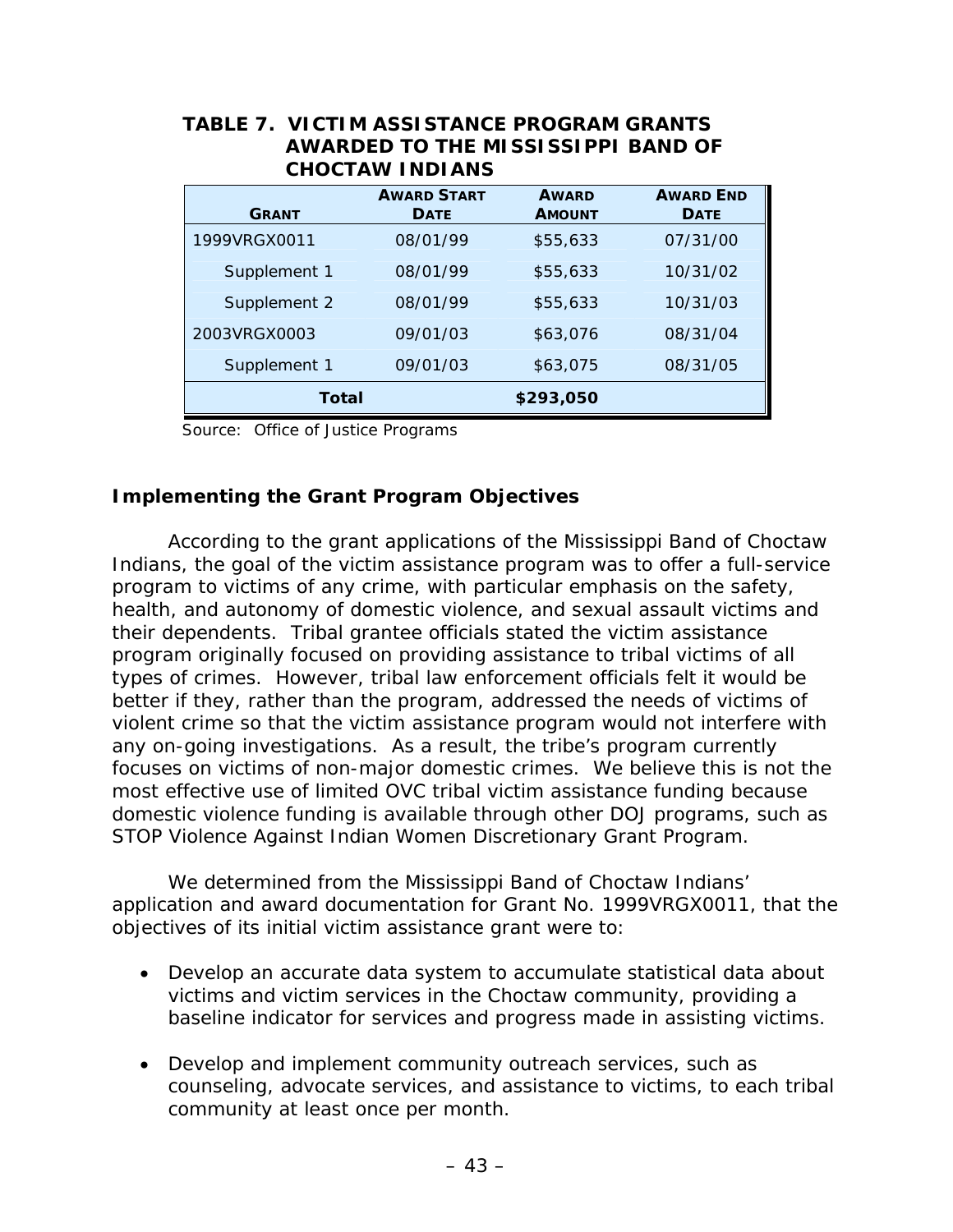- Increase by at least 25 percent, the utilization of services within the first six months, as compared to first-month baseline data.
- Coordinate victim services and community outreach services by establishing and developing strong working relationships with tribal and non-tribal community agencies.

Additionally, we determined from the Mississippi Band of Choctaw Indians' application and award documentation for Grant No. 2003VRGX0003, that the objectives of the subsequent grant were to:

- Increase victim utilization of the services provided by the victim assistance program and to develop more efficient methods of assisting victims in breaking the cycle of abuse, enabling them to become self-sufficient individuals.
- Increase offender accountability through successful prosecutions and the successful litigation and enforcement of civil protection orders.
- Provide training for court personnel, the judiciary, and law enforcement, as well as provide in-service training to all tribal agencies as necessary.
- Continue the development and implementation of community outreach services, such as counseling, advocate services, education, and community awareness activities, to each tribal community through hands-on community involvement.
- Promote a multidisciplinary, collaborative approach to domestic violence and sexual assault victimization.

These objectives were consistent with the overall goal of the OVC tribal victim assistance program. However, we found that the Mississippi Band of Choctaw Indians only partially achieved the objectives of its own victim assistance program:

• A system to accumulate statistical data was developed; however, we found that the system was inadequate and did not collect all the information required under the victim assistance program. For example, the tribe did not collect information on the number of victims served and the types of victimization. Instead, they maintained data on the number of police reports reviewed, which does not provide an adequate basis for measuring effectiveness.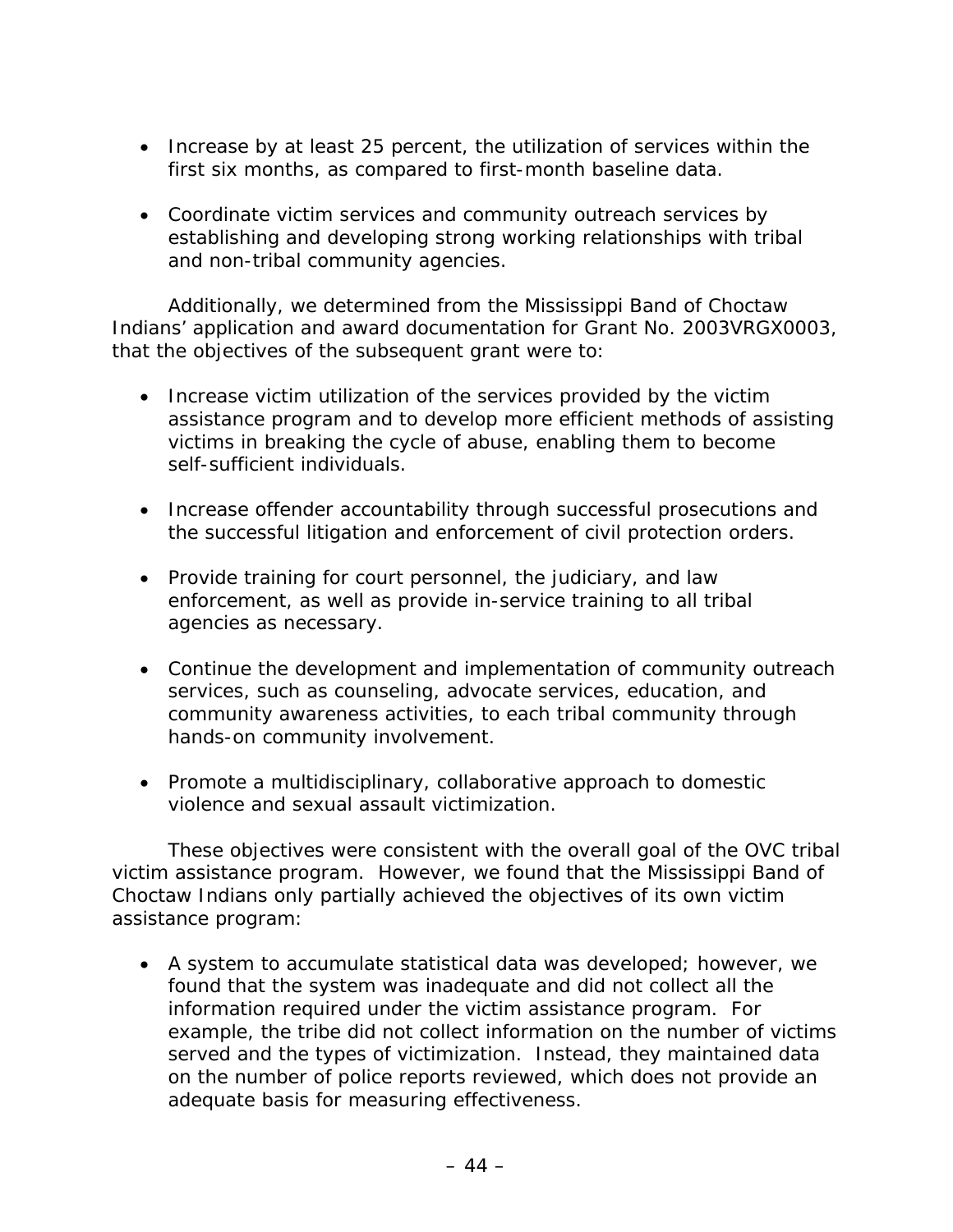• Community outreach services, such as counseling, advocate services, and assistance to victims, were developed and implemented. However, instead of providing these services to each of the eight communities once a month as indicated in its grant application, the tribe visited only one community per month and rotated visits through the eight communities.

We were unable to assess whether the Mississippi Band of Choctaw Indians achieved a 25-percent increase in the utilization of services within the first 6 months of the grant, because it did not maintain sufficient baseline data prior to or after receiving the initial grant in 1999. In addition, we were unable to assess whether the tribe increased victim utilization of the services because, as stated previously, they did not collect information on the number of victims served. We also found that the client files were not organized in a manner in which services provided could be readily identified. Victims had multiple files depending on the type and quantity of services provided, and therefore there was no single record documenting the assistance provided.

The Mississippi Band of Choctaw Indians also did not establish measures to track progress toward achieving grant objectives. However, as shown in Table 8, the tribe did establish timelines for achieving grant objectives for the first year of Grant No. 1999VRGX0011.

|                                 |  |   |   |   |   |   |   | <b>MONTHS IN PROJECT PERIOD</b> |    |    |    |
|---------------------------------|--|---|---|---|---|---|---|---------------------------------|----|----|----|
| <b>TASK TO BE PERFORMED</b>     |  | 2 | 3 | 4 | 5 | 6 | 8 | 9                               | 10 | 11 | 12 |
| Coordinate program services     |  |   |   |   |   |   |   |                                 |    |    |    |
| Develop referral procedures     |  |   |   |   |   |   |   |                                 |    |    |    |
| Collect data on training        |  |   |   |   |   |   |   |                                 |    |    |    |
| Establish a baseline indicator  |  |   |   |   |   |   |   |                                 |    |    |    |
| Provide direct services         |  |   |   |   |   |   |   |                                 |    |    |    |
| Collect data on all victims     |  |   |   |   |   |   |   |                                 |    |    |    |
| Enhance working relationships   |  |   |   |   |   |   |   |                                 |    |    |    |
| Attend conferences and          |  |   |   |   |   |   |   |                                 |    |    |    |
| workshops                       |  |   |   |   |   |   |   |                                 |    |    |    |
| Participate in tribal events    |  |   |   |   |   |   |   |                                 |    |    |    |
| Coordinate sensitivity training |  |   |   |   |   |   |   |                                 |    |    |    |
| Develop community services      |  |   |   |   |   |   |   |                                 |    |    |    |
| Provide community services      |  |   |   |   |   |   |   |                                 |    |    |    |
| Assist with code proposals      |  |   |   |   |   |   |   |                                 |    |    |    |

#### **TABLE 8. TIMELINES FOR ACHIEVING PROGRAM OBJECTIVES DURING THE FIRST YEAR OF GRANT NO. 1999VRGX0011**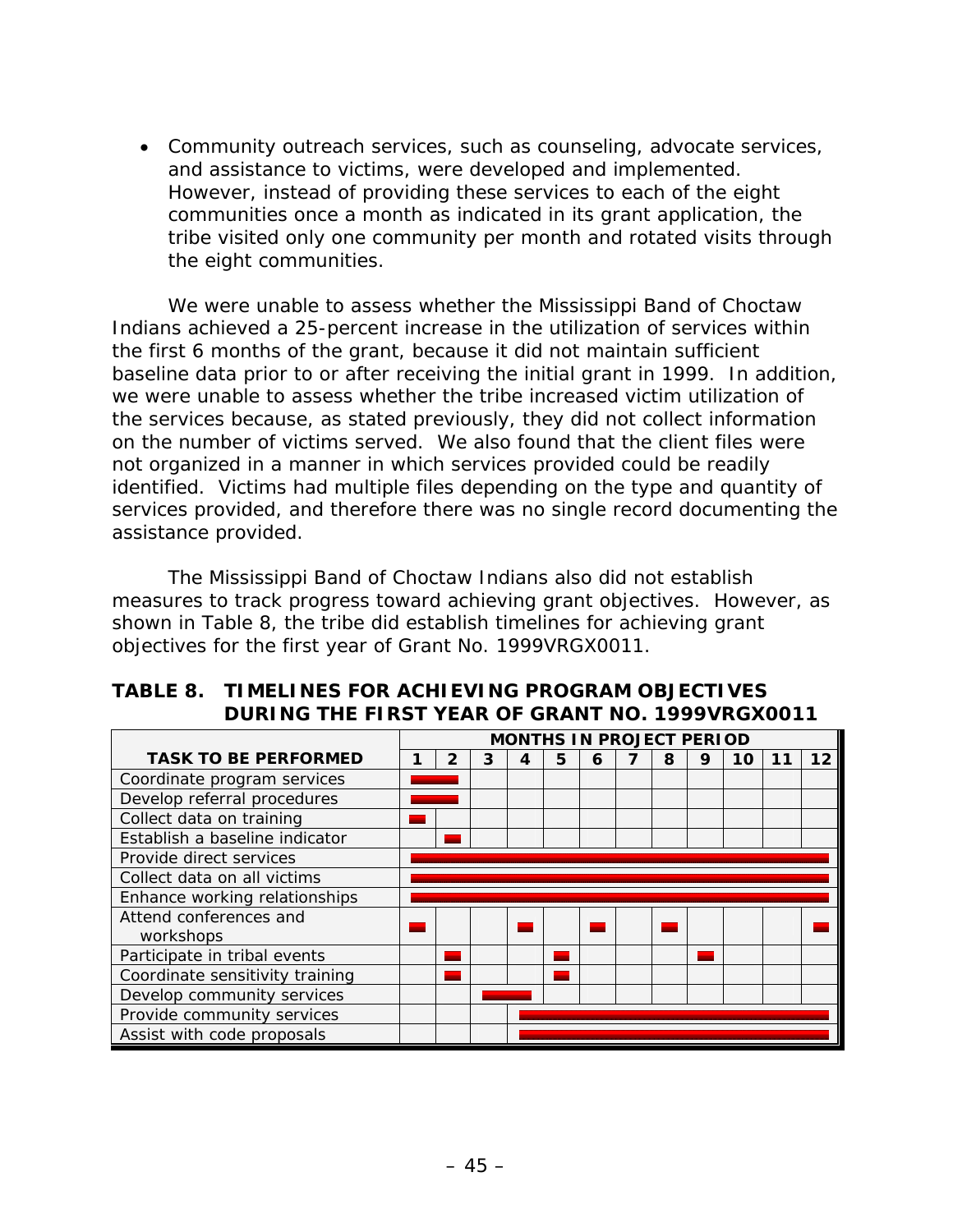|                             | <b>MONTHS IN PROJECT PERIOD</b> |  |        |  |   |  |  |    |  |
|-----------------------------|---------------------------------|--|--------|--|---|--|--|----|--|
| <b>TASK TO BE PERFORMED</b> |                                 |  | ⌒<br>u |  | 5 |  |  | 10 |  |
| Perform 6-month evaluation  |                                 |  |        |  |   |  |  |    |  |

Source: Grant application for Grant No. 1999VRGX0011

Additionally, as shown in Table 9, the Mississippi Band of Choctaw Indians also established timelines for achieving grant objectives for Grant No. 2003VRGX0003.

## **TABLE 9. TIMELINES FOR ACHIEVING PROGRAM OBJECTIVES DURING THE FIRST YEAR OF GRANT NO. 2003VRGX0003**

|                                                       | <b>MONTHS IN PROJECT PERIOD</b> |                |                |                  |   |   |                         |   |   |    |    |    |
|-------------------------------------------------------|---------------------------------|----------------|----------------|------------------|---|---|-------------------------|---|---|----|----|----|
| TASK TO BE PERFORMED <sup>25</sup>                    |                                 | $\overline{2}$ | $\overline{3}$ | $\boldsymbol{4}$ | 5 | 6 | $\overline{\mathbf{z}}$ | 8 | 9 | 10 | 11 | 12 |
| Provide direct services                               |                                 |                |                |                  |   |   |                         |   |   |    |    |    |
| Meet with Choctaw Housing                             |                                 |                |                |                  |   |   |                         |   |   |    |    |    |
| Authority to develop protocols                        |                                 |                |                |                  |   |   |                         |   |   |    |    |    |
| for getting repairs as quickly as                     |                                 |                |                |                  |   |   |                         |   |   |    |    |    |
| possible                                              |                                 |                |                |                  |   |   |                         |   |   |    |    |    |
| Meet quarterly with Choctaw                           |                                 |                |                |                  |   |   |                         |   |   |    |    |    |
| Housing Authority to review                           |                                 |                |                |                  |   |   |                         |   |   |    |    |    |
| and resolve problems                                  |                                 |                |                |                  |   |   |                         |   |   |    |    |    |
| Meet quarterly with Tribal                            |                                 |                |                |                  |   |   |                         |   |   |    |    |    |
| Prosecutor to discuss progress                        |                                 |                |                |                  |   |   |                         |   |   |    |    |    |
| of cases and problems leading<br>to case dismissals   |                                 |                |                |                  |   |   |                         |   |   |    |    |    |
|                                                       |                                 |                |                |                  |   |   |                         |   |   |    |    |    |
| Provide training for law<br>enforcement and judiciary |                                 |                |                |                  |   |   |                         |   |   |    |    |    |
| Provide in-service training                           |                                 |                |                |                  |   |   |                         |   |   |    |    |    |
| Implement community awareness                         |                                 |                |                |                  |   |   |                         |   |   |    |    |    |
| activities                                            |                                 |                |                |                  |   |   |                         |   |   |    |    |    |
| Develop and disseminate printed                       |                                 |                |                |                  |   |   |                         |   |   |    |    |    |
| materials in communities                              |                                 |                |                |                  |   |   |                         |   |   |    |    |    |
| Develop volunteer recruitment<br>plan                 |                                 |                |                |                  |   |   |                         |   |   |    |    |    |
| Actively recruit volunteers                           |                                 |                |                |                  |   |   |                         |   |   |    |    |    |
| Organize volunteer base into                          |                                 |                |                |                  |   |   |                         |   |   |    |    |    |
| community activist groups                             |                                 |                |                |                  |   |   |                         |   |   |    |    |    |
| Meet quarterly with volunteer                         |                                 |                |                |                  |   |   |                         |   |   |    |    |    |
| groups                                                |                                 |                |                |                  |   |   |                         |   |   |    |    |    |
| Quarterly statistical evaluations                     |                                 |                |                |                  |   |   |                         |   |   |    |    |    |
| Bi-annual statistical comparison                      |                                 |                |                |                  |   |   |                         |   |   |    |    |    |

Source: Grant application for Grant No. 2003VRGX0003

<span id="page-56-0"></span><sup>&</sup>lt;sup>25</sup> In its grant application, the Mississippi Band of Choctaw Indians proposed continuing the majority of the activities in the second and third years of the grant.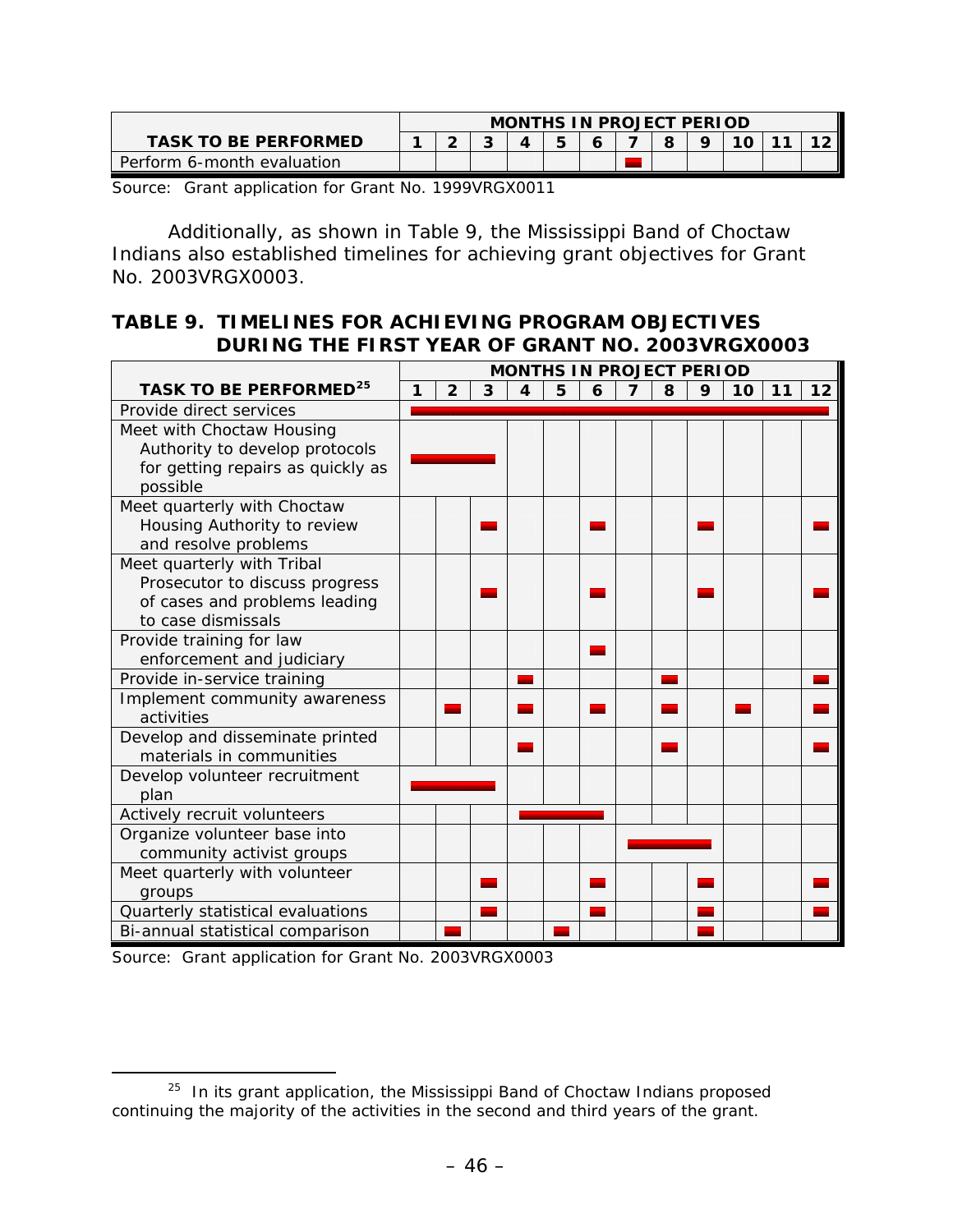#### **Reporting Progress Accurately**

We found that Mississippi Band of Choctaw Indians did not provide specific performance information in progress reports, as the OVC required. Specifically, progress reports did not include information on the number of victims served or the types of victimization. Instead, the tribe reported and maintained data on the number of police reports reviewed, which does not provide an adequate basis for measuring program effectiveness. Additionally, progress reports did not accurately reflect the tribe's victim assistance grant program activity.

Based on the results of our review, we found that the Mississippi Band of Choctaw Indians did not submit or did not submit in a timely manner 50 percent (6 of 12) of the required progress reports under its victim assistance program, as shown in Table 10.

#### **TABLE 10. PROGRESS REPORTS SUBMITTED FOR GRANT NOS. 1999VRGX0011 AND 2003VRGX0003 AWARDED TO THE MISSISSIPPI BAND OF CHOCTAW INDIANS**

| <b>REPORT PERIOD</b>   | <b>REPORT DUE</b><br><b>DATE</b> | <b>DATE REPORT</b><br><b>SUBMITTED</b> | <b>DAYS LATE</b> |
|------------------------|----------------------------------|----------------------------------------|------------------|
| Grant No. 1999VRGX0011 |                                  |                                        |                  |
| $07/01/99 - 12/31/99$  | 01/30/99                         | Not Submitted                          |                  |
| $01/01/00 - 06/30/00$  | 07/30/00                         | Not Submitted                          |                  |
| $07/01/00 - 12/31/00$  | 01/30/01                         | Not Submitted                          |                  |
| $01/01/01 - 06/30/01$  | 07/30/01                         | Not Submitted                          |                  |
| $07/01/01 - 12/31/01$  | 01/30/02                         | 05/16/02                               | 106              |
| $01/01/02 - 06/30/02$  | 07/30/02                         | 07/25/02                               |                  |
| $07/01/02 - 12/31/02$  | 01/30/03                         | 01/28/03                               |                  |
| $01/01/03 - 06/30/03$  | 07/30/03                         | 07/21/03                               |                  |
| $07/01/03 - 08/31/03$  | 12/29/03                         | Not Submitted                          |                  |
| Grant No. 2003VRGX0003 |                                  |                                        |                  |
| $07/01/03 - 12/31/03$  | 01/30/04                         | 01/28/04                               |                  |
| $01/01/04 - 06/30/04$  | 07/30/04                         | Not Dated                              |                  |
| $07/01/04 - 12/31/04$  | 01/30/05                         | Not Dated                              |                  |

Source: Office of Justice Programs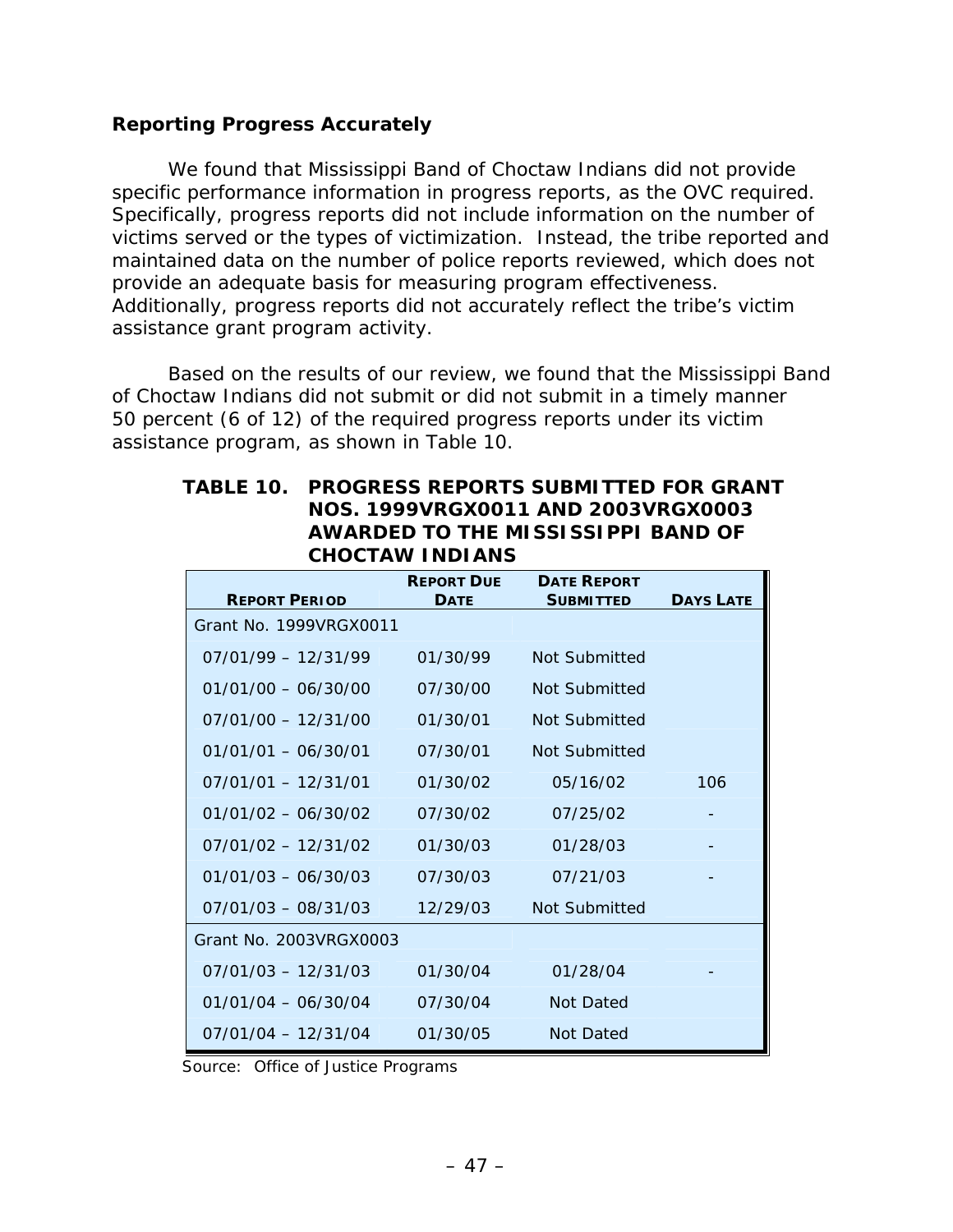#### **Statistical Data Supporting Program Performance**

The statistical information reported in the progress reports submitted to the OVC could not be verified to source information. Tribal grantee officials could not provide an explanation as to why the statistics did not match what was reported. We used the information, however, to generate statistical data for the grant, although data on the number of police reports reviewed was maintained, rather than data on the number of victims served. We found that the tribe did not maintain baseline data prior to receiving its victim assistance grant in 1999, and as a result, we could not fully assess the impact of its victim assistance program. However, based on our analysis of available data, we found that the number of police reports reviewed fluctuated during the award period.

#### **CHART 3. NUMBER OF POLICE REPORTS REVIEWED THROUGH THE MISSISSIPPI BAND OF CHOCTAW INDIANS' VICTIM ASSISTANCE PROGRAM**



Source: Mississippi Band of Choctaw Indians

 As shown in Chart 3, the number of police reports reviewed fluctuated between 2000 and 2004, decreasing by 4 percent from 2000 – the first full year of the grant program – through  $2004<sup>26</sup>$  $2004<sup>26</sup>$  Based on the number of police reports reviewed, we believe the Mississippi Band of Choctaw Indians did not effectively achieve the objectives of the victim assistance grant.

<span id="page-58-0"></span> $26$  The grant award start date was August 1, 1999; therefore, the 1999 data was not comparable to subsequent years of the grant program.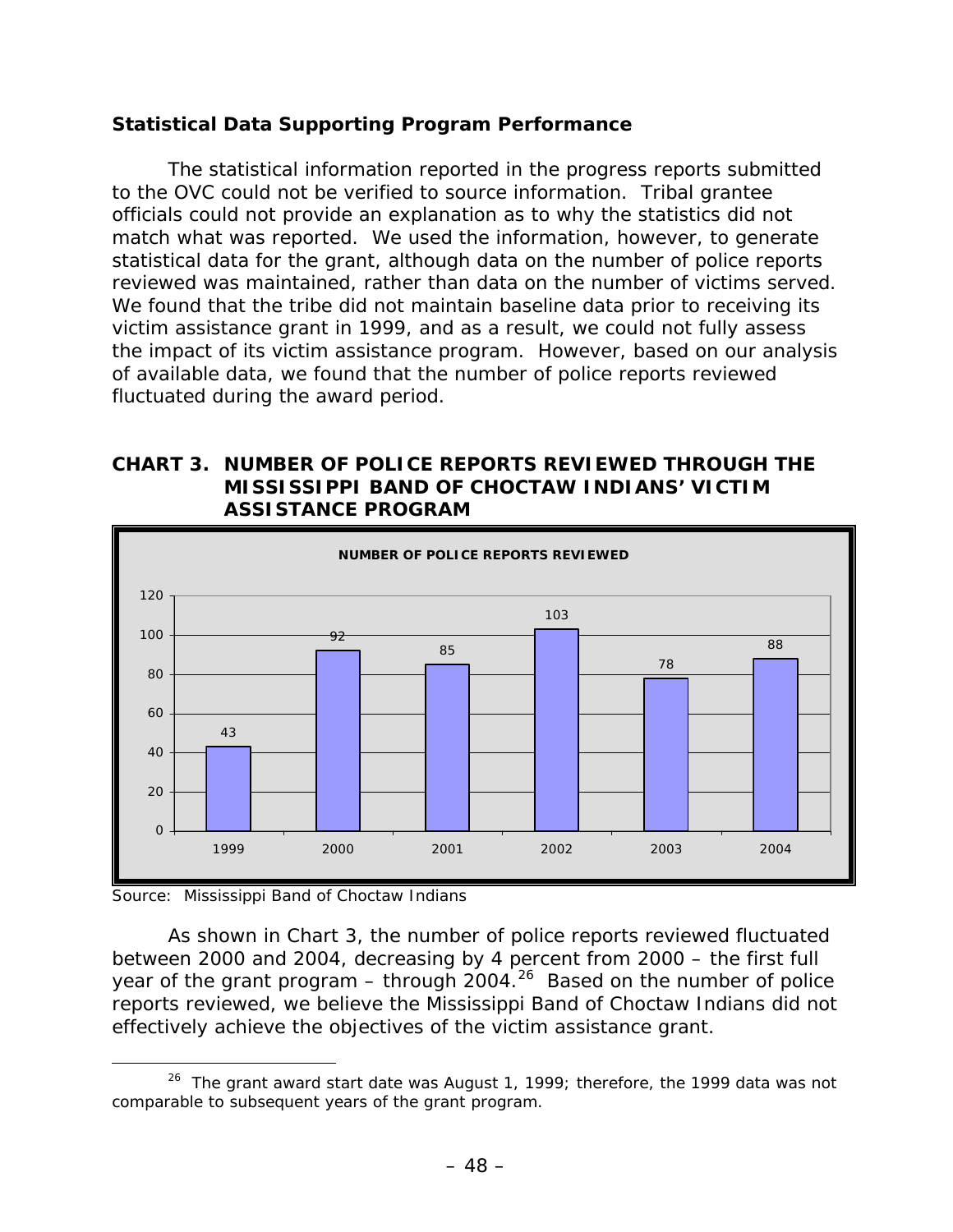#### **Victim Assistance Program Achievements**

The Mississippi Band of Choctaw Indians did not report or maintain data on the number of victims served, but instead reported and maintained data on the number of police reports reviewed. Generally victims were contacted (which could be construed as a service) to determine if victim assistance services were required. However, the majority of victims contacted (about 95 percent in 2004) declined additional services.

For those victims contacted who indicated a need for services, we selected a sample of case files and found that the files were not organized in a manner in which services provided could be readily identified. We found that victims had multiple files depending on the type and quantity of services provided. Therefore, there was no single record documenting the assistance provided. Based on our review, we found that the Mississippi Band of Choctaw Indians provided a variety of services to victims of non-major domestic crimes that bridged the gap between the criminal justice system and victims. Specifically, during our review of case files, we identified the following services provided to crime victims:

- Information and Referrals Victim advocates provided victims with information and referrals to service agents that furnished counseling, therapy, shelter, and legal aid.
- Assistance with court documents Victim advocates provided victims assistance by explaining and serving documents, including subpoenas, summons, and warrants.
- Assistance with court processes Victim advocates provided victims assistance in filing for separation, divorce, child custody, or obtaining child support.
- Financial assistance The victim assistance program provided victims with financial assistance for water and gas bills.
- Housing assistance Victim advocates provided victims assistance in locating housing, making shelter arrangements, and contacting family and friends to locate a safe place for victims to stay.
- Batterer's Re-education program for domestic violence offenders One victim advocate instructed the 26-week course on Batterer Re-education.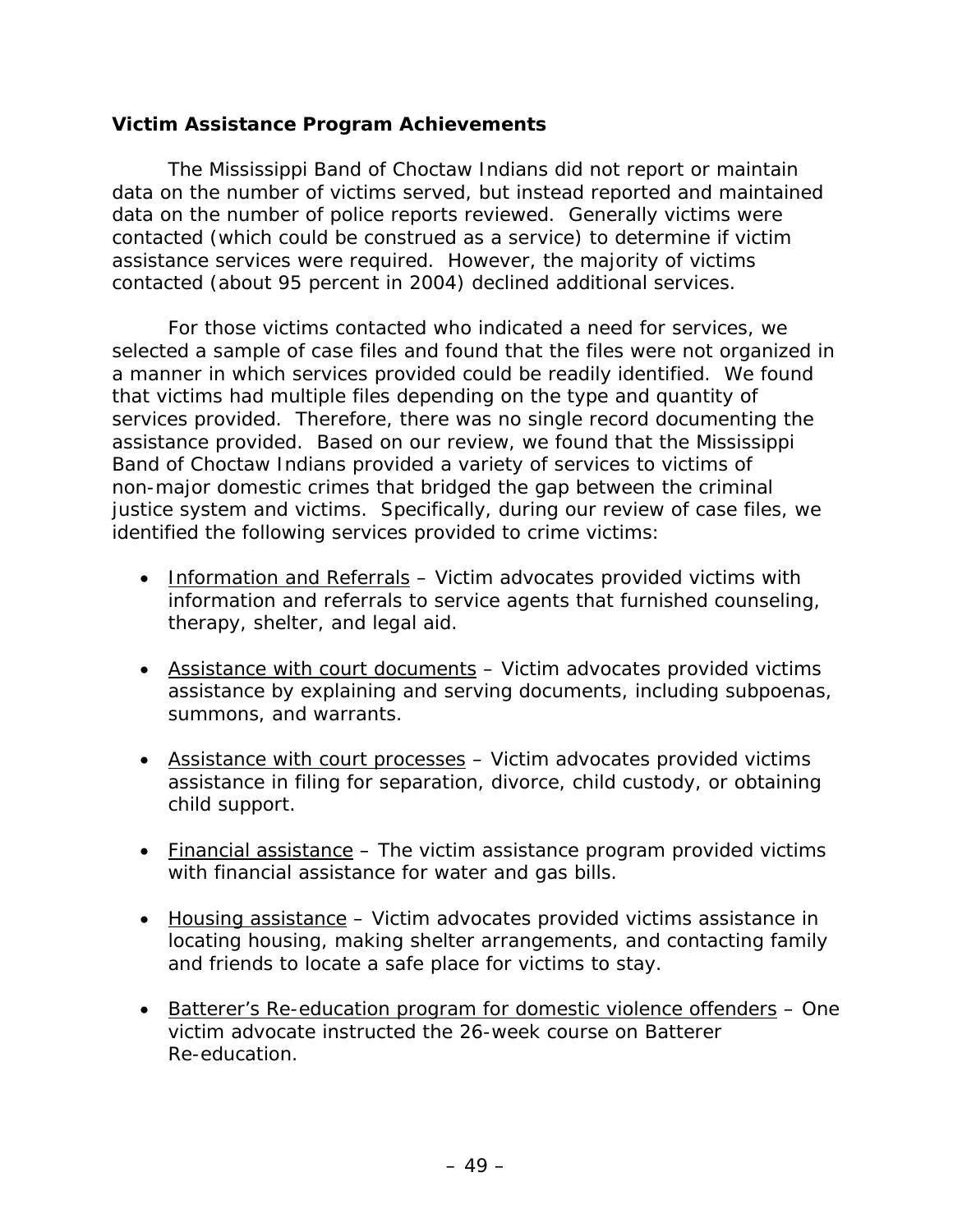In addition the Mississippi Band of Choctaw Indians' victim assistance program provided the following services that were not included in our case file review:

- Transportation Victim advocates provided victims with transportation to shelters, safe homes, legal aid meetings, court appointments, and counseling sessions. Additionally, transportation vehicles were used by advocates to visit victims at their homes, which allowed meetings to occur in a comfortable setting.
- Translation Victim advocates provided translation for victims who spoke only Choctaw.
- Assistance with Employment Victim advocates provided assistance to victims in locating employment, or assisted them in locating employment so they could continue separation from their abuser. For those victims who were already employed, advocates contacted employers to notify them why victims were absent from work.
- Candlelight Vigil Victim advocates recruited volunteers to assist in providing candlelight vigils for victims in the eight communities on the Choctaw reservation.

We provided questionnaires to 12 victims, who received services from the Mississippi Band of Choctaw Indians' victim assistance program, and who indicated a willingness to be contacted. They were asked to identify what services were received and whether or not the services were effective in meeting their needs. Based on the two responses we received, victims were generally satisfied with the services provided and felt that they were effective in meeting victims' needs. Victims stated that they received assistance in obtaining protective orders, counseling, and information about domestic violence.

Based on our review of the services provided to victims and the limited responses to the recipient questionnaires, the Mississippi Band of Choctaw Indians' victim assistance program provided needed services to victims of non-major domestic crimes. However, the majority of victims contacted declined services.

#### **Collaborating with Criminal Justice Agencies and Service Providers**

According to tribal grantee officials, the Mississippi Band of Choctaw Indians' victim assistance program collaborated with many different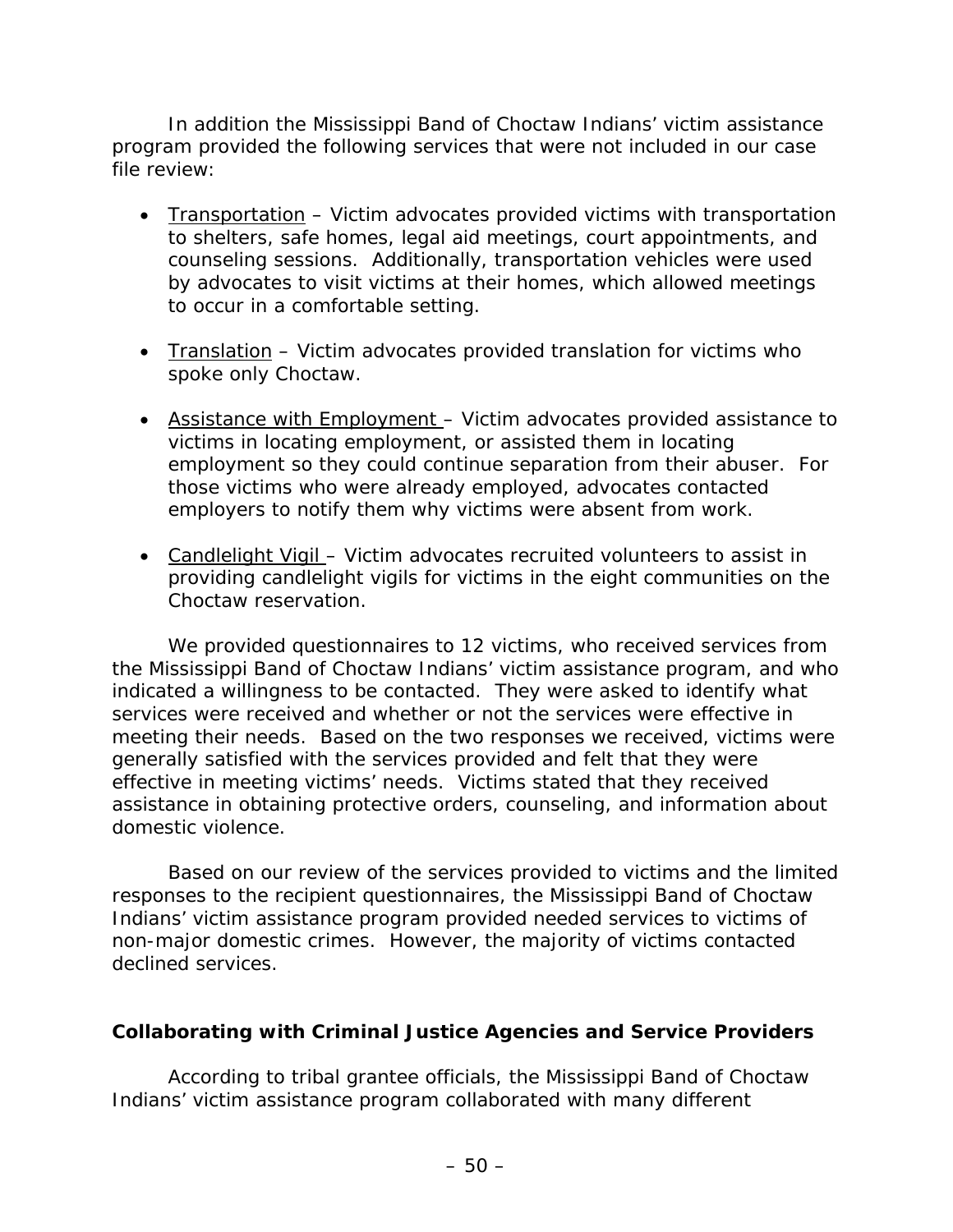agencies, both within and outside the tribal community. These agencies included, but were not limited to those listed in the following chart:

| <b>COLLABORATING AGENCIES I DENTIFIED BY THE GRANTEE</b>    |                                               |  |  |  |  |  |  |
|-------------------------------------------------------------|-----------------------------------------------|--|--|--|--|--|--|
| Tribal law enforcement                                      | • U.S. Attorneys' Office                      |  |  |  |  |  |  |
| Tribal social services                                      | • Federal Bureau of Investigation             |  |  |  |  |  |  |
| Tribal health services                                      | <b>Elderly Nutrition Program</b><br>$\bullet$ |  |  |  |  |  |  |
| Child Advocacy Center                                       | Counselors and therapists<br>$\bullet$        |  |  |  |  |  |  |
| Care Lodge Shelter in Meridian,<br>$\bullet$<br>Mississippi |                                               |  |  |  |  |  |  |
| .                                                           |                                               |  |  |  |  |  |  |

Source: Mississippi Band of Choctaw Indians

We conducted interviews with representatives from tribal law enforcement, the tribal courts, and tribal social services. From these interviews, we determined that the collaborating agencies believed that the Mississippi Band of Choctaw Indians' victim assistance program was somewhat effective, although limited, in meeting victims' needs. Specifically, representatives from the tribal collaborating agencies made the following statements:

- The program is effective in assisting victims in the short-term by providing them with a safe place to go and recommending they go to another family member's home in another community. However, the collaborating official was unsure if the Family Violence and Victim's Services program is effective in assisting victims' needs in the long-term.
- The program provides counseling services, an attorney to assist with protection orders, and will inform victims as to what restraining orders and protection orders are. Additionally, the program informs the public about domestic violence, provides additional counseling, and increases awareness in the community. However, the collaborating official also stated that there are some problems in clarifying which victims will be served and that they do not handle all crimes, mainly domestic violence.
- The program meets the short-term needs of victims by assisting in obtaining protection orders. The program is effective in meeting the long-term needs of victims by providing counseling services and by assisting victims in obtaining a continuance protection order. However, the collaborating official also stated that the program should do additional follow-up on protection orders, because often an individual will get a protection order, but will return to the abuser.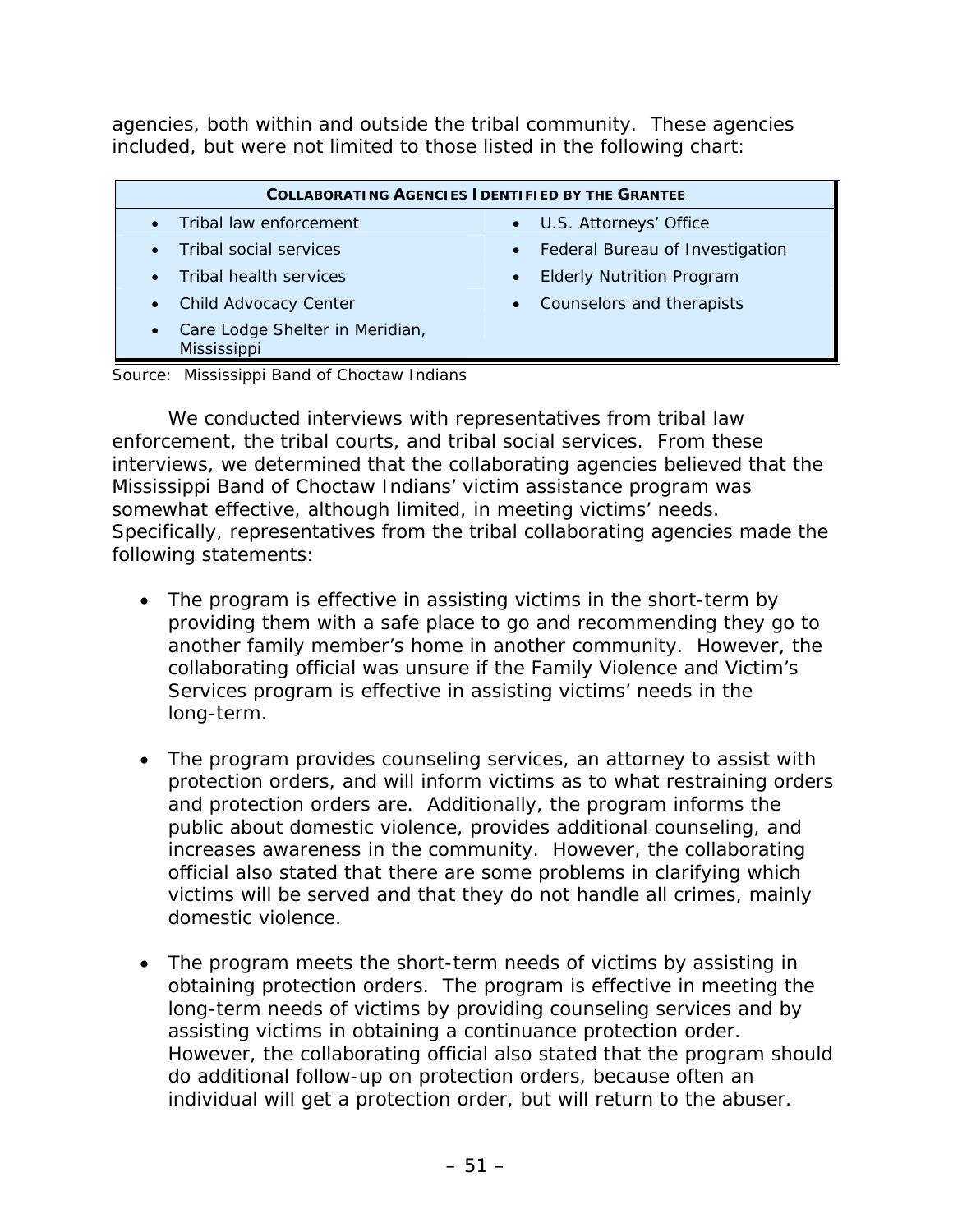We also provided questionnaires to representatives from the FBI and USAO, and determined that neither agency was able to provide feedback on the tribe's victim assistance program. This was due to the fact that the FBI and USAO are only responsible for major crimes committed on tribal lands, while the Mississippi Band of Choctaw Indians' victim assistance program focuses on victims of non-major domestic crimes.

Based on the responses to our interviews with representatives from tribal law enforcement, the tribal courts, and social services, and questionnaires with collaborating agencies, we found that the Mississippi Band of Choctaw Indians' victim assistance program was somewhat effective in meeting victim needs. However, the collaborating agencies considered the victim assistance program to be limited, because it focused on victims of non-major domestic crimes.

#### **Sustaining the Victim Assistance Program**

The Mississippi Band of Choctaw Indians did not provide a plan to sustain its victim assistance program when the program funding expired. However, according to tribal council officials, they are very supportive of the victim assistance program and currently fund a portion of it. Tribal grantee officials also stated that they are actively seeking additional grant funding to expand and improve the program and will continue to make requests to the tribal council for continued support, especially in the event that OVC tribal victim assistance program funding is not awarded in the future.

#### **Conclusion**

Based on the results of our review, the Mississippi Band of Choctaw Indians did not effectively implement a comprehensive program that bridged the gap between the criminal justice system and victims. We found that:

- the tribe only partially achieved the grant objectives outlined for its victim assistance grant;
- the tribe did not include the all-required performance data in its progress reports, and did not accurately report the performance information that was included;
- the program focused solely on victims of non-major domestic crimes, of which the majority of victims contacted declined services;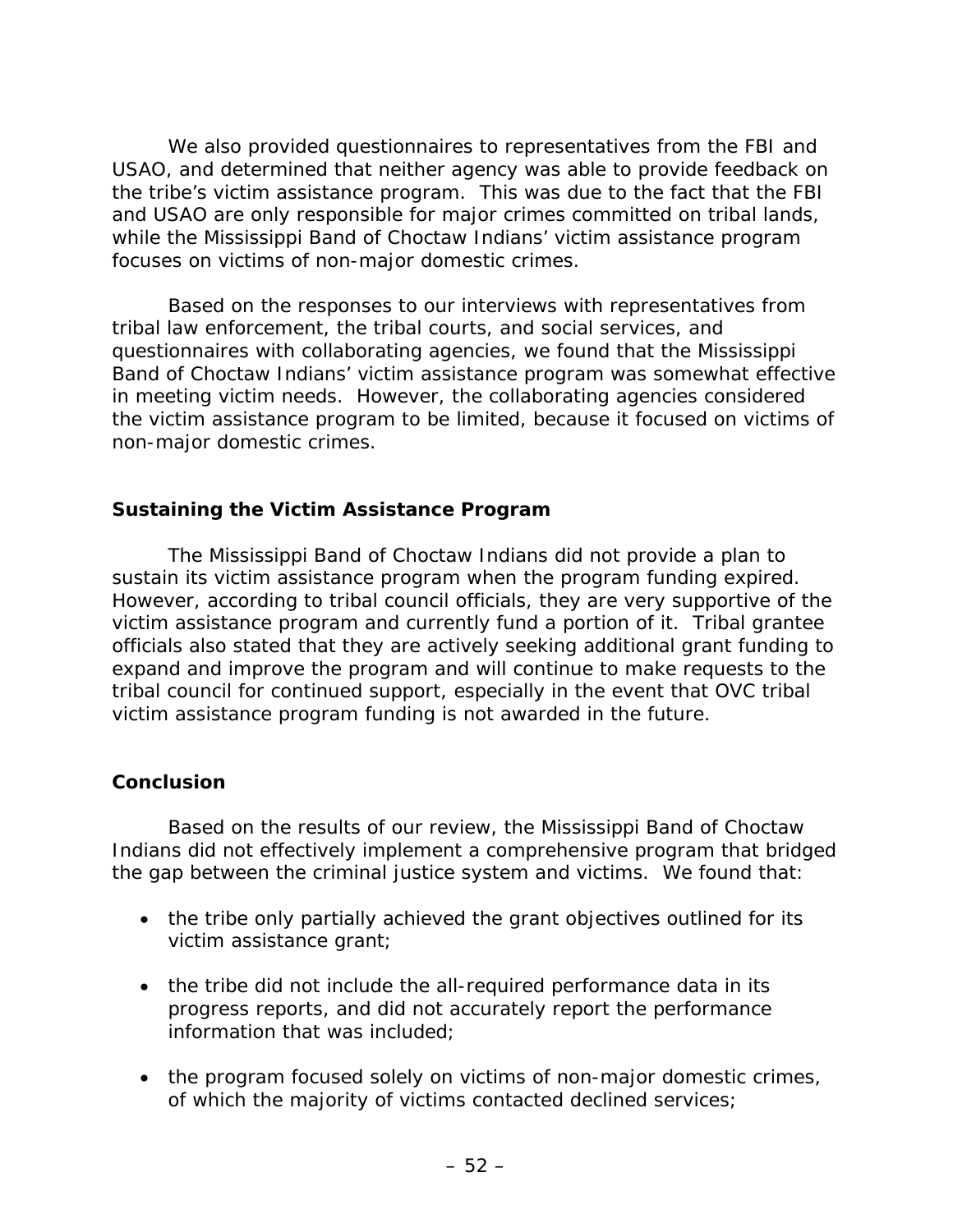- the tribe did not maintain data on the number of victims served; instead it reported on the number of police reports reviewed, which does not provide an adequate basis for measuring effectiveness;
- the number police reports reviewed decreased by 4 percent from 2000 to 2004;
- the program was generally considered effective in meeting the specific needs of victims of non-major domestic crimes by the victims who requested services and the tribal collaborating agencies; however, the program was considered to be limited; and
- the tribe had not established a plan to sustain its victim assistance program when the victim assistance grant funding expired.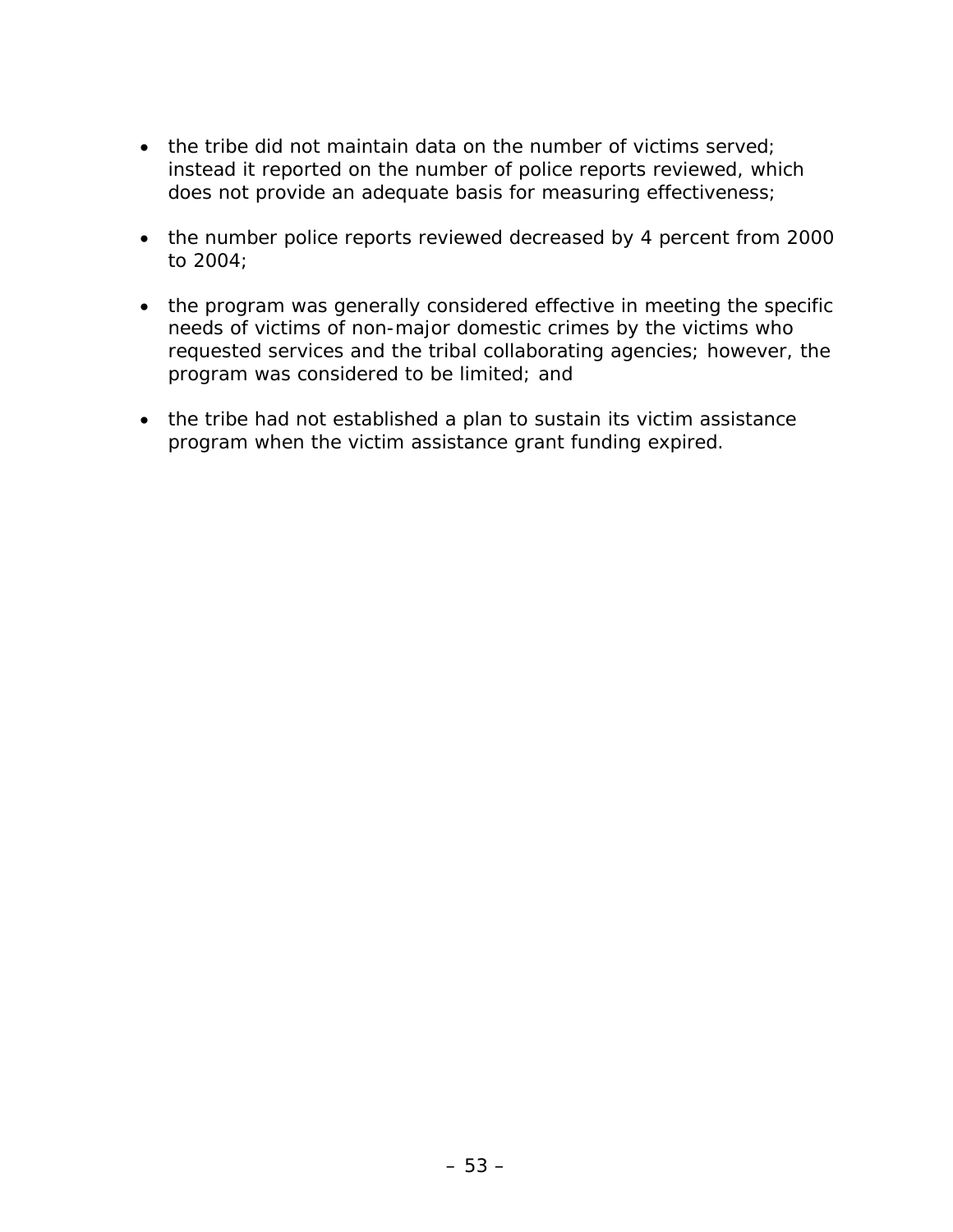#### **V. LUMMI INDIAN NATION**

The Lummi Indian Nation effectively implemented a comprehensive victim assistance program that bridged the gap between the criminal justice system and victims. Specifically, we found that the Lummi Indian Nation: (1) effectively accomplished the goals outlined for its victim assistance grant, (2) accurately reported performance information included in its progress reports, (3) increased the number of victims served by 51 percent during the first year of the victim assistance grant and 716 percent over the life of the grant, and (4) provided a wide variety of comprehensive services to victims. Based on questionnaires provided to victims, we found that they believed that the Lummi Indian Nation's victim assistance program was effective in meeting their needs. Additionally, based on interviews and questionnaires with representatives from collaborating agencies, we found that they believed that the tribe's victim assistance program also was effective in meeting victims' needs. Although we found that the victim assistance program implemented by the Lummi Indian Nation was effective, we noted that the statistical data included in the progress reports included all grant programs administered by the Lummi Indian Nation's victim assistance program. Additionally, tribal grantee officials could not provide a plan to sustain the victim assistance program when the OVC program funding expired.

 The Lummi Indian Nation is a federally recognized Indian tribe located within Whatcom County, Washington, approximately 5 miles west of the city of Bellingham and 20 miles south of the Canadian border. The tribe has approximately 4,259 enrolled members, with 2,564 living within the Lummi Indian Reservation. The Lummi Indian Reservation consists of a land base containing 12,504 acres of upland area and 8,000 acres of tideland area.

According to the grant application submitted for Grant No. 1999VRGX0012, the Lummi Indian Nation proposed to address the safety, advocacy, and healing needs of crime victims, and to build a community consensus more resistant to criminal abuse. The tribe's victim assistance program was established in 1990 with a state VOCA grant to provide an ongoing and comprehensive network of victim services to a variety of crimes occurring within the reservation, including child abuse; assault; DWI and DUI; robbery; and sexual abuse and assault.

As shown in Table 11, the Lummi Indian Nation received three victim assistance grants, including three supplemental awards, totaling \$481,752.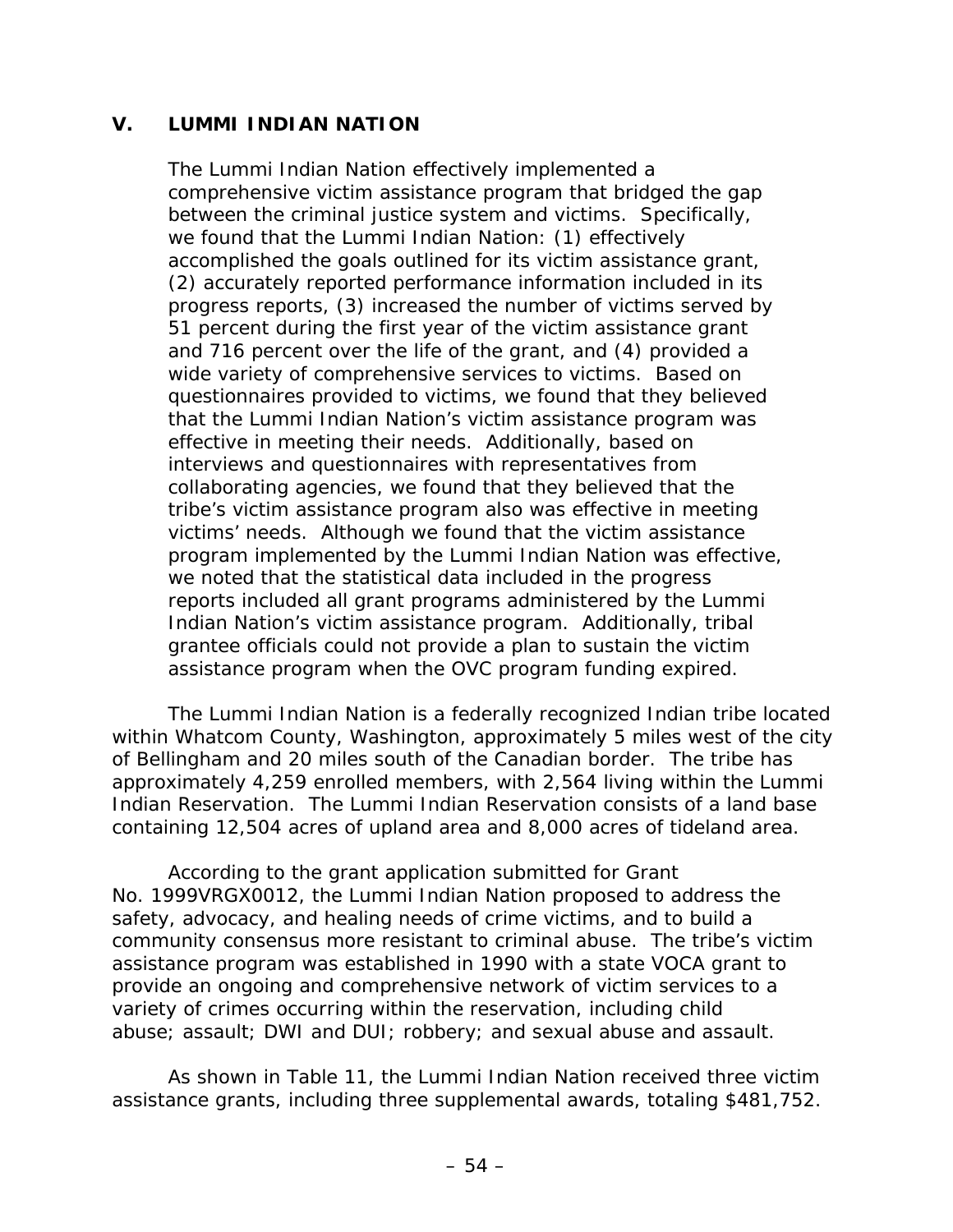| <b>GRANT</b> | <b>AWARD START</b><br><b>DATE</b> | <b>AWARD</b><br><b>AMOUNT</b> | <b>AWARD END</b><br><b>DATE</b> |
|--------------|-----------------------------------|-------------------------------|---------------------------------|
| 1999VRGX0012 | 08/01/99                          | \$60,000                      | 07/31/00                        |
| Supplement 1 | 08/01/99                          | \$60,000                      | 07/31/01                        |
| 2001VRGX0001 | 09/30/01                          | \$66,000                      | 09/30/02                        |
| Supplement 1 | 09/30/01                          | \$66,000                      | 09/30/03                        |
| 2003VRGX0007 | 09/01/03                          | \$115,221                     | 08/31/04                        |
| Supplement 1 | 09/01/03                          | \$114,531                     | 08/31/05                        |
| Total        |                                   | \$481,752                     |                                 |
|              |                                   |                               |                                 |

#### **TABLE 11. VICTIM ASSISTANCE PROGRAM GRANTS AWARDED TO THE LUMMI INDIAN NATION**

Source: Office of Justice Programs

## **Implementing the Grant Program Objectives**

Based on the Lummi Indian Nations' grant application and award documentation, we identified the following objectives for Grant Nos. 1999VRGX0012 and 2001VRGX0001, which we determined were consistent with the overall goal of the OVC tribal victim assistance program, as shown in Table 12.

|  |  |  | <b>TABLE 12. PROGRAM OBJECTIVES AND MEASURES</b> |
|--|--|--|--------------------------------------------------|
|--|--|--|--------------------------------------------------|

| <b>PROGRAM OBJECTIVE</b>                                                                                                                                                                                           | <b>MEASURE</b>                                                                                            |
|--------------------------------------------------------------------------------------------------------------------------------------------------------------------------------------------------------------------|-----------------------------------------------------------------------------------------------------------|
| Provide direct crisis intervention,<br>information, and referral and advocacy<br>services to all identified crime victims on<br>the Lummi Indian Reservation and to all<br>other crime victims seeking assistance. | The number of victims that received<br>$\bullet$<br>services.                                             |
| Enhance client access to high quality<br>medical care for physical injuries and<br>ensure that appropriate counseling is<br>available to help heal the trauma of the<br>victimization.                             | The number of referrals to service<br>agencies provided to victims.                                       |
| Provide professional training opportunities<br>for police, educators, help-line volunteers,<br>and other care providers who have direct<br>contact with crime victims.                                             | The number of training sessions<br>$\bullet$<br>provided, including the number of<br>individuals trained. |
| Continue operating the Lummi 24-hour<br>help line and involve more volunteers.                                                                                                                                     | The number of help-line calls during<br>$\bullet$<br>the grant period.                                    |

Source: Grant application for Grant Nos. 1999VRGX0012 and 2001VRGX0001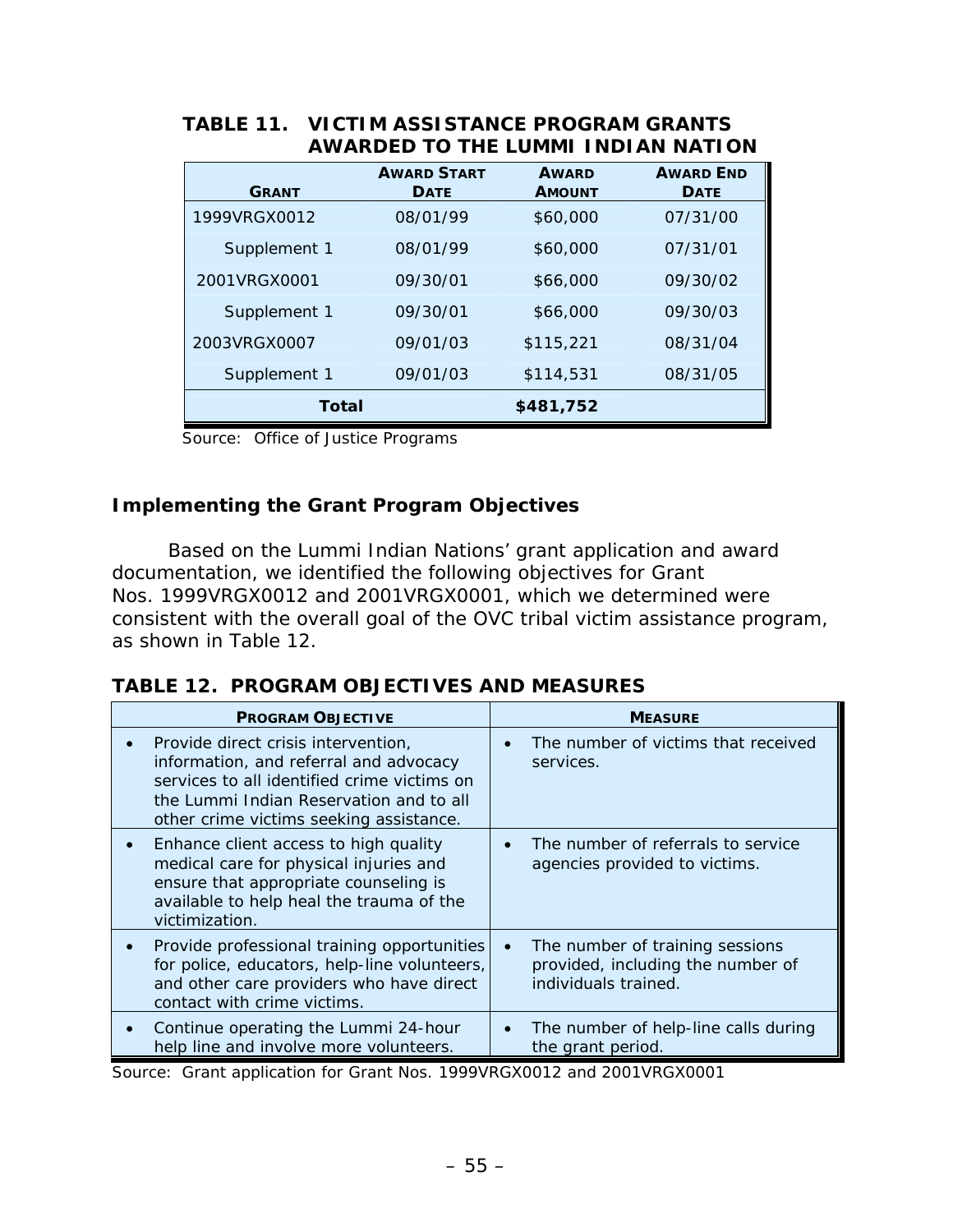The Lummi Indian Nation also proposed to continue the objectives listed in its subsequent grant, No. 2001VRGX0001. According to the grant application for Grant No. 2001VRGX0001, each objective would be implemented over the life of the grant, and so, specific timelines were not established.

We also identified 12 additional objectives from the Lummi Indian Nations' application and award documentation for Grant No. 2003VRGX0012, which were consistent with the overall goal of the OVC tribal victim assistance program. They were to:

- purchase a computer and pay telephone services for the Domestic Violence Shelter;
- fund key personnel, including a victim advocate, administrative assistant, and program assistant/advocate;
- provide funding for transportation services;
- provide traditional healing and healing materials;
- provide emergency food and clothing;
- provide services that offered an immediate measure of safety to crime victims, such as boarding up broken windows and replacing or repairing locks;
- develop tribal codes and educational materials;
- collaborate with law enforcement and other service providers to improve services;
- develop tribal policies to improve services offered to crime victims;
- improve grant reporting;
- fund training and travel for victim advocates; and
- provide quality comprehensive domestic violence services.

Despite the fact that timelines were not established for Grant Nos. 1999VRGX0012 and 2001VRGX0001, we found that the Lummi Indian Nation generally implemented the objectives of its victim assistance program.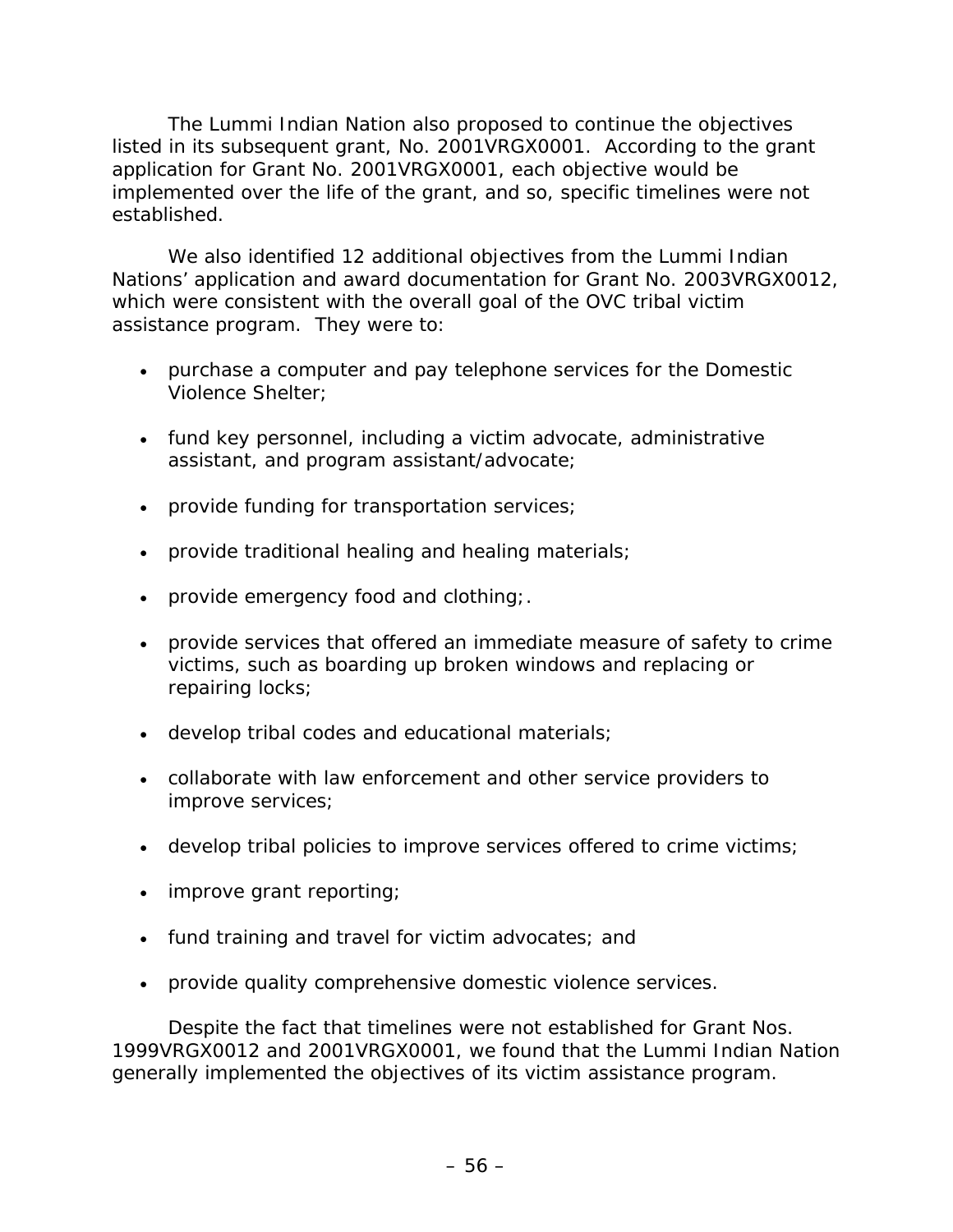However, although the tribe successfully continued operating a 24-hour help line, victim advocates generally manned it rather than volunteers.

## **Reporting Progress Accurately**

As shown in Table 13, we found that the Lummi Indian Nation did not submit or did not submit in a timely manner 62 percent (8 of 13) of the required progress reports under its victim assistance program. For Grant No. 2003VRGX0007, we were unable to determine whether three reports were submitted in a timely manner, because the reports were not dated. However, we found that the progress reports submitted accurately reflected the tribe's victim assistance grant program activity.

| <b>REPORT PERIOD</b>    | <b>REPORT DUE</b><br><b>DATE</b> | <b>DATE REPORT</b><br><b>SUBMITTED</b> | <b>DAYS LATE</b> |
|-------------------------|----------------------------------|----------------------------------------|------------------|
| Grant No. 1999VRGX0012  |                                  |                                        |                  |
| $08/01/99 - 12/31/99$   | 01/30/99                         | Not Submitted                          |                  |
| $01/01/00 - 06/30/00$   | 07/30/00                         | Not Submitted                          |                  |
| $07/01/00 - 12/31/00$   | 01/30/01                         | Not Submitted                          |                  |
| $01/01/01 - 06/30/01$   | 07/30/01                         | Not Submitted                          |                  |
| $07/01/01 - 07/31/01$   | 11/28/01                         | Not Submitted                          |                  |
| Grant No. 2001 VRGX0001 |                                  |                                        |                  |
| $07/01/01 - 12/31/01$   | 01/30/02                         | Not Submitted                          |                  |
| $01/01/02 - 06/30/02$   | 07/30/02                         | 08/16/02                               | 17               |
| $07/01/02 - 12/31/02$   | 01/30/03                         | Not Submitted                          |                  |
| $01/01/03 - 06/30/03$   | 07/30/03                         | 07/25/03                               |                  |
| $07/01/03 - 09/30/03$   | 01/28/04                         | Not Submitted                          |                  |
| Grant No. 2003VRGX0007  |                                  |                                        |                  |
| $07/01/03 - 12/31/03$   | 01/30/04                         | Not Dated                              |                  |
| $01/01/04 - 06/30/04$   | 07/30/03                         | Not Dated                              |                  |
| $07/01/04 - 12/31/04$   | 01/30/05                         | Not Dated                              |                  |

**TABLE 13. ANALYSIS OF PROGRESS REPORTS** 

Source: Office of Justice Programs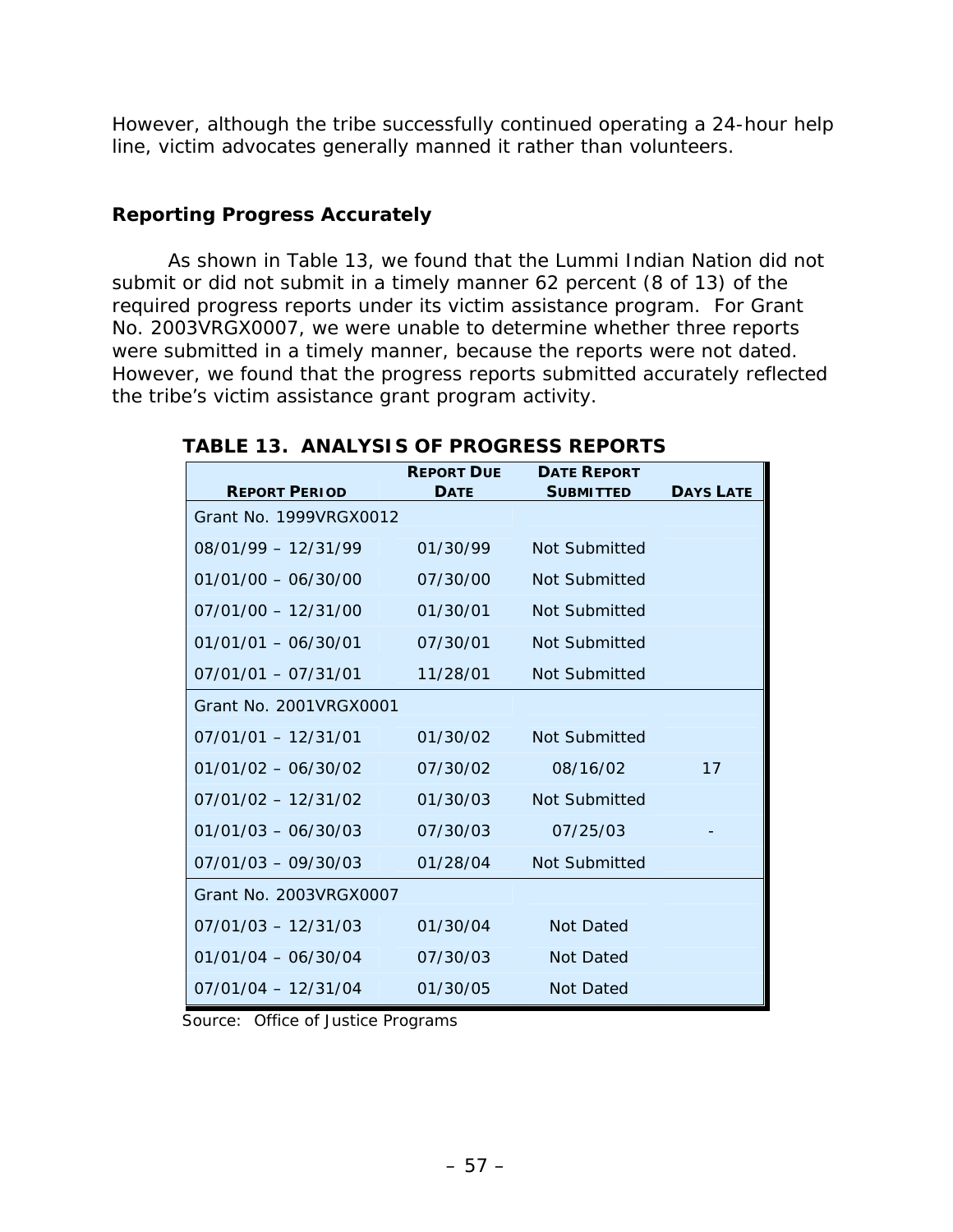## **Statistical Data Supporting Program Performance**

The Lummi Indian Nation received its victim assistance grant in 1999; therefore, we used 1998 statistical data as the baseline for the grant. As stated above, we found that the progress reports submitted by the tribe accurately reflected actual activity under the victim assistance program. As a result, we were able to generate statistical information on the number of victims served and use our data to assess the effectiveness of the program.

We found that the number of victims served generally increased each year of the grant. Our analysis revealed that the victim assistance program demonstrated an increase in services and activities as a result of the OVC tribal victim assistance grant funding received. Tribal grantee officials stated that it would be possible to track the number of victims served by each funded victim advocate position under the program. But since the grant program only funded a portion of some victim advocate positions, this would still not accurately reflect the number of victims served.

We also found that the statistical information reported in the progress reports submitted to the OVC could generally be verified to source documentation, with no material differences. Tribal grantee officials stated that these immaterial differences were due to timing differences in entering the information into the tribe's computer system. The differences we noted appear to support this statement. For example, statistical information in the progress report was generally lower than that included in the victim assistance database, indicating that information was entered into the system after the progress report was prepared.

Statistics reported for the victim assistance program included data for all grant programs administered by the Lummi Indian Nation. During FYs 2000 through 2004, the tribe received \$1,872,559 in awards through the following DOJ grant programs, which include a component of victim assistance: <sup>[2](#page-68-0)7</sup>

- STOP Violence Against Indian Women Discretionary Grant Program;
- Children's Justice Act Partnerships for Indian Communities Program;
- Legal Assistance for Victims Grant Program; and the

<span id="page-68-0"></span> $27$  See Finding I of this report for additional background information related to these programs.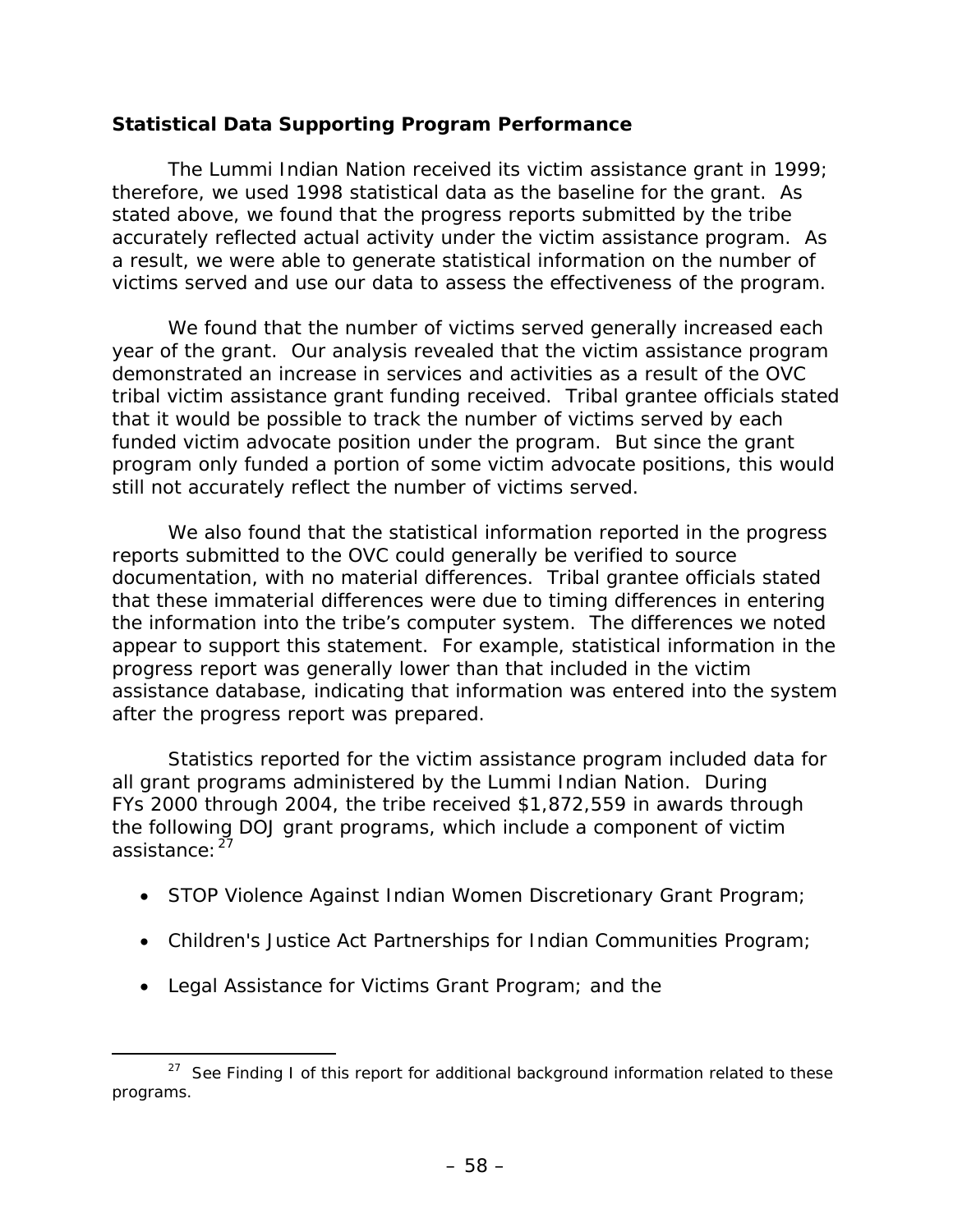• Rural Domestic Violence and Child Victimization Enforcement Grant Program.



**CHART 4. NUMBER OF VICTIMS SERVED THROUGH THE LUMMI INDIAN NATION'S VICTIM ASSISTANCE PROGRAM** 

 As shown in Chart 4, the number of victims served increased by 51 percent, from 37 to 56, during the first year of the grant  $(1999)$ .<sup>[28](#page-69-0)</sup> Additionally, the number of victims served increased by 716 percent, from 37 to 302, between the year prior to the grant (1998) and the last full year of the grant (2004). We did not have a full year of data for 2005 to include in our analysis. Based on the number of victims served during the first 5 months of 2005, we projected that the Lummi Indian Nation could have provided services to as many as 214 victims in 2005 [(89 divided by 5 months) multiplied by 12 months]. We discussed the apparent decline in victims served during 2005 with tribal grantee officials, who indicated that the statistics were cyclical in nature and that generally, a greater number of crimes were committed during the summer months, which were not included in our 2005 data.

Source: Lummi Indian Nation

<span id="page-69-0"></span><sup>&</sup>lt;sup>28</sup> It should be noted that these statistics included the number of victims served for all grant programs administered by the Lummi Indian Nation.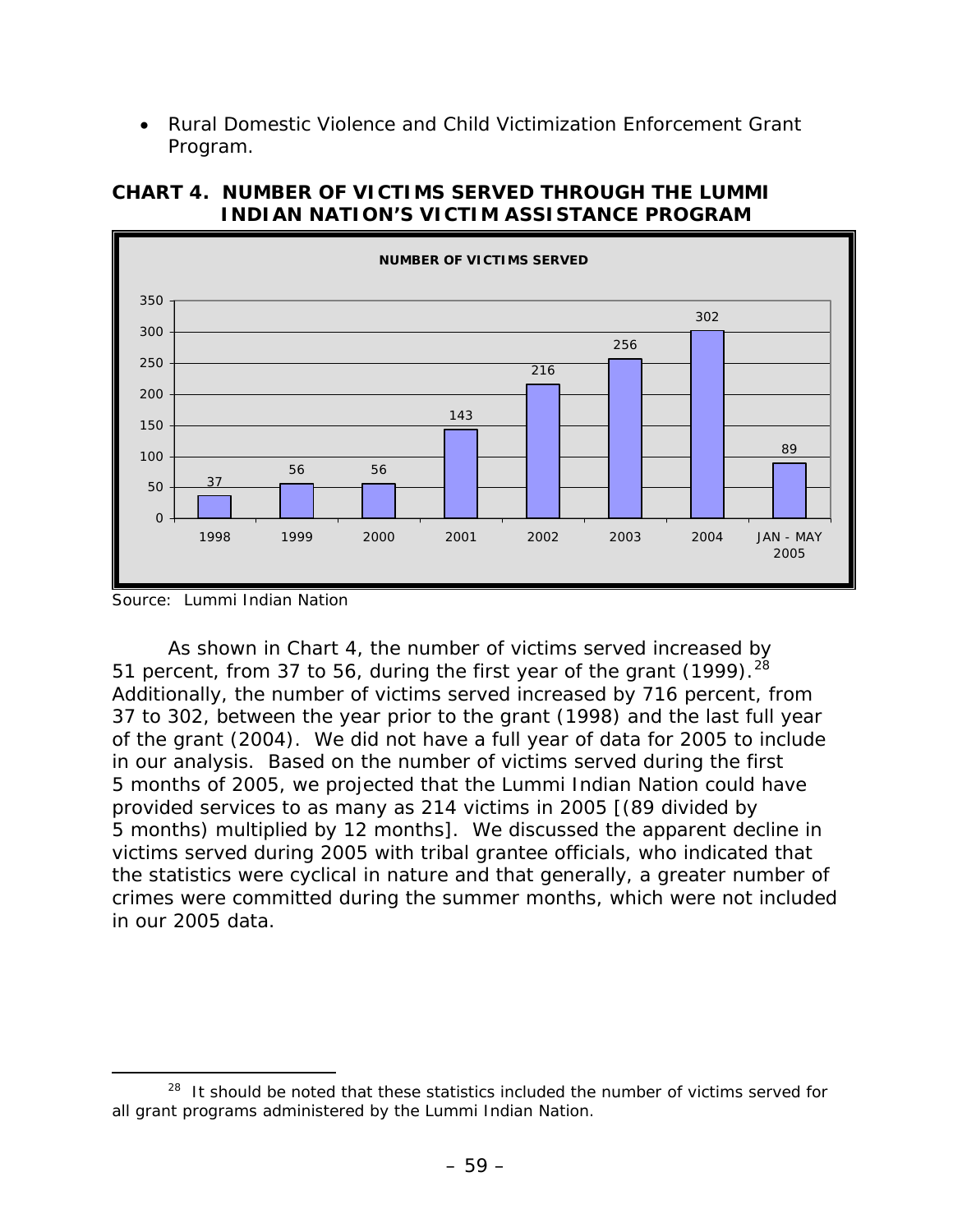#### **Victim Assistance Program Achievements**

We selected a sample of case files that the Lummi Indian Nation maintained to document services it provided to crime victims. We found that the tribe provided a wide variety of comprehensive services to victims that bridged the gap between the criminal justice system and victims. Specifically, during our review of case files, we identified the following services provided to victims:

- Personal Advocacy Short-term crisis counseling to victims was designed to lessen the impact of victimization. Victim advocates provided in-person crisis counseling to victims of crime, and also assessed victims' needs.
- Information and Referrals Victim advocates provided victims with information and referrals to service agencies that furnished therapy, counseling, group treatment, legal aid, parenting classes, health care, and child services.
- Assistance in Filing a Crime Victim Compensation Application Victim advocates provided assistance in completing the crime victim compensation applications.
- Assistance Filing Protection Orders Victim advocates provided assistance to victims in completing the necessary paperwork to obtain protection orders.
- Assistance Filing for Child Custody Victim advocates provided assistance, referrals, and support to victims who wanted to file for child custody.
- Financial Assistance Victim advocates provided victims with financial assistance to aid them with food, electricity, gas, and water bills. Additionally, the victim assistance program provided repayment to victims for therapy sessions that they were referred to and attended.
- 24-Hour Hotline Victim advocates and volunteers operated a 24-hour hotline, which victims could call for help, and talk to a volunteer about their problems.
- Ne Alis Tokw Shelter The victim assistance program offered a shelter for women and children who were victims of violence. While in the shelter, victims were provided everything they needed, including food, bedding, clothing, and general hygiene items. Additionally, the shelter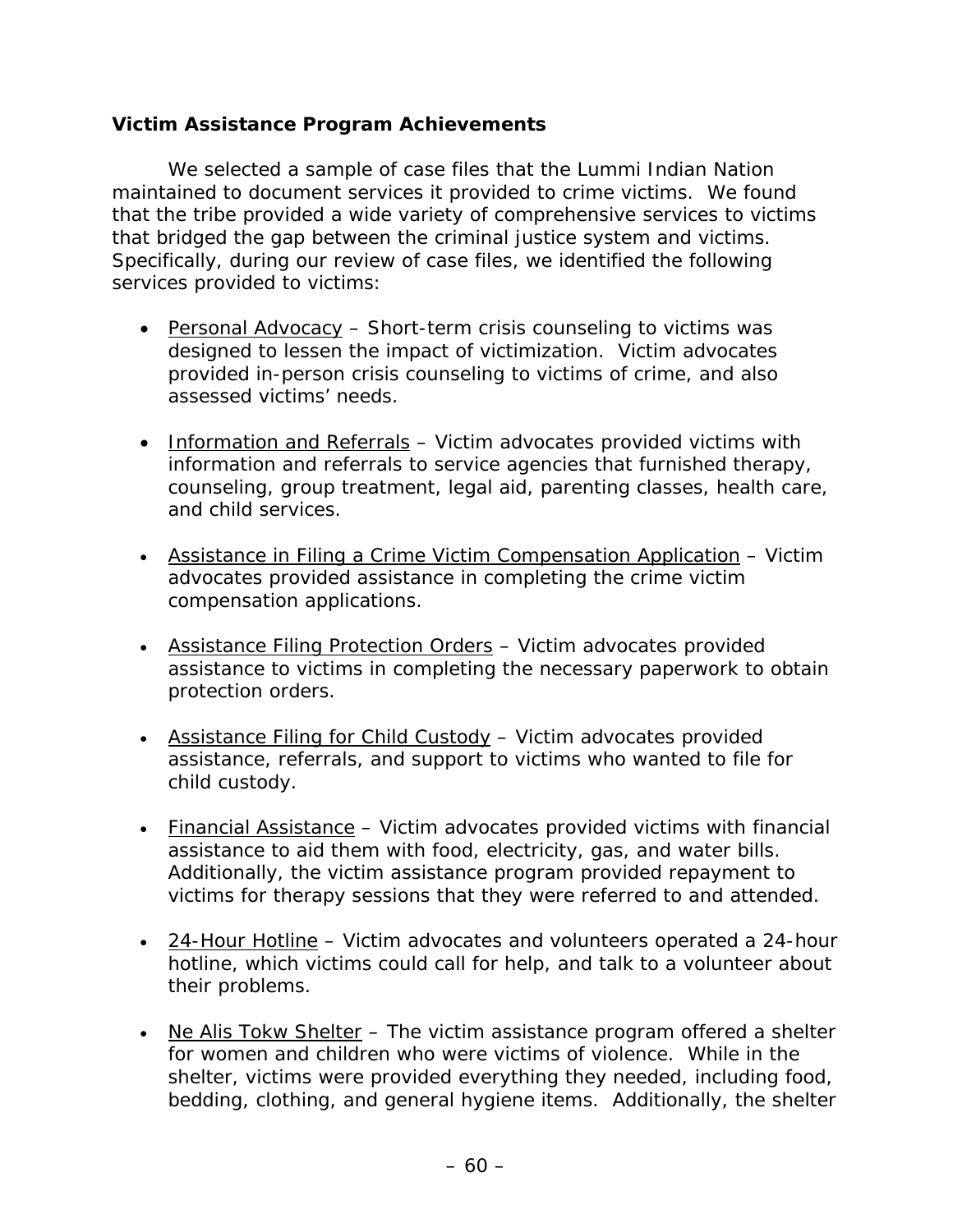provided support groups and cultural treatments, including acupuncture, acupressure, and a sweat lodge.

• Transportation – Victim advocates transported victims to and from the shelter, because it was not close to a bus route. Advocates also transported victims to therapy, counseling, court dates, medical appointments, and from their home where the violence usually occurred, to a safe location.

In addition, the Lummi Indian Nation tribal offices provided the following service that was not included in our case file review:

• Young Sexual Abuse Survivor Class – One victim advocate collaborated with the Brigid Collins Family Support Center to run the 11-week Young Sexual Abuse Survivor Class for young girls. The class acted as a support group for the girls, and included the following topics: (1) sexual abuse, (2) rape, (3) avoiding acquaintance rape, (4) rape drugs, (5) impact of rape, (6) what to do if you are raped or sexually assaulted, (7) sexual harassment, and (8) child sexual abuse. In addition to running the course, the advocate provided transportation to Bellingham, WA where the class took place.

We provided questionnaires to 12 victims, who received services from the Lummi Indian Nation's victim assistance program, and who indicated a willingness to be contacted. They were asked to identify what services were received and whether or not they were effective in meeting their needs. Based on the two responses we received, the victims were generally satisfied with the services provided and felt that they were effective in meeting their needs. Victims stated that they received assistance in obtaining a divorce, food, housing, transportation, counseling, and referrals.

Based on our review of the services provided to victims and the responses to the recipient questionnaires, the Lummi Indian Nation is effectively providing needed services to crime victims.

#### **Collaborating with Criminal Justice Agencies and Service Providers**

According to tribal grantee officials, the Lummi Indian Nation's victim assistance program collaborated with many different agencies, both within and outside the tribal community. These agencies include, but were not limited to those listed in the following chart: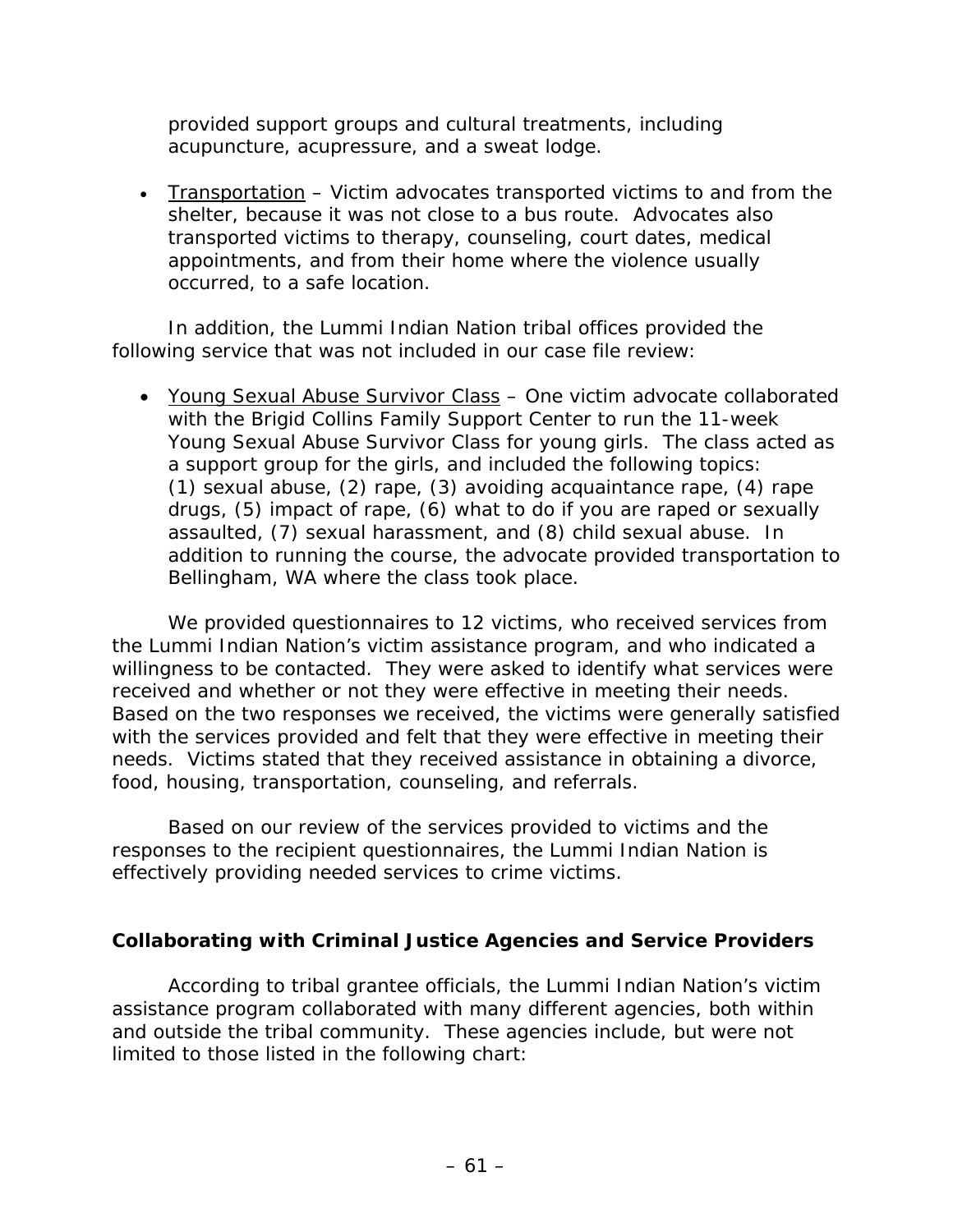| <b>COLLABORATING AGENCIES IDENTIFIED BY THE GRANTEE</b> |                                                           |  |  |
|---------------------------------------------------------|-----------------------------------------------------------|--|--|
| • Federal Bureau of Investigation                       | State, county, and tribal law<br>$\bullet$<br>enforcement |  |  |
| U.S. Attorneys' Office                                  | Tribal medical services<br>$\bullet$                      |  |  |
| <b>Unified Solutions</b>                                | Tribal courts<br>$\bullet$                                |  |  |
| State VOCA program                                      | Tribal prosecutors<br>$\bullet$                           |  |  |
| Head Start Program                                      | Tribal housing<br>$\bullet$                               |  |  |
| <b>Family Services</b>                                  | Tribal schools<br>$\bullet$                               |  |  |
| <b>Child Services</b>                                   | <b>Brigid Collins Family Support Center</b><br>$\bullet$  |  |  |

Source: Lummi Indian Nations

 During our audit, we conducted interviews with representatives from tribal law enforcement and the tribal prosecutor's office. From these interviews, we determined that both agencies believed the Lummi Indian Nation's victim assistance program was effective in meeting victims' needs. Specifically, representatives from the tribal collaborating agencies made the following statements:

- The Lummi Indian Nation's victim assistance program fills in the gaps where law and order do not have the resources or the time. The victim advocates meet the needs of the victims, by keeping them informed about their case, and assist the victims in completing the things that need to be done on their case.
- The Lummi Indian Nation's victim assistance program as a whole could be a model for another grantee. An effective element of the program is providing the comprehensive services including counseling, legal, practical, and non-traditional services.

Additionally, we provided questionnaires to representatives from the FBI and the USAO. From these questionnaires, we determined that both agencies believed the Lummi Indian Nation's victim assistance program was effective in meeting the needs of victims. Representatives from the FBI and USAO made the following statements about the Lummi Indian Nation's victim assistance program.

• To date, Lummi Victims of Crime (LVOC) stands out as one of the premiere arbiters of services provided to Native American victims of crime. Compared to tribal victim services on reservations throughout this state, LVOC distinguishes itself based upon the knowledge and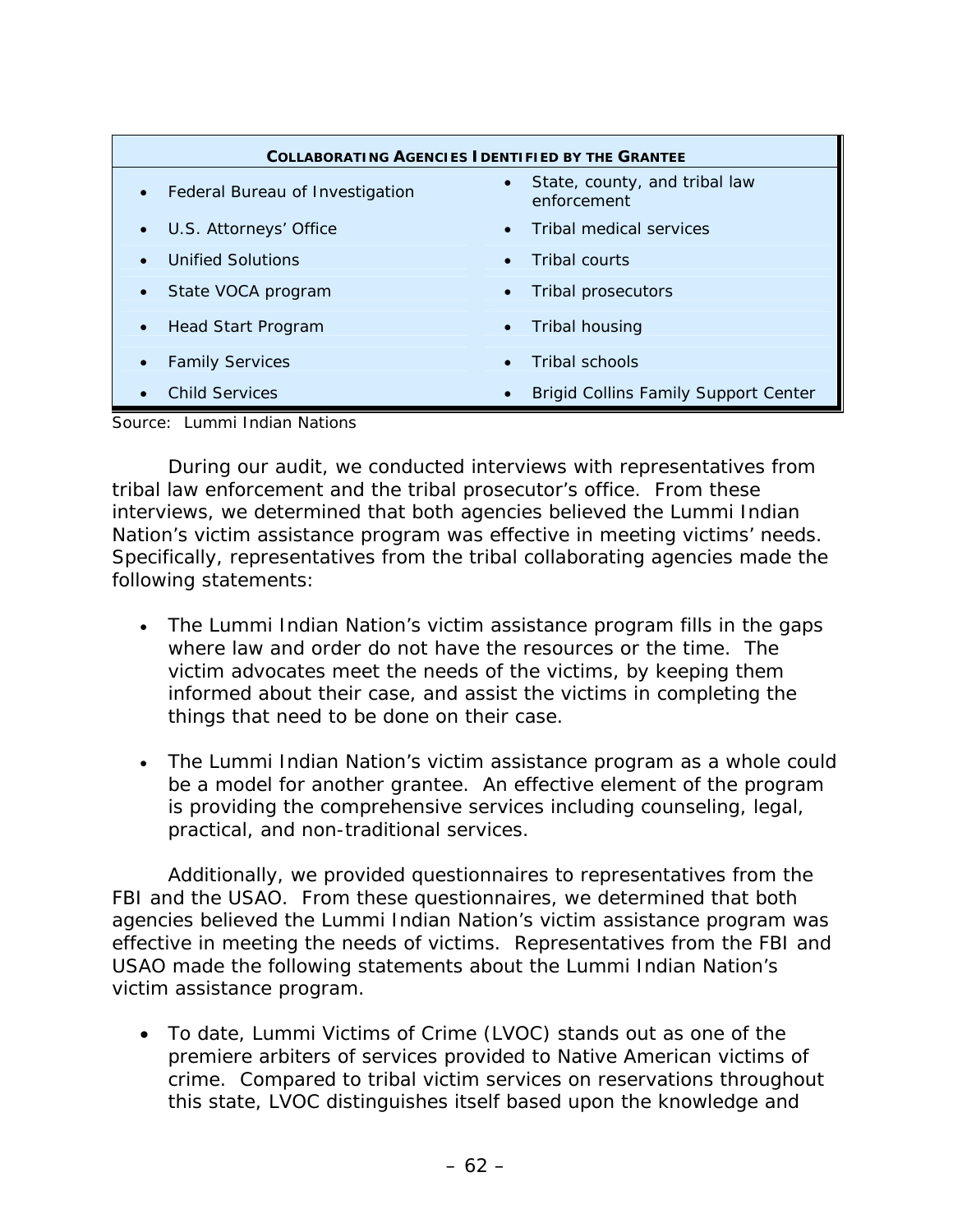expertise of the staff, the staff's willingness to expand and augment this knowledge base, the degree of openness to and collaboration with non-tribal entities, etc. The LVOC appears to be one of the most effective and functional programs that I have come into contact with in this state thus far.

• We would not have had a successful outcome in the case if it had not been for the assistance of the victim advocate.

Based on the responses to our interviews with representatives from tribal law enforcement and the tribal prosecutor's office, and questionnaires with collaborating agencies, we found that the Lummi Indian Nation's victim assistance program was effective in meeting both the short- and long-term needs of crime victims. The collaborating agencies agreed that the program provided much-needed victim services that were not available through other sources. We believe the victim assistance grant program was effective in bridging the gap between the criminal justice system and service providers.

### **Sustaining the Victim Assistance Program**

The Lummi Indian Nation could not provide a plan to sustain its victim assistance program when the program funding expired. Tribal grantee officials stated that if the OVC victim assistance program funding was terminated, they would seek funding through the tribal council and other grant funding to continue the victim assistance program.

## **Conclusion**

Based on the results of our review, the victim assistance program for the Lummi Indian Nation effectively implemented a comprehensive victim assistance program that bridged the gap between the criminal justice system and victims. We found that:

- the tribe generally achieved its tribal victim assistance grant objectives, which were consistent with the overall goal of the OVC tribal victim assistance program;
- the tribe accurately reported performance information in its progress reports;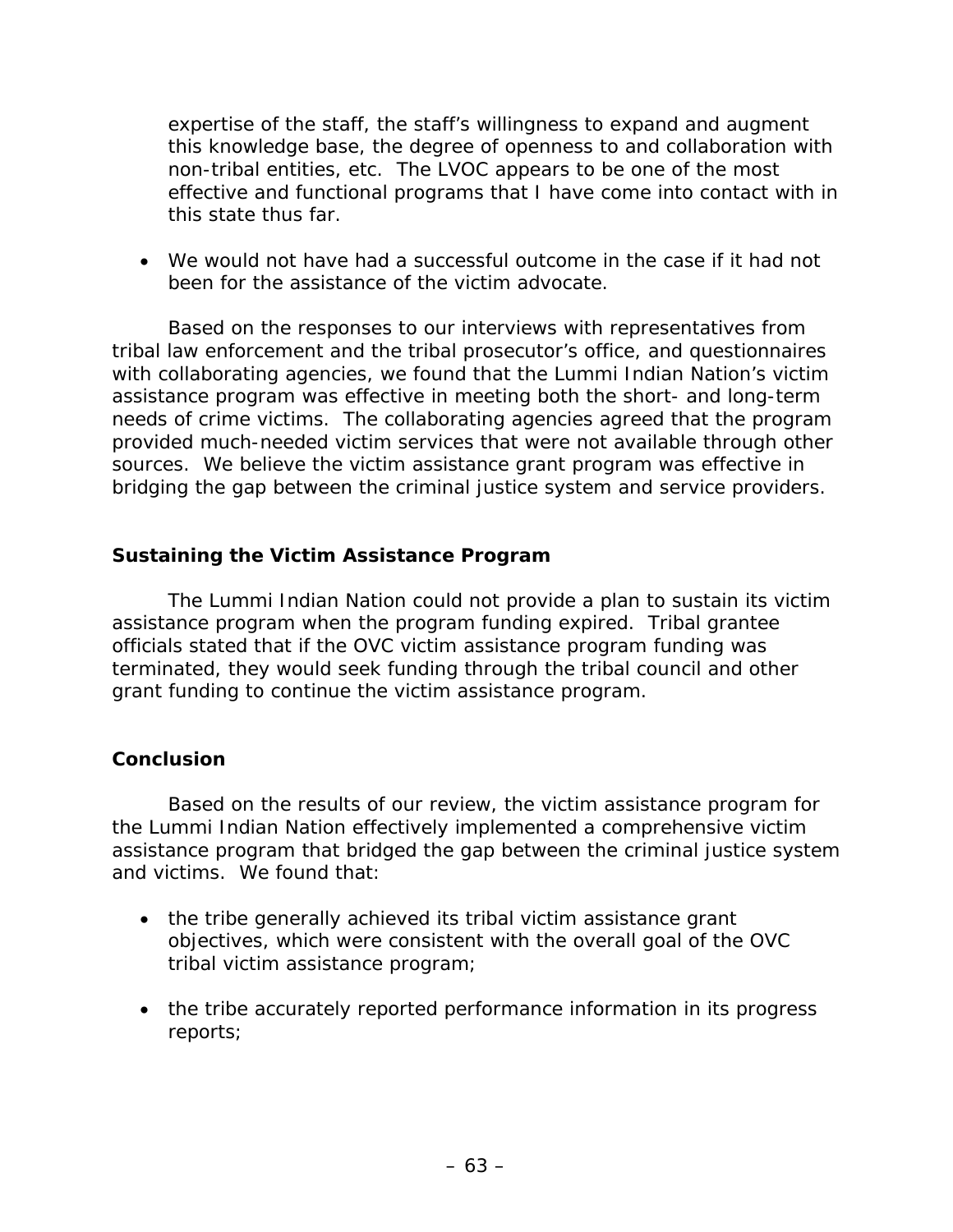- the number of victims served increased by 51 percent during the first year of the grant program and by 716 percent over the life of the entire program; and
- the program was considered effective by the victims, and by tribal and federal collaborating agencies in meeting both short- and long-term victim needs.

Although we found that the victim assistance program implemented by the Lummi Indian Nation was effective, we noted that the statistical data in the progress reports included all grant programs administered by the Lummi Indian Nation's victim assistance program. Additionally, tribal grantee officials could not provide a plan to sustain the victim assistance program when the OVC program funding expired.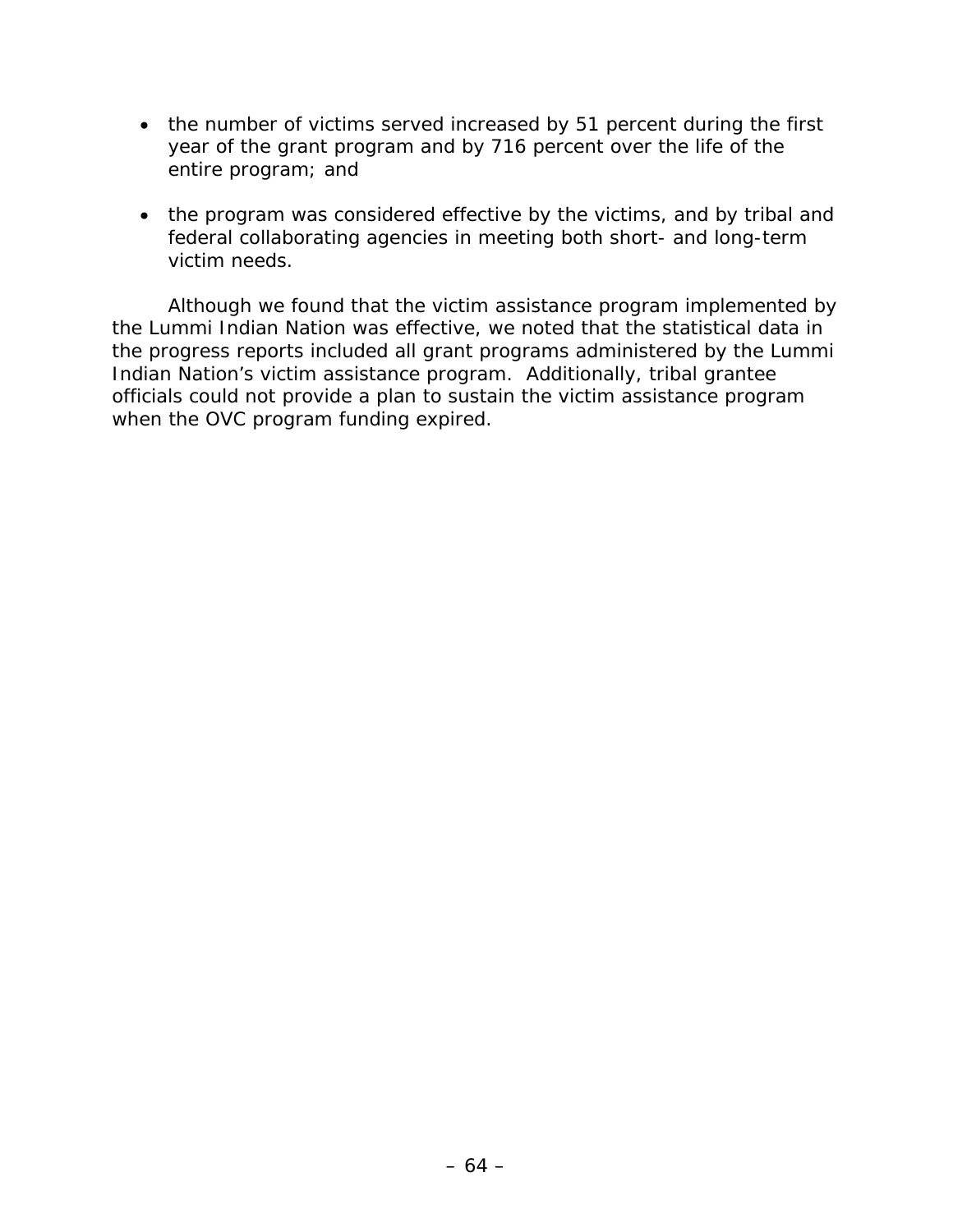### **VI. OVERALL SUMMARY AND CONCLUSION**

Based on our review, we found a wide range in the effectiveness of the four individual grantee tribal victim assistance programs. Specifically, we found that the Sault Ste. Marie Tribe and the Lummi Indian Nation effectively implemented comprehensive victim assistance programs that bridged the gap between the criminal justice system and victims. Conversely, the Oglala Sioux Tribe and the Mississippi Band of Choctaw Indians did not effectively implement comprehensive victim assistance programs. We believe the wide range of effectiveness among the individual grantee tribal victim assistance programs was, in part, due to the fact that the OVC did not incorporate adequate strategic planning into its tribal victim assistance program, which was necessary to implement effective performance-based management.

 The OIG previously conducted an audit on the *Administration of Department of Justice Grants Awarded to Native American and Alaska Native Tribal Governments,* Report No. 05-18, March 2005. The prior audit found significant issues with the adequacy of grant monitoring, which is an essential management tool ensuring that grant programs are implemented and objectives are achieved. Additionally, the report noted that the granting agencies did not ensure that tribal grantees submitted the necessary information to assess grant implementation and the achievement of grant program objectives. We also found there was no consistency in the information provided in the required progress reports that were submitted. Specifically:

- For the majority of the grants reviewed, one or more required financial and progress reports, which contain the minimum information necessary to determine whether grant programs were implemented and grant objectives were achieved (especially final reports), were not submitted or were not submitted in a timely manner.
- A review of the obligation and utilization of grant funds found that the tribal-specific grant programs were not always fully implemented in a timely manner, an indication that grant objectives were not achieved, and that the current programs were not fully effective in meeting the criminal justice needs of tribal governments.

These findings are consistent indications that the OVC and other granting agencies are not effectively monitoring and administering DOJ grants awarded to tribal governments. Additionally, the DOJ has no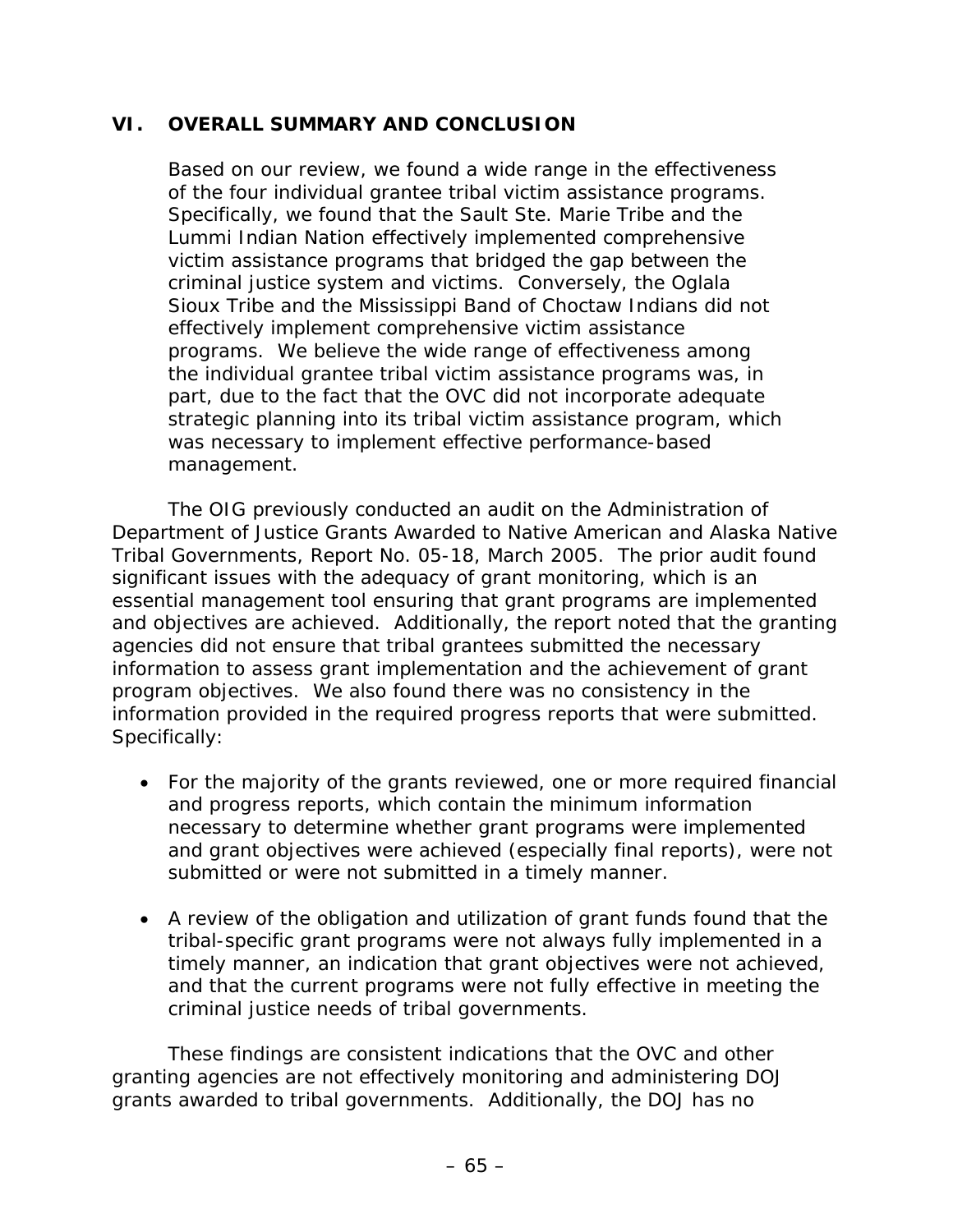assurances that the objectives of its tribal-specific grant programs are being met or that expenditures of grant funds are in accordance with applicable laws, regulations, guidelines, and terms and conditions of the grants.

As a result, we initiated the current audit as a follow-up to evaluate the effectiveness of the OVC tribal victim assistance grant program. The objective of our audit was to obtain grant performance information directly from tribal grantees and to evaluate whether the grants were fully implemented and the program objectives were achieved.

## **Grantee Program Effectiveness**

For the current audit, we evaluated the effectiveness of the four tribal grantees, who received victim assistance funding, for which financial audits had been conducted as part of our previous audit. Those tribal grantees included the:

- Sault Ste. Marie Tribe of Chippewa Indians, Sault Ste. Marie, Michigan
- Oglala Sioux Tribe, Pine Ridge, South Dakota
- Mississippi Band of Choctaw Indians, Philadelphia, Mississippi
- Lummi Indian Nation, Bellingham, Washington

To evaluate the effectiveness of individual grantee tribal victim assistance programs, we determined whether each tribal grantee: (1) implemented its tribal victim assistance grant objectives, (2) accurately reported grant activities in progress reports, (3) maintained statistical data supporting program performance, (4) documented any program accomplishments, (5) coordinated effectively with criminal justice agencies and service providers, and (6) developed plans to sustain the victim assistance program when the grant funding expired. Based on our review, we found a wide range in the effectiveness of the four individual grantee tribal victim assistance programs.

Specifically, we found that the Sault Ste. Marie Tribe and the Lummi Indian Nation effectively implemented comprehensive victim assistance programs that bridged the gap between the criminal justice system and victims. Conversely, the Oglala Sioux Tribe and the Mississippi Band of Choctaw Indians did not effectively implement comprehensive victim assistance programs, as shown in Table 14.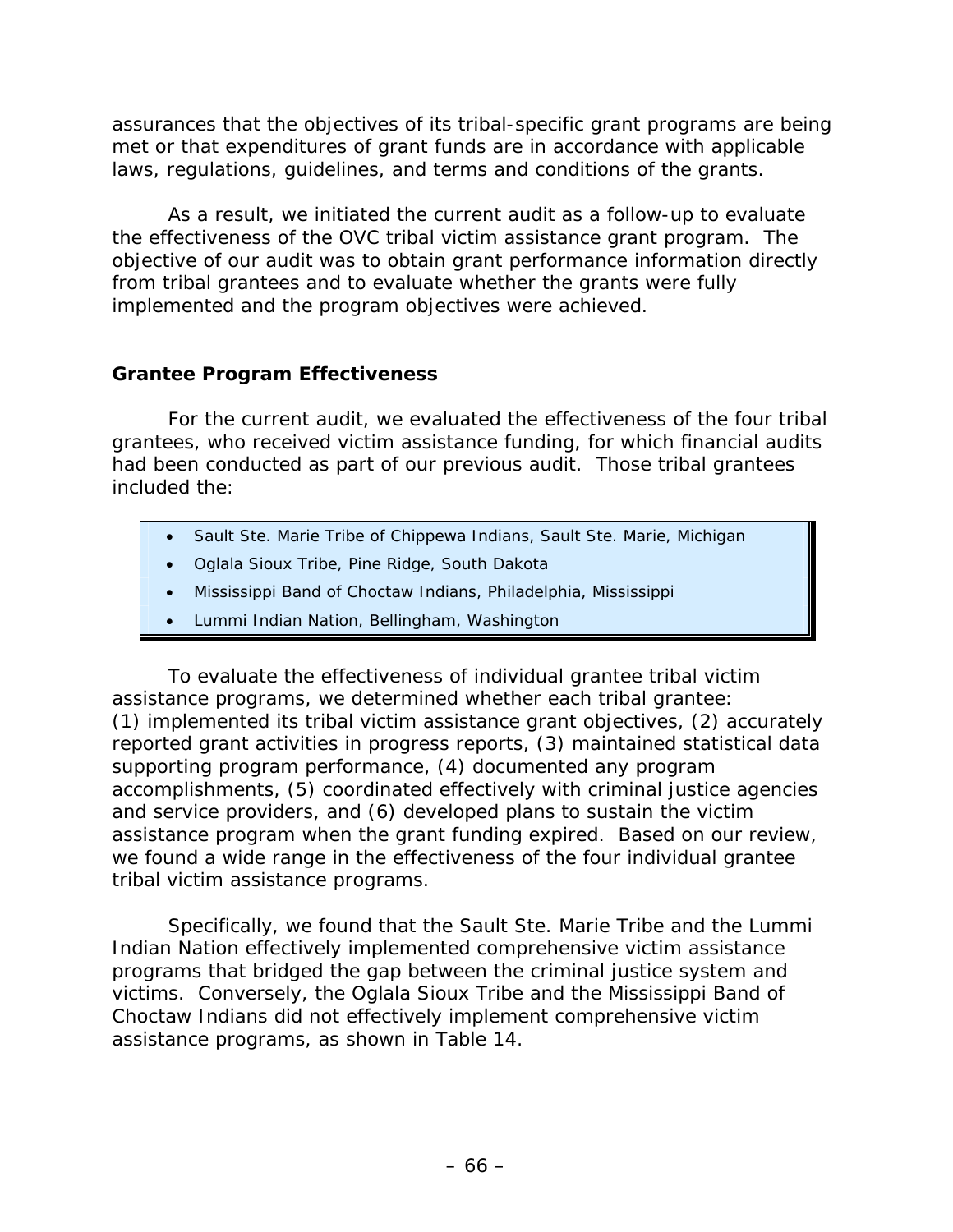|                                                                | <b>SAULT STE.</b><br><b>MARIE TRIBE</b> | <b>OGLALA</b><br><b>SIOUX TRIBE</b> | <b>MISSISSIPPI</b><br><b>BAND OF</b><br><b>CHOCTAW</b> | LUMMI<br><b>INDIAN</b><br><b>NATION</b> |
|----------------------------------------------------------------|-----------------------------------------|-------------------------------------|--------------------------------------------------------|-----------------------------------------|
| • Achieved grant<br>objectives                                 | <b>Yes</b>                              | <b>Yes</b>                          | Partially                                              | <b>Yes</b>                              |
| • Services available to<br>all victims of crime                | <b>Yes</b>                              | <b>Yes</b>                          | <b>No</b>                                              | <b>Yes</b>                              |
| • Accurately reported<br>performance measures                  | No                                      | No                                  | No                                                     | <b>Yes</b>                              |
| • Increased the number<br>of victims served <sup>29</sup>      | <b>Yes</b>                              | No                                  | No                                                     | <b>Yes</b>                              |
| • Considered effective by<br>victims                           | <b>Yes</b>                              | <b>Yes</b>                          | Yes                                                    | <b>Yes</b>                              |
| • Considered effective by<br>tribal collaborating<br>agencies  | <b>Yes</b>                              | <b>No</b>                           | Partially                                              | Yes                                     |
| • Considered effective by<br>federal collaborating<br>agencies | Yes                                     | Yes                                 | $N/A^{30}$                                             | Yes                                     |
| • Established a plan to<br>sustain the program                 | Yes                                     | <b>No</b>                           | <b>No</b>                                              | <b>No</b>                               |
| <b>OVERALL PROGRAM</b><br><b>ASSESSMENT</b>                    | <b>EFFECTIVE</b>                        | <b>NOT</b><br><b>EFFECTIVE</b>      | <b>NOT</b><br><b>EFFECTIVE</b>                         | <b>EFFECTIVE</b>                        |

#### **TABLE 14. ANALYSIS OF EFFECTIVENESS MEASURES**

Generally, we found that the tribes who implemented a successful tribal victim assistance program effectively coordinated with tribal, state, and federal criminal justice agencies and social service providers. Additionally, these programs provided services to tribal victims of all crimes, rather than focusing on a specific type of crime. Tribes that did not implement a successful tribal victim assistance program: (1) did not have consistent program leadership; (2) did not coordinate effectively with tribal, state, and federal criminal justice agencies and social service providers; and (3) focused on victims of specific crimes rather than providing services to all victims of crime.

<span id="page-77-0"></span> $29$  This statistic does not include an evaluation of the total number of crimes reported during the period.

<span id="page-77-1"></span><sup>&</sup>lt;sup>30</sup> The FBI and USAO were unable to provide feedback on the tribe's victim assistance program because these agencies are only responsible for major crimes committed on tribal lands, while the tribe's program focuses on victims of non-major domestic crimes.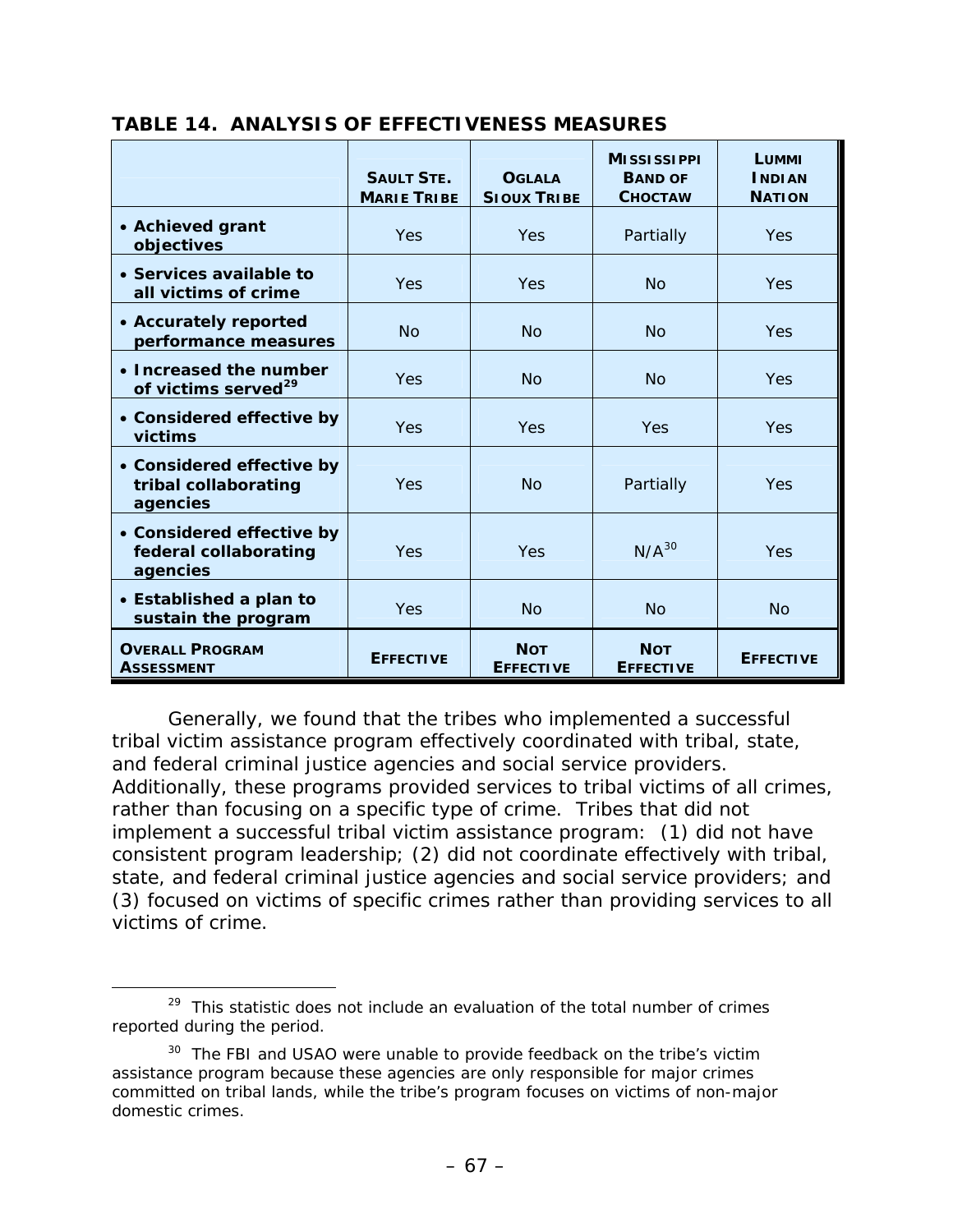### **Factors Impacting Grantee Program Effectiveness**

Our audit identified several concerns that we consider impairments to the effectiveness of the OVC tribal victim assistance program as a whole, as well as to the victim assistance programs implemented by individual tribal grantees. These concerns are related to the:

- structure and design of the OVC tribal victim assistance program in incorporating adequate strategic planning;
- use of performance information reported by tribal grantees in managing and improving performance of the OVC tribal victim assistance program; and
- demonstrating program results.

#### *Inadequate Strategic Planning*

In Finding I of this report, we found that the OVC tribal victim assistance program structure and design did not incorporate any strategic planning, which was essential for management to adequately evaluate program effectiveness. We also found that the OVC did not establish long-term or annual performance goals, which were necessary to promote program results and accountability. Additionally, the OVC did not tie program funding decisions to program effectiveness, ensuring that resource-allocation decisions reflected such effectiveness. As a result, we recommended that the OVC establish long-term and annual performance goals for its tribal victim assistance program and that resource allocation decisions reflect program effectiveness.

In addition, we found the OVC did not conduct any evaluations to determine the effectiveness of its tribal victim assistance program. However, in FY 2001 the OVC did provide approximately \$25,000 in funding to the NIJ to conduct assessments of four tribal victim assistance grant recipients to determine whether or not the tribal grantee programs could be evaluated. The OVC also provided the NIJ with an additional \$425,200 to evaluate the effectiveness of two 2003 TVA grantees with awards totaling \$197,689. The NIJ awarded a grant to conduct this evaluation to the American Indian Development Associates, Inc. in September 2005. The evaluation will take place over a 2-year period and should be completed by December 2007. We discussed our concerns related to expending \$425,200 to evaluate programs with funding totaling less than \$200,000 with OVC and NIJ officials. They stated that although the evaluations cannot be used to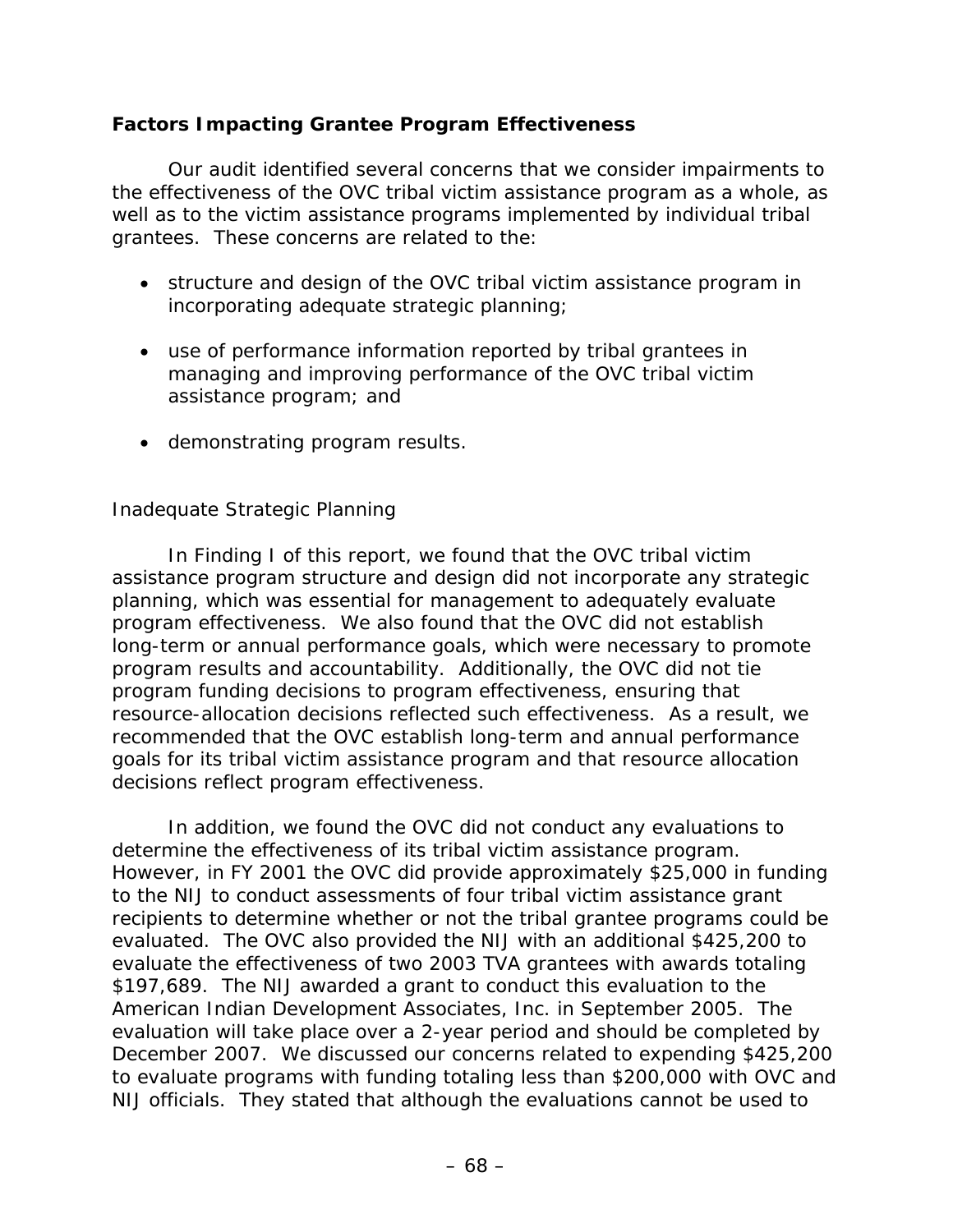determine the effectiveness of the OVC tribal victim assistance program as a whole, they expect that the findings will produce lessons learned for similar tribal programs.

#### *Collecting and Using Performance Information*

In Finding I of this report, we also found that the OVC did not provide any guidance to tribal grantees on collecting and reporting performance information. The OVC also did not provide tribal grantees with definitions of terms used in the required performance measures, such as what constitutes a victimization, service, publication, or training workshop. Additionally, the OVC did not provide any guidance on tabulating the performance information. As a result of these failures, there was no consistency among tribal grantees in how performance information was reported.

We believe consistent and comparable performance information between tribal grantees is essential for the early identification of poor program performance. As a result, we recommended that the OVC provide tribal grantees with definitions of terms used for the required performance measures and guidance on tabulating the performance information reported.

We also found that despite the fact that tribal grantees were required to include performance information in their progress reports, the OVC did not use the reported information to manage its tribal victim assistance program or to improve performance. Specifically, the OVC did not summarize the performance information reported by tribal grantees in order to report on its tribal victim assistance program as a whole. Performance information also was not used to evaluate the effectiveness of the individual grantee tribal victim assistance programs.

We believe that the OVC needs to summarize the performance information reported by tribal grantees in reporting on the effectiveness of its tribal victim assistance program as a whole. We also believe that the OVC needs to utilize performance information to evaluate the effectiveness of the individual grantee tribal victim assistance programs and to follow up with tribal grantees demonstrating poor program performance.

#### *Progress Toward Achieving Program Objectives*

Finally, in Finding I of this report, we attempted to generate statistical information from tribal grantee progress reports and use this information to assess the effectiveness of the OVC tribal victim assistance program as a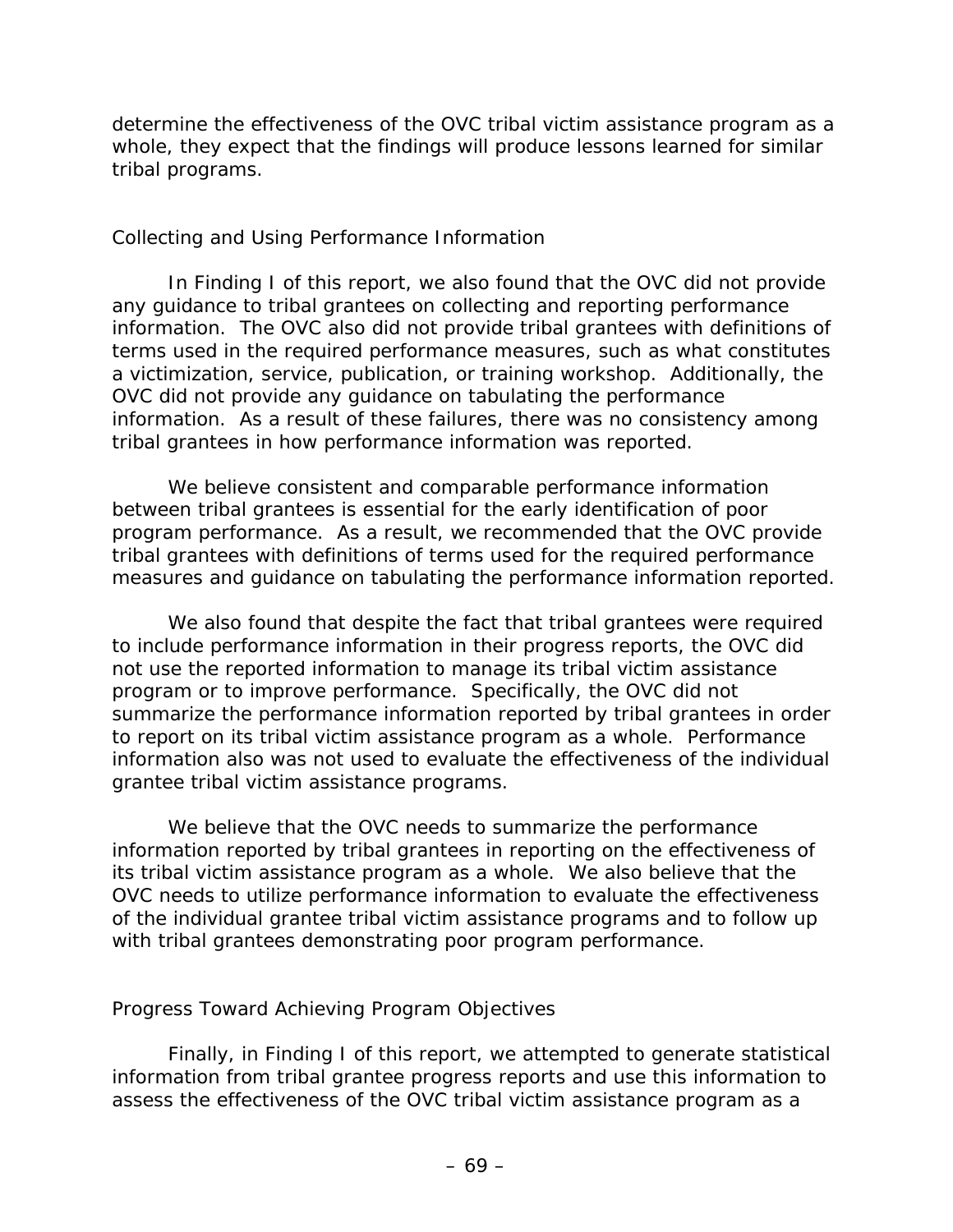whole. We found that the required progress reports that were essential for effective monitoring were only submitted for 68 percent (17 of 25) of tribal grantees reviewed.<sup>[3](#page-80-0)1</sup> Further, the OVC did not ensure that tribal grantees reported on the required performance measures: only 8 percent of tribal grantees reported on all 6 performance measures for the period ending December 31, 2003; only 24 percent for the period ending June 30, 2004; and only 28 percent for the period ending December 31, 2004. Therefore, the performance data contained in the progress reports submitted by tribal grantees could not be used to generate statistical information on the effectiveness of the OVC tribal victim assistance program as a whole. As a result, we recommended that the OVC establish a standardized progress report that captures required performance measure information. In addition, we recommended that the OVC ensure that progress reports include required performance measure data.

## **Conclusion**

We found that the Sault Ste. Marie Tribe and the Lummi Indian Nation effectively implemented comprehensive victim assistance programs that bridged the gap between the criminal justice system and victims. Conversely, the Oglala Sioux Tribe and the Mississippi Band of Choctaw Indians did not effectively implement comprehensive victim assistance programs. Our audit identified several concerns that we consider impairments to the effectiveness of the OVC tribal victim assistance program as a whole, and victim assistance programs implemented by individual tribal grantees. Specifically, we found that:

- the OVC tribal victim assistance program structure and design does not incorporate any strategic planning, which is essential for management to adequately evaluate program effectiveness;
- the OVC does not use performance information reported by tribal grantees to manage and improve performance of its tribal victim assistance program; and
- the OVC cannot demonstrate program results because required progress reports are not always submitted, and tribal grantees did not include the required performance measure information in the progress reports.

<span id="page-80-0"></span><sup>&</sup>lt;sup>31</sup> We reviewed the progress reports for the periods ending December 31, 2003, June 30, 2004, and December 31, 2004, submitted by each of the 25 tribal grantees awarded 2003 TVA grants.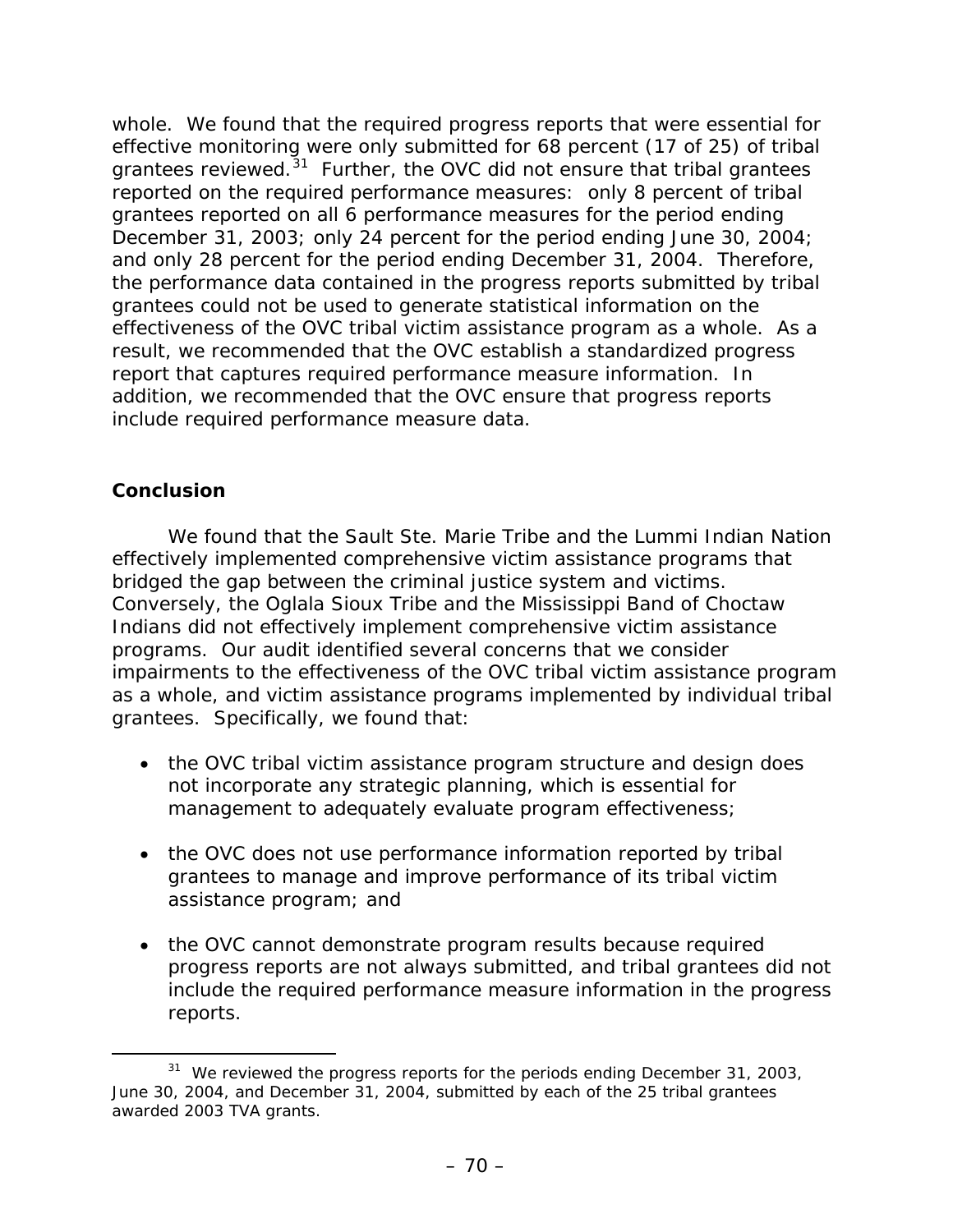As a result, we made seven recommendations in this report that focus on specific steps the OVC should take to incorporate adequate strategic planning into its tribal victim assistance program, which is necessary to implement effective performance-based management. Specifically, we recommend that the OVC:

- 1. Establish long-term and annual performance goals for its tribal victim assistance program.
- 2. Ensure that resource-allocation decisions reflect program effectiveness.
- 3. Provide tribal grantees with definitions of terms used for the required performance measures and guidance on tabulating the performance information reported.
- 4. Establish a standardized progress report that captures required performance measure information.
- 5. Ensure that progress reports include required performance measure data.
- 6. Summarize the performance information reported by tribal grantees to report on the effectiveness of its tribal victim assistance program as a whole.
- 7. Utilize the performance information reported by tribal grantees to evaluate the effectiveness of individual grantee tribal victim assistance programs, and to follow up with tribal grantees demonstrating poor program performance.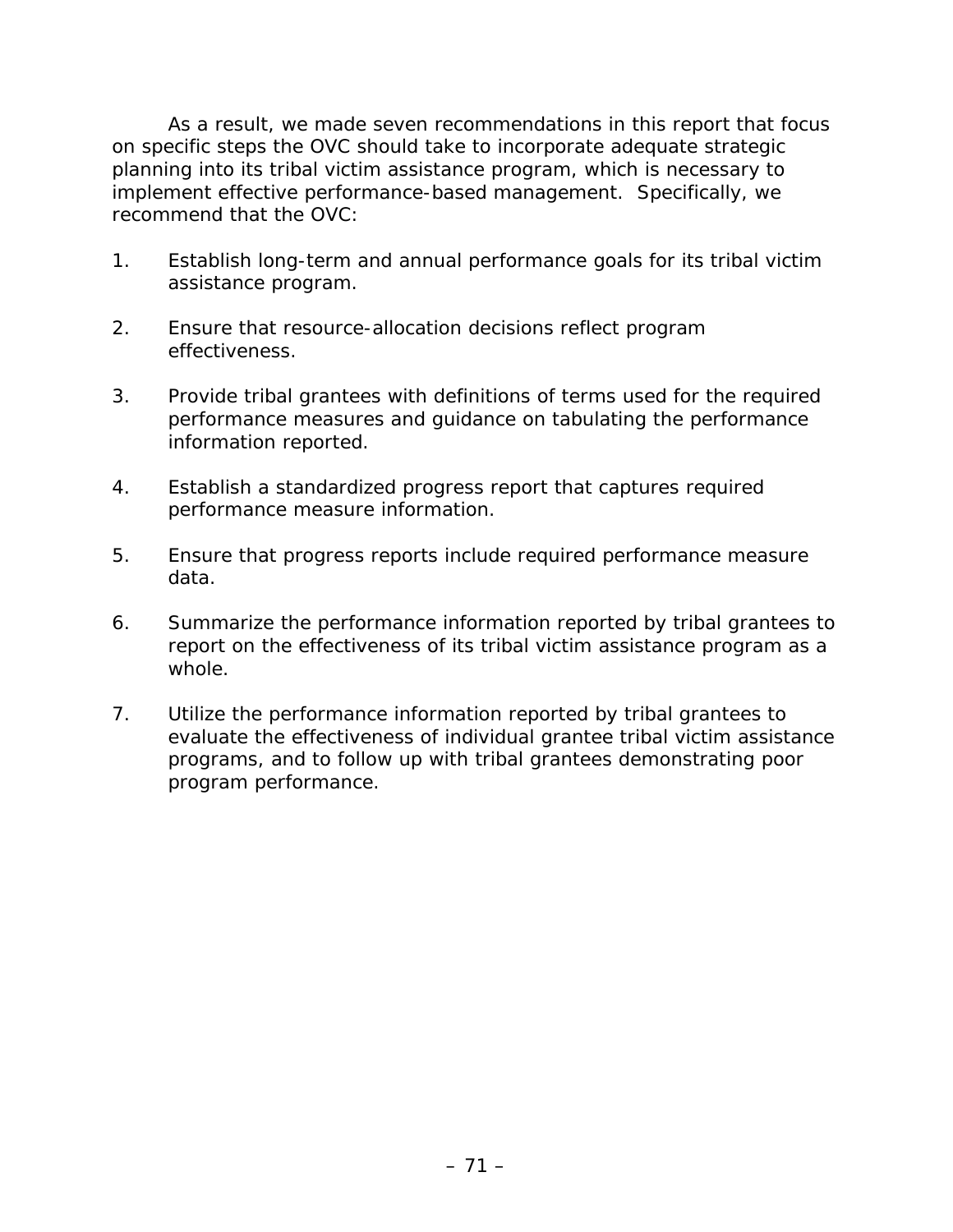## **STATEMENT ON INTERNAL CONTROLS**

The OVC tribal victim assistance program was designed to establish, expand, and improve direct-service victim assistance programs in remote, rural Native American communities. In planning and performing the audit, we considered the OVC's internal controls for the purpose of determining our auditing procedures. The evaluation was not made for the purpose of providing assurance on OVC's internal control structure as a whole. However, we noted certain matters that we consider reportable conditions under generally accepted government auditing standards.<sup>[32](#page-82-0)</sup> Specifically,

• the OVC did not ensure that required progress reports were submitted and that tribal grantees included the required performance measure information in progress reports. (See Finding I.)

PricewaterhouseCoopers LLP (PwC) performed the FY 2004 financial statement audit of the Office of Justice Programs (OJP), in which the OVC resides. During this audit, PwC evaluated the general controls over OJP's financial systems, mixed feeder systems, and general-support systems. PwC's review determined if OJP's internal controls were sufficient to provide reasonable assurance that processed transactions could be relied upon by the auditors in performing the financial statement audit testing.

As a result of the work performed, PwC identified material weaknesses in internal controls over computerized information systems at OJP. Weaknesses identified included inadequate controls over: (1) changes to applications and program changes in these systems; (2) the integrity of data passed between the feeder and core financial systems; and (3) access to systems and data. PwC concluded that OJP did not have effective internal controls over the computerized information systems it uses to process grant transactions, and as a result, it could not rely upon the internal controls over these systems. PwC also identified material weaknesses in OJP's overall control environment, grant accounting and monitoring, documentation of adjusting journal entries, and the financial reporting process. Accordingly, PwC was unable to complete the financial statement audit and issued a disclaimer of opinion on OJP's financial statements.

<span id="page-82-0"></span> $32$  Reportable conditions involve matters coming to our attention relating to significant deficiencies in the design or operation of the management control structure that, in our judgment, could adversely affect the ability of the OVC to administer its victim assistance grants awarded to tribal governments.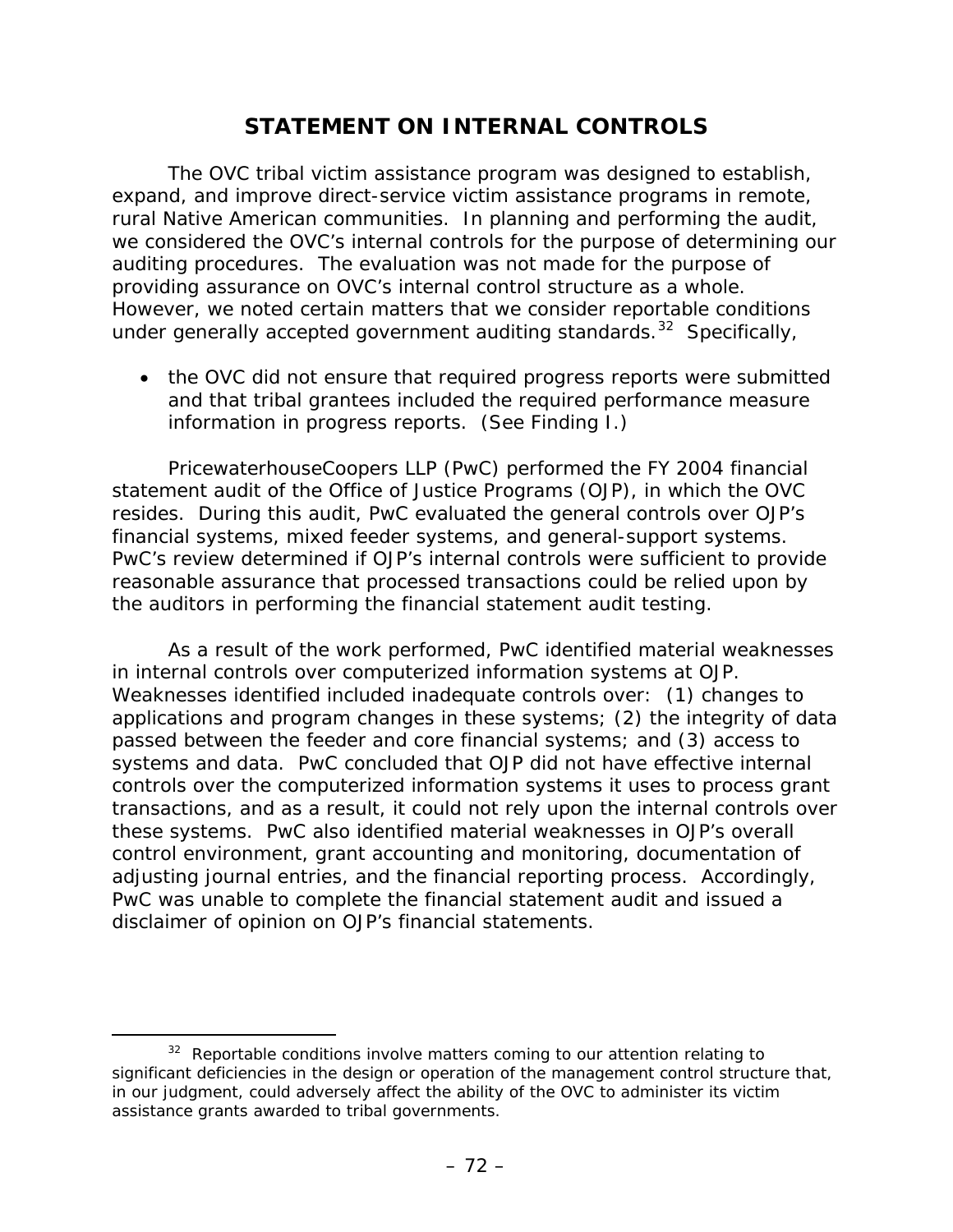Because we are not expressing an opinion on the overall internal control structure of the OVC, this statement is intended solely for the information and use by the OVC in managing its tribal victim assistance program.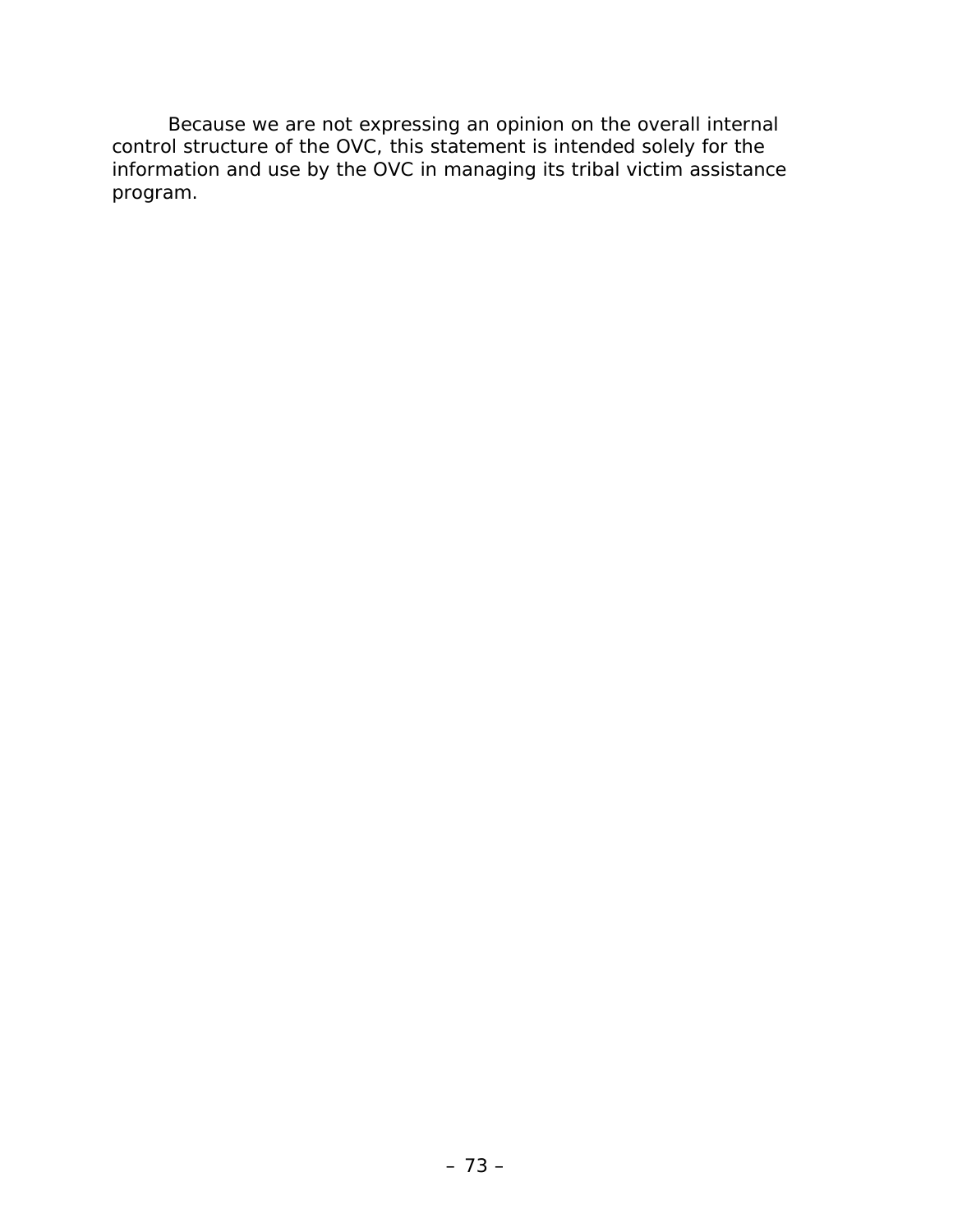# **STATEMENT ON COMPLIANCE WITH LAWS AND REGULATIONS**

As required by the *Government Auditing Standards,* we tested the OVC's records and documents pertaining to its tribal victim assistance program to obtain reasonable assurance that the OVC complied with laws and regulations that, if not complied with, could have a material effect on the OVC's administration of the tribal victim assistance program. Compliance with laws and regulations related to tribal victim assistance grant program is the responsibility of OVC management. An audit includes examining, on a test basis, evidence about compliance with laws and regulations. At the time of our audit, the pertinent legislation and the applicable regulations were:

- Victims of Crime Act of 1984,
- Government Performance and Results Act of 1993 (GPRA),
- OJP's *Grant Manager's Manual*, and
- OJP's *Financial Guide*.

## $\bullet$   $\bullet$   $\bullet$

Except for instances of non-compliance identified in the Findings and Recommendations section of this report, the OVC complied with the laws cited above. With respect to those activities not tested, nothing came to our attention that caused us to believe that the OVC was not in compliance with the laws cited above.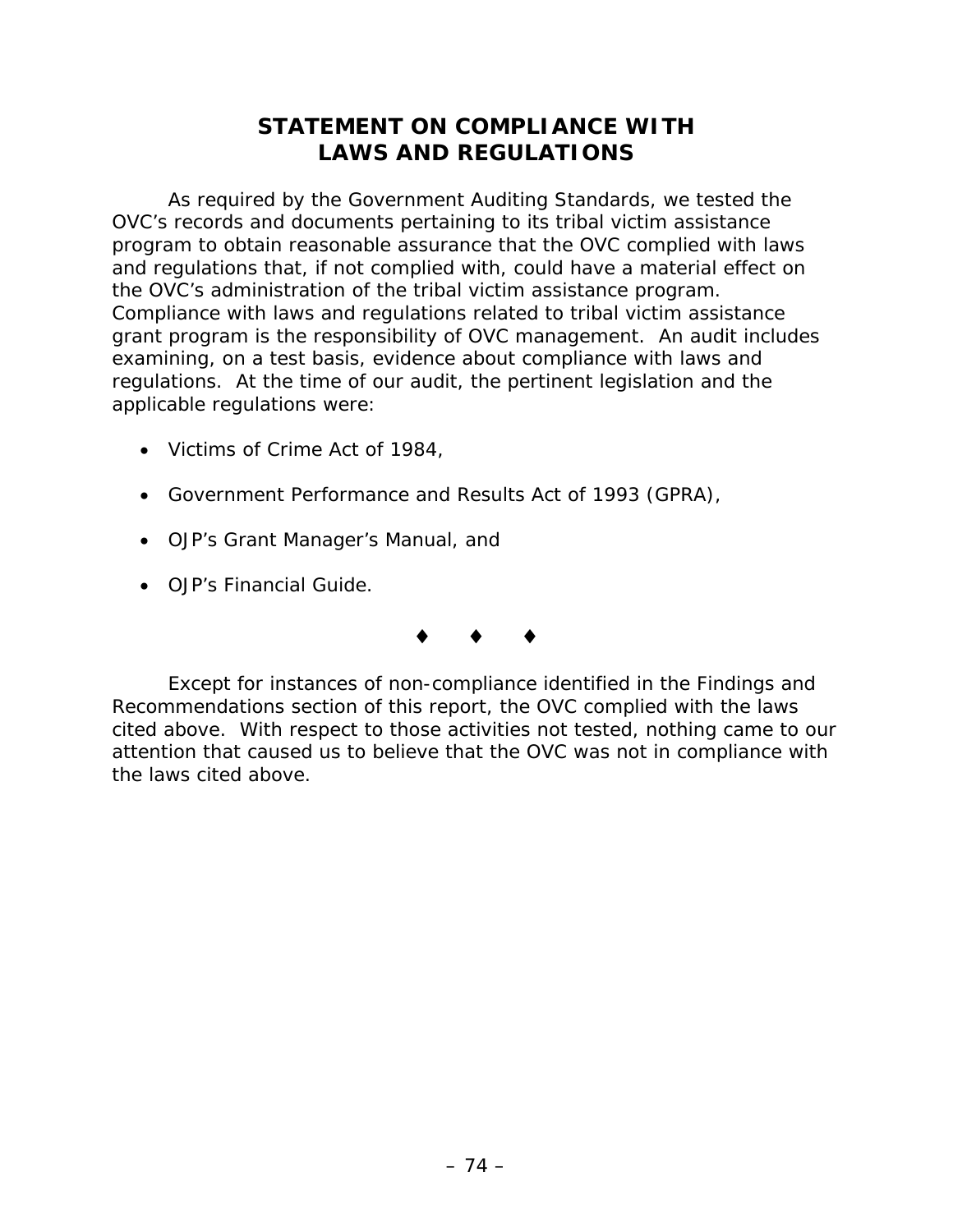## **CRIMINAL JURISDICTION IN INDIAN COUNTRY**

There are numerous jurisdictional complexities and limitations in Indian Country that contribute to the overwhelming difficulties in any effort to improve the relationship between the tribal governments and the federal government. For example, crimes committed in Indian Country could fall under the jurisdiction of the federal, state, or tribal governments, depending on the identity of the victim and suspect, (i.e., Indian or non-Indian), the seriousness of the offense, and the state in which the offense was committed. There are three federal statutes that affect criminal jurisdiction in Indian Country, including:

- United States Code: 18 U.S.C. § 1152 (2003);
- United States Code: 18 U.S.C. § 1153 (2003); and
- United States Code: 18 U.S.C. § 1162 (2003).

The first federal code provision relating to crimes committed in Indian Country is 18 U.S.C. § 1152. Under this federal code provision, all crimes committed by non-Indians against Indians in Indian Country are subject to exclusive federal jurisdiction regardless of the seriousness of the offense.

Jurisdiction in Indian Country is further complicated by the definition of what constitutes Indian Country. Indian Country, as defined by 18 U.S.C. § 1151, includes:

- all land within the limits of any Indian reservation under the jurisdiction of the federal government, notwithstanding the issuance of any patent, and, including rights-of-way running through the reservation;
- all dependent Indian communities within the borders of the United States whether within the original or subsequently acquired territory thereof, and whether within or without the limits of a state; and
- all Indian allotments, the Indian titles to which have not been extinguished, including rights-of-way running through the same.

The second federal code provision regarding jurisdiction over crimes committed in Indian Country is 18 U.S.C. § 1153. Pursuant to this federal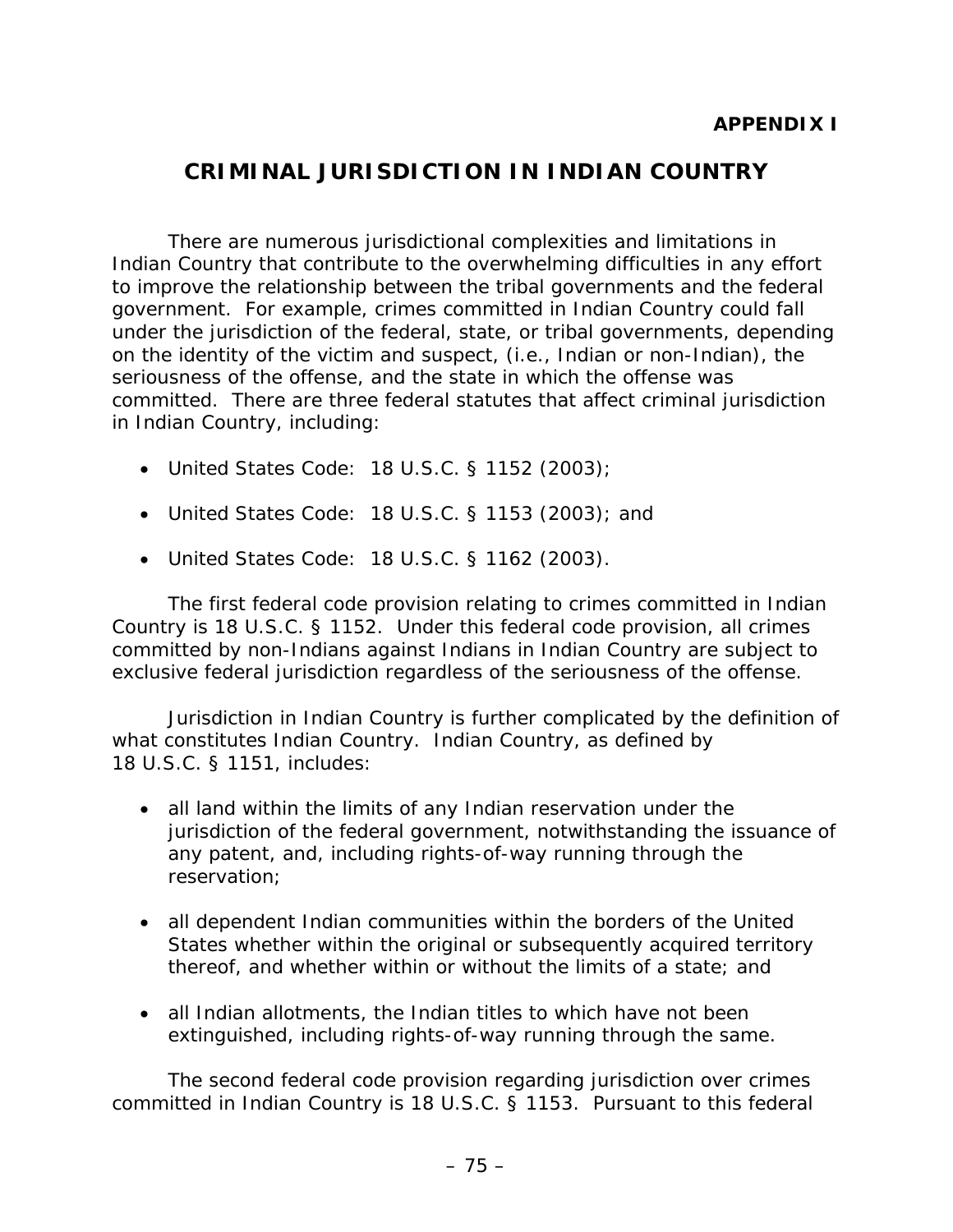code provision, crimes committed in Indian Country, with the exception of crimes committed in the states granted jurisdiction under the provision, are subject to federal jurisdiction when the offense is committed by, or against, a Native American. The crimes subject to federal jurisdiction under 18 U.S.C. § 1153, include: murder, manslaughter, kidnapping, maiming, incest, assault with intent to commit murder, assault with a dangerous weapon, assault resulting in serious bodily injury, an assault against an individual who has not attained the age of 16 years, arson, burglary, and robbery.

Additionally, pursuant to 18 U.S.C. § 1153, all non-major crimes (those not listed in 18 U.S.C. § 1153) committed by Indians against other Indians within Indian Country, are subject to the jurisdiction of tribal courts. Further, all crimes committed by non-Indians against other non-Indians, in Indian Country, are subject to prosecution under state law. Table 15 illustrates jurisdiction over criminal offenses committed in states not covered by 18 U.S.C. § 1162.

**TABLE 15. CRIMINAL JURISDICTION OVER CRIMES COMMITTED IN INDIAN COUNTRY**

| <b>SUSPECT IDENTITY</b> | <b>VICTIM IDENTITY</b> | <b>TYPE OF OFFENSE</b>  | <b>JURISDICTION</b> |
|-------------------------|------------------------|-------------------------|---------------------|
| Indian                  | Indian or Non-Indian   | <b>Major Crimes</b>     | Federal             |
| Indian                  | Indian or Non-Indian   | <b>Non-major Crimes</b> | <b>Tribal</b>       |
| Non-Indian              | Indian                 | <b>Any Offense</b>      | Federal             |
| Non-Indian              | Non-Indian             | <b>Any Offense</b>      | <b>State</b>        |

Source: 18 U.S.C. § 1152 and 18 U.S.C. § 1153

Finally, the third federal code provision concerning Indian Country jurisdiction is 18 U.S.C. § 1162. Under this federal code provision, certain states were granted jurisdiction over crimes committed in all or part of Indian Country within the state, except those specifically designed as matters of jurisdiction. Table 16 illustrates those states granted jurisdiction pursuant to 18 U.S.C. § 1162.

#### **TABLE 16. STATES GRANTED JURISDICTION OVER CRIMES COMMITTED IN INDIAN COUNTRY UNDER 18 U.S.C. § 1162**

| <b>STATE</b> | <b>INDIAN COUNTRY AFFECTED</b>                                                                                                                                                                                                                                               |
|--------------|------------------------------------------------------------------------------------------------------------------------------------------------------------------------------------------------------------------------------------------------------------------------------|
| Alaska       | All Indian Country within the state, except that on Annette Islands;<br>the Metlakatla Indian community may exercise jurisdiction over<br>offenses committed by Indians in the same manner in which such<br>jurisdiction may be exercised by Indian tribes in Indian country |
|              | over which state jurisdiction has not been extended.                                                                                                                                                                                                                         |
| California   | All Indian Country within the state.                                                                                                                                                                                                                                         |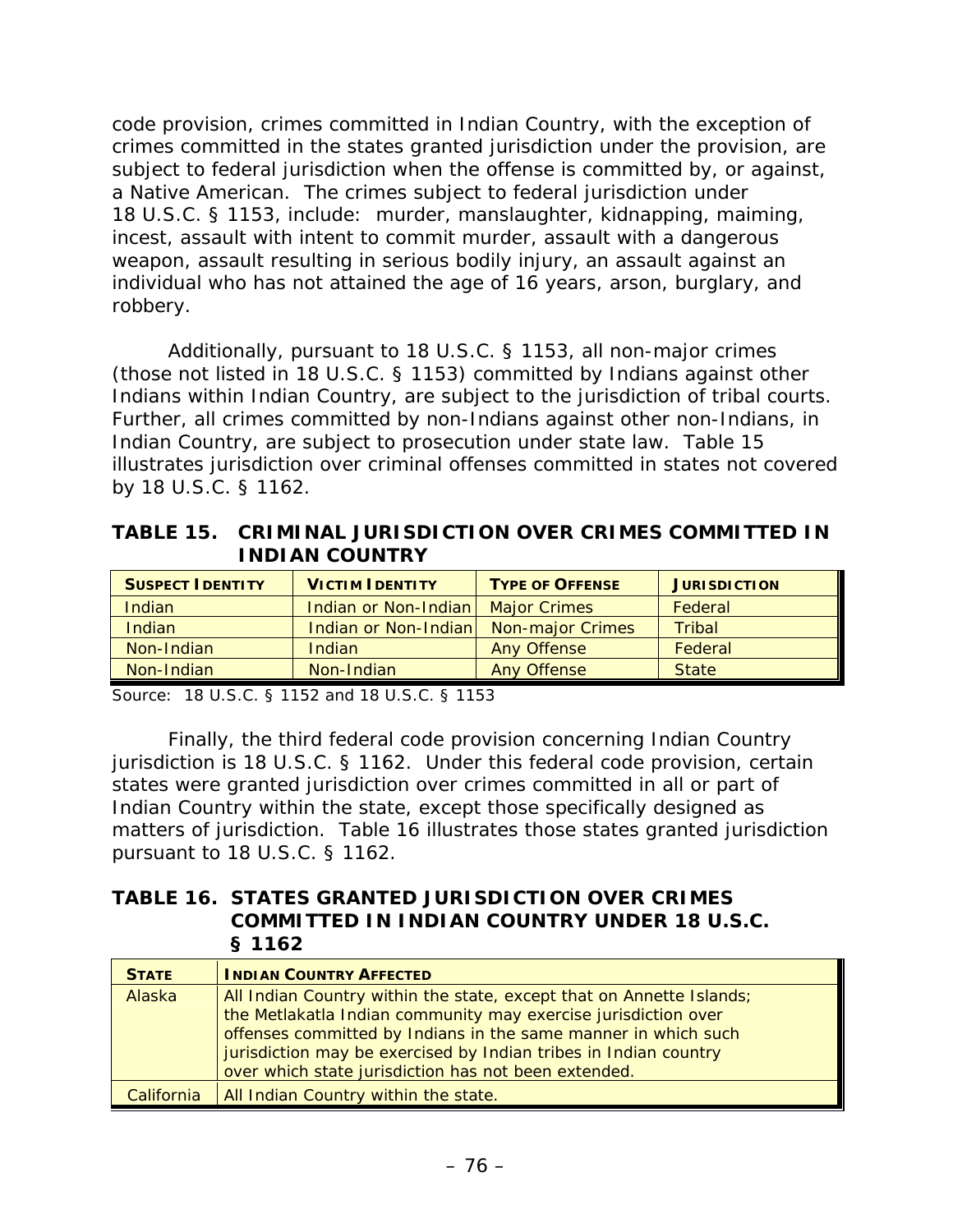| <b>STATE</b>    | <b>INDIAN COUNTRY AFFECTED</b>                                               |
|-----------------|------------------------------------------------------------------------------|
| Minnesota       | All Indian country within the state, except the Red Lake<br>Reservation.     |
| <b>Nebraska</b> | All Indian country within the state.                                         |
| Oregon          | All Indian country within the state, except the Warm Springs<br>Reservation. |
| Wisconsin       | All Indian country within the state.                                         |

Source: 18 U.S.C. § 1162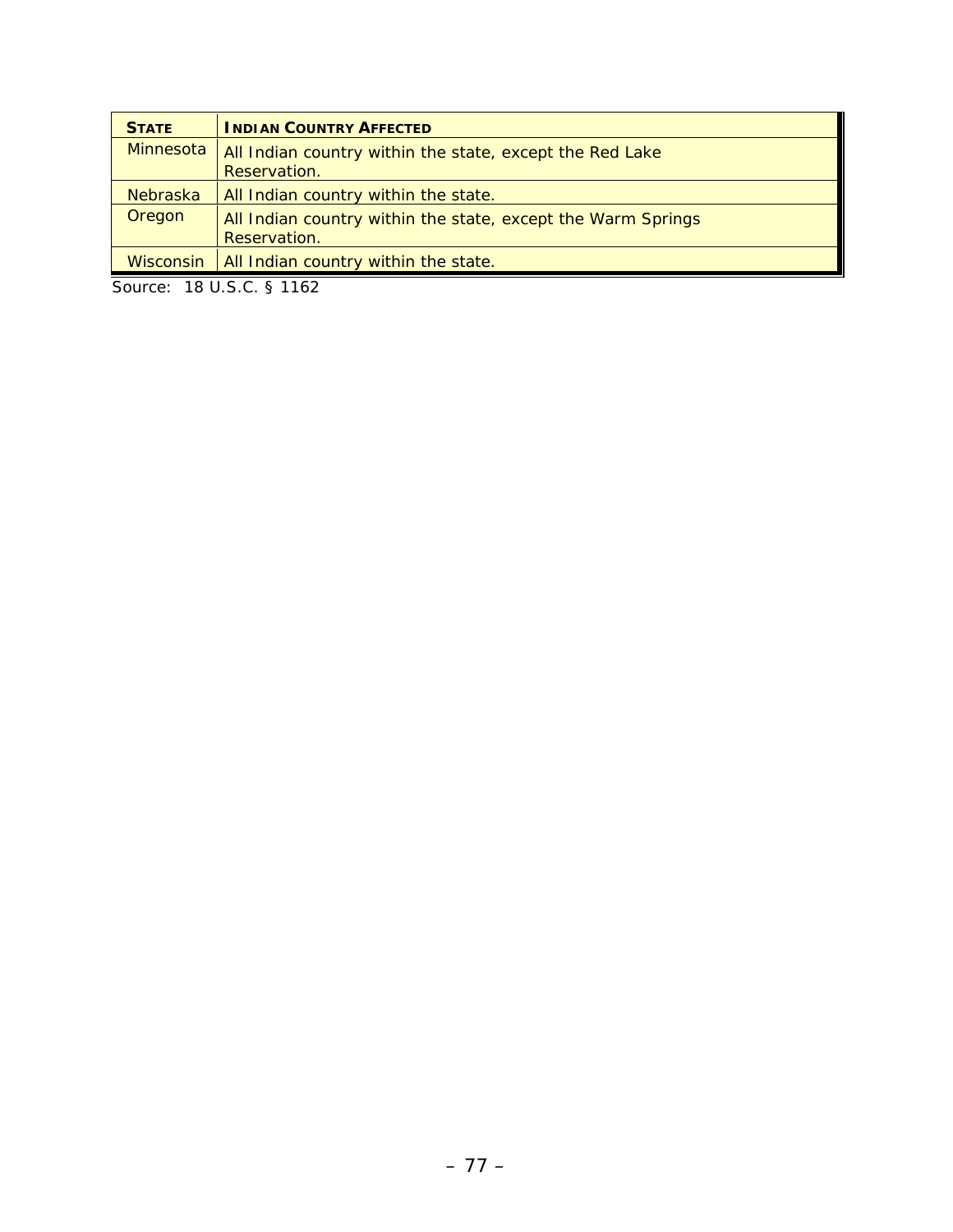# **OBJECTIVES, SCOPE, AND METHODOLOGY**

We audited the OVC tribal victim assistance program, which was designed to establish, expand, and improve direct-service victim assistance programs in remote, rural Native American communities. In order to evaluate program effectiveness, the objective of our audit was to obtain grant performance information directly from the grantees and evaluate whether the grants were fully implemented and whether program objectives were achieved.

We conducted our audit in accordance with the *Government Auditing Standards*, and included such tests as were necessary to accomplish the audit objective. The audit generally covered, but was not limited to, tribal victim assistance grants awarded between FYs 1999 through 2004. Audit work was conducted at OVC Headquarters, and four selected tribal grantees.

We believe that grant program effectiveness starts with the overall structure and design of the program. Therefore, as part of our audit, we reviewed the OVC to determine the adequacy of the tribal victim assistance program purpose and design.

To determine whether the OVC tribal victim assistance program had a well-defined purpose designed to support a specific problem, we obtained the program's authorizing legislation and other documentation and identified the overall goals of the OVC tribal victim assistance program. We also obtained statistics and other documentation supporting the problems that were to be addressed by the program.

To determine whether the OVC tribal victim assistance program was designed to fill a unique role or whether they unnecessarily duplicated, overlapped, or competed with other federal or non-federal programs, we obtained the total funding and a description of the efforts supported by any program that addressed a similar problem in a similar way.

In order for grant programs to be effective the granting agency must incorporate adequate oversight and evaluation. For this audit, we also reviewed the OVC to determine if its tribal victim assistance program incorporated adequate strategic planning to evaluate program effectiveness.

To determine whether the OVC tribal victim assistance program incorporated adequate strategic planning to evaluate program effectiveness,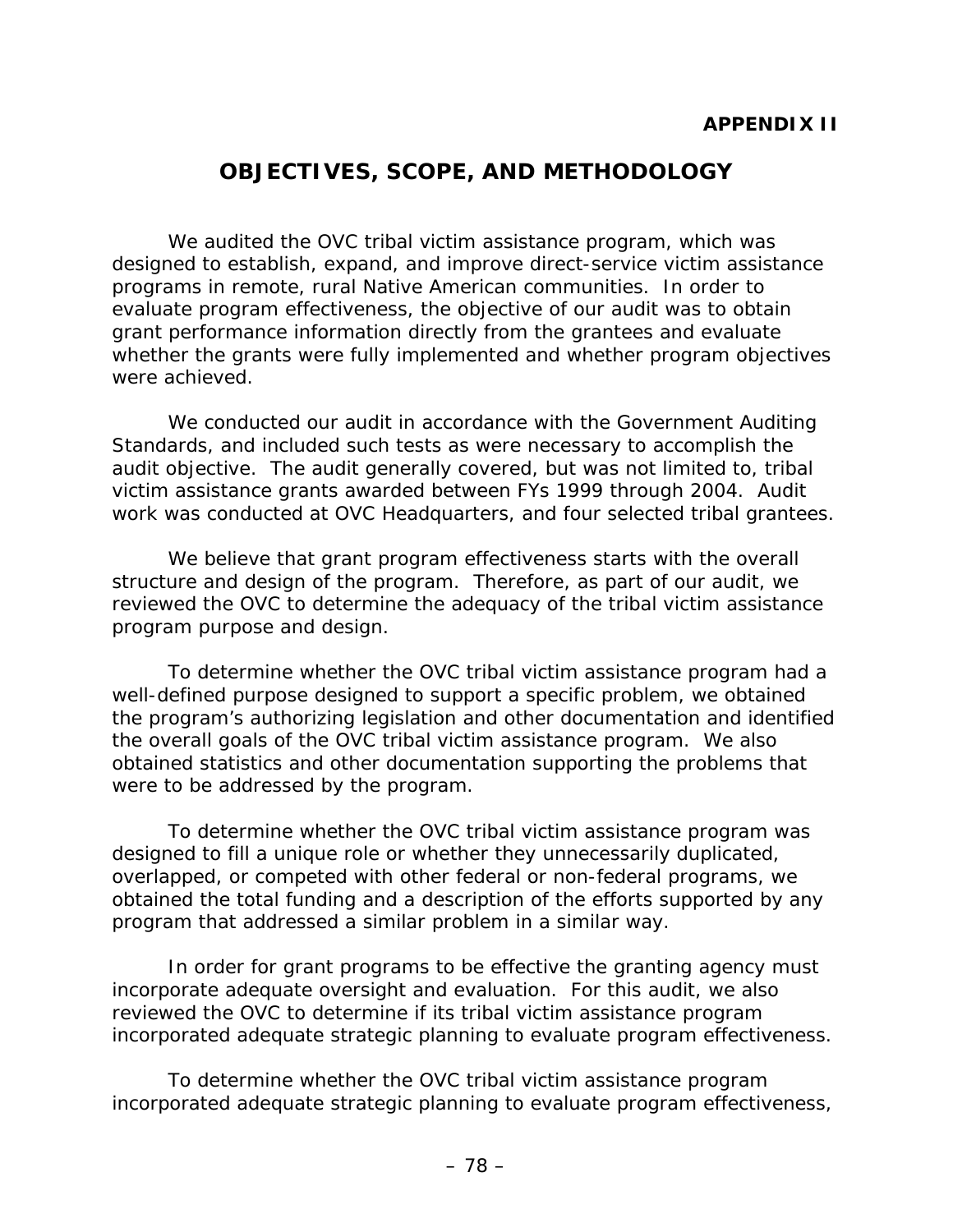we obtained the existing agency GPRA performance plan/performance budget and other program documents supporting the measures established for the OVC tribal victim assistance program. Specifically, we used these documents to determine if the OVC implemented: (1) long-term performance measures to guide program management and budgeting, and promote results and accountability; (2) a limited number of annual performance measures that were identified to directly support the long-term goals obtained; and (3) challenging but realistic quantified targets for the annual measures.

Additionally, we interviewed OVC officials to determine whether: (1) the performance data reported by grant recipients was used to evaluate program effectiveness; (2) the OVC conducted evaluations to determine program effectiveness; and (3) the performance-planning and budget-planning processes were integrated so that resource-allocation decisions reflected desired performance, and the effects of funding and other policy changes on results were clear.

To determine if performance information was used to manage the OVC tribal victim assistance program and improve performance, we determined whether: (1) the data reported by grant recipients was used to inform program management, make resource decisions, and evaluate program performance; (2) the OVC held its program managers and tribal grantees accountable for achieving program results; (3) OVC funds were administered efficiently and obligated in accordance with planned schedules; (4) the program had adequate oversight practices that provided sufficient knowledge of grantee activities; and (5) the program collected grantee performance data on an annual basis.

#### **Evaluating the Effectiveness of Individual Grantee Programs**

 We attempted to evaluate the effectiveness of individual grantee tribal victim assistance programs by selecting the four tribal grantees who received victim assistance funding, for which financial audits had been conducted previously as part of our audit on the *Administration of Department of Justice Grants Awarded to Native American and Alaska Native Tribal Governments,* Report No. 05-18, March 2005. Those grantees are listed in the chart on the following page: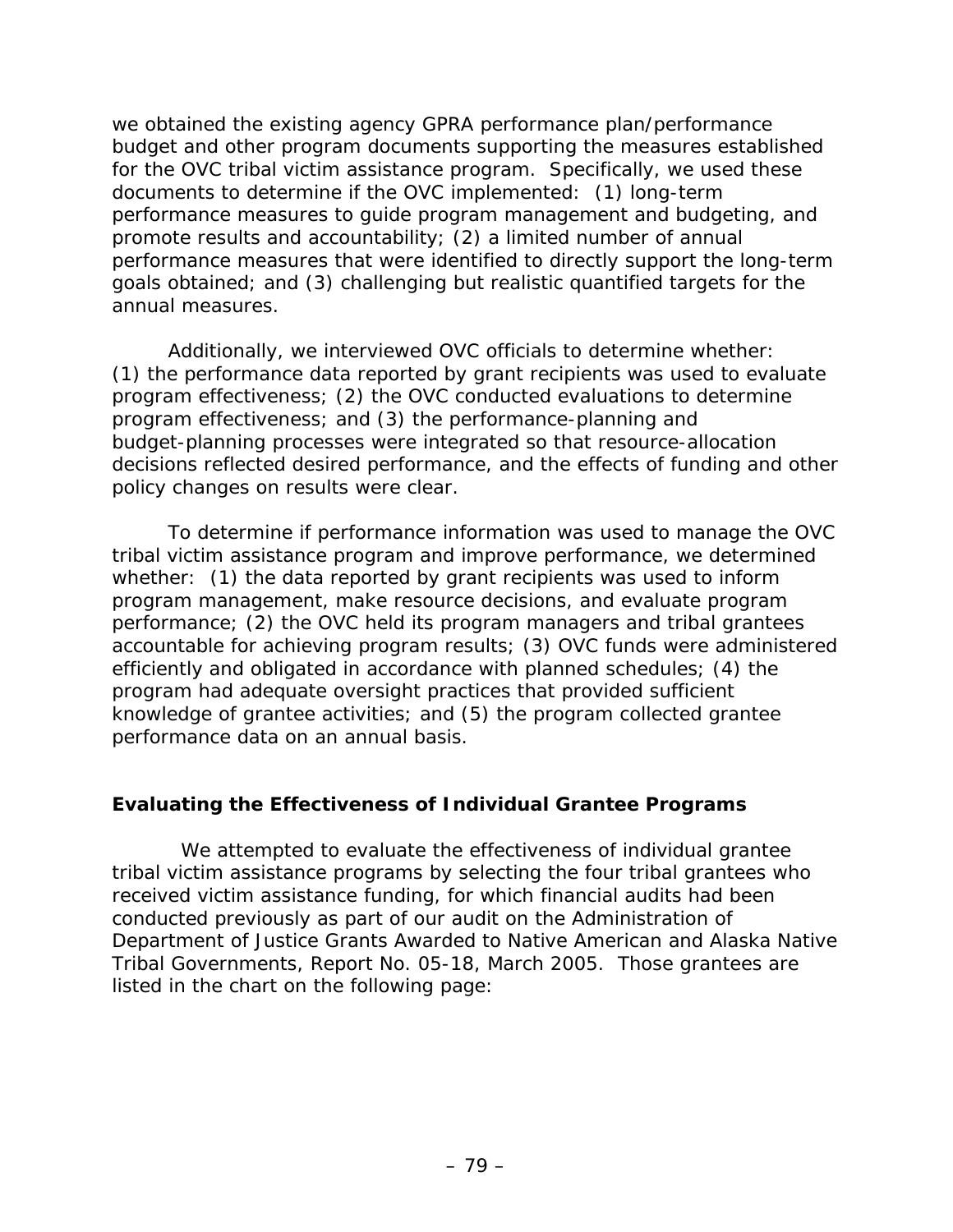- Sault Ste. Marie Tribe of Chippewa Indians, Sault Ste. Marie, Michigan
- Oglala Sioux Tribe, Pine Ridge, South Dakota
- Mississippi Band of Choctaw Indians, Philadelphia, Mississippi
- Lummi Indian Nation, Bellingham, Washington

In order to evaluate the effectiveness of the victim assistance programs implemented by the four individual tribal grantees, we determined whether they: (1) implemented tribal victim assistance grant objectives; (2) reported grant activities accurately in progress reports; (3) maintained statistical data supporting program performance; (4) documented any program accomplishments; (5) coordinated effectively with criminal justice agencies and service providers; and (6) developed plans to sustain the victim assistance program upon the expiration of grant funding. The following sections summarize our findings.

## *Implementing Grant Program Objectives*

We reviewed the grant application and award documentation to identify the objectives for each of the victim assistance grants awarded to the four individual tribal grantees. We then reviewed each grant objective to determine if it was consistent with the overall goals of the OVC tribal victim assistance program. Additionally, we interviewed grantee officials and reviewed supporting documentation to determine:

- how the grantee measured the progress towards achieving objectives of its victim assistance program;
- if the grantee established timelines in its application for accomplishing the objectives of its victim assistance program;
- if the objectives of its victim assistance program were implemented;
- the current status toward achieving grant objectives, in relation to the proposed timelines/activities in the original application;
- whether the grantee's victim assistance program was on track to accomplish the objectives listed in the grant award documentation; and
- whether all grant objectives were achieved for any grant programs that had ended.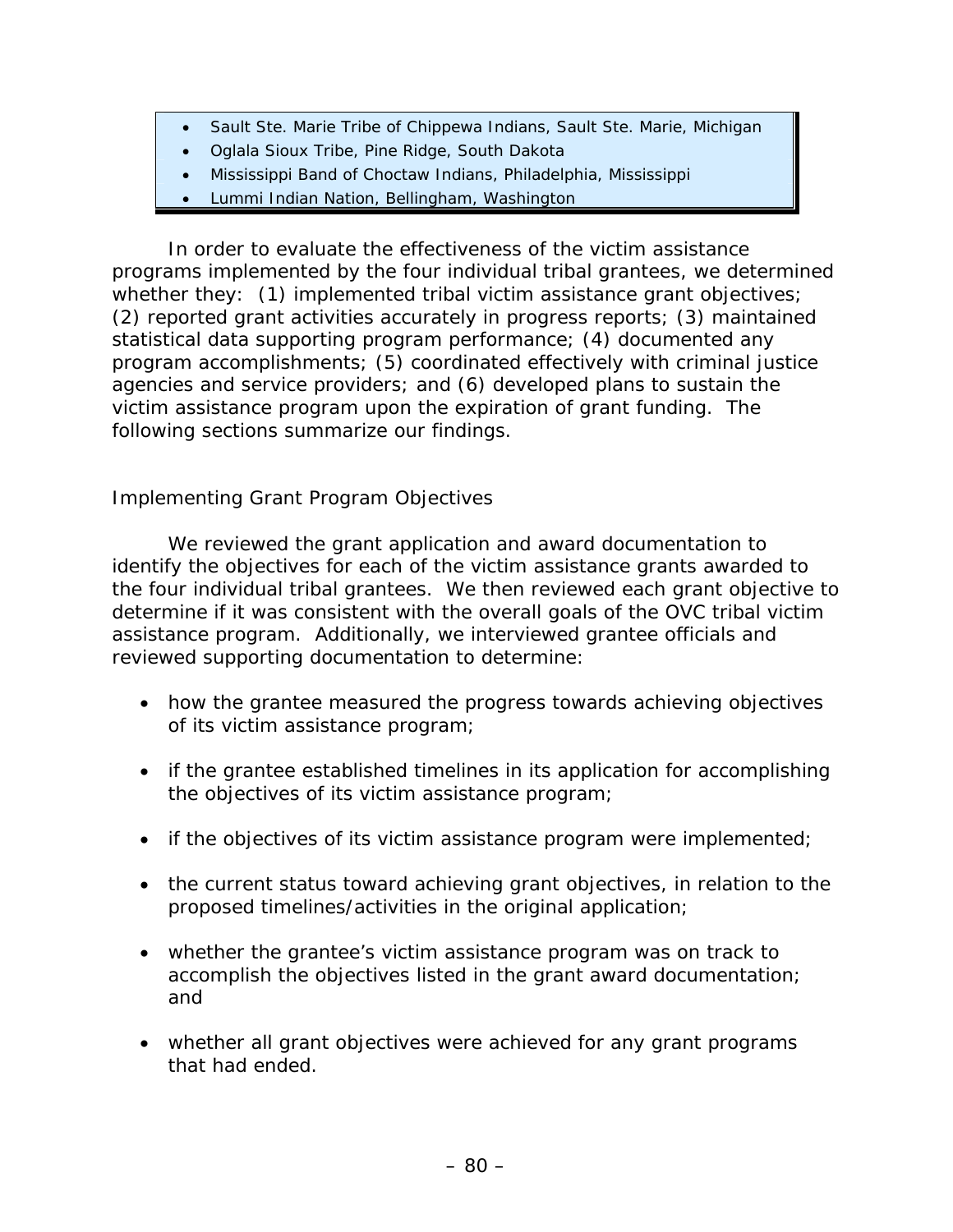### *Accurately Reporting Grant Activities*

We determined if grantees submitted all required progress reports under the OVC tribal victim assistance program. $33$  We then assessed the adequacy of the submitted reports by determining whether they contained the required program performance data listed below:

- number of victims served and type of victimization,
- number of staff supported by victim assistance funds,
- number of volunteer hours,
- number of publications produced,
- number of training workshops for law enforcement,
- type of services provided, and
- progress on goals and objectives identified by the program.  $34$  $34$

We also verified progress reports to any source documentation maintained by grantees to determine if the reports accurately reflected actual grant activity.

#### *Maintaining Statistical Data Supporting Program Performance*

We determined whether grantees maintained statistics on the same criteria as required under the previous section: *Accurately Reporting Grant Activities in Progress Reports*. We then calculated the percentage of victims who received assistance through the program based on the information obtained. Finally, we assessed whether the grantee could demonstrate an increase in services and activities as a result of the OVC tribal victim assistance grant funding received.

<span id="page-91-0"></span> $33$  The OVC requires grantees who receive grants under victim assistance programs to submit a progress report every 6 months, for periods ending June 30 and December 31, for the life of the awards. Progress reports must be submitted within 30 days (120 days for a final progress report) after the end of the reporting periods.

<span id="page-91-1"></span> $34$  The OVC requires that progress reports contain information related to: (1) the goals and objectives of the grant awarded; (2) activities conducted during the reporting period; (3) any timeframes for accomplishing the goals and objectives; (4) the status of the goals and objectives; and (5) how the grantee plans to evaluate performance indicators and evaluations.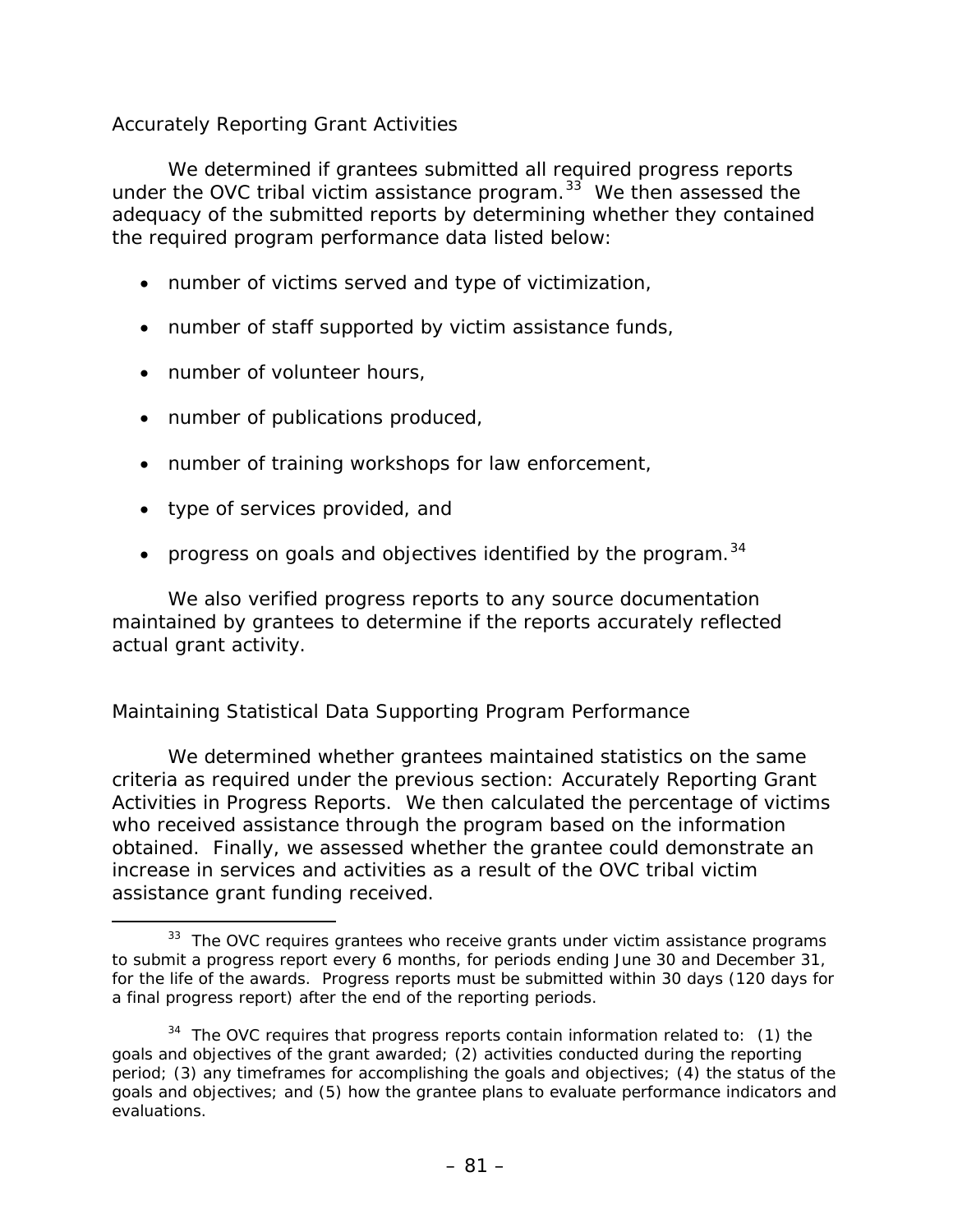#### *Documenting Program Accomplishments*

We determined if files were maintained for services provided to individual victims, and selected a sample of files to review in order to determine the types of services provided, and to identify any information related to the impact of the program on individual victims. Additionally, we provided questionnaires to individual victims to determine if the services received were effective in meeting their needs. Finally, we interviewed tribal and federal collaborating agencies to determine whether the grant program was effective in meeting victims' needs.

#### *Coordinating with Criminal Justice Agencies and Service Providers*

 Collaboration is an essential component of the OVC tribal victim assistance program. Therefore, grantees were required to implement strategies that included coordinating with appropriate local agencies involved in assisting victims. We interviewed tribal and federal collaborating agencies to determine if any efforts to promote partnerships within and outside of the tribal community were successful, and in order to effectively provide services to crime victims.

#### *Developing Plans to Sustain Programs After Funds Expire*

Finally, a significant component of program effectiveness is whether or not the grant program continues after grant funding expires. Generally, grant programs are intended to provide initial funding. However, grantees are expected to sustain the program with other funding sources. We interviewed grant program officials to determine if grantees developed plans to sustain the tribal victim assistance program once the grant expired.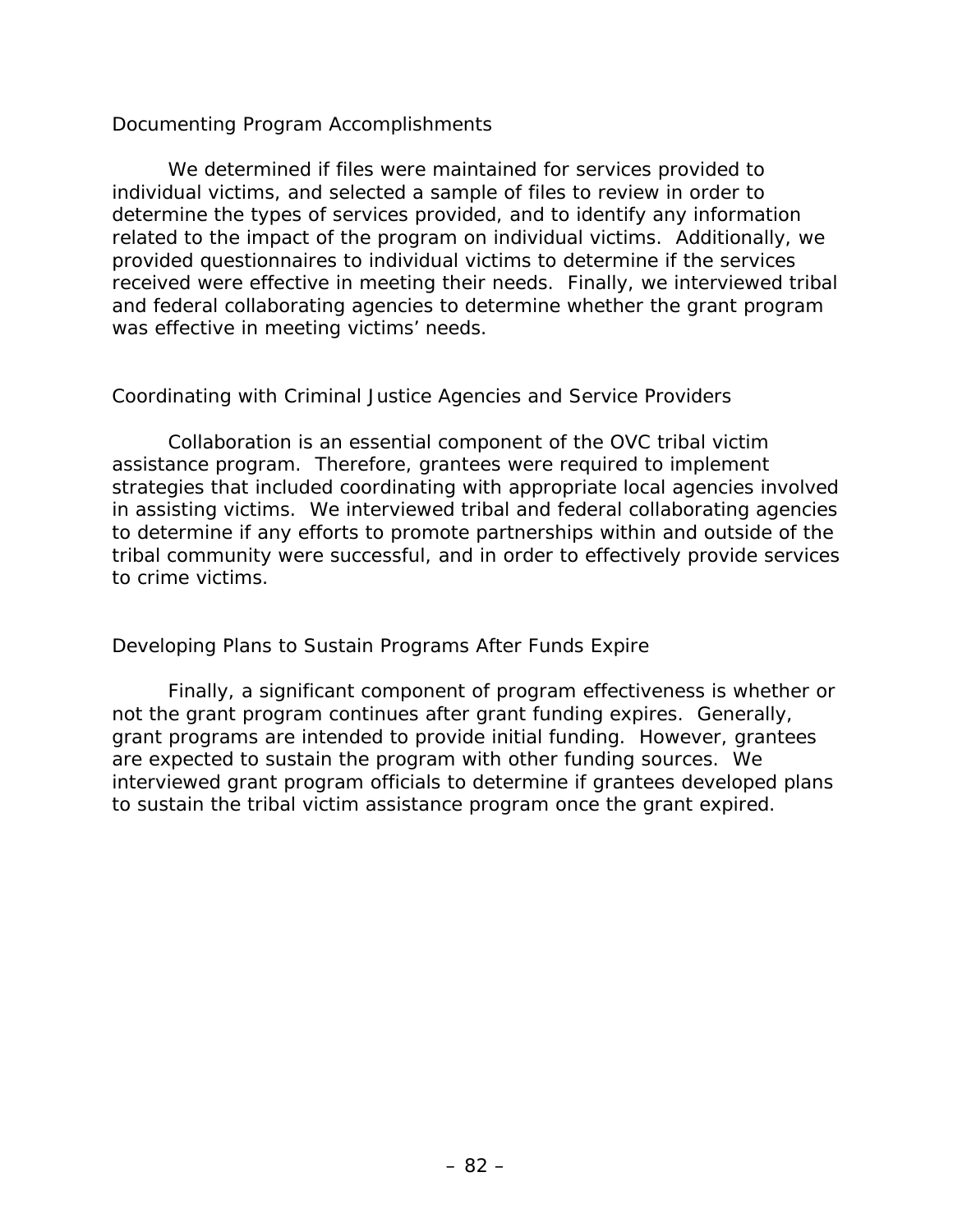# **SUMMARY OF FINANCIAL AUDITS PREVIOUSLY CONDUCTED BY THE OIG OF OJP GRANTS AWARDED TO TRIBAL GOVERNMENTS**

The OIG previously conducted financial audits of OJP grants, including supplements, awarded to the following tribal grantees: [35](#page-93-0)

| $\bullet$ | Sault Ste. Marie Tribe of Chippewa Indians                    |
|-----------|---------------------------------------------------------------|
|           | Report No. GR-50-05-006, February 2005                        |
| $\bullet$ | Oglala Sioux Tribe, Report No. GR-60-05-004, February 2005    |
| $\bullet$ | Mississippi Band of Choctaw Indians, Report No. GR-40-05-003, |
|           | January 2005                                                  |
| $\bullet$ | Lummi Indian Nation, Report No. GR-90-05-007, February 2005   |
|           | $T_{\rm L}$ $\sim$ 0.10                                       |

Source: The OIG

During these audits, we tested each tribal grantee's accounting records to determine if reimbursements claimed for costs under the grants were allowable, supported, and in accordance with applicable laws, regulations, guidelines, and terms and conditions of the grants. The results of these audits are summarized below.

## **Sault Ste. Marie Tribe of Chippewa Indians**

For the Sault Ste. Marie Tribe, we determined that controls over expenditures were generally adequate to ensure that expenses were properly accounted for and that transactions were adequately supported. However, \$50,890 of costs charged to the grant were unsupported or unallowable. Specific deficiencies included:

• Failure to monitor grant expenditures by budget category or obtain approval to transfer funds between categories, resulting in unapproved fund transfers of \$40,418, which covered deviations in excess of 10 percent of the approved budgets.

<span id="page-93-0"></span> $35$  In addition to the victim assistance grants discussed in this report, the financial audits generally included other tribal-specific grants awarded by OJP.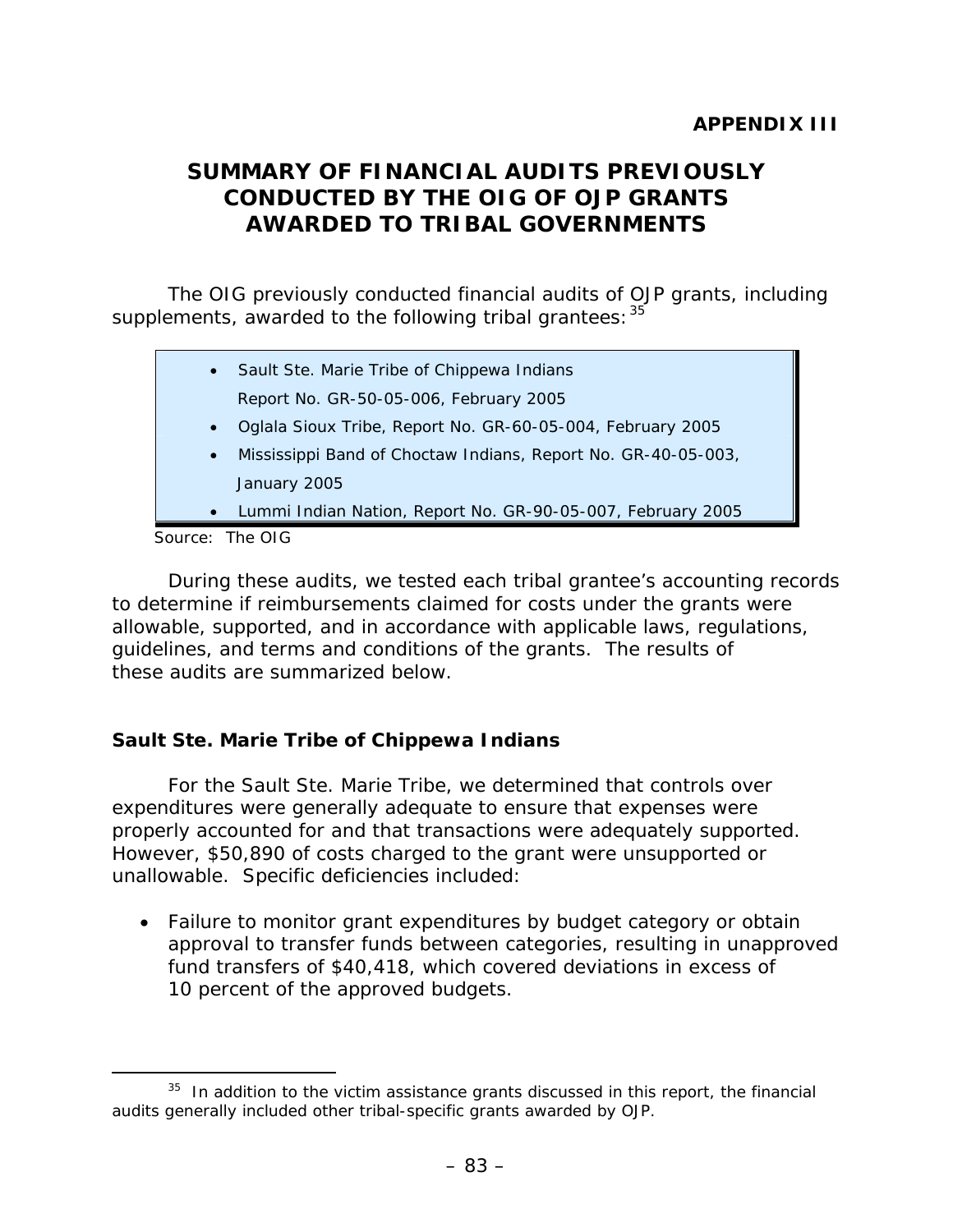- Failure to maintain adequate records to support \$8,399 of the grantee's required matching contribution and \$2,073 in grant expenditures.
- Poor accounting review and reconciliation procedures resulting in the grantee drawing down funds in excess of expenditures. Part of the excess drawdown was caused by the grantee requesting reimbursement twice for the same expenditures.
- Failure to file required reports in a timely manner. At least one-third of the Financial Status Reports (FSRs) were filed late and one-half of the progress reports were filed late or not at all.

### **Oglala Sioux Tribe**

The financial audit revealed that the Oglala Sioux Tribe claimed and was reimbursed for unallowable and unsupported costs. We found that: (1) grant drawdowns exceeded immediate needs; (2) the tribe did not meet its matching requirements; and (3) required reports were not always accurate or submitted in a timely manner. Based on the deficiencies listed below, we identified dollar-related findings totaling \$1,046,176, or 7.4 percent, of the \$14,143,064 total grant funds awarded. Specifically, we found:

- The Oglala Sioux Tribe was reimbursed \$803,326 for costs charged to the grants that were either not supported by adequate documentation or were not allowable. We also identified \$234,441 in funds put to better use that were related to deobligated grant funds and fees paid to contractors.
- The Oglala Sioux Tribe received drawdowns of grant funds in excess of its immediate disbursement requirements, resulting in \$2,970 in imputed interest charges.
- The Oglala Sioux Tribe did not provide supporting documentation for its matching requirements, resulting in a questioned excess federal share of \$5,439.
- FSRs and progress reports were not always submitted or were not submitted in a timely manner for all grants.
- FSRs were not always accurate for all grants.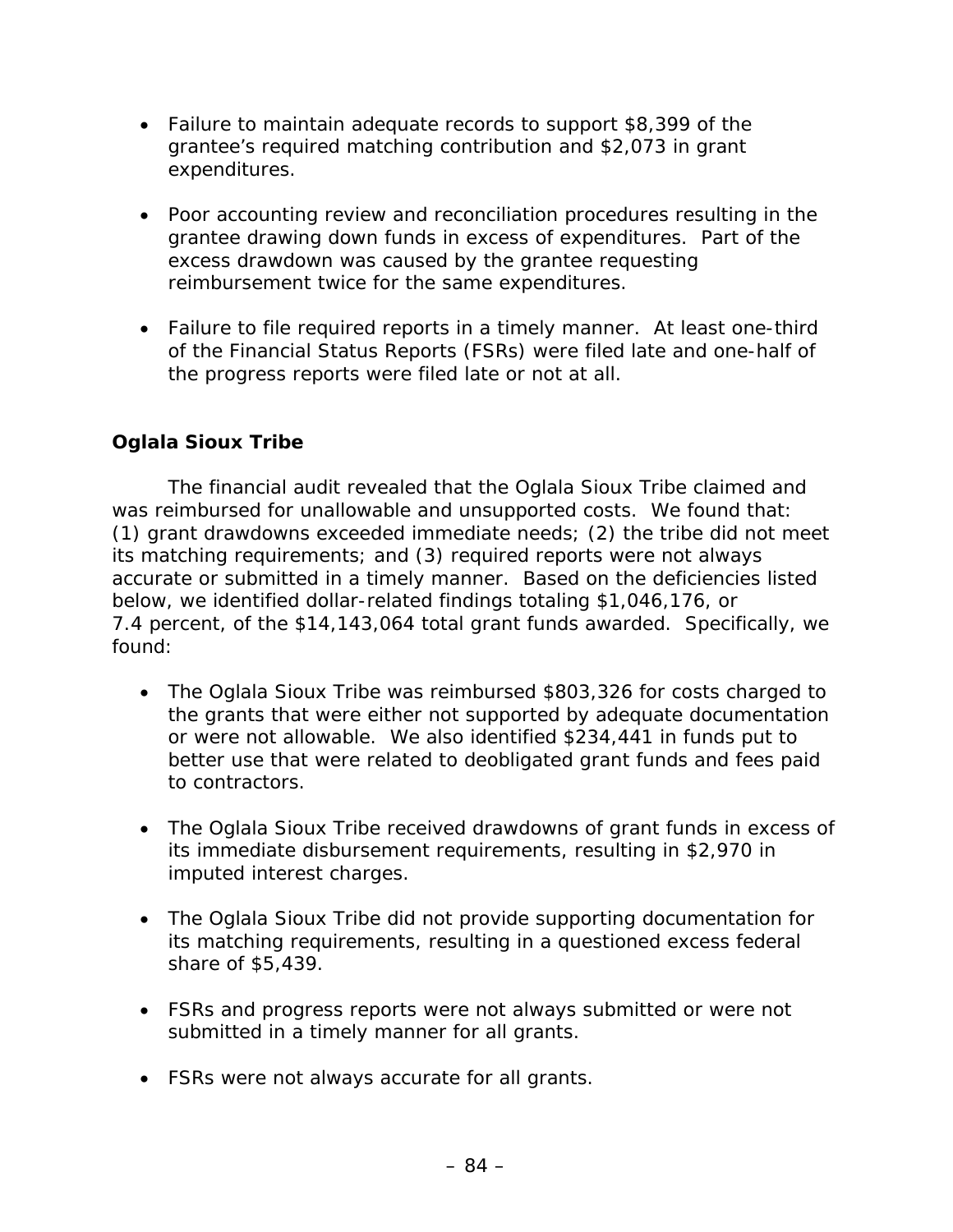### **Mississippi Band of Choctaw Indians**

The financial audit of grants awarded to the Mississippi Band of Choctaw Indians revealed deficiencies in the areas of reporting, budget management and control, matching costs, and expenditures. Further, some property purchased with federal funds was not managed according to financial guidelines. The tribe also made several advance payments that are generally prohibited by federal regulations. As a result of these deficiencies, we questioned \$191,872, or 1.1 percent, of the total grant funds awarded. Specifically, we found:

- FSRs and progress reports were not always submitted or were not submitted in a timely manner for all grants.
- The tribe did not provide the required matching share or costs from the Victim Assistance in Indian Country grant, Grant No. 1999VRGX0011.
- The tribe received \$191,872 in grant funds that was either not supported by adequate documentation, not allowable, not approved by OJP, or exceeded the amounts approved by OJP.
- Some equipment purchased with grant funds did not have an inventory control tag and the property records did not indicate the percentage of federal participation in the cost of the property.
- The tribe made advance payments that are prohibited by regulations.

#### **Lummi Indian Nation**

 During the financial audit, we found that the accounting and internal control systems were not adequate to ensure that funds were used optimally and that expenditures of funds were in conformance with the grants.

- FSRs, progress reports, and performance reports were either not submitted or were not submitted in a timely manner.
- FSRs were not initially accurate and were submitted multiple times until they accurately reflected the accounting records.

We also identified a total of \$238,021 in dollar-related findings for the three grants to the Lummi Indian Nation. Specifically: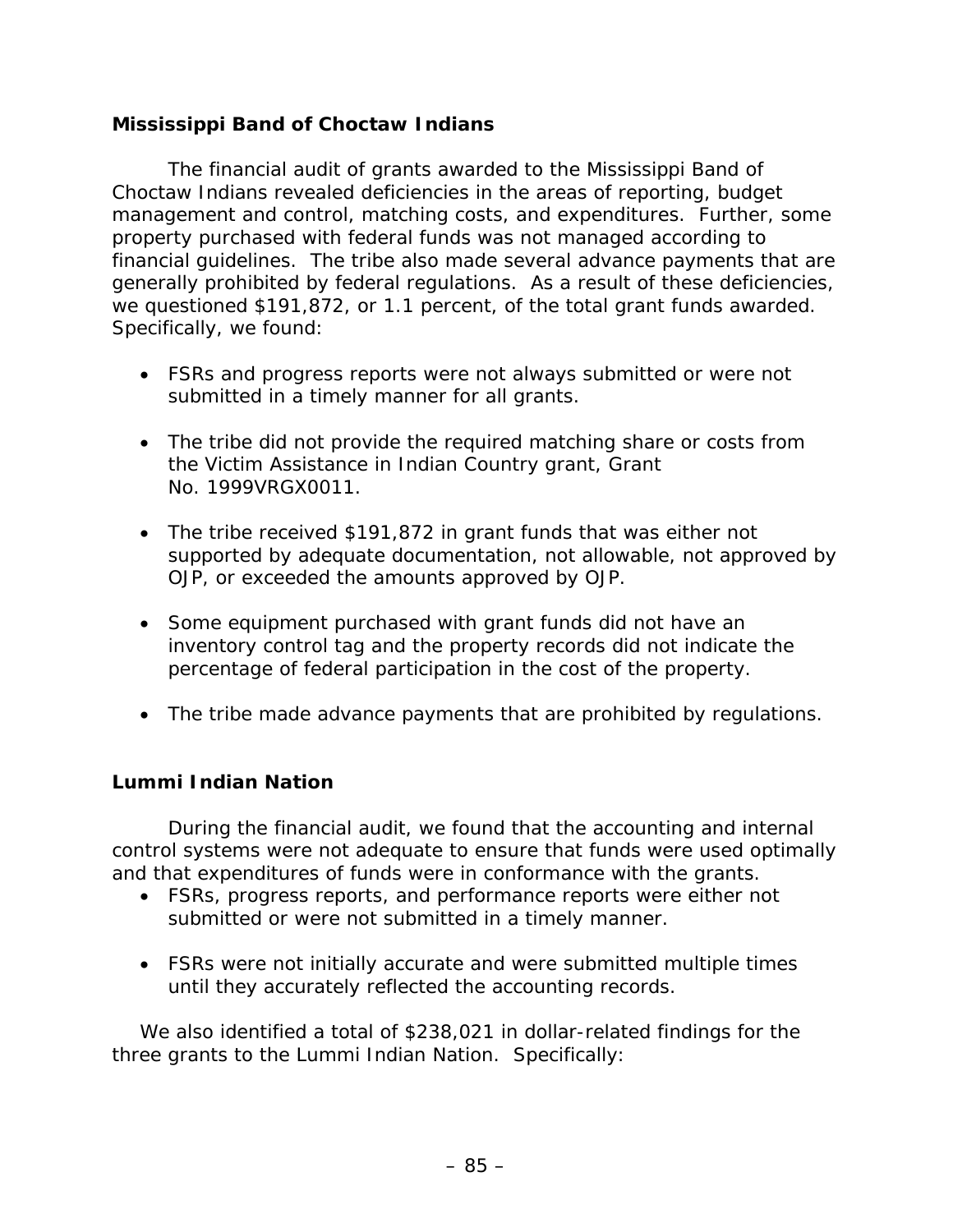#### Grant No. 1999VRGX0012:

- The tribe transferred funds in excess of 10 percent between budget categories (questioned costs of \$2,423) and added budget categories (questioned costs of \$2,728) without prior approval.
- The tribe claimed \$6,600 in unallowable rent, \$7,500 in unallowable legal fees, \$200 in unallowable advertising costs, and \$844 in unallowable personnel costs.

#### Grant No. 2001-VI-GX-0002:

- The tribe added two budget categories without prior approval (questioned costs of \$2,593).
- The tribe failed to meet the local match (questioned costs of \$22,162) and provided a match that did not meet grant requirements (questioned costs of \$31,510).
- The tribe claimed \$1,438 in unallowable travel expenses, \$1,457 in unallowable vehicle repair and maintenance, \$299 in unallowable cleaning expenses, \$61,208 in unallowable personnel costs, and \$47,103 in unallowable indirect costs.

#### Grant No. 2001-VR-GX-0001:

- The tribe transferred funds in excess of 10 percent between budget categories without prior approval (questioned costs of \$7,217).
- The tribe failed to meet the local match (questioned costs of \$11,309).
- The tribe claimed \$1,134 in unallowable vehicle insurance and \$5,775 in unallowable rent.
- The tribe claimed \$11,009 in unsupported transfers into the grant.
- The tribe claimed \$13,512 in unallowable expenses after the grant end date of September 30, 2003.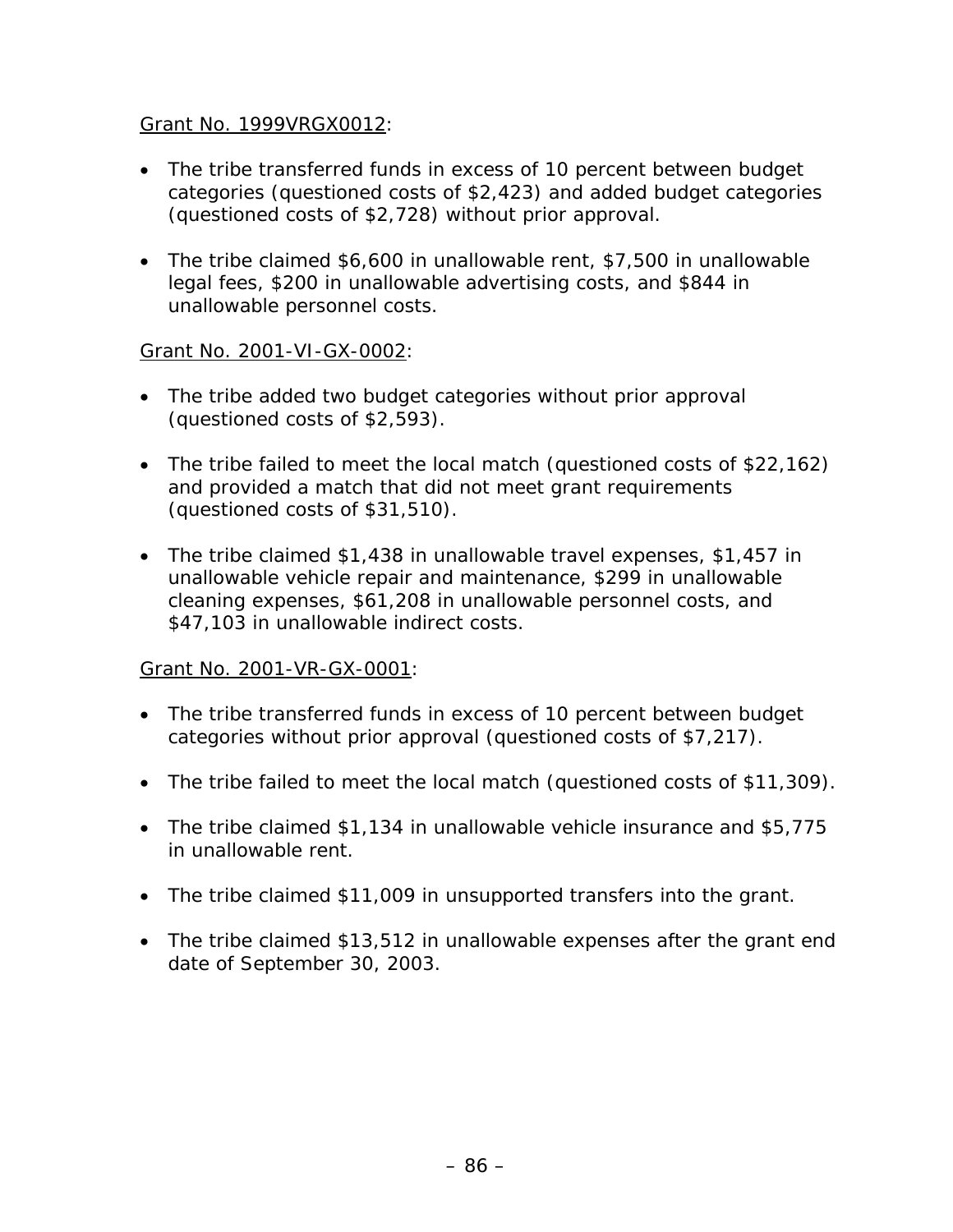### **APPENDIX IV**



#### U.S. Department of Justice

Office of Justice Programs

Office of the Assistant Attorney General

| Waxington, D.C. 20531 |  |  |  |
|-----------------------|--|--|--|

NOV 2 9 2005

| MEMORANDUM TO: | Guy K. Zimmerman<br>Assistant Inspector General for Audit |
|----------------|-----------------------------------------------------------|
| FROM:          | Cybele K. Daley<br>Acting Assistant Attorney General      |
|                | Draft Audit Report - Audit of the Effec                   |

Draft Audit Report - Audit of the Effectiveness of the Office for Victims of Crime Tribal Victim Assistance Program

This memorandum responds to the Office of the Inspector General's (OIG's) draft audit report issued on November 1, 2005, regarding the effectiveness of the Office for Victims of Crime (OVC) Tribal Victim Assistance (TVA) Program. The draft report contains seven recommendations and no questioned costs. In general, we agree with the draft report recommendations, and are fully committed to implementing corrective actions to strengthen our administration of TVA crant program. The recommendations are restated in bold below. followed by the Office of Justice Programs' (OJP's) response.

#### **General Comments**

The "number of victims served" appears to have been given considerable weight in the ultimate determination of a program's effectiveness (i.e., neither tribe that received a "no" on this measurement was considered effective). Although the Report contains a cautionary footnote in Table 1, the fcotnote does not convey the seriousness of the problem with this measure.

Data, such as "number of victims served" gathered for internal reporting purposes is not necessarily appropriate for use as a performance measure. Although this seems to be an easy and appropriate measure for a program aimed at assisting crime victims, the outside observer is tempted to use an increase in the number of victims served as a measure of effectiveness, as occurs in Table 1 of the Report. The number of victims served depends on many factors outside the control of the program in question. In fact, to the extent the law enforcement goal of reducing crime is achieved it seems problematic to use an increase in the number of victims served as a performance measure.

Also, although the Report notes that OVC transferred approximately \$450,000 to the National Institute of Justice (NLJ) for an assessment of whether TVA grantee programs could be evaluated, the Report appears to question the significance of evaluating two grants valued under \$200,000.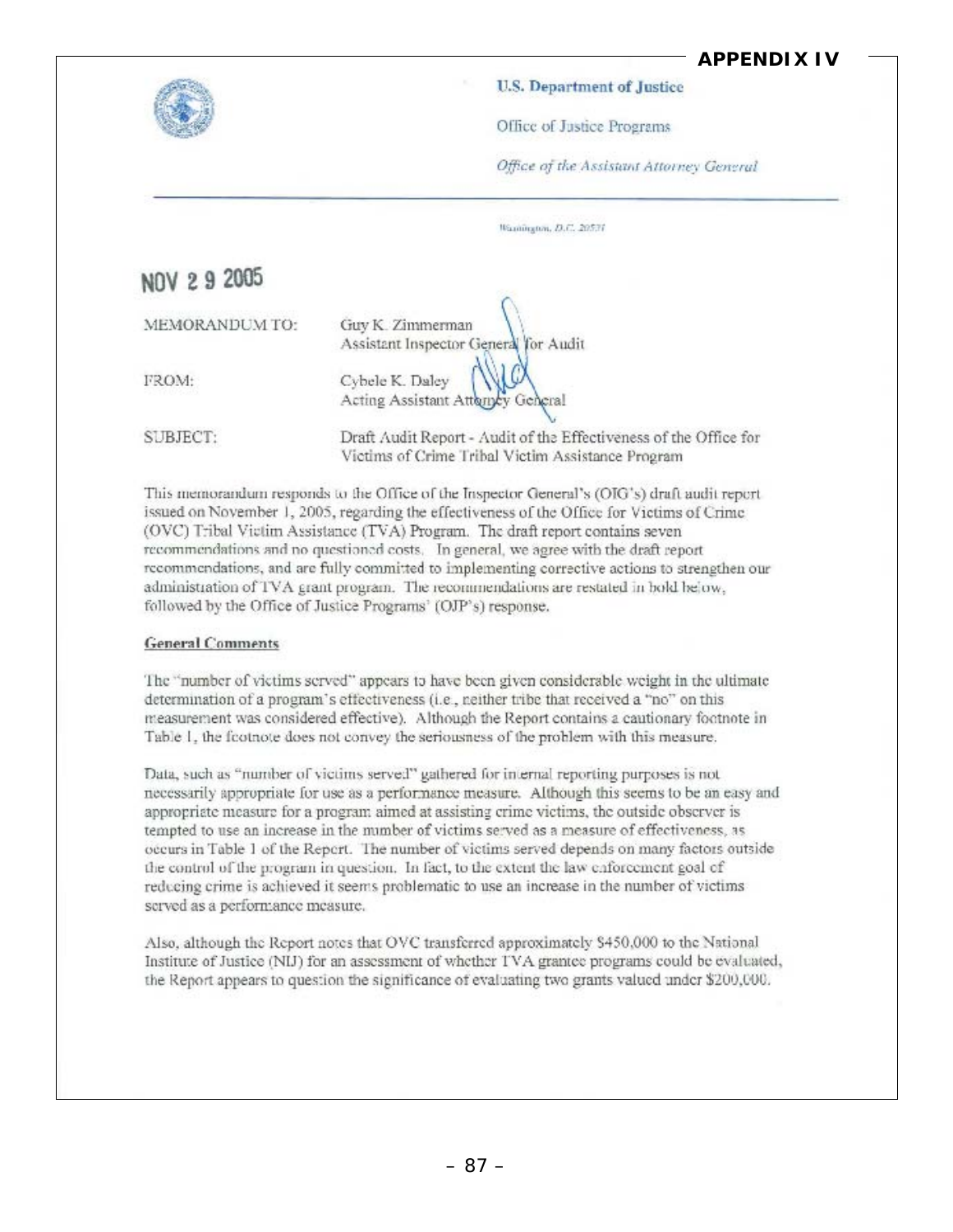TVA grantees operate in a complex environment, therefore, it is not surprising that NLI limited the cost of the study to two tribes with an expectation that the lessons learned would be useful for other programs.

#### **Responses to Recommendations**

#### $1.$ Establish long-term and annual performance goals for its tribal victim assistance program.

OJP agrees with the recommendation and OVC will enhance the existing procedures. In compliance with the Government Performance and Results Act, OVC requires TVA grantees collect and report data on the results of their individual programs. OVC will continue to work with grantees to establish goals that are specific to their community's needs and the long-term sustainability of victim services.

The fundamental goal of the TVA program is to establish victim assistance programs in remote areas of Indian Country. We believe the most appropriate measures of program effectiveness are, ultimately, that services are made available to victims of crime, and that communities and victims are aware of the services available. Although the goals of the IVA grant program are general goals, grantees are required to plan for long-term program sustainability, establish goals and objectives, and submit an annual timeline in which to accomplish the goals and objectives. Some of the individual grantee goals may be simple, such as to hire a victim coordinator. Although such a goal might be dismissed as trivial or too easily achieved, for some tribes hiring a victim coordinator is a significant step forward, as no previous services may have been available.

For example, one OVC Program Specialist traveled for a site visit to a remote native village in Alaska and learned that the TVA grant empowered the victim advocate to say the words "child sexual abuse" aloud for the first time to the village Elder Council, a group of esteemed leaders in a village with a high rate of child abuse. This is a significant step forward because traditional ways, geographical isolation, close-knit and small populations, and socio-economic issues present unique challenges for many American Indian and Alaska Native communities addressing elder abuse, child abuse. domestic violence, and other crimes.

#### $2.$ Ensure that resource-allocation decisions reflect program effectiveness.

OJP agrees with the recommendation. The TVA grants are made based on a three-year proposal. Although the initial award is based on need, the accomplishments of TVA grantees toward long-term goals are considered when making resource-allocation decisions for continuation funding in the second and third years. OVC will ensure that documentation is maintained to support all of the factors considered when making resource-allocation decisions.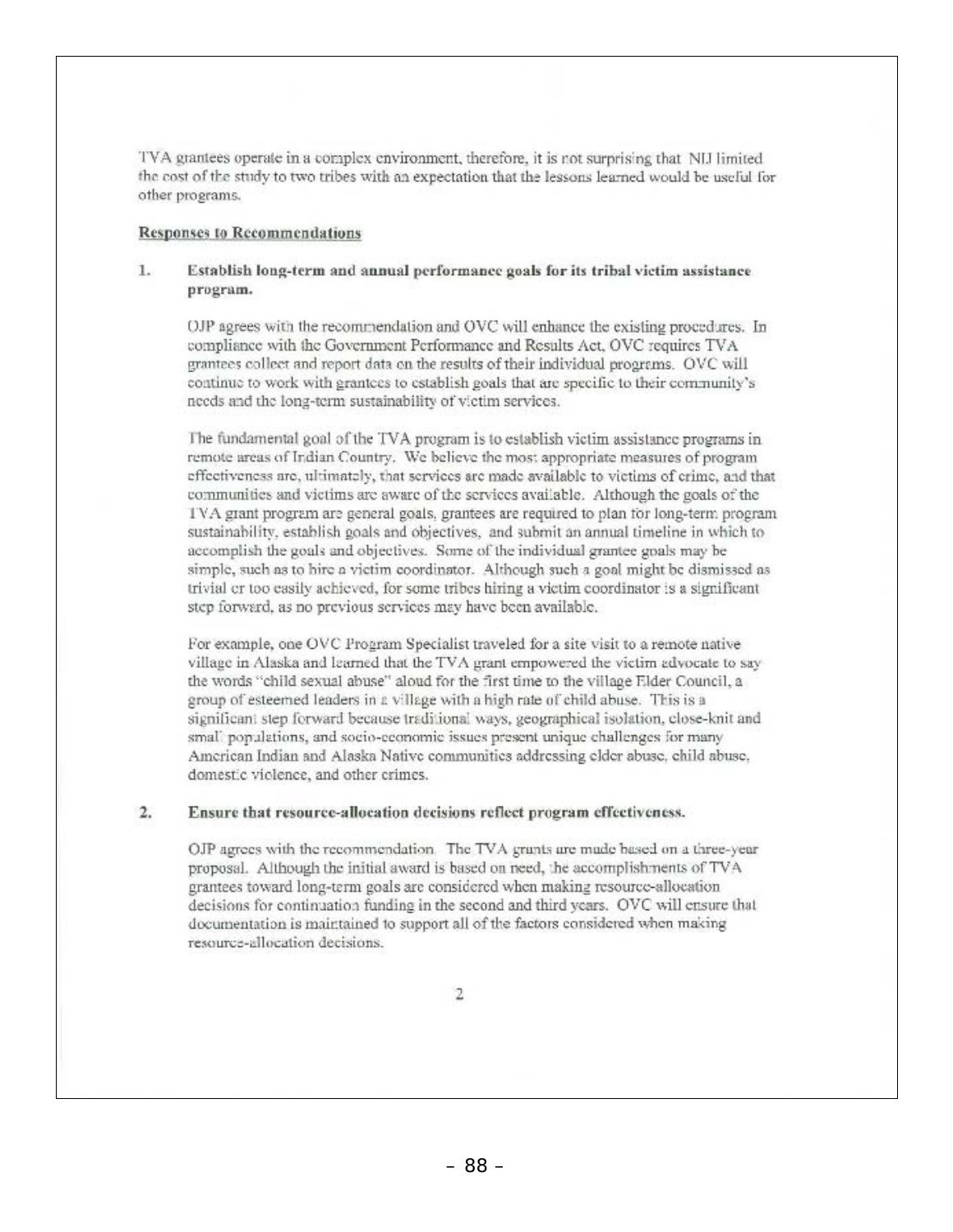#### 3. Provide tribal grantees with definitions of terms used for the required performance measures and guidance on tabulating the performance information reported.

OJP agrees with the recommendation. OVC will continue to provide technical assistance and training on measuring performance as presented to grantees during annual conferences, through a technical assistance and training provider, and through on-site monitoring. OVC will increase its efforts to ensure that the terms used for the required performance measures and guidance on tabulating performance information reported are clearly defined.

#### $4.$ Establish a standardized progress report that captures required performance measure information.

OJP agrees in part with the recommendation. We agree that some aspects of performance reporting could be standardized for the TVA program. The aspects of performance reporting that captures the diverse needs, cultures, and goals of the individual grantee programs do not lend themselves to a standardized progress report.

Rather than impose a specialized standard report for the TVA program, we believe that it would be more efficient to use the standard that is being incorporated into the Grants Management System. In addition, OVC will implement or enhance procedures to ensure consistent and accurate reporting.

#### 5. Ensure that progress reports include required performance measure data.

OJP agrees with the recommendation. OVC will continue to coordinate with the TVA training and technical assistance provider to increase efforts to ensure that progress reports are accurate and complete.

#### 6. Summarize the performance information reported by tribal grantees to report on the effectiveness of its tribal victim assistance program as a whole.

OJP agrees with the recommendation. OVC will enhance and formalize its current process for analyzing the effectiveness of the TVA program. The annual report will include a summary of the performance information reported by TVA grantees, as well as the other performance analyses prepared to support funding decisions.

#### $7.$ Utilize the performance information reported by tribal grantees to evaluate the effectiveness of individual grantee tribal victim assistance programs, and to follow up with tribal grantees demonstrating poor performance.

OJP agrees with the recommendation. OVC uses the information reported by tribal grantees, as well as conducts programmatic monitoring to evaluate the effectiveness of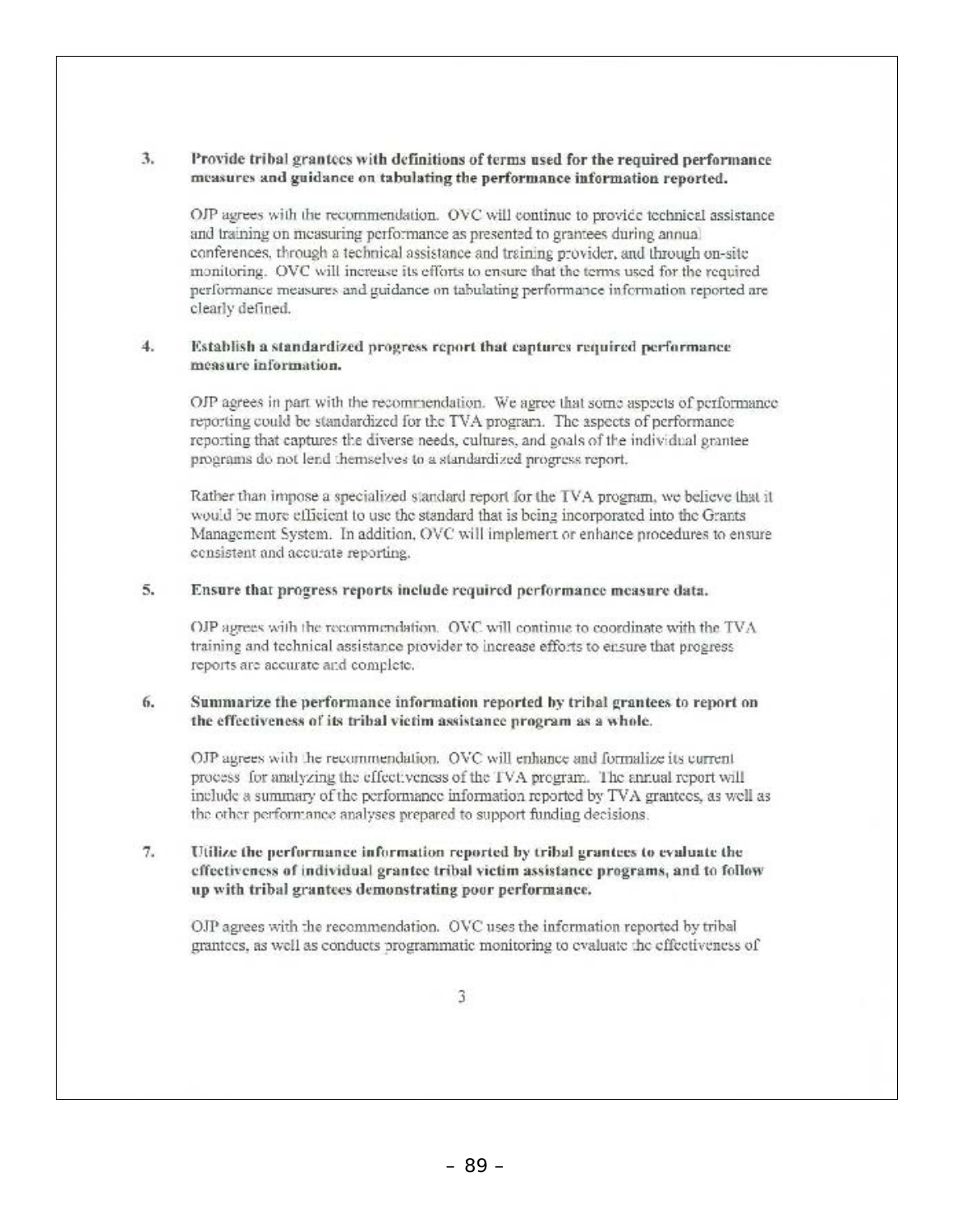individual grantee programs. Through these efforts, OVC conducts outreach to grantees requiring assistance in implementing their tribal victim assistance programs. OVC will implement or enhance procedures to improve the programmatic monitoring process and how data learned will be used to highlight model programs.

Thank you for the epportunity to review and provide comments on this draft audit report. If you have any questions regarding this response, please feel free to contact me on 202-307-5933, or LeToya Johnson, Director, Program Review Office.

**Beth McGarry** ce: Deputy Assistant Attorney General for Operations

> John W. Gillis, Director Office for Victims of Crime

Jill R. Meldon, Director Office of Budget and Management Services

Le l'oya A. Johnson, Director Program Review Office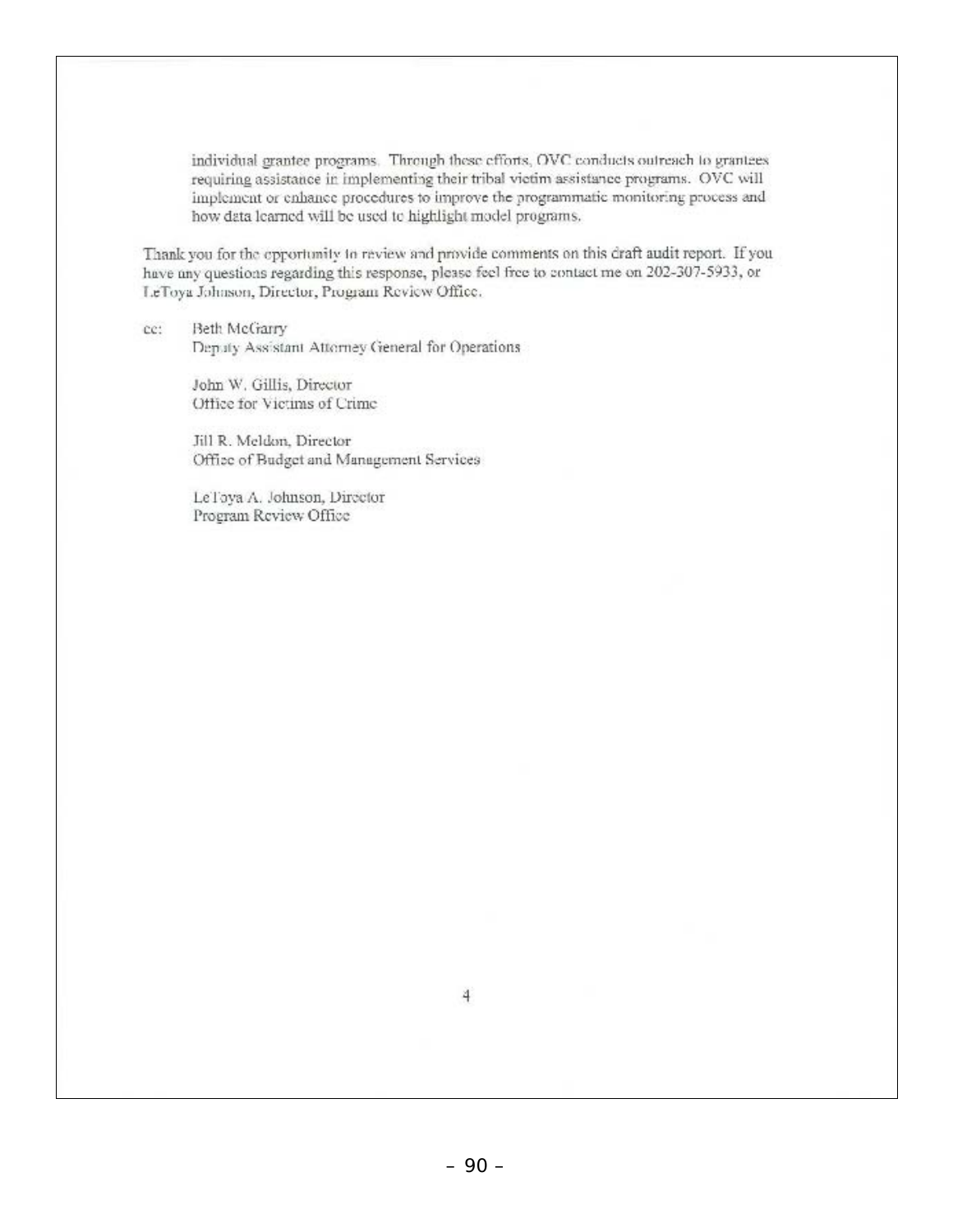## **ANALYSIS AND SUMMARY OF ACTIONS NECESSARY TO CLOSE THE REPORT**

The OIG has identified several issues in the OVC response to our draft report (see Appendix IV) that we believe should be addressed. As a result, we are providing the following comments on the OVC response to the draft report.

In Appendix IV, page 87, the OVC provided the following general comment:

*The "number of victims served" appears to have been given considerable weight in the ultimate determination of a program's effectiveness (i.e., neither tribe that received a "no" on this measurement was considered effective).* 

The OIG disagrees with the OVC assertion that the number of victims served was given considerable weight in the ultimate determination of program effectiveness. The number of victims served was only one of eight factors considered in determining the effectiveness of the individual grant programs. In fact, the OVC response does not address other measures the OIG considered in making this assessment. For example, although both tribal victim assistance programs established by the Oglala Sioux Tribe and the Mississippi Band of Choctaw Indians could not demonstrate an increase in the number of victims served, as stated in Findings III and IV of this report, the OIG also found that these tribes:

- were not considered effective or were considered only partially effective by tribal collaborating agencies;
- had not established a plan to sustain its victim assistance program when the victim assistance grant funding expired; and
- did not accurately report performance information in its progress reports.

Additionally, the Oglala Sioux Tribe's program was never fully implemented due to frequent changes in program management. Further, the victim assistance program implemented by the Mississippi Band of Choctaw Indians only partially achieved the grant objectives outlined for its victim assistance grant and focused solely on victims on non-major domestic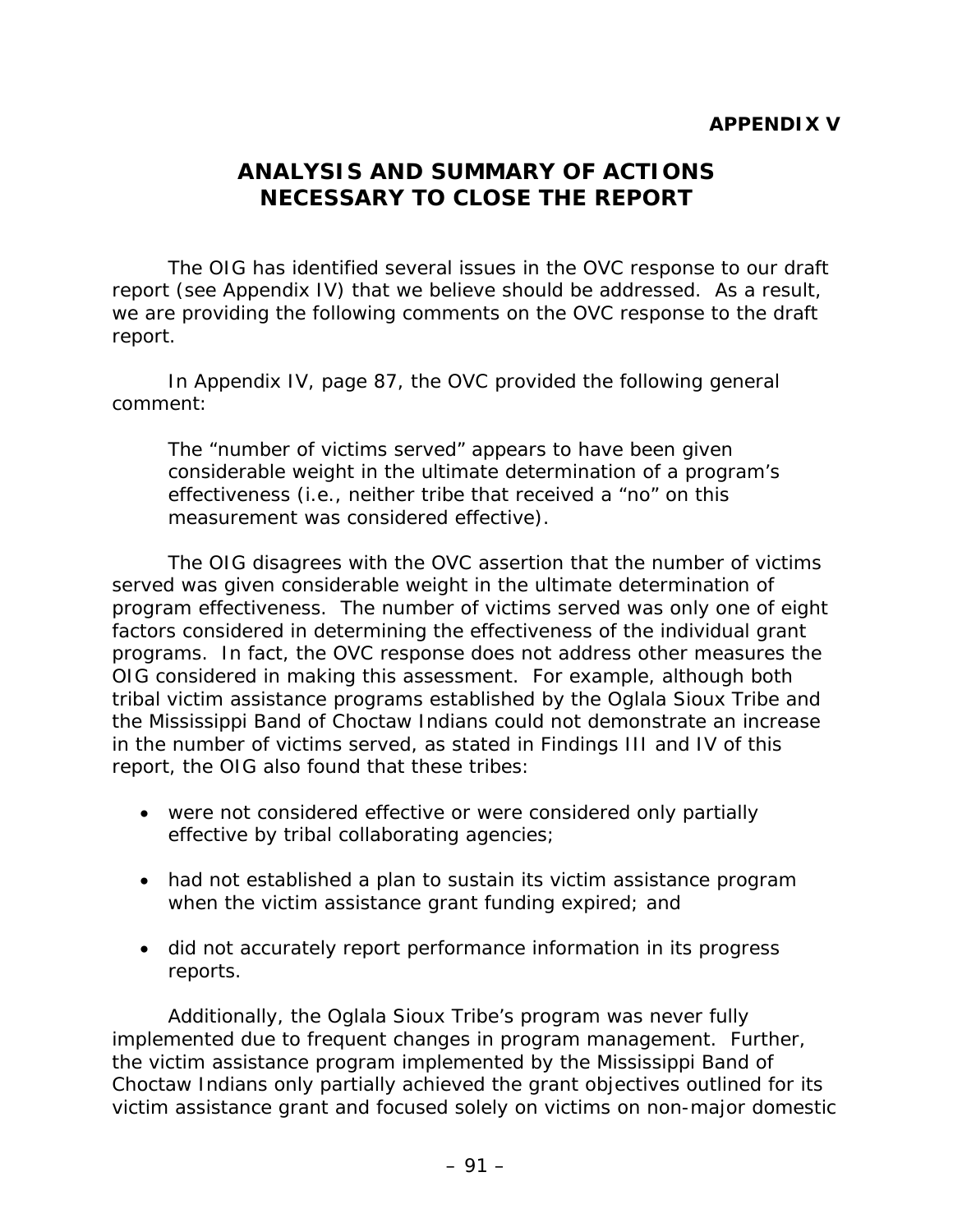crimes. We considered the number of victims served along with other measures to assess program effectiveness.

Also, in Appendix IV, page 87, the OVC provided the following general comment:

*Data, such as "number of victims served" gathered for internal reporting purposes is not necessarily appropriate for use as a performance measure. Although this seems to be an easy and appropriate measure for a program aimed at assisting crime victims, the outside observer is tempted to use an increase in the number of victims served as a measure of effectiveness . . . The number of victims served depends on many factors outside the control of the program in question. In fact, to the extent the law enforcement goal of reducing crime is achieved it seems problematic to use an increase in the number of victims served as a performance measure.* 

The OIG recognizes the challenges faced by the OVC in developing performance measures that can be used to determine the effectiveness of its tribal victim assistance program. However, the OIG disagrees with the OVC assertion that the number of victims is not appropriate for use as a performance measure. As stated on page 6 of this report, the OVC established the performance measures for its tribal victim assistance program, and one of the original measures established by the OVC was the number of victims served. $36$  The OIG also recognizes that performance measures can be influenced by factors outside the control of the program. As stated previously, the OIG did not consider the number of victims served to be the only factor in determining whether a program was effective. However, in our judgment, the number of victims served is an indicator of program effectiveness that should be utilized by the OVC. In addition, we believe the OVC should follow up with tribal grantees demonstrating a reduction in the number of victims served to determine whether it is related to poor program performance or some factor outside the control of the grantee program.

Finally, in Appendix IV, page 87, the OVC provided the following general comment:

<span id="page-102-0"></span> $36$  In the 2005 TVA solicitation, the performance measures were changed to: (1) percent of increase in the number of victim services provided, (2) percent of increase in the number of victim services training workshops provided, and (3) percent of increase in the number of victim compensation claims submitted.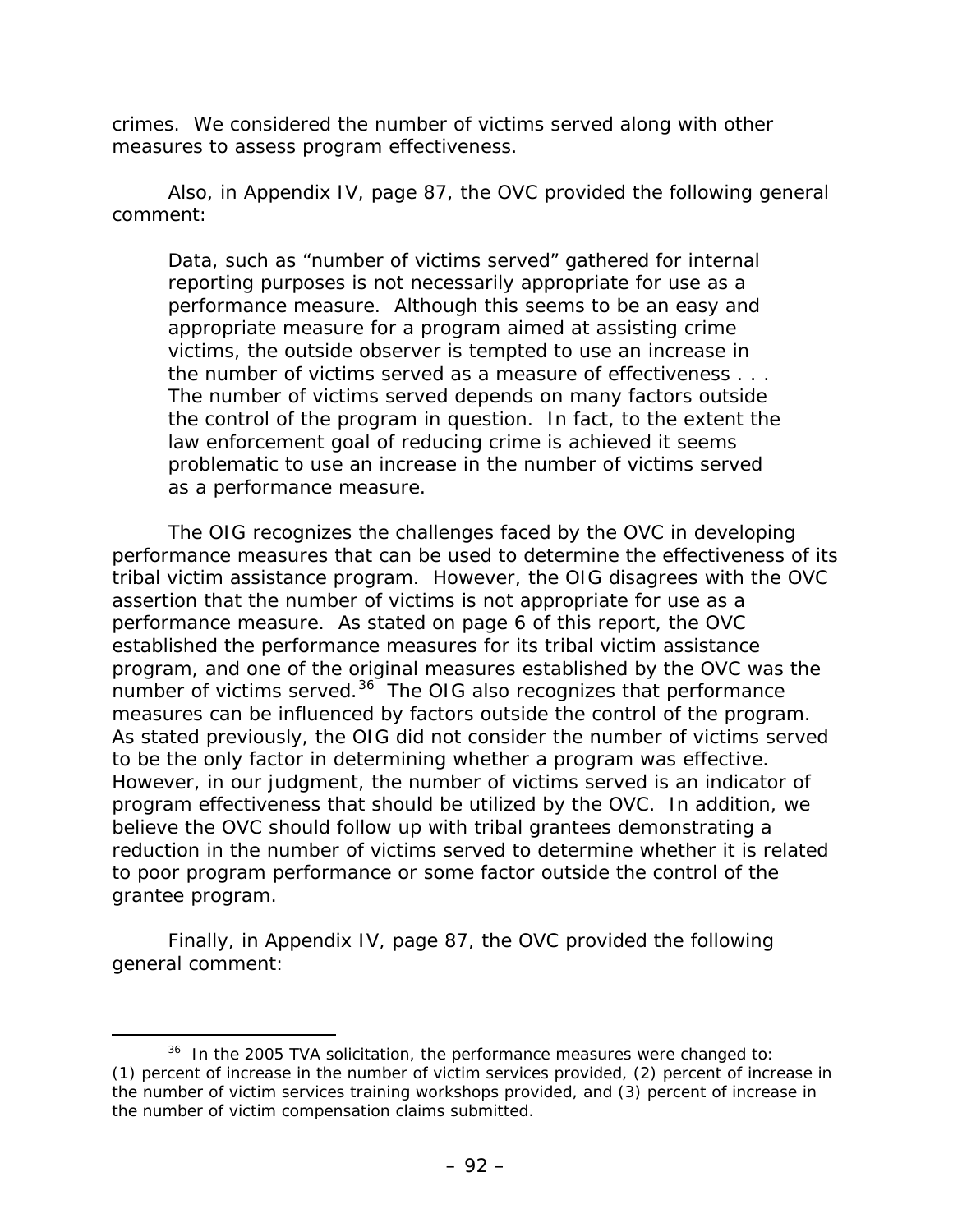*. . . the Report notes that OVC transferred approximately \$450,000 to the National Institute of Justice (NIJ) for an assessment of whether TVA grantee programs could be evaluated, the Report appears to question the significance of evaluating two grants valued under \$200,000. TVA grantees operate in a complex environment, therefore, it is not surprising that NIJ limited the cost of the study to two tribes with an expectation that the lessons learned would be useful for other programs.* 

As stated on page 15 of this report, the OIG expressed concern over expending \$425,200 to evaluate grant programs with funding totaling less than \$200,000 because it may not be the most effective use of limited victim assistance resources. Our concern was not that NIJ limited the cost of the study to two tribes. Rather our concern was that it may not be cost effective to spend more than twice the amount of funding awarded to evaluate a limited number of grantees, especially since NIJ officials stated that the evaluations cannot be used to determine the effectiveness of the OVC tribal victim assistance program as a whole.

In Appendix IV, pages 88 through 90, the OVC provided responses to the OIG recommendations, which we analyze in turn:

#### 1. **Establish long-term and annual performance goals for its tribal victim assistance program.**

**Unresolved.** This recommendation can be resolved when the OVC provides a corrective action plan that addresses the recommendation to establish long-term and annual performance goals for its tribal victim assistance program. In Appendix IV, page 88, the OVC provided the following response to recommendation 1.

*In compliance with the Government Performance and Results Act, OVC requires TVA grantees collect and report data on the results of their individual programs. OVC will continue to work with grantees to establish goals that are specific to their community's needs and the long-term sustainability of victim services.* 

The OVC response to the recommendation states that the OVC will continue to work with grantees to establish goals that are specific to the community's needs and the long-term sustainability of victim services; however, the intent of the recommendation was to ensure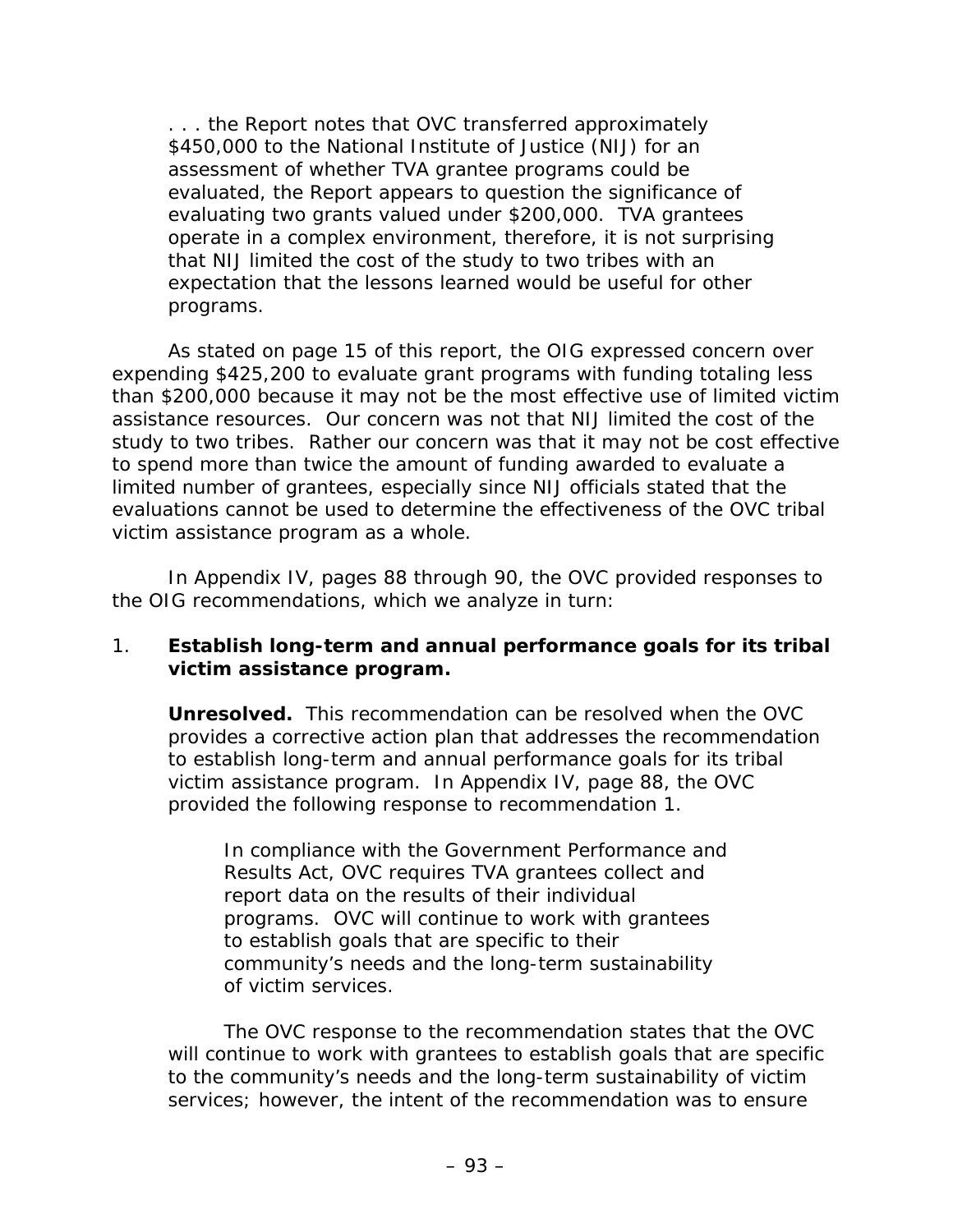that the OVC establish long-term and annual performance goals for the program as a whole, not for individual grantees. As a result, the OVC's response does not adequately address the recommendation.

As stated on pages 13 and 14 of our report, we evaluated the OVC tribal victim assistance program structure and design to determine whether the programs incorporate adequate strategic planning, which is essential in evaluating program effectiveness. We concluded that the OVC tribal victim assistance program structure and design does not incorporate any strategic planning. Specifically,

- Programs should have specific long-term performance goals that focus on outcomes and meaningfully reflect the purpose of the programs. We found that no long-term performance goals were established for the OVC tribal victim assistance program.
- Programs should have annual performance goals that demonstrate progress toward achieving long-term goals. Annual performance goals enable program management to detect deficiencies in program performance and develop corrective actions in a timely manner. We found that no annual performance goals were established for the OVC tribal victim assistance program.

Therefore, based on the findings detailed above, the OVC response does not adequately address the establishment of long-term and annual performance goals for the tribal victim assistance program as a whole.

#### 2. **Ensure that resource-allocation decisions reflect program effectiveness.**

**Unresolved.** This recommendation can be resolved when the OVC provides a corrective action plan that addresses the recommendation to ensure that resource-allocation decisions reflect program effectiveness. In Appendix IV, page 88, the OVC provided the following response to recommendation 2.

*The TVA grants are made based on a three-year proposal. Although the initial award is based on need, the accomplishments of TVA grantees toward long-term goals are considered when making resource-allocation decisions . . .*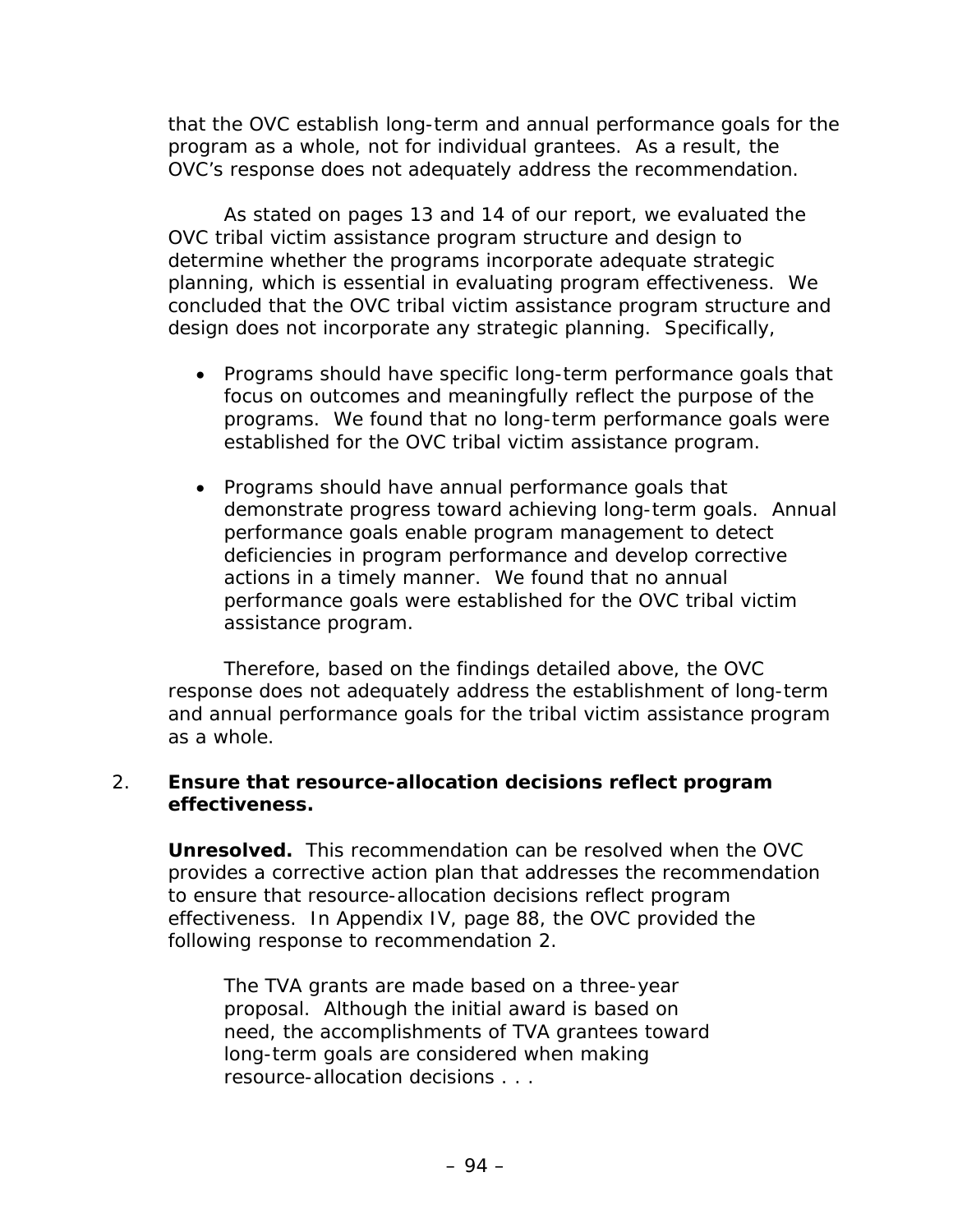The OVC response to the recommendation states that although the initial award is based on need, the accomplishments of TVA grantees toward long-term goals are considered when making resource-allocation decisions. However, the intent of the recommendation was to address the fact that the OVC was not required to provide performance information with its budget requests for the TVA program; as a result, program funding decisions were not tied to program effectiveness. Therefore, the OVC's response does not adequately address the recommendation.

As stated on page 14 of our report, we evaluated the OVC tribal victim assistance program structure and design to determine whether the programs incorporate adequate strategic planning, which is essential in evaluating program effectiveness. We found that the OVC tribal victim assistance program structure and design does not incorporate any strategic planning. Specifically,

• Budget requests should be tied to the accomplishment of annual and long-term performance goals. It is also essential that program performance and budget planning processes are integrated so that resource-allocation decisions reflect program effectiveness. We found that the OVC was not required by OJP to provide performance information with budget requests for its tribal victim assistance program. Additionally, since annual and long-term performance goals were not established, funding could not be tied to program effectiveness.

Therefore, based on the findings detailed above, the OVC response does not adequately address the recommendation to ensure resource-allocation decisions for the TVA program as a whole are based on program effectiveness, not funding for individual grantees.

#### 3. **Provide tribal grantees with definitions of terms used for the required performance measures and guidance on tabulating the performance information reported.**

**Resolved.** This recommendation can be closed when we receive documentation supporting that the OVC has provided grantees with definitions of terms used for the required performance measures and guidance on tabulating the performance information reported. To adequately address this recommendation the OVC needs to develop written policies and procedures to provide grantees with definitions of terms used for the required performance measures and guidance on tabulating the performance information reported.